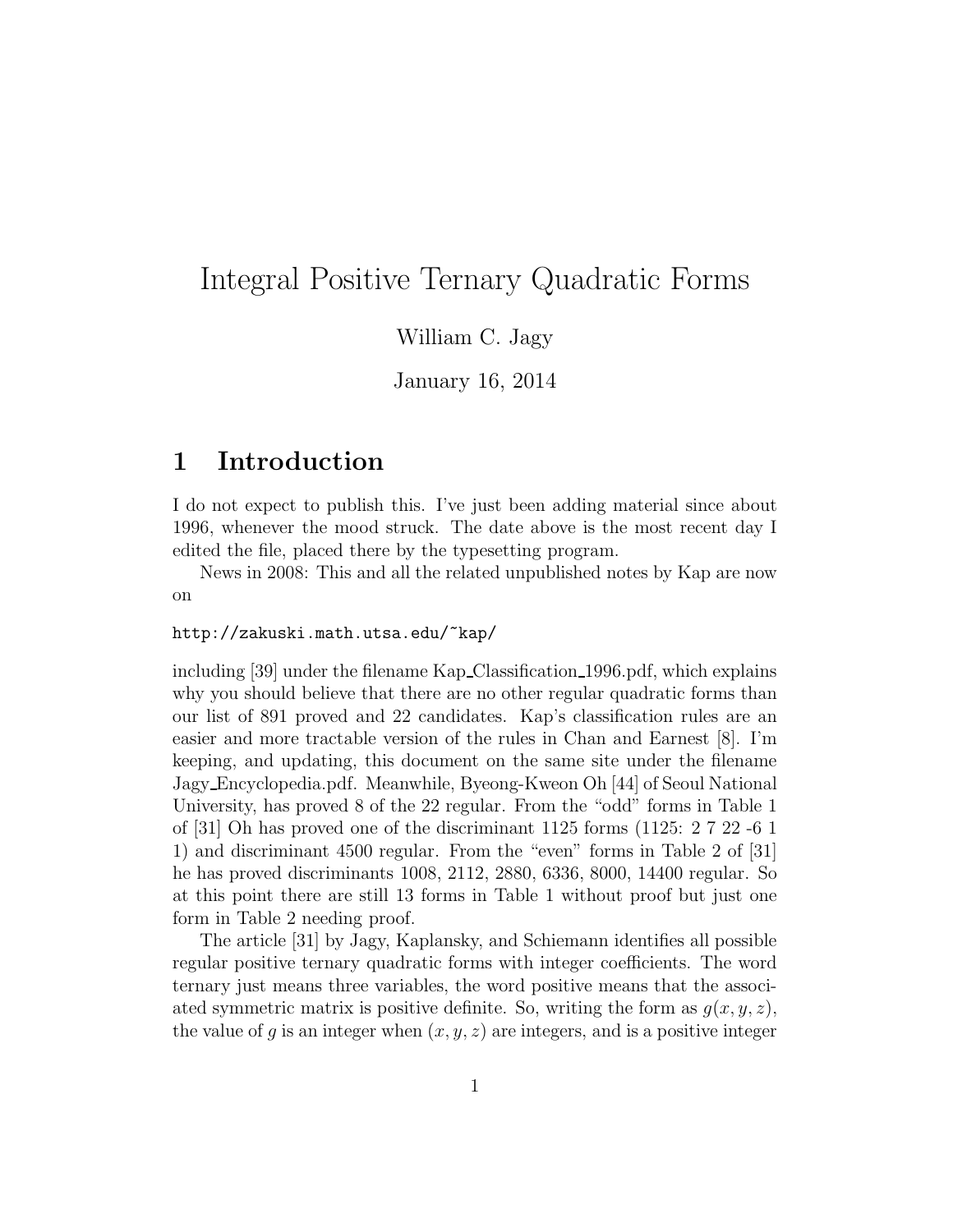('natural number') unless  $x, y, z$  are all zero. There are at most 913 regular ones (up to equivalence). During preparation of that article, many of the new forms we found were proved regular, but the proofs are not included in [31]. We never mentioned the word 'equivalence' in that article, instead giving a representative of each class according to the reduction scheme in Schiemann's dissertation. Alexander did publish his reduction criteria [48]. Some of the significance of the work is discussed by Andrew G. Earnest in [19].

I will prove several forms regular in this note. Meanwhile, 22 of the forms in our list of 913 were not proved regular; we call those 'candidates'.

It seems to have become standard [4] to describe a ternary form by its six coefficients in a specific order: given variables named  $(x, y, z)$ , the 6-tuple a b c d e f refers to  $T(x, y, z) = ax^2 + by^2 + cz^2 + dyz + ezx + fxy$ . Notice the funny  $yz, zx, xy$  sort of 'cyclic' order. I suspect that this order was chosen because it respects permutations of the variables  $x, y, z$ , but it takes some getting used to. Anyway, if all of  $d, e, f$  are even numbers we will call the form 'even'. John Horton Conway has suggested calling our 'even' forms "integer-matrix," or perhaps "matrix-integral"-see page 3 of [10]. This is reasonable, as then the usual symmetric matrix for  $a\,b\,c\,d\,e\,f$ , that is

$$
\left(\begin{array}{ccc} a & f/2 & e/2 \\ f/2 & b & d/2 \\ e/2 & d/2 & c \end{array}\right),
$$

is made up of integers. If at least one of  $d, e, f$  is odd we will call the form 'odd'. I suspect Conway would say these 'odd' forms were "integer-valued but not integer-matrix." The 'discriminant' of a form is the determinant of the associated symmetric matrix for even forms, but 4 times that for odd forms. Meanwhile, we say that the form 'represents' an integer  $n$  if there are integers x, y, z such that  $n = ax^2 + by^2 + cz^2 + dyz + ezx + fxy$ . The word 'regular' indicates that all natural numbers not ruled out by congruence considerations are represented. As we put it in [31],  $g(x, y, z)$  is regular if the solvability of  $g \equiv n \mod k$  for every k implies the solvability of  $g = n$ . Here n and k denote positive integers ('natural numbers'). If there is a natural number *n* such that  $g \equiv n \mod k$  is solvable for every k but  $g = n$  is not solvable in integers, we call  $n$  'sporadic' with regard to the form  $q$ .

There is a milder condition on positive ternaries called "spinor regularity." A reference showing how to find all of them is [8]. I found the spinor regular ternaries with discriminant up to a large finite bound, see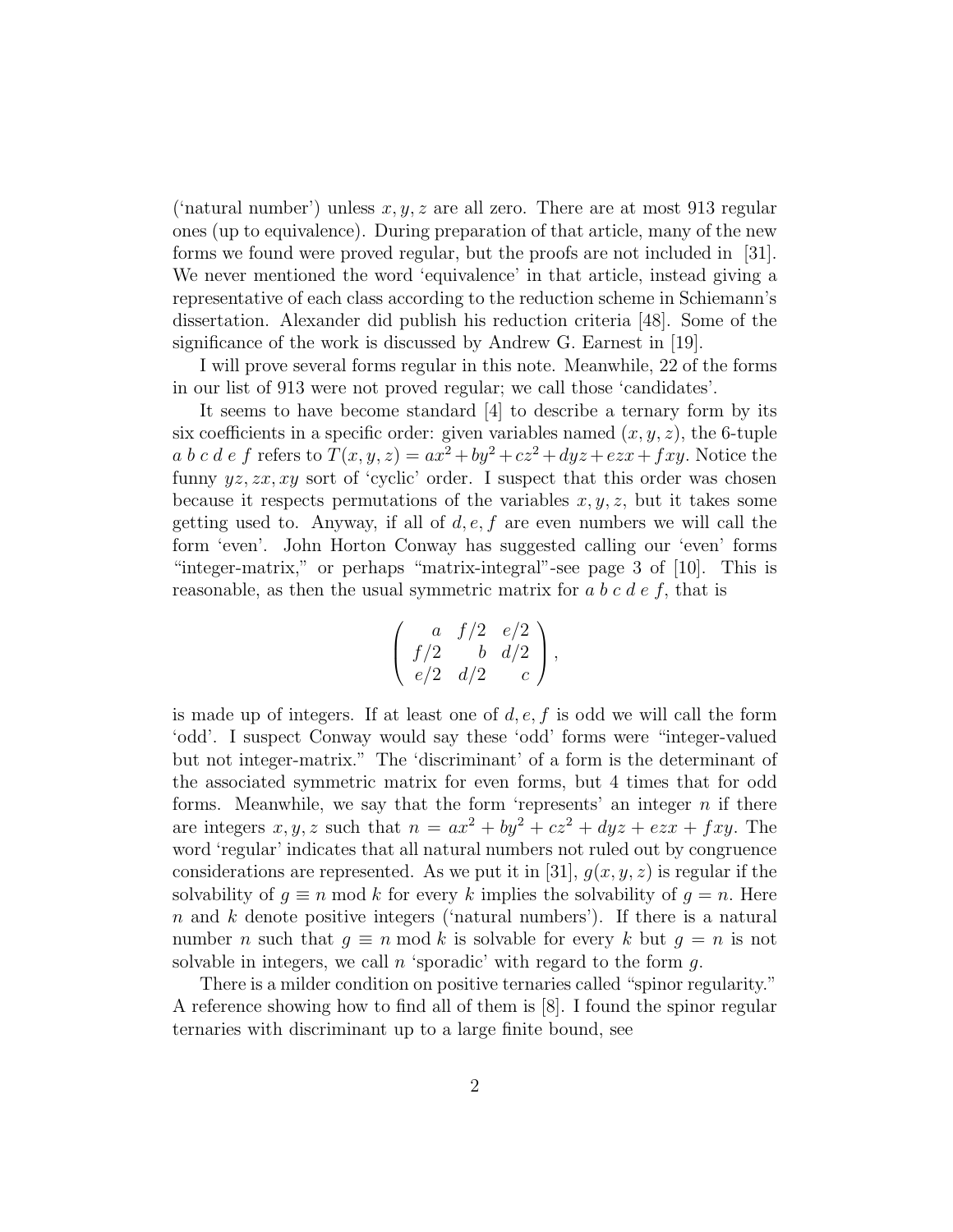#### http://www.research.att.com/~njas/lattices/Jagy.txt .

Notice that a form does represent each of its 'diagonal' coefficients  $(a, b, c)$ ; just set the appropriate one of the variables  $(x, y, z)$  to 1 and the others to 0. Furthermore, when the form given is a 'reduced' representative for its equivalence class, using *any* of the methods for reduction that have been proposed, the number  $\alpha$  is the smallest natural number represented by the form. In the article [31], each form is preceded by its discriminant, so that the form  $x^2 + 2y^2 + 3z^2$  appears as 6: 1 2 3 0 0 0.

Articles with bits and pieces about quadratic forms in three or more variables are: [4]. [17]. Recent survey [16]. [27] [28]. [30]. [31]. [33] [34]. [32]. [36]. [37] [38] . There are also the books [35], [47], [15], and recent [10].

All our efforts depend heavily on the works of George Leo Watson; see, for example, [59], [58]. In particular, see part 7 in Watson's unpublished dissertation [55] if you can find a copy.

First I describe the techniques used. Then I present the proofs, first some 'odd' forms, then a larger number of 'even' forms.

### 2 Inequalities

Alexander Schiemann [48] defines a positive ternary quadratic form

$$
T(x, y, z) = ax2 + by2 + cz2 + dyz + ezx + fxy
$$

as reduced when:

$$
0 < a \leq b \leq c,
$$
\n
$$
-b < d \leq b,
$$
\n
$$
0 \leq e \leq a,
$$
\n
$$
0 \leq f \leq a,
$$
\n
$$
a + b \geq -d + e + f,
$$
\nif  $e = 0$  or  $f = 0$  then  $d \geq 0$ ,  
\nif  $a = b$  then  $|d| \leq e$ ,  
\nif  $b = c$  then  $e \leq f$ ,  
\nif  $f = a$  then  $e \leq 2d$ ,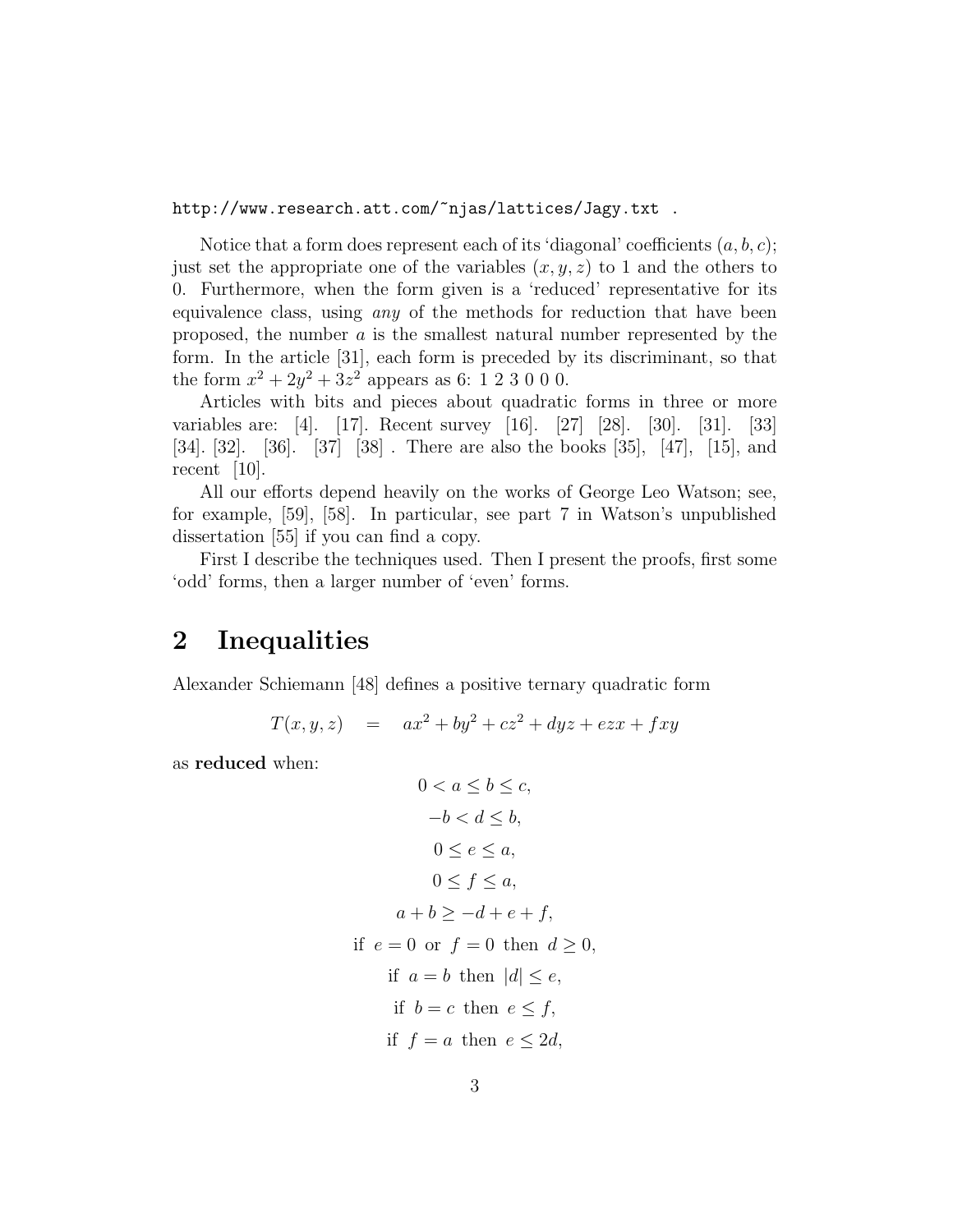if 
$$
e = a
$$
 then  $f \le 2d$ ,  
if  $d = b$  then  $f \le 2e$ ,  
if  $a + b + d - e - f = 0$  then  $2a - 2e - f \le 0$ .

The last condition is funny looking, but I checked the software he sent me and that is exactly what he intended. He proves in his dissertation that there is one and only one reduced form in each equivalence class.

If we define  $\Delta$  as the absolute value of the Brandt-Intrau discriminant, so that

$$
\Delta = 4abc + def - ad^2 - be^2 - cf^2,
$$

it follows from the inequalities above that

$$
2abc \le \Delta \le 4abc.
$$

I wish people would tell me these things. I found the statement and most of a proof in Watson's book [56], in the section on Minkowski reduction, pages 27-29.

In [31] and in most of this note, the "discriminant" is given as  $\Delta$  when at least one of  $d, e, f$  is odd, but  $\frac{\Delta}{4}$  when  $d, e, f$  are all even. I hope you can adjust.

# 3 More inequalities

Hanke once asked me how I got nice bounds on the variables in programming a computer search on the ellipsoid  $T(x, y, z) \leq M$  for some large positive M, where  $T(x, y, z) = ax^2 + by^2 + cz^2 + dyz + ezx + fxy$  is a positive ternary. Well,

$$
T(x,y,z) = (x\ y\ z) \cdot \left( \begin{array}{ccc} a & f/2 & e/2 \\ f/2 & b & d/2 \\ e/2 & d/2 & c \end{array} \right) \cdot \left( \begin{array}{c} x \\ y \\ z \end{array} \right).
$$

It is simple enough to confirm that the gradient of  $T$ , written as a column vector, is

$$
\nabla T(x,y,z) = \begin{pmatrix} 2ax + fy + ez \\ fx + 2by + dz \\ ex + dy + 2cz \end{pmatrix} = 2 \begin{pmatrix} a & f/2 & e/2 \\ f/2 & b & d/2 \\ e/2 & d/2 & c \end{pmatrix} \cdot \begin{pmatrix} x \\ y \\ z \end{pmatrix}.
$$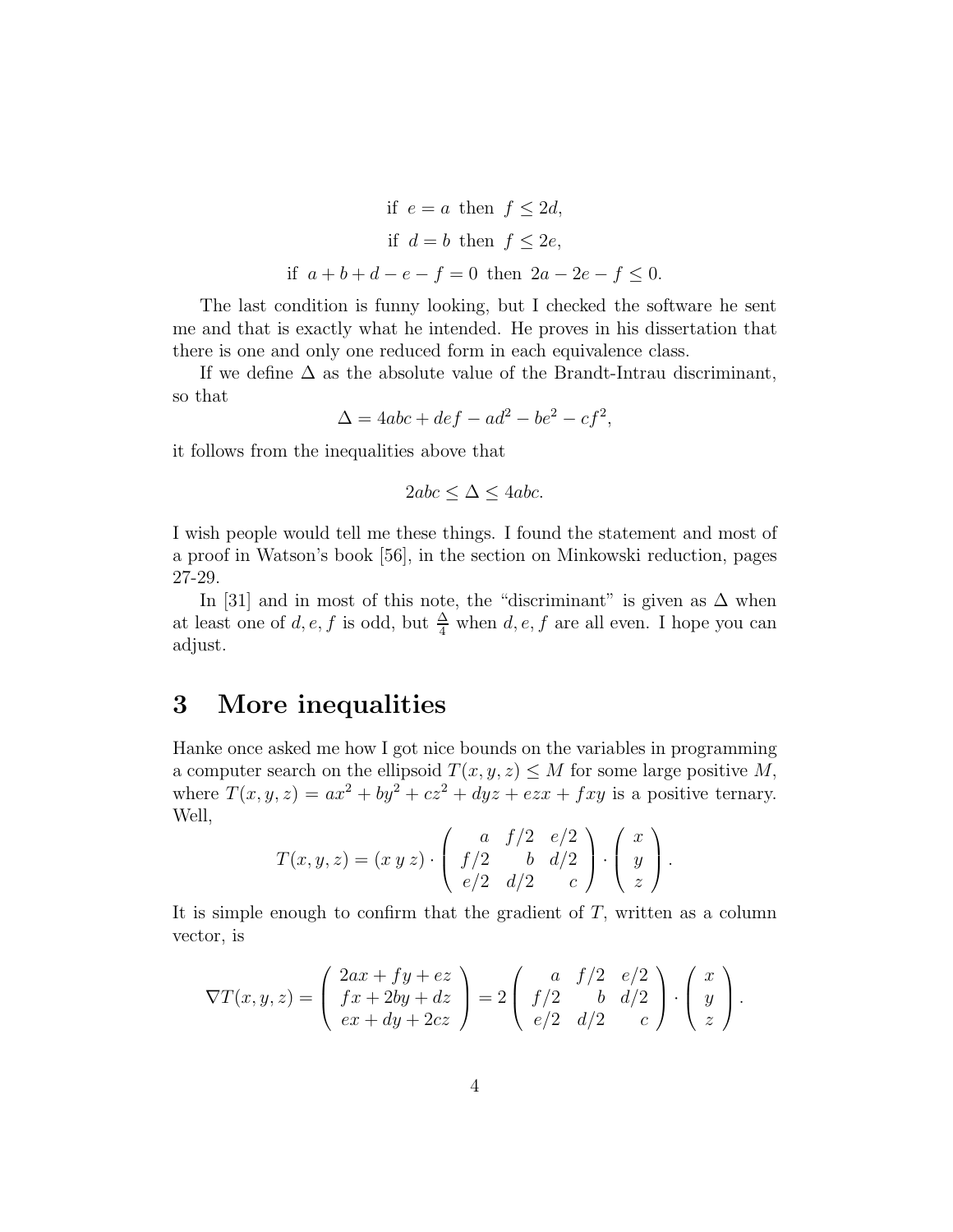We are going to use the method of Lagrange multipliers. It follows from the compactness of the ellipsoid  $T \leq M$  (the Gram matrix has positive eigenvalues) that any of the variables  $x, y, z$  achieves its maximum. It follows from the strict convexity of the ellipsoid that these maxima are achieved at boundary points where  $T = M$ . Finally it follows from the smoothness of the boundary that Lagrange multipliers will locate all such points.

Give a name  $F$  to the matrix, so

$$
F = \begin{pmatrix} a & f/2 & e/2 \\ f/2 & b & d/2 \\ e/2 & d/2 & c \end{pmatrix}.
$$

We need the other gradients,

$$
\nabla x = \begin{pmatrix} 1 \\ 0 \\ 0 \end{pmatrix} = e_1, \nabla y = \begin{pmatrix} 0 \\ 1 \\ 0 \end{pmatrix} = e_2, \nabla z = \begin{pmatrix} 0 \\ 0 \\ 1 \end{pmatrix} = e_3.
$$

So, given

$$
X = \left(\begin{array}{c} x \\ y \\ z \end{array}\right),
$$

we are solving the system

$$
\begin{array}{rcl}\n2FX & = & \lambda e_i \\
X'FX & = & M\n\end{array}
$$

 $X' = (x y z)$  being the transpose of X.

The matrix F has an inverse that we will cleverly name  $F^{-1}$ . So we find

$$
X = \left(\frac{\lambda}{2}\right) F^{-1} e_i.
$$

The fraction doesn't help or hurt, so we will name  $t = \left(\frac{\lambda}{2}\right)$  $\frac{\lambda}{2}$  and get

$$
X = tF^{-1}e_i.
$$

Notice that F and so  $F^{-1}$  are symmetric. Next we use  $X'FX = M$ , or  $te_i' F^{-1} F F^{-1} e_i t = M$ , whence  $te_i' F^{-1} e_i t = M$ . Now  $e_i' F^{-1} e_i$  is the *i*, *i* entry of  $F^{-1}$ , which we write as  $F_{ii}^{-1}$ . So we find

$$
t^2 F_{ii}^{-1} = M.
$$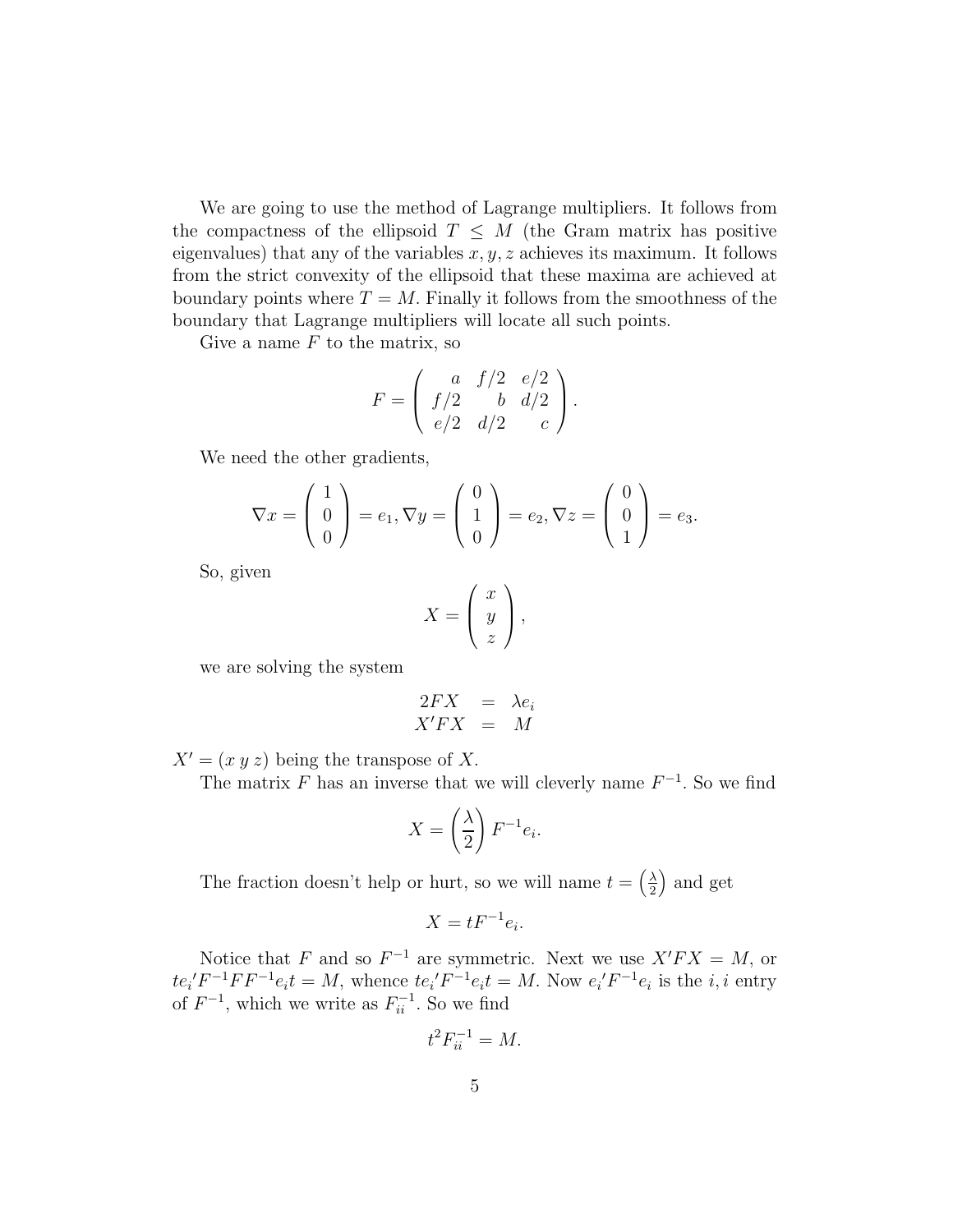or

$$
t = \sqrt{\frac{M}{F_{ii}^{-1}}}.
$$

Recalling  $X = tF^{-1}e_i$  gives us

$$
X = \begin{pmatrix} tF_{1i}^{-1} \\ tF_{2i}^{-1} \\ tF_{3i}^{-1} \end{pmatrix},
$$

So, maximizing  $x_1 = x, x_2 = y, x_3 = z$  leads us to the value

$$
x_i = t F_{ii}^{-1} = \sqrt{\frac{M}{F_{ii}^{-1}}} F_{ii}^{-1},
$$

or

$$
x_i = \sqrt{M F_{ii}^{-1}}
$$

In conclusion,

$$
|x|\leq \sqrt{M F_{11}^{-1}},\qquad |y|\leq \sqrt{M F_{22}^{-1}},\qquad |z|\leq \sqrt{M F_{33}^{-1}}.
$$

If supreme efficiency is needed, one then fixes, say, a value of  $z$ , and notes that the ellipsoid section described is an ellipse. The Lagrange multiplier method can be repeated to find, say, the maximum and minimum of  $y$ , which are no longer of the same absolute value. Finally, with values of  $y, z$  chosen, bounds on x come from the quadratic formula.

I worked up an example to illustrate the possible need. What follows is an ellipsoid of revolution of a cigar shape, long in the direction of the vector (1,1,1) and narrow in any orthogonal direction. As a result, the volume of the cube given by the bounds  $|x| \leq \sqrt{MF_{11}^{-1}}, |y| \leq \sqrt{MF_{22}^{-1}}, |z| \leq \sqrt{MF_{33}^{-1}}$ is quite large compared with the volume of the ellipsoid. The volume of the ellipsoid is very close to the number of integer triples to be checked that satisfy  $T(x, y, z) \leq M$ . Think about it.

Given a large integer  $W > 0$ , let

$$
T(x,y,z) = (x+y+z)^2 + 3W(x - y)^2 + W(x + y - 2z)^2
$$
  
= 
$$
(4W + 1)(x^2 + y^2 + z^2) - (4W - 2)(yz + zx + xy).
$$

In the ellipsoid  $T \le 9W^2$ , we find the integer point  $(W, W, W)$ , at a distance of  $\sqrt{W^2 + W^2 + W^2} = W\sqrt{3}$  from the origin. However, in the plane  $x+y+z=$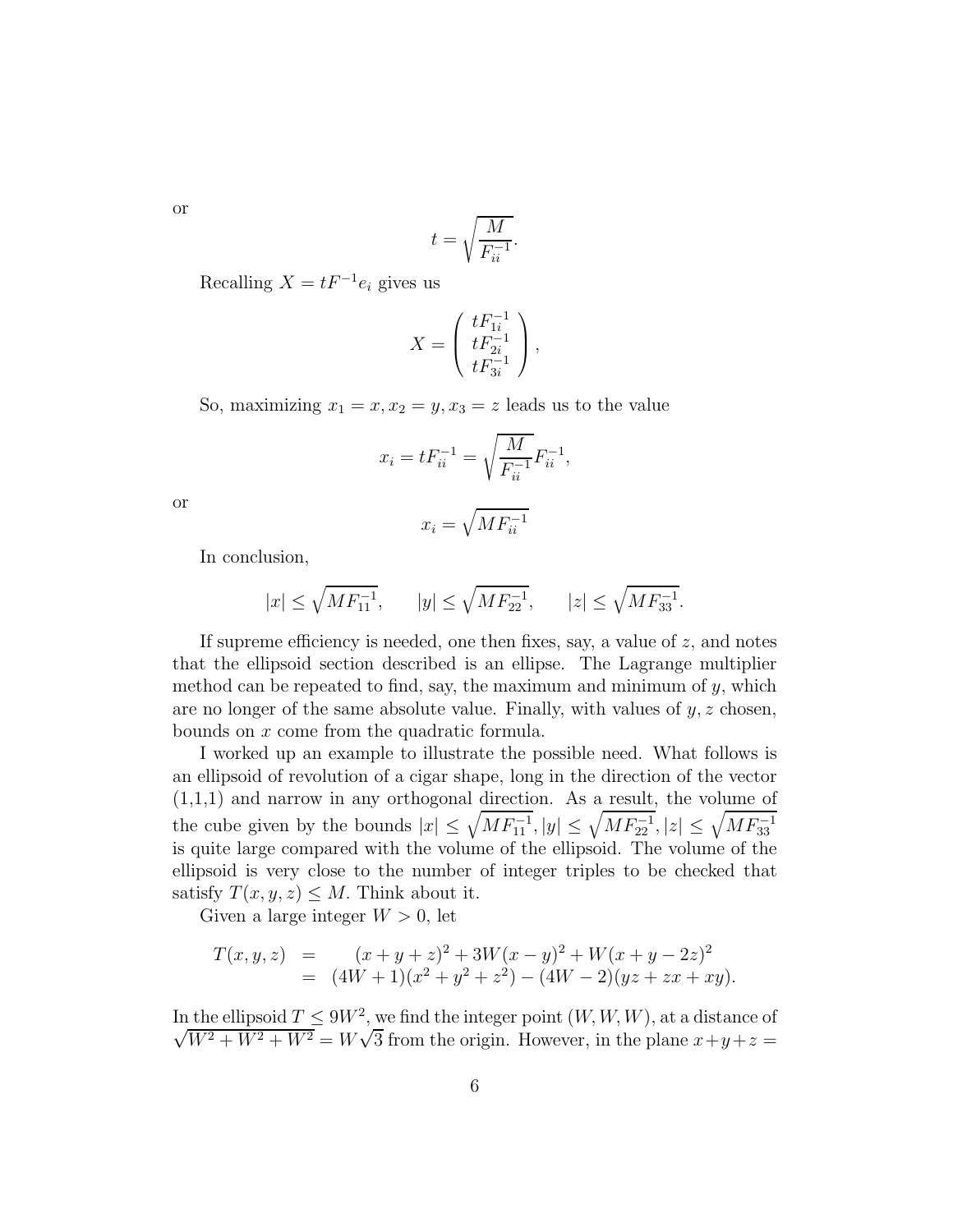0, we get a circular section of the ellipsoid, and letting  $t$  now be the distance of a point from the origin, taking  $x = t/\sqrt{2}$ ,  $y = -t/\sqrt{2}$ ,  $z = 0$  tells us that  $\sqrt{x^2 + y^2 + z^2} \leq \sqrt{\frac{3W}{2}}$  $\frac{\overline{W}}{2}$ . Anyway much smaller than  $W\sqrt{3}$ .

As to the comparison of volumes, the cube given by the raw  $x, y, z$  bounds has volume at least  $8W^3$ , being at least  $2W$  on a side. Using the discriminant recipe  $\Delta = 4abc + def - ad^2 - be^2 - cf^2$  gives  $\Delta = 432W^2$ . The volume of the ellipsoid  $T \leq M$  should be

$$
\frac{8\pi M^{3/2}}{3\sqrt{\Delta}}.
$$

With  $T \le 9W^2$ , we have  $M = 3W^2$ , so the ellipsoid has volume  $2\pi\sqrt{3}W^2$ . Finally the volume of the cube divided by the volume of the cigar is

$$
\frac{4W}{\pi\sqrt{3}} = \left(\frac{4}{\pi\sqrt{3}}\right)W,
$$

a bit larger than  $\frac{11W}{15}$ .

# 4 Tables

The first thing to look at is a copy of table 5, pages 111-113 in Dickson's book [15]. This shows the 102 'diagonal' regular forms  $(ax^2 + by^2 + cz^2)$ , each together with the numbers not representable by the listed form. I know of no other list that puts the forms and congruence obstructions side by side.

It is also impossible to make sense of any of this without seeing some tables of ternary forms in some reduction scheme. One needs to see when forms are alone in their genera, like  $x^2 + y^2 + z^2$ , but just as importantly genera with two or more equivalence classes. Jones and Pall [36] give a list of complete genera for all the 102 regular diagonal forms.

Tables for *binary* forms (of small discriminant) are readily available in undergraduate number theory books, given in Gauss reduced form. Rose's book [47] includes indefinite binary forms. The book of Buell [5] gives considerable detail on both definite and indefinite forms, including reduction, composition, the Gauss method of cycles for equivalence classes of indefinite forms, and so on.

For positive ternary quadratic forms, the quickest method is probably to check Neil Sloane's web site,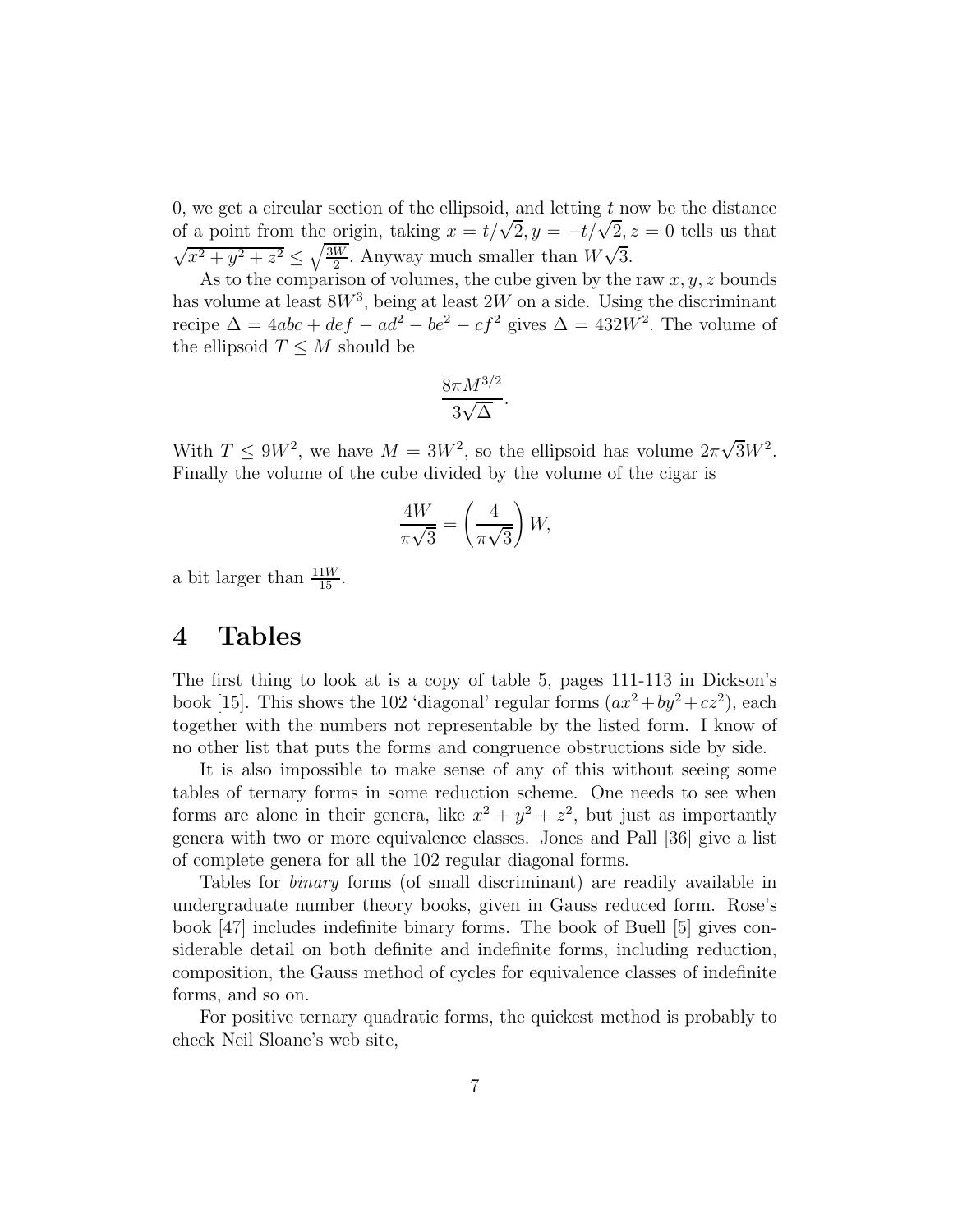www.research.att.com/~njas

and

#### http://www.research.att.com/~njas/lattices/Jagy.txt

Then click on Catalogue of Lattices. Then Brandt-Intrau Ternary Forms. Then Ternary Quadratic Forms. Then either Odd TQF or Even TQF . Caution: the website had the words 'Odd' and 'Even' backwards last time I checked. Furthermore: the number before the colon preceding each form is NOT the discriminant, it is just some cumulative count of the number of forms in the table. Finally, the discriminants for even forms are inflated by a factor of 4 (most authors do that, actually). So the discriminant of  $x^2+y^2+z^2$ is given as 4. The tables were computed by Alexander Schiemann.

# 5 Recognizing Irregular Forms

Once a table of forms is available, split up into genera, recognizing the failure of a form to be regular is pretty easy: most irregular (positive) ternary forms miss some very small number that they should get. We call such numbers 'sporadics' to save space; it appears helpful to use the word 'sporadic' as both noun and adjective, depending upon context.

For example: even discriminant 7. There is a genus of two classes, with reduced representatives  $x^2 + y^2 + 7z^2$  and  $x^2 + 2y^2 + 2yz + 4z^2$ . The genus represents all natural numbers other than  $7^{2k+1}$ (nonresidues mod 7). That is, all such numbers are represented by at least one of the two forms given, usually by both. However, there is no solution in integers to  $x^2 + y^2 + 7z^2 = 3$ , so the first form is irregular, and the number 3 is 'sporadic' for the first form. There is no solution in integers to  $x^2 + 2y^2 + 2yz + 4z^2 = 7$ , so the second form is irregular, and the number 7 is sporadic for the second form. Further, it was not necessary to know precisely what numbers are eligible for the genus! The first form misses 3, but the second form gets it  $(x = 1, y = 1, z = 0)$ , so the first form fails to be regular. The second form misses 7, which the first form gets  $(x = 0, y = 0, z = 1)$ , so the second form fails to be regular. That's enough. Details on this are in [37].

In a genus of three or more classes, one may compare the (reduced) forms in pairs, or collect together all numbers represented by at least one of the forms up to some convenient bound, then check whether each of the forms gets everything in that list.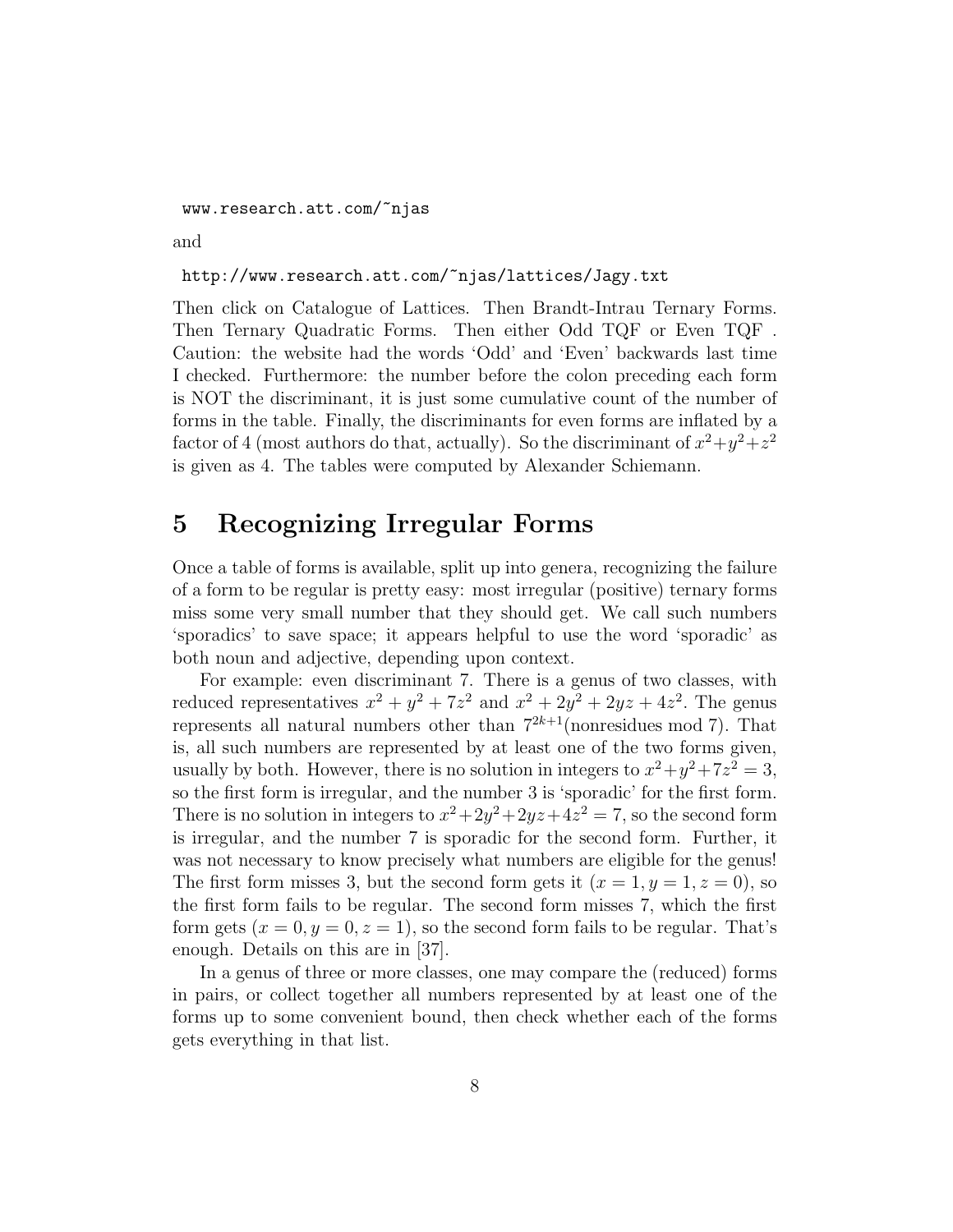A word on bounds: these are positive forms, so a finite set of triples  $(x, y, z)$  needs to be checked to find out what numbers a given form represents up to some bound M. Indeed, as *real numbers* in  $R^3$  the set  $\{ \text{form} \leq M \}$  is an ellipsoid, and the number of lattice points in the ellipsoid is well approximated by its volume. The volume is just  $CM^{3/2}/D^{1/2}$ , where the constant C can be inferred from the volume of a sphere, and  $D$  is the discriminant. So I evolved the idea of checking a constant number of lattice points by making M proportional to  $D^{1/3}$ .

Here is a situation that gives some idea of conservatively large bounds: the even discriminant 8000 has many genera. One of those is a genus of two classes, given by A: 3 27 107 -26 2 2 , and B: 12 27 28 -12 8 4 . Now in reduced forms, the first coefficient is the smallest natural number represented, meaning that we are told that B misses the number 3 and is irregular. Not obvious: the form B (and so the genus) gets the number 803, but form A misses the number 803, so A is also irregular. That 803 is the largest among forms I checked; we could call 803 the largest 'first sporadic' I ever found. It is also the largest in the sense of  $D^{1/3}$  that I mentioned earlier. As a result, I came to the experimental result that any form that represents all eligible numbers up to  $41D^{1/3}$  was very likely regular. Also noteworthy in this regard is 29: 1 2 4 1 1 0, which has 87 as its 'first sporadic'. Now, there are some 'candidate' forms in [31]. The candidates each hit their eligible numbers up to 2 million. If one of the candidates is actually irregular, that throws my experimental result out the window.

# 6 Representing Prescribed Numbers

Irving Kaplansky wrote an article on forms that represent all odd natural numbers [38]. This question is a finite search, for an elementary bound on determinants of matrices shows that any form representing the numbers {1, 3, 5, 7} has a discriminant no larger than 77. That bound is achieved, by  $x^2 + xy + 3y^2 + 7z^2$ , but this form misses 13 and 17 and probably other odd numbers. For even forms, the discriminant is no larger than 15, achieved by  $x^2 + 3y^2 + 5z^2$ , but that one misses 11 and 15.

If a ternary form hits the numbers  $\{1, 2, 3, 5\}$ , its discriminant is bounded by 40 (or 10 for even forms in my convention). Examples are  $x^2 + 2y^2 + 5z^2$ , which is regular, and  $x^2 + 2y^2 + yz + 5z^2$ , which is not.

The record for representing consecutive small numbers is  $x^2 + 2y^2 + yz$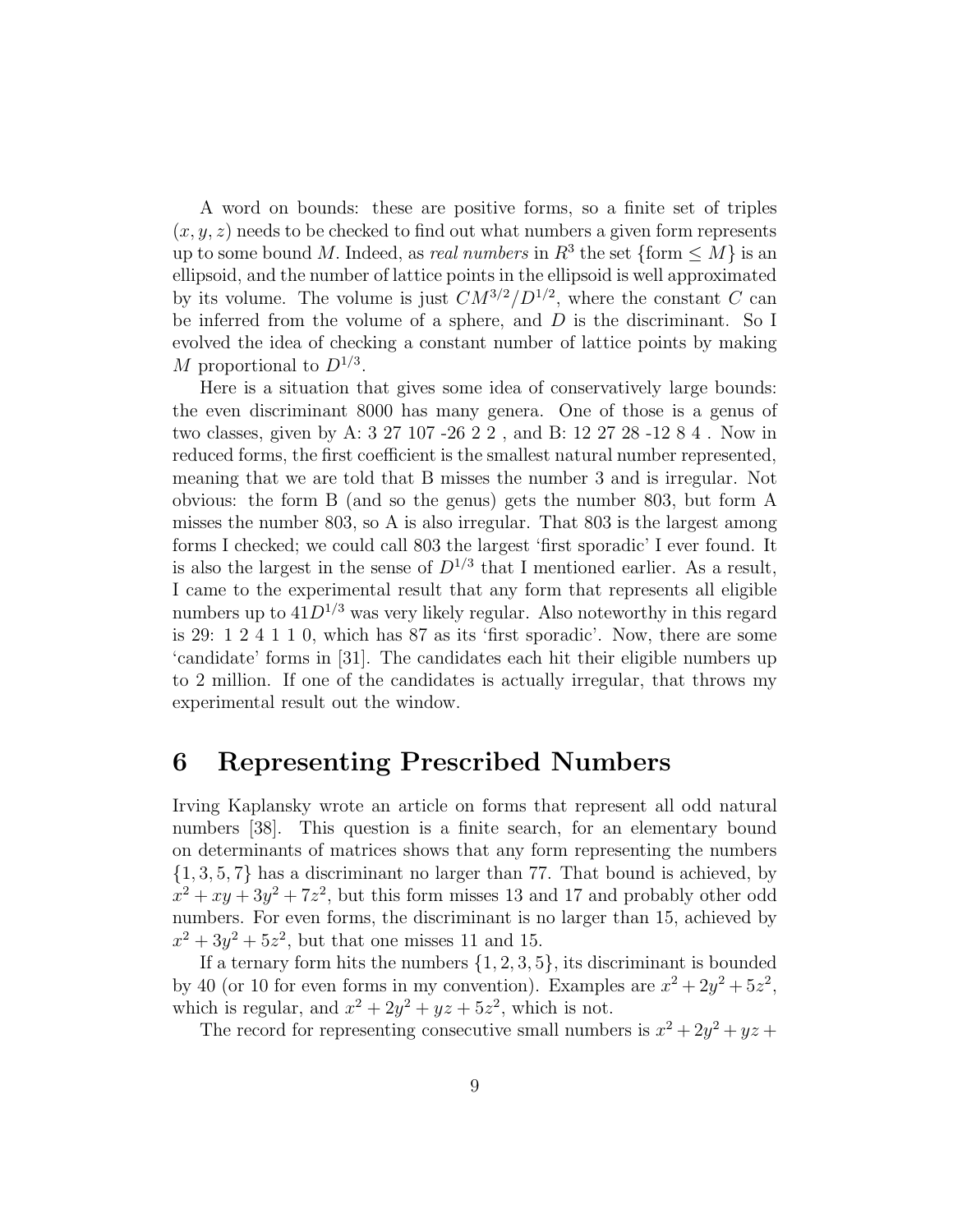4z 2 , of discriminant 31. It is not regular. It represents all the numbers from 1 to 30, then misses the number 31. Indeed, it appears that it only misses numbers divisible by 31 (I can't be certain about that). The form is called 'Little Methuselah' in John Horton Conway's book [10].

Another form with prime discriminant that appears to represent all natural numbers prime to its discriminant is 29: 1 2 4 1 1 0, or  $2y^2 + yz +$  $4z^2 + zx + x^2$ . This form is given incorrectly in William Duke's survey [16]. Anyway, if one adds a particular binary to it, giving  $2y^2 + yz + 4z^2 + zx + x^2 +$  $29u^2 + 29uv + 29v^2$ , the form in five variables represents all natural numbers except 290. Conway has referred to this form as 'Methuselah' in talks. Conway's conjecture is that this quinary form gives the world record, that any positive quadratic form that represents the numbers from 1 to 290 represents all natural numbers (see [16]). The Fifteen Theorem [10] is for even forms only, and states that a positive even form that represents the numbers from 1 to 15 does represent all natural numbers. Any such positive 'universal' form has at least four variables. An acceptable proof of the Fifteen Theorem was eventually given by Manjul Bhargava [3]. Conway himself did not publish his work with Schneeberger on the problem, instead writing a short article [11] to serve as a preface for Bhargava's paper.

A positive ternary form must miss an infinite set of natural numbers, containing at least one arithmetic progression. In contrast, an indefinite ternary form such as  $xy + z^2$  may be universal (including negative integers) yet be irreducible. An indefinite binary that represents a nonzero proportion of integers is reducible ( such as  $x^2 - y^2$  or xy.) A positive binary fails to represent almost all natural numbers. Indeed, in the last chapter of volume II of his book 'Topics in Number Theory', William Judson LeVeque [42] shows that the count of natural numbers less than  $n$  that are expressible as  $x^2 + y^2$  is approximately  $\frac{Cn}{\sqrt{\log n}}$  $\frac{\sum n}{\log n}$ , where the constant  $C = 0.7642...$  is given by a certain infinite product. I like to think of the expression  $\frac{Cn}{\sqrt{\log n}}$  $\frac{\sum n}{\log n}$  as being the geometric mean between  $n$  and the number of primes less than  $n$ , at least up to a constant multiple.

## 7 Diagonal Forms

A diagonal form has zero coefficients for the  $yz, zx, xy$  terms. The terminology is reasonable, as the associated symmetric matrix is then diagonal.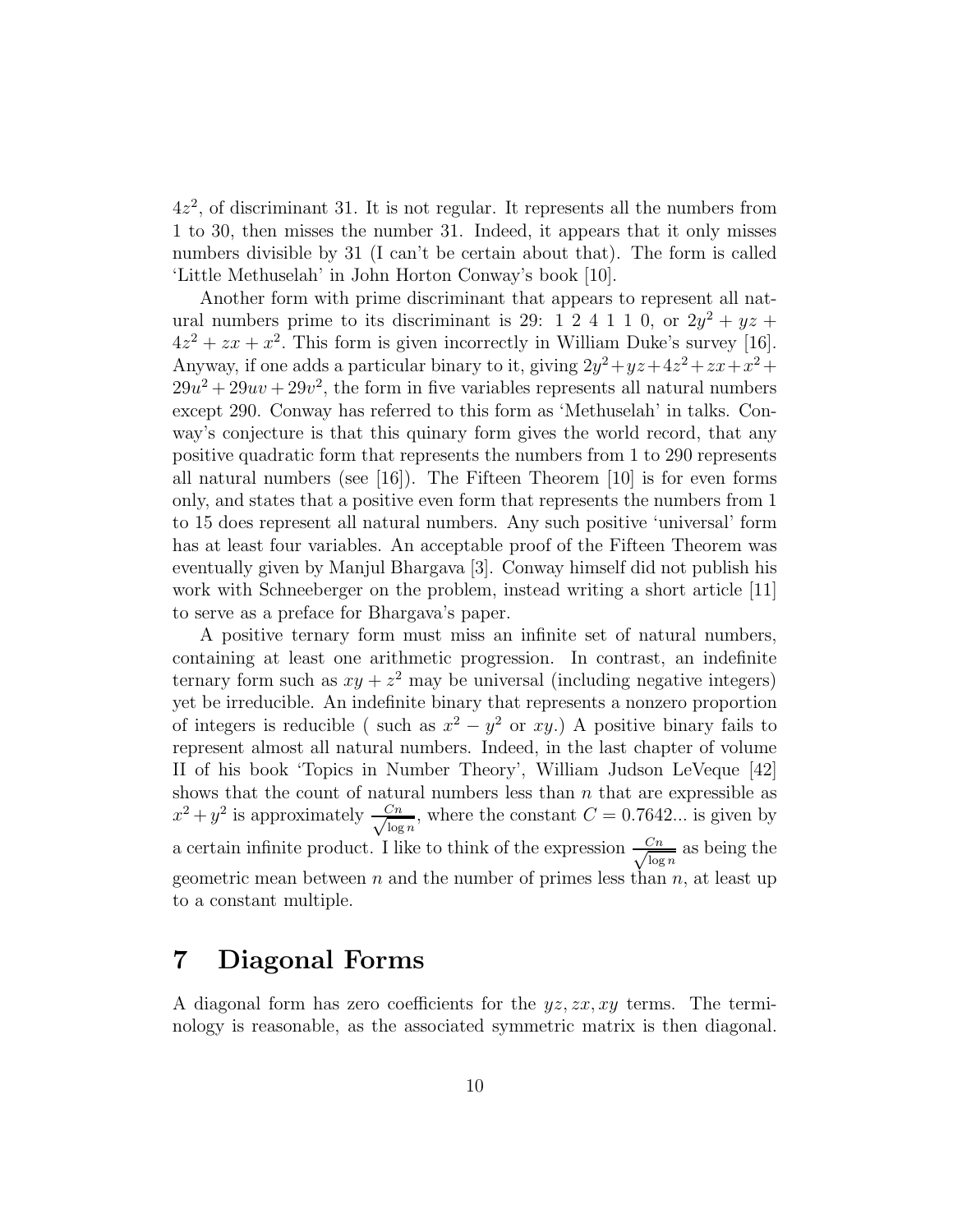The discriminant of a diagonal form is just the product of the three coefficients (of  $x^2, y^2, z^2$ ). It turns out that 102 diagonal forms are regular, a result in Jones's dissertation [32]. Proofs that all 102 specified are regular were published in [36].

The beginning of wisdom is the theorem that all positive integers  $n$  that are not of the form  $4^k(8t+7)$  are expressible as the sum of three squares; so we say that any such *n* is represented by the quadratic form  $x^2 + y^2 + z^2$ . This result is due to Legendre(1798). Gauss proved it independently at roughly the same time, but his proof first appeared in his book Disquisitiones Arithmeticae (1801), section 291. It is proved in section 9.2 of Harvey Rose's book [47]. Rose gives the simplest-looking proof, which uses Dirichlet's famous result(1837) on primes in arithmetic progressions. It is also proved in Dickson's book [15]. Indeed, Dickson proves several related results, and gives a list of all 102 regular diagonal forms, together with the numbers each fails to represent. Finally, Burton Wadsworth Jones [35] gives a proof that illustrates the use of genus theory, but apparently refers eventually to Dirichlet as well. Conway gives a quick proof [10].

Once one form is proved regular, others follow:  $A:x^2+2y^2+6z^2$  represents all positive integers except  $4^k(8m+5)$ .  $B:x^2+y^2+5z^2$  represents all positive integers except  $4^k(8m+3)$ . C: $x^2 + y^2 + 2z^2$  represents all positive integers except  $4^k(16m+14)$ .  $D:x^2+2y^2+3z^2$  represents all positive integers except  $4^k(16m+10)$ . E: $x^2+y^2+4z^2$  represents all positive integers except  $4^k(8m+7)$ and  $8m + 3$ . You see, most forms have more than one congruence obstruction attached. F: $x^2 + y^2 + 9z^2$  represents all positive integers except  $4^k(8m + 7)$ and  $9m \pm 3$ .

If we leave diagonal forms for a moment:  $G:x^2 + y^2 + 3z^2 + yz + zx$ represents all positive integers except  $4^k(16m+6)$ . The form has discriminant 10. Note that form G appears in our shorthand as 10 : 1 1 3 1 1 0. Next,  $H: 2x^2 + 2y^2 + 3z^2 + 2yz + 2zx + 2xy$  represents all positive integers except  $4^k(8m + 1)$ . The form has discriminant 7, of all things. To provide a form that misses only those numbers of the form  $4^k(16m+2)$ , we may use either the even form I: 1 3 5 2 0 0 or the odd form J: 1 1 5 1 1 1. Both I and J are considered discriminant 14 in our notation.

For each form A-J, there is a short proof of regularity, using explicit formulas for expressing the form (multiplied by its discriminant) as the sum of three squares.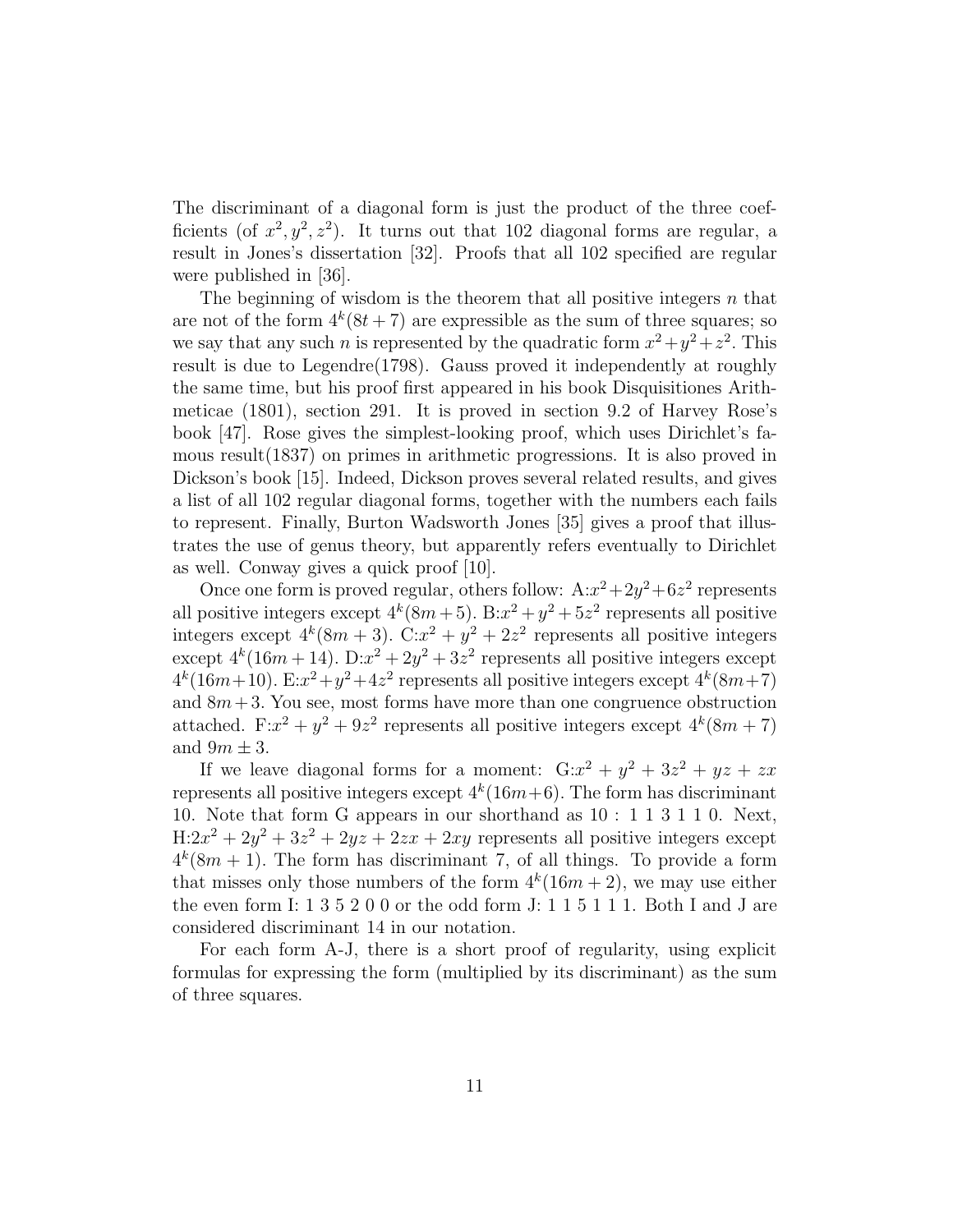# 8 Ramanujan and  $x^2 + y^2 + 10z^2$

Apparently Dickson became interested in positive ternary forms because of a 1916 article of Ramanujan [46]. Ramanujan was investigating diagonal forms in four variables; in that article he commented that  $x^2 + y^2 + 10z^2$ represents all even numbers not of the form  $4^k(16m+6)$ , but the odd numbers  $(3,7,21,31,...)$  not expressible as  $x^2 + y^2 + 10z^2$  appeared to follow no definite pattern. Later computations confirmed that the form misses odd numbers as large as 679 and 2719, but appears to miss no odd numbers larger than 2719. Jumping to the present day, Ono and Soundararajan [45] have shown that all odd numbers missed (these are 'sporadic') are squarefree, and that an appropriate Generalized Riemann Hypothesis implies that 2719 is the largest sporadic.

If a positive integer *n* is even but not of the form  $4^k(16m+6)$ , then  $n/2$ is not of the form  $4^k(8m+3)$ , so that we may write  $\frac{n}{2} = r^2 + s^2 + 5t^2$ . It follows that  $n = (r - s)^2 + (r + s)^2 + 10t^2$ .

If a number *n* is divisible by 5 and not of the form  $4^k(16m+6)$ , then  $n/5$ is not of the form  $4^k(16m + 14)$ . We may write  $\frac{n}{5} = r^2 + s^2 + 2t^2$ . It follows that  $n = (2r - s)^2 + (r + 2s)^2 + 10t^2$ . This one was pointed out by Ono and company.

Now there is just one other equivalence class in the same genus as 1 1 10 0 0 0, containing the form 2 2 3 2 0 0, which refers to  $2x^2 + 2y^2 + 2yz + 3z^2$ . The results of Jones on 'regularity of a genus' show that every eligible number  $n$ is represented either by 1 1 10 0 0 0 or by 2 2 3 2 0 0. Usually both.

Just to make trouble: passing from even forms back to a Regular odd form. You see, the form G from an earlier section,  $x^2 + y^2 + 3z^2 + yz + zx$ represents all positive integers except  $4^k(16m+6)$ . Fix the letters  $x, y, z$  for this paragraph. If z is even, write  $x = r-t$ ,  $y = s-t$ ,  $z = 2t$ , the quantity t is an integer, and the polynomial G becomes  $r^2 + s^2 + 10t^2$ . If the sum  $(x + y)$  is even, switch to  $x = r + s$ ,  $y = -r + s$ ,  $z = t$ , with result  $2r^2 + 2s^2 + 2st + 3t^2$ . If z and  $(x+y)$  are both odd, use  $x = r+s+t$ ,  $y = r-s$ ,  $z = -t$ ; again, r, s, t will be integers, the result is again  $2r^2 + 2s^2 + 2st + 3t^2$ . We have just explicitly constructed the Jones result, that every eligible number is represented by either 1 1 10 0 0 0 or 2 2 3 2 0 0.

How did I decide on the quantities z and  $x+y$  in the preceding paragraph? Well, we know that  $u^2 \equiv u \mod 2$ , so that  $x^2 + y^2 \equiv x + y \mod 2$ . Thus the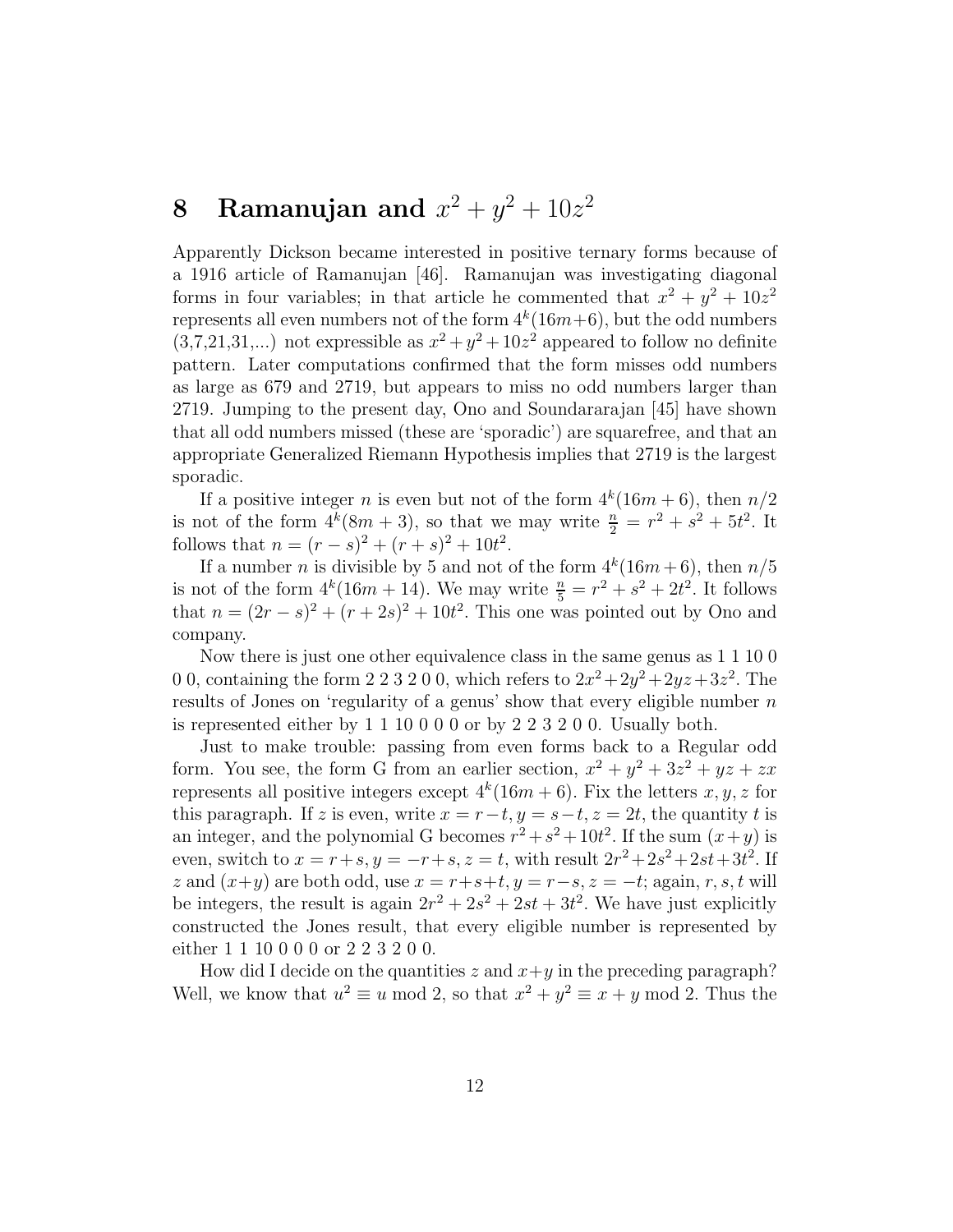parity of z and  $x + y$  clearly influences the parity of

$$
x^{2} + y^{2} + 3z^{2} + yz + zx = 3z^{2} + z(x + y) + (x^{2} + y^{2});
$$

the form cannot be even unless both z and  $x + y$  are even. Note that  $x^2 + y^2$ might be 2 mod 4, in which case the result need not be divisible by 4 even when z and  $x + y$  are both even.

# $9\quad\text{Hsia}\,\,,\,x^2+y^2+10z^2\,\,\text{and}\,\,\text{me}$

John S. Hsia, in a letter to Irving Kaplansky(dated June 1993), proved that  $x^2+y^2+10z^2$  represents all eligible numbers of the form  $3m+2$ . This result is not mentioned in [45]. As all odd numbers are eligible, being not of the form  $4^k(16m+6)$ , it follows that  $x^2 + y^2 + 10z^2$  represents the entire arithmetic progression  $6m + 5$ . Here's my proof of this fact.

We begin by assuming that a natural number  $n \equiv 2 \mod 3$  is represented by the genus, in particular by the genus mate  $2x^2 + 2y^2 + 2yz + 3z^2$ . That is, we assume  $n = 2x^2 + 2y^2 + 2yz + 3z^2$ , and show how to express n as  $u^2 + v^2 + 10w^2$ .

First, check all 27 triples  $(x, y, z)$  with values mod3. With  $n \equiv 2 \mod 3$ , one of two things happens: (A)  $x \equiv \pm z \mod 3$ , or (B)  $y \equiv z \equiv 0 \mod 3$ , but  $x$  is not divisible by 3.

For case  $(A)$ , two formulas suffice:

$$
9n = (2x - 3y + z)^2 + (2x + 3y + 4z)^2 + 10(x - z)^2,
$$
  
\n
$$
9n = (2x - 3y - 4z)^2 + (2x + 3y - z)^2 + 10(x + z)^2.
$$

Note that either one of the formulas suffices to prove that  $x^2 + y^2 + 10z^2$ represents all eligible multiples of 9; this result is a tiny part of the Ono square-free result. Now we're in the case where  $x \equiv \pm z \mod 3$ . So, in one of the two formulas, all three of the linear combinations given describe numbers divisible by 3. Pretend it's the first one: we get

$$
n = \left(\frac{2x - 3y + z}{3}\right)^2 + \left(\frac{2x + 3y + 4z}{3}\right)^2 + 10\left(\frac{x - z}{3}\right)^2.
$$

It would be similar for the second formula.

In case (B), the above formulas don't immediately help. Here  $y \equiv z \equiv$ 0 mod 3, but x is not divisible by 3. Recall  $n = 2x^2 + 2y^2 + 2yz + 3z^2$ . If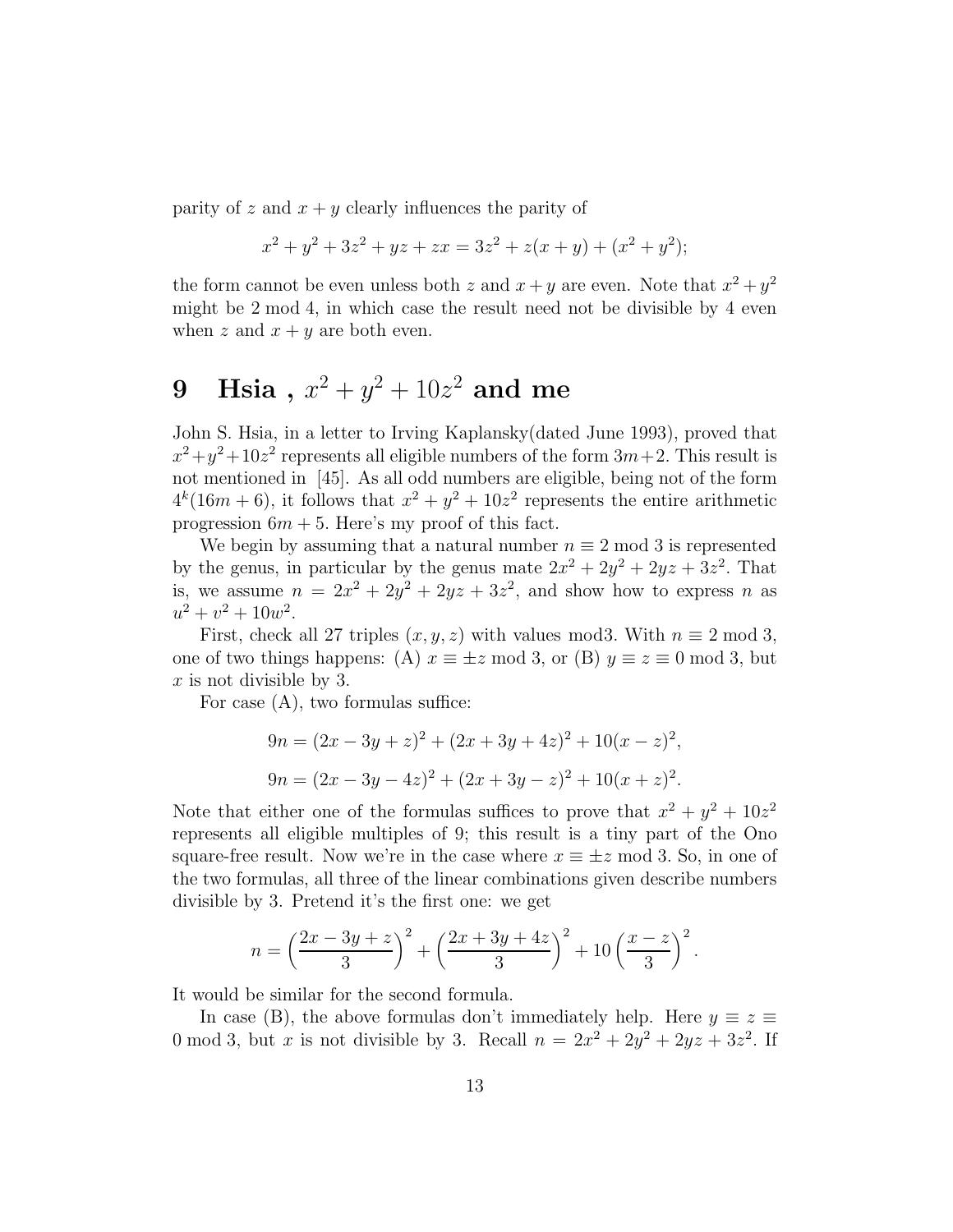y, z are actually 0, then  $n = 2x^2 = x^2 + x^2 + 10(0)^2$ . If at least one of y, z is nonzero, we can apply the following result:

**Lemma** Given  $m = 2y^2+2yz+3z^2$ , with m nonzero, and with m divisible by 3, we can construct  $m = 2s^2 + 2st + 3t^2$ , with s, t prime to 3. **Proof:** Induction on the power of 9 dividing  $m$ , combined with specific instances of Gaussian composition for binary forms.

(i) If  $m \equiv \pm 3 \mod 9$ , then  $\frac{m}{3}$  satisfies the conditions to be represented as  $\frac{m}{3} = a^2 + 5b^2$ . Now one of a, b will be divisible by 3 and the other will not. We have explicitly  $m = 2s^2 + 2st + 3t^2$ , with  $s = -a + 2b$  and  $t = a + b$ .

(ii) If  $m \equiv \pm 9 \mod 27$ , then  $\frac{m}{9}$  satisfies the conditions to be represented as  $\frac{m}{9} = 2c^2 + 2cd + 3d^2$ . Both c and  $c + d$  will be prime to 3. We have explicitly  $m = 2s^2 + 2st + 3t^2$ , with  $s = c + 4d$  and  $t = 2c - d$ .

(iii) If  $m \equiv 0 \mod 27$ , (the induction step) then we will have  $\frac{m}{9} = 2e^2 +$  $2ef + 3f^2$ . Both e and f will be prime to 3. We have explicitly  $m = 2s^2 +$  $2st + 3t^2$ , with  $s = e - 3f$  and  $t = 2e + 3f$ .

This establishes the Lemma, which is very much in the spirit of the Jones dissertation [32]. So we now have  $n = 2x^2+2s^2+2st+3t^2$ , with the important point being  $x \equiv \pm t \mod 3$ . That means we are back in case (A), and can use one of the two formulas given. Done.

# 10 Homotheties: the equation  $P'AP = B$

Here the notation  $P'$  refers to the transpose of  $P$ . The matrices  $A$  and  $B$ are symmetric positive definite and have integer or half-integer entries, so that in any case 2A and 2B have integer entries. The matrix  $P$  is required to have integer entries but is probably not symmetric. Furthermore P may have determinant other than  $\pm 1$ , so that we allow A and B to have different determinants. There will simply be no solution if  $\det B/\det A$  is not an integer square.

The rows of P find their way into substitution formulas relating one quadratic form to another. For example, if  $A$  is the matrix of the form 26:1 3 9 2 0 0 with B being the matrix of 26: 2 2 7 0 2 0, which is in the same genus. These forms are not equivalent, so there will be no solutions without some multiplier. That is, we will show a solution to  $P'AP = 9B$ . We will then show the same information in formulas with substitutions.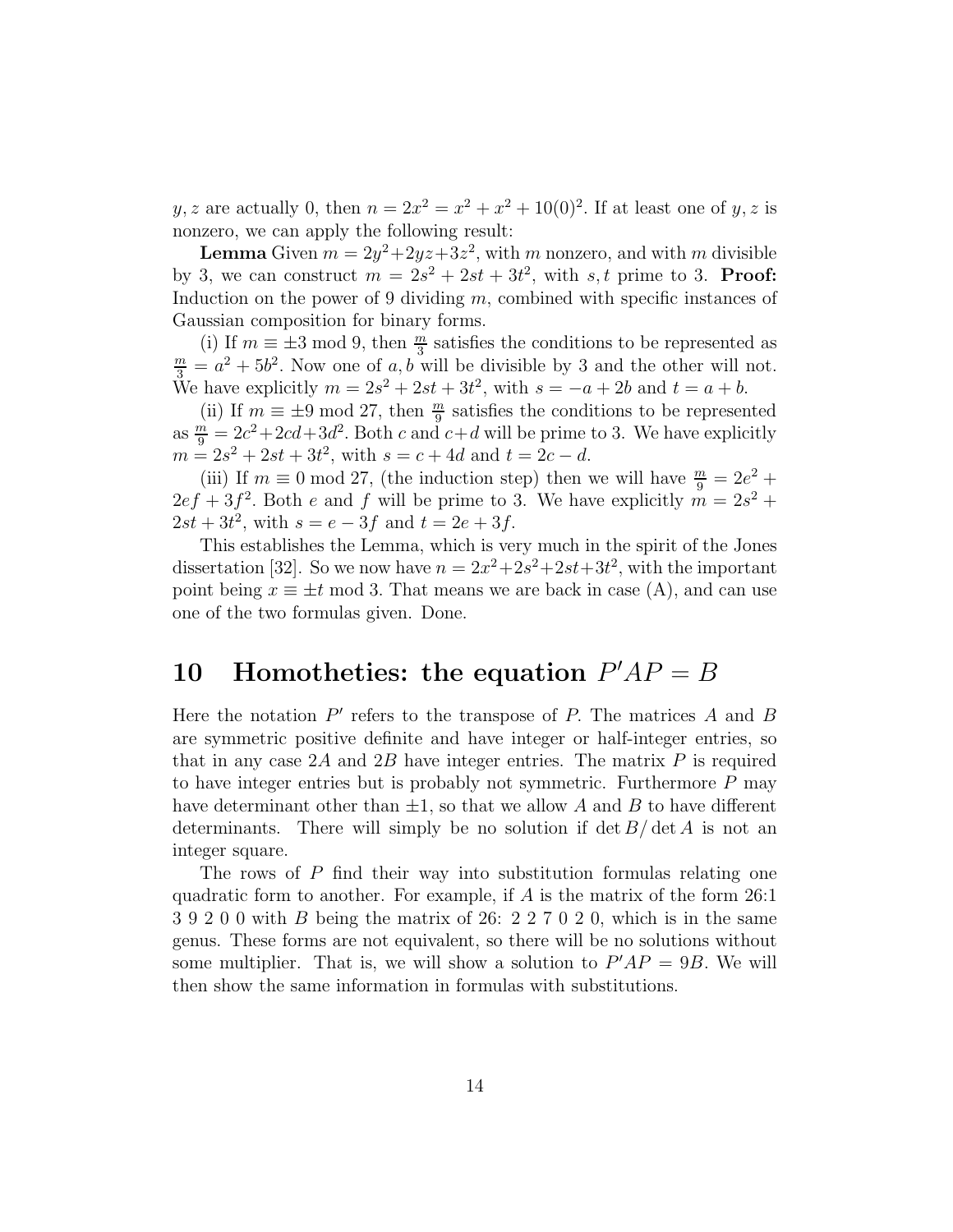$$
\begin{pmatrix} 1 & -2 & 1 \ 2 & -1 & -1 \ 7 & 1 & 1 \end{pmatrix} \begin{pmatrix} 1 & 0 & 0 \ 0 & 3 & 1 \ 0 & 1 & 9 \end{pmatrix} \begin{pmatrix} 1 & 2 & 7 \ -2 & -1 & 1 \ 1 & -1 & 1 \end{pmatrix} = 9 \begin{pmatrix} 2 & 0 & 1 \ 0 & 2 & 0 \ 1 & 0 & 7 \end{pmatrix}.
$$

Let

$$
g(X, Y, Z) = X^2 + 3Y^2 + 2YZ + 9Z^2.
$$

Let

$$
h(x, y, z) = 2x^2 + 2y^2 + 7z^2 + 2zx.
$$

Then

$$
g(x + 2y + 7z, -2x - y + z, x - y + z) = 9 h(x, y, z),
$$

which means that

$$
g\left(\frac{x+2y+7z}{3}, \frac{-2x-y+z}{3}, \frac{x-y+z}{3}\right) = h(x, y, z).
$$

So, if A represents the form f and B represents the form  $g$ , we are describing a linear change of variable. If we use capital V to refer to the column vector with entries  $x, y, z$ , then a solution P corresponds to the formula  $f(PV) =$  $q(V)$ . Notice that when the determinant of P is equal to 1, so that P is called 'unimodular', then the inverse of  $P$  is also unimodular. In this case the forms are called 'equivalent', as the change of variables is invertible.

Often the word 'homothety' is used for the mapping  $A \mapsto P'AP$  when the determinant of  $P$  is not restricted to 1. Many examples of this occur in the present article. With  $H, M$  matrices associated with forms in the same genus, I get some cheap proofs of regularity from multiple solutions of the equation  $P'HP = 4M$ . In considering  $x^2 + y^2 + 10z^2$ , I used two solutions of  $P'HP = 9M$ . To show that  $x^2+y^2+10z^2$  represents eligible even numbers, we solved  $P'HP = 2R$ , where the matrix R is associated with the known regular form  $x^2 + y^2 + 5z^2$ . For multiples of 5, we solved  $P'HP = 5R$ , where this time the matrix R is associated with the known regular form  $x^2 + y^2 + 2z^2$ . In general, a solution of  $P'HP = qR$ , with q prime and R representing a regular form, shows that the form represented by the matrix  $H$  represents eligible multiples of the prime q. A solution of  $P'AP = q^2B$ , with q prime and  $B$  representing another form in the same genus, shows that the form represented by the matrix A dominates that of B on multiples of  $q^2$ , but much more can sometimes be proven from such expressions. It's worth emphasizing the importance of finding *several* solutions of  $P'AP = C$ . See especially the section on 26: 1 3 9 2 0 0.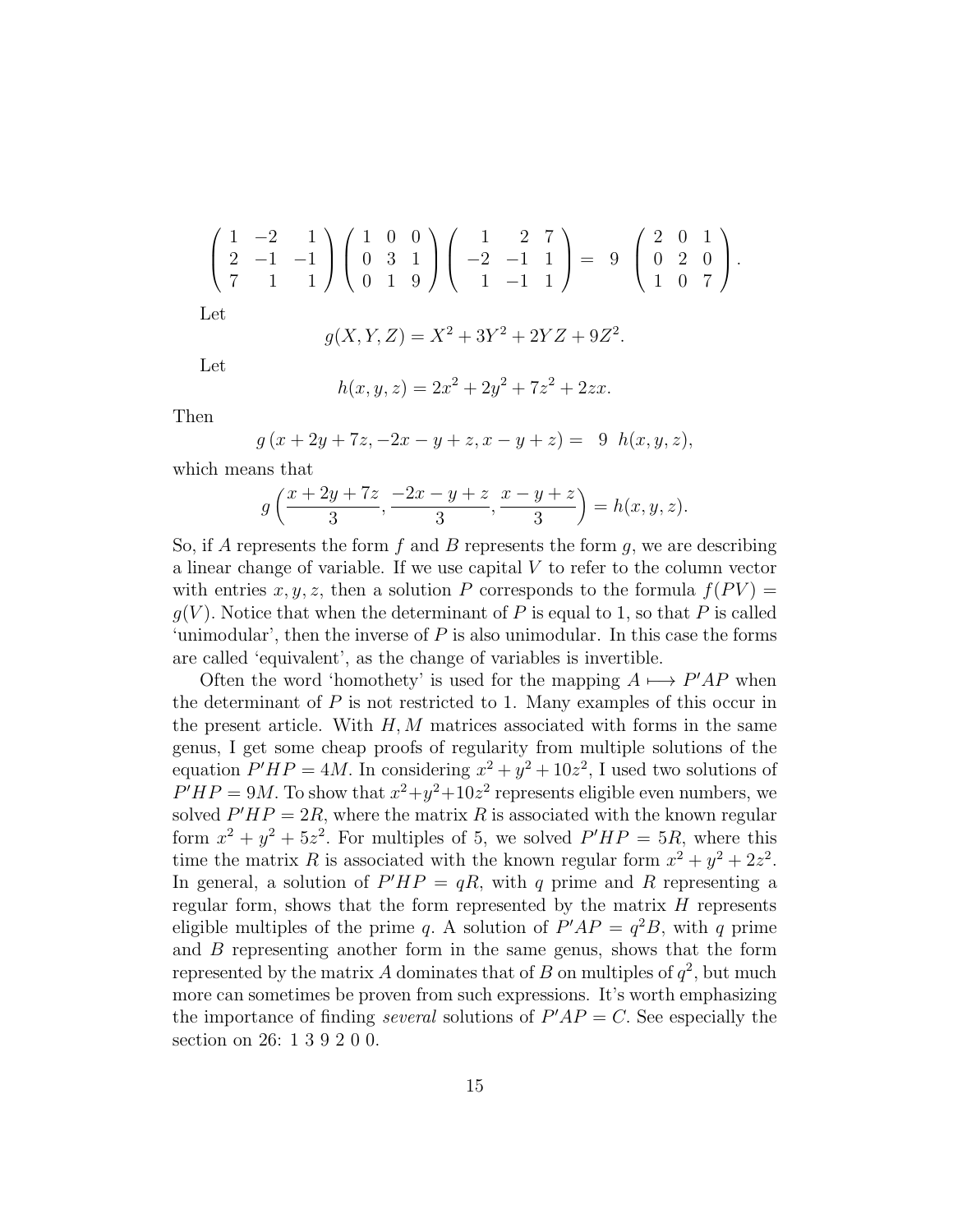### 11 Genera

Quadratic forms of a fixed number of variables, fixed as to the collective parity of mixed coefficients, and fixed discriminant split into a finite set of equivalence classes. Here equivalence is by matrices of integers with deter $minant +1$ .

For binary forms, we get Gaussian composition and a group structure, and the basic question is which primes are represented by which forms of the discriminant. Deciding on whether a composite number is represented by a certain form is effectively a question of composition. The set of elements in this 'class group' that are squares in the group is called the 'principal genus'. The identity in the group is called the 'principal form'. The class group is commutative, so the principal genus is a normal subgroup. Each genus is a left coset of the principal genus.

For ternary positive forms, there is no group structure. In two papers in the same issue of the AMS Transactions [33] and [34], Burton W. Jones showed that any number satisfying the relevant congruence conditions for representation by the forms of a genus is, in fact, represented by at least one form in the genus. A form that represents all numbers 'eligible for its genus' is called 'regular' after Leonard Eugene Dickson [14]. It follows that any form in a genus containing only one equivalence class of forms is necessarily regular.

I should say that the equivalence relation of being in the same genus is slightly stronger than rational equivalence, it is rational equivalence 'without essential denominator'. If two forms are given by symmetric matrices A and B, and the forms agree as to 'odd'/'even' and have the same discriminant, then the forms lie in the same genus if there are an integer matrix  $P$  of determinant k such that  $P'AP = k^2B$  and  $GCD(k, 2 \text{ disc}) = 1$ , as well as the reverse:  $Q' B Q = j^2 A$  with GCD( j, 2 disc) = 1. If we divide the matrix  $P$  by  $k$ , we see a rational equivalence between  $A$  and  $B$  that is 'without essential denominator' in the phrase of Siegel. This definition of genus is discussed in detail in Jones's book [35]. With three variables, the question of whether  $j, k$  are positive is irrelevant. But for binary forms, a change of variable with determinant  $-1$  gives us the important 'opposite' form, which is not necessarily equivalent to the original but is in the same genus.

It turns out that regular positive ternary quadratic forms are all contained in genera with four or fewer equivalence classes. Indeed, only twice do we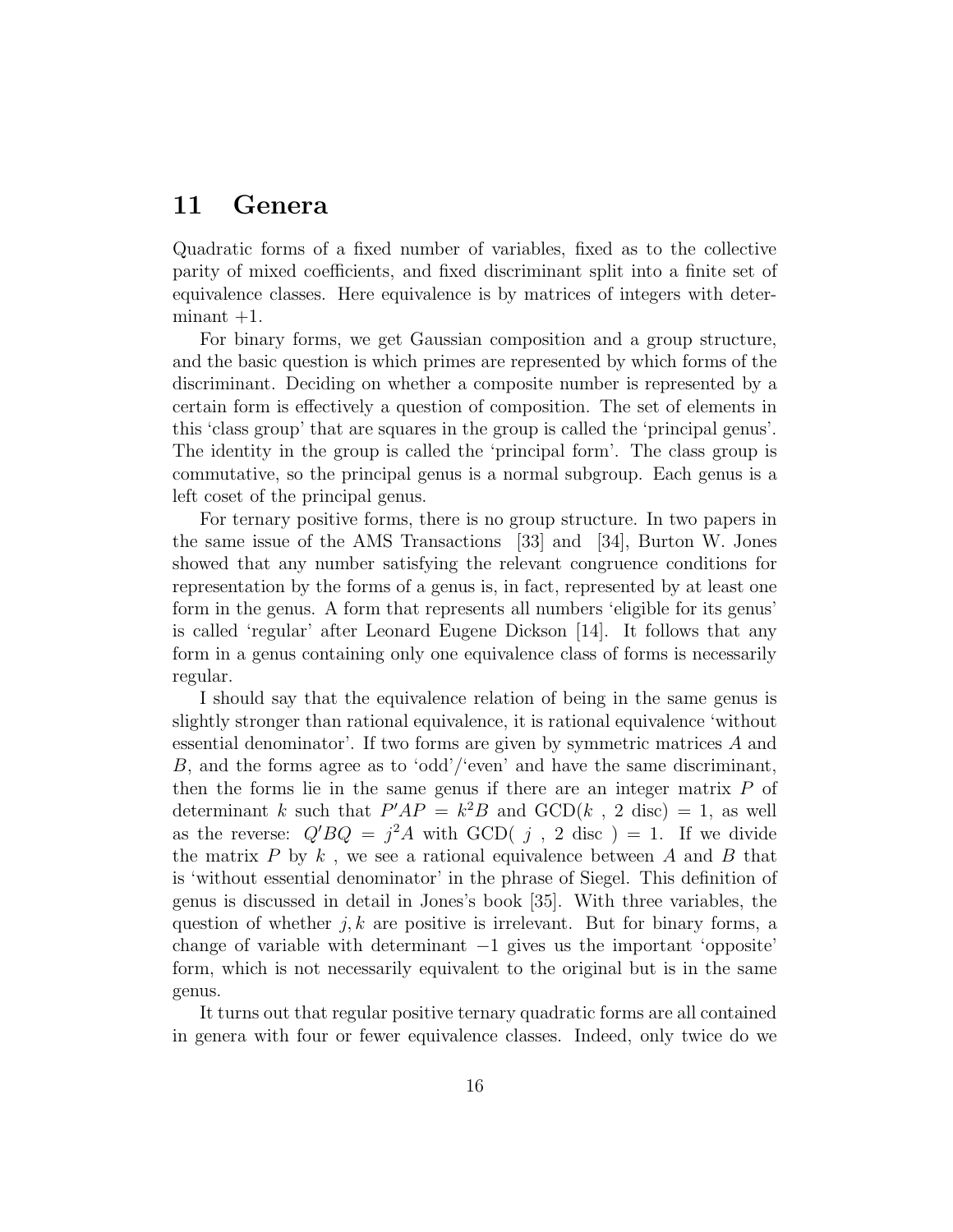find four classes: the diagonal form 1 48 144 0 0 0 of discriminant 6912 is in a genus of four classes. Also, the odd form 1 3 37 3 1 0 of discriminant 432 is in a genus of four classes. The latter was proved regular by Earnest et al [1]. All other regular forms are in genera with three or fewer classes. I. Kaplansky has found a unified method for proofs of regularity that avoids the use of spinor genera or of Tits buildings, and handles some thirty-six forms. These include all the forms proved regular in [50].

Returning to the 432 form, the formula

$$
4(x2 + 3y2 + 37z2 + 3yz + zx) = (2x + z)2 + 3(2y + z)2 + 36(2z)2
$$

allows us to deduce its regularity from that of the diagonal form  $(1,3,36)$ , along with  $(1,3,9)$  and  $(1,3,12)$  for special cases.

### 12 Jones-Pall, Theorem 5

In the massive article [36], great use is made of their Theorem 5, which is (partly) proved elsewhere. The theorem refers to  $x^2 + y^2 + cz^2$  for  $c = 1, 2, 3$ .

For  $c = 1$ : If *n* is *not* a square,  $n \equiv 1 \mod 8$ , then the number of solutions to  $n = x^2 + y^2 + z^2$  with one of  $x, y, z$  being divisible by 4 is equal to the number of solutions with one of  $x, y, z$  being congruent to 2 mod 4. Notice that two out of three of  $x, y, z$  are even and they are congruent mod 4. For example, taking  $n = 41$ , each of the triples  $(0, 4, 5)$  and  $(3, 4, 4)$  contributes 24 solutions to the 0 mod 4 pile, taking into account permutations and sign changes. The collection of 2 mod 4 solutions gets 48 total from  $(1,2,6)$ , giving the required equality.

For  $c = 2$ : If *n* is *not* a square,  $n \equiv 1 \mod 8$ , then the number of solutions to  $n = x^2 + y^2 + 2z^2$  with one of x, y being divisible by 8 is equal to the number of solutions with one of  $x, y$  being congruent to 4 mod 8. Notice that we ignore z. For example, taking  $n = 73$ , each of the triples  $(0,1,6)$  and (3,8,0) contributes 8 solutions to the 0 mod 8 pile, and (1,8,2) contributes another 16, making 32 total. The collection of 4 mod 8 solutions gets 16 each from  $(4,5,4)$  and  $(4,7,2)$ .

For  $c = 3$ , we require 1 mod 24 : If n is not a square,  $n \equiv 1 \mod 24$ , then the number of solutions to  $n = x^2 + y^2 + 3z^2$  with one of x, y being divisible by 6 is equal to the number of solutions with one of  $x, y$  being congruent to 3 mod 6. Notice that we ignore z. For example, taking  $n = 193$ , each of the triples  $(7,12,0)$  and  $(0,1,8)$  contributes 8 solutions to the 0 mod 6 pile,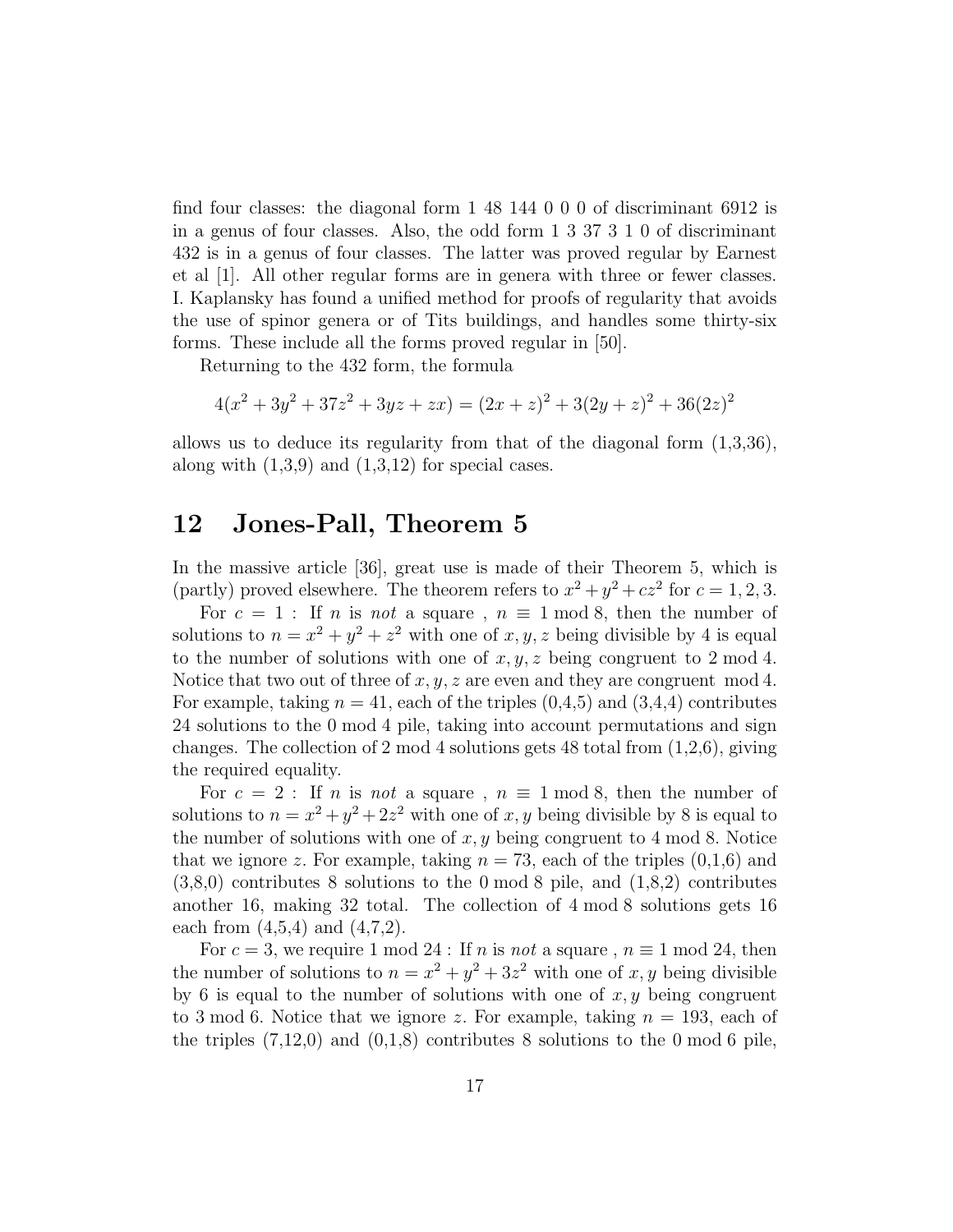while  $(1,12,4)$  and  $(6,7,6)$  each contribute another 16, making 48 total. The collection of 3 mod 6 solutions gets 16 each from  $(9,10,2), (8,9,4),$  and  $(2,9,6).$ 

## 13 Jones-Pall, Theorem 4 : Squares

On the same page 177 of [36], Theorem 4 discusses rewriting squares as  $x^2+y^2+cz^2$  for  $c=1,2,3$ . We will give the results for primes only. Nontrivial expressions  $p^2 = x^2 + y^2 + cz^2$  can be shown to exist using various special cases of the identity  $(r^2 + As^2 + Bt^2 + ABu^2)^2 = (r^2 - As^2 - Bt^2 + ABu^2)^2 +$  $A(2rs - 2Btu)^2 + B(2rt + 2Asu)^2$ .

For  $c = 1$  and an odd prime p, we are writing  $p^2 = x^2 + y^2 + z^2$  with at least two of  $\{x, y, z\}$  nonzero. Permuting labels so that x is odd, Theorem 4 says that if  $p \equiv 1 \mod 4$ , then  $y \equiv z \equiv 0 \mod 4$ . However if  $p \equiv 3 \mod 4$ , then  $y \equiv z \equiv 2 \mod 4$ .

For  $c = 2$  and an odd prime p, we are writing  $p^2 = x^2 + y^2 + 2z^2$  with at least two of  $\{x, y, z\}$  nonzero. Permuting labels so that x is odd, note  $y \equiv 0 \mod 4$  and z is even. Theorem 4 says that if  $p \equiv 1, 3 \mod 8$ , then  $y \equiv 0 \mod 8$ . However if  $p \equiv 5, 7 \mod 8$ , then  $y \equiv 4 \mod 8$ .

For  $c = 3$  and an odd prime  $p \neq 3$ , we are writing  $p^2 = x^2 + y^2 + 3z^2$  with at least two of  $\{x, y, z\}$  nonzero. Note that z must be even. Permuting labels so that x is odd, Theorem 4 says that if  $p \equiv 1 \mod 3$ , then  $y \equiv 0 \mod 6$ . However if  $p \equiv 2 \mod 3$ , then  $y \equiv 3 \mod 6$ .

### 14 Rewriting Squares 2

Occasionally it is necessary to show that there is a way to write some  $n^2$  in a nontrivial way as  $x^2 + y^2 + cz^2$ , especially in the cases  $c = 1, 2, 3$ . If  $n = 1$ , there will be no alternative expression from the obvious. If, however,  $n \geq 2$ , we consider an appropriate prime  $p$  that divides  $n$ . Next we show that there is an expression  $p^2 = x^2 + y^2 + cz^2$  such that at least two out of three of the numbers  $x, y, z$  are nonzero. Finally, the appropriate expression for  $n<sup>2</sup>$ results from multiplying all three of  $x, y, z$  by the integer  $n/p$ .

From my little Acta Arithmetica paper, suppose

$$
n = r^2 + As^2 + Bt^2 + ABu^2.
$$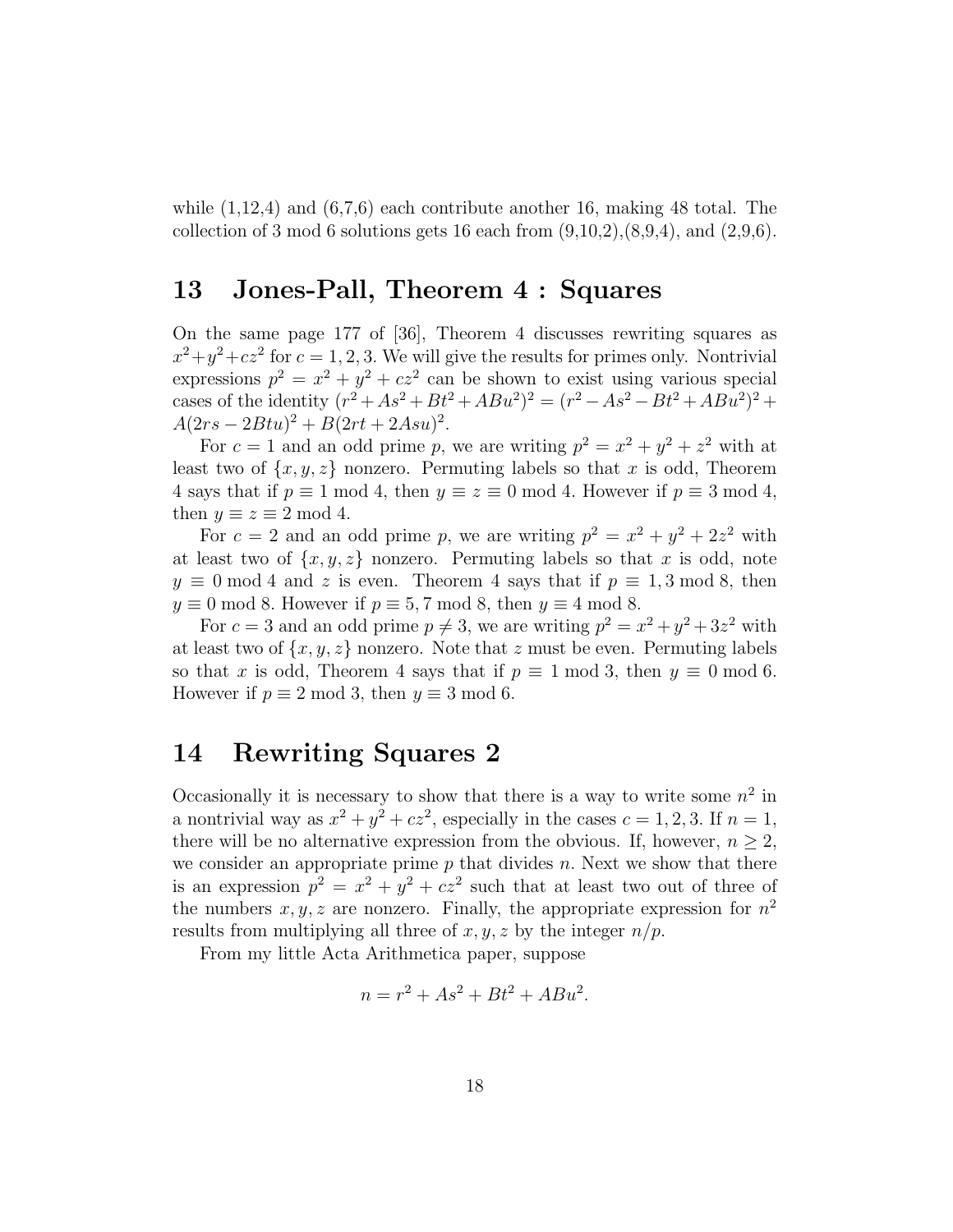Then

$$
n^{2} = (r^{2} - As^{2} - Bt^{2} + ABu^{2})^{2} + A(2rs - 2Btu)^{2} + B(2rt + 2Asu)^{2}.
$$

The first example is  $x^2 + y^2 + 2z^2$ . We will show that for all  $n \ge 2$ , we can write  $n^2 = x^2 + y^2 + 2z^2$  with at least two of the numbers  $x, y, z$  nonzero. As mentioned, it suffices to consider the question for all primes  $p$ . For example,

$$
22 = 12 + 12 + 2 \cdot 12,
$$
  
\n
$$
32 = 02 + 12 + 2 \cdot 22,
$$
  
\n
$$
52 = 32 + 42 + 2 \cdot 02,
$$
  
\n
$$
72 = 12 + 42 + 2 \cdot 42.
$$

Generally, if  $p \equiv 1 \mod 4$ , then  $p = x^2 + y^2$  with  $xy \neq 0$  and  $x^2 \neq y^2$ . Then  $p^2 = (x^2 - y^2)^2 + (2xy)^2$ .

If  $p \equiv 3 \mod 8$ , then  $p = x^2 + 2y^2$  with  $xy \neq 0$ . Then  $p^2 = (x^2 - 2y^2)^2 + 1$  $2(2xy)^2$ .

If  $p \equiv 7 \mod 8$ , then  $p = x^2 + y^2 + 2z^2$  with  $xyz \neq 0$ . Then  $p^2 = 0$  $(x^{2} - y^{2} - 2z^{2})^{2} + (2xy)^{2} + 2(2zx)^{2}$ . Note that the first term  $(x^{2} - y^{2} - 2z^{2})$ must be odd, therefore nonzero.  $\bigcirc$   $\bigcirc$   $\bigcirc$ 

The second example is  $x^2 + y^2 + z^2$ . We will show that we can write  $n^2 = x^2 + y^2 + z^2$  with at least two of the numbers  $x, y, z$  nonzero, *unless* n is a power of 2. Note that the only expression for 4 as the sum of three squares is the trivial

$$
2^2 = 0^2 + 0^2 + 2^2.
$$

For odd primes: if  $p \equiv 1 \mod 4$ , then  $p = x^2 + y^2$  with  $xy \neq 0$  and  $x^2 \neq y^2$ . Then  $p^2 = (x^2 - y^2)^2 + (2xy)^2$ .

If  $p \equiv 3 \mod 8$ , then  $p = x^2 + 2y^2$  with  $xy \neq 0$ . Then

$$
p^{2} = (x^{2} - 2y^{2})^{2} + 2(2xy)^{2} = (x^{2} - 2y^{2})^{2} + (2xy)^{2} + (2xy)^{2}.
$$

If  $p \equiv 7 \mod 8$ , then  $p = w^2 + x^2 + y^2 + z^2$  with  $wxyz \neq 0$ . Then

$$
p^{2} = (w^{2} - x^{2} - y^{2} + z^{2})^{2} + (2wx - 2yz)^{2} + (2wy + 2zx)^{2}.
$$

Note that the first term must be odd, therefore nonzero.  $\bigcirc \bigcirc \bigcirc \bigcirc$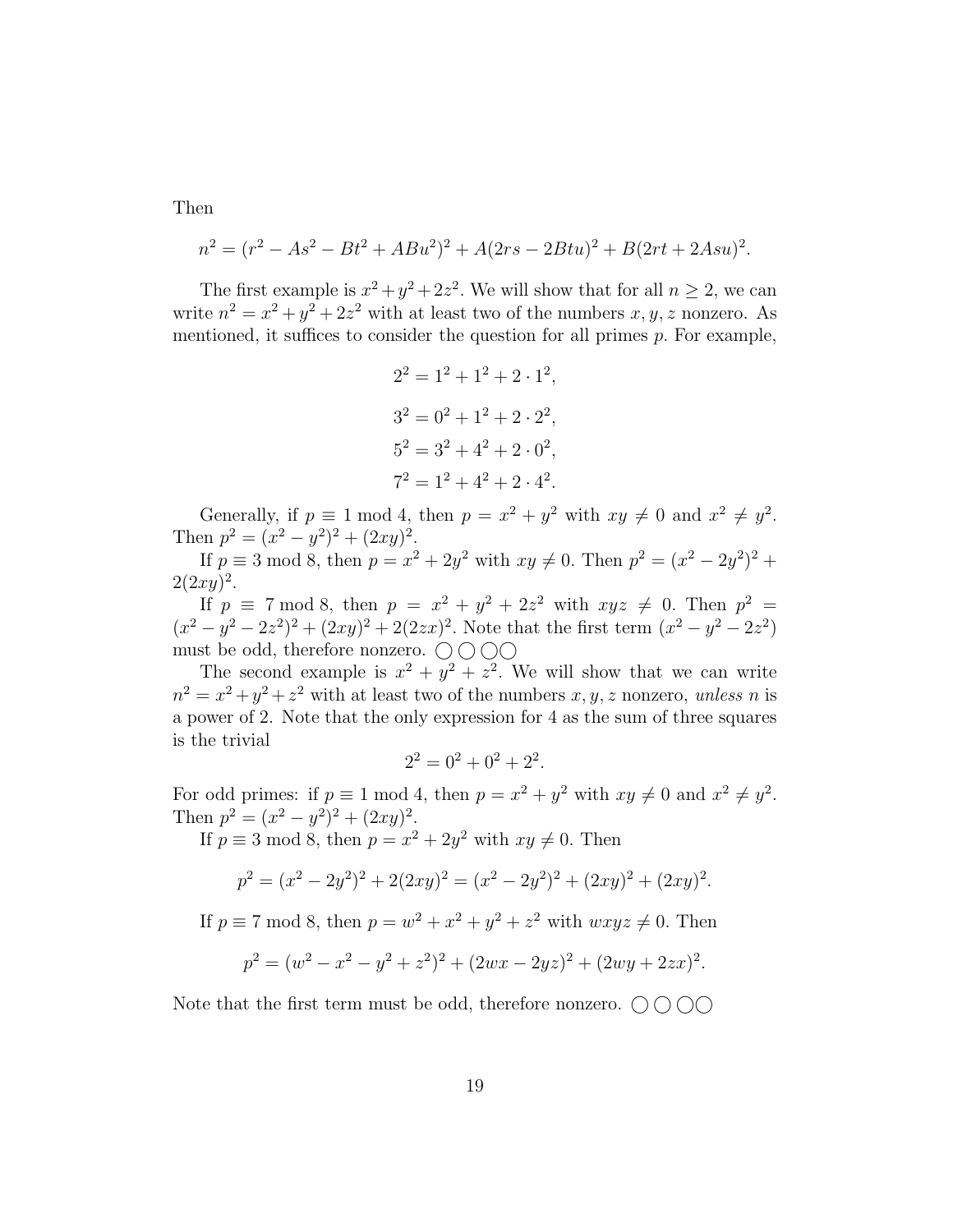The last example is  $x^2 + y^2 + 3z^2$ . We will show that we can write  $n^2 =$  $x^2 + y^2 + 3z^2$  with at least two of the numbers  $x, y, z$  nonzero, *unless* n is a power of 3. Note that the only expression for 9 is the trivial

$$
3^2 = 0^2 + 3^2 + 3 \cdot 0^2.
$$

On the other hand,

$$
2^2 = 1^2 + 0^2 + 3 \cdot 1^2
$$

.

For odd primes: if  $p \equiv 1 \mod 4$ , then  $p = x^2 + y^2$  with  $xy \neq 0$  and  $x^2 \neq y^2$ . Then  $p^2 = (x^2 - y^2)^2 + (2xy)^2$ .

If  $p \equiv 1 \mod 3$  then  $p = x^2 + 3y^2$  with  $xy \neq 0$ . Then

$$
p^2 = (x^2 - 3y^2)^2 + 3(2xy)^2.
$$

If  $p \equiv 11 \mod 12$ , then  $p = +x^2 + y^2 + 3z^2$  with  $xyz \neq 0$ . Then

$$
p^2 = (x^2 - y^2 - 3z^2)^2 + (2xy)^2 + 3(2zx)^2.
$$

 $0000$ 

#### 15 The Jones lemmas

The following is Theorem 9 (page 51) in the unpublished Ph.D. dissertation of Burton Jones, U. of Chicago 1928 [32].

**Lemma(Jones)**. If  $f = x^2 + ky^2$  represents an odd prime p, where k is a positive integer prime to p, then every mp represented by  $f(n)$  a positive integer) is represented by  $f$  with  $x$  and  $y$  prime to  $p$ .

The lemma fails when  $m = 0$ .

Next, from page 52 of Jones' dissertation: if  $n$  is positive,  $n$  and  $p$  are represented by  $x^2 + ky^2$ , and  $n = mp^a$  with m prime to p, then m is also represented by  $x^2 + ky^2$ . For this separate argument it is not necessary to require  $k \neq p$ , and we permit  $p = 2$ . Indeed, the argument can be modified to apply to forms of the type  $x^2 + xy + ky^2$ , so the fundamental restriction in this paragraph is simply that the binary form represent 1. For example, if a nonzero number *n* is represented by  $x^2 + xy + 3y^2$  and *n* is divisible by 11, then  $n/11$  is also represented, and so on if n was divisible by  $11^a, a \ge 2$ .

**Corollary** (Jones). Finally, as a corollary, if n and p are both represented by  $x^2 + ky^2$ , p is an odd prime and k is prime to p, and n is nonzero and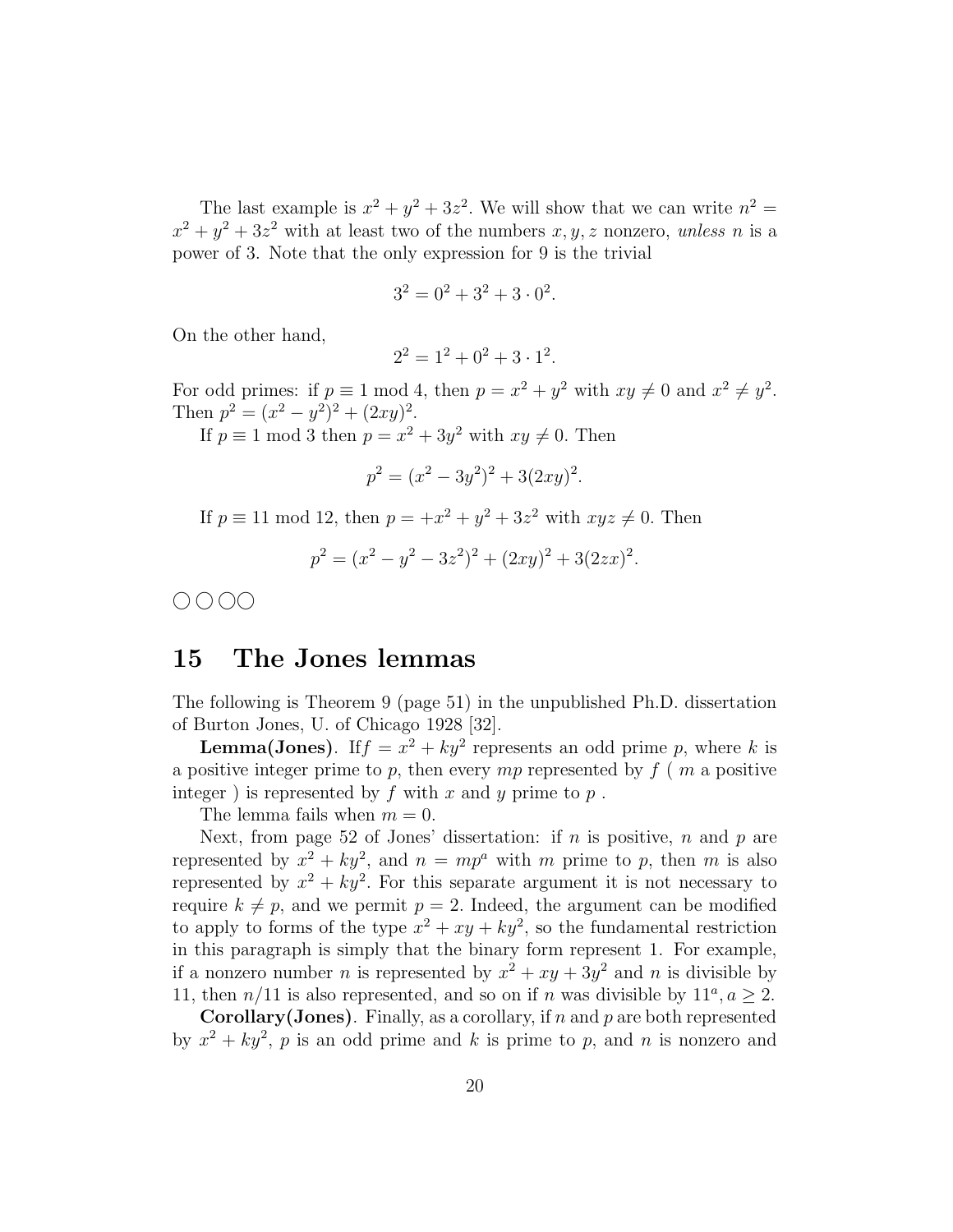divisible by p, then we have a representation  $n = x^2 + ky^2$  with x, y prime to  $p$ .

Recently, these results have been used in this form  $[38]$ : if *n* is nonzero, divisible by 5 and is the sum of two squares, then there is an expression  $n = x^2 + y^2$  with x and y prime to 5. Another example [37] is: if n has an expression as  $x^2 + 2y^2$ , *n* is nonzero and *n* is divisible by 3, then we can take  $n = x^2 + 2y^2$  with x, y both prime to 3. In an earlier section of this note, I showed: Given  $m = 2y^2 + 2yz + 3z^2$ , with m nonzero, and with m divisible by 3, we can construct  $m = 2s^2 + 2st + 3t^2$ , with s, t prime to 3.

# 16 Difficulties with forms not proved regular

The main process in the work of [31] was a means of taking all forms known regular and producing new ones with higher discriminants. Prof. Kaplansky eventually put some of the process into recognizable theorems:

**Theorem** For odd forms only: if the discriminant  $D$  is divisible by 4, and the form is regular, there is a regular form of discriminant  $\frac{D}{4}$ .

This can be placed in very concrete terms: The original form is equivalent to one with coefficients a b 4c 2d 2e f, where f is odd. The form with discriminant  $D/4$  is equivalent to a b c d e f.

**Theorem** For odd forms only: if the discriminant D is divisible by  $p^k$ , for  $k > 2$  and p an odd prime, and the form is regular, there is a regular form of discriminant  $\frac{D}{p}$  or  $\frac{D}{p^2}$  or  $\frac{D}{p^4}$ .

Eventually it turned out that it was not necessary to keep the  $\frac{D}{p^2}$  bit, but perhaps  $\frac{D}{p^4}$  must remain: there is a form, odd of discriminant  $2592 = 32 \cdot 81$ , that is probably regular. Its coefficients are 5 9 17 6 5 3. There are two regular odd forms of discriminant 648, which is  $\frac{2592}{4}$ ; I forget which is relevant. But there is no odd regular form with discriminant 864 or 288 or 96, those being the quotients of 2592 by 3, 9, and 27 respectively. There is, however, a regular odd form of discriminant 32, and there's the  $p<sup>4</sup>$  quotient.

We used a variety of ways for constructing even regular forms out of odd ones, and several ways for using even forms to get new even regular ones with higher discriminants. The regular odd forms with squarefree discriminant were found by Watson [55], and the results above show how to descend from any odd regular form to one with squarefree discriminant.

In the present note, I have been lazy about even numbers and numbers that have common divisors with the discriminant. This is a *metatheorem*: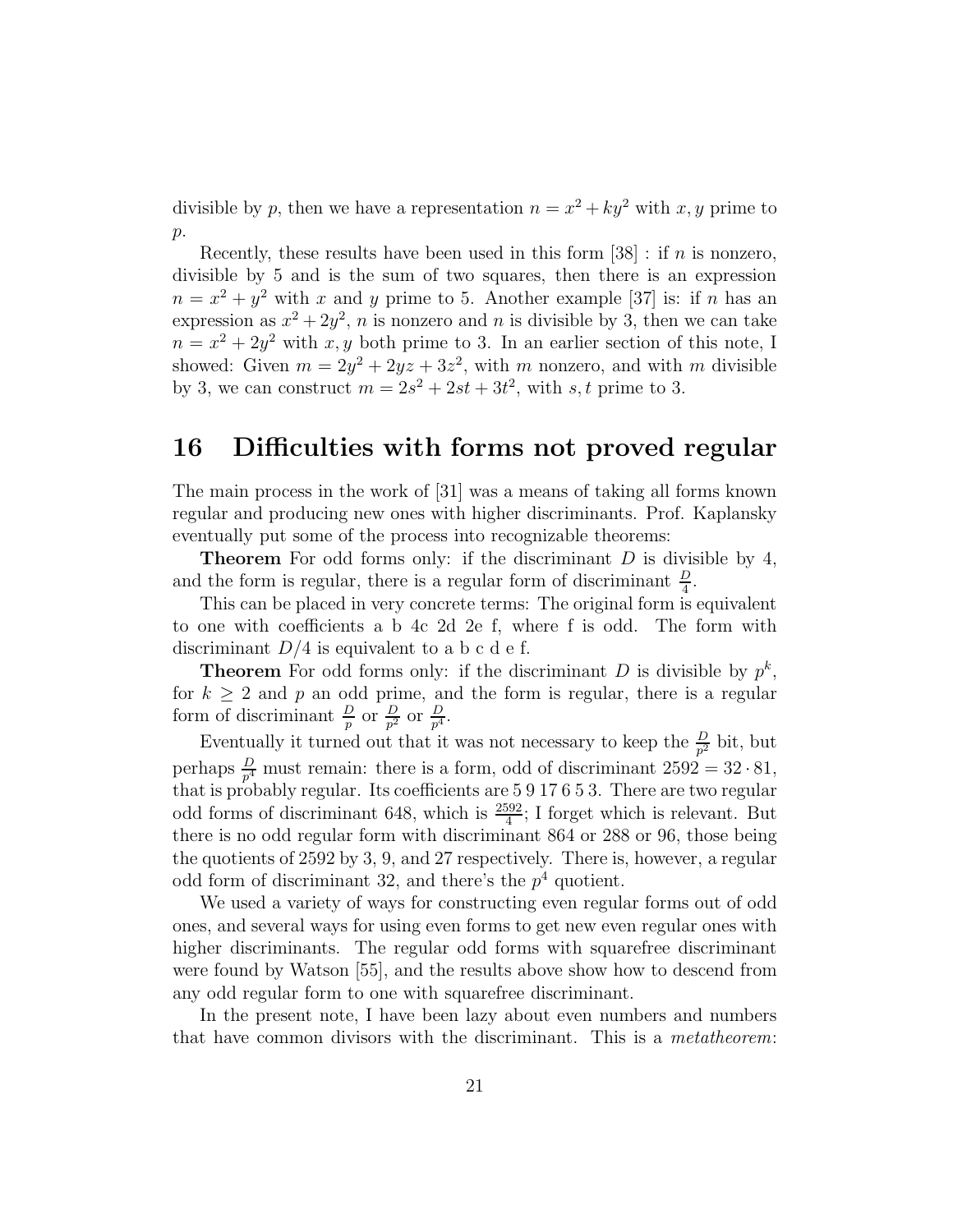for a form that does turn out to be regular, even numbers and multiples of primes dividing the discriminant should cause no difficulties.

Here's an example: even 5184, the form  $3x^2+16y^2+16yz+112z^2$ . Suppose we examine multiples of three: set  $3x^2 + 16y^2 + 16yz + 112z^2 = 3A$ . Change variables by  $y \to y+z$ , giving  $3x^2+16y^2+48yz+144z^2=3A$ . It follows that y is divisible by 3, so we set  $y \to 3t$ , leading to  $3x^2 + 144t^2 + 144tz + 144z^2 = 3A$ . Simply divide through by 3, resulting in  $x^2 + 48t^2 + 48t^2 + 48t^2 = A$ . This new form, 1 48 48 48 0 0, discriminant 1728, is regular, so it does represent A if we know that A is eligible according to congruences. Here's the magic part: the number A is in fact eligible to be represented by the new form, which follows from diagonalizing both forms over the 3-adic numbers. Indeed, the process of reducing questions to questions about forms with lower discriminant (that divide the original) is at the center of the effort in [31].

The bad news is that half of the metatheorem does not apply for several of the 'candidate forms'; we get no help if the form of lower discriminant appealed to is not known to be regular. I have a list of co-dependencies: the odd candidate form of discriminant 240 is regular if and only if the odd 720 form is; each attends to multiples of 3 for the other. Similar for odd 8232 and 24696. Next are even 2112 and 6336. Finally even 2880 and 14400, where the relevant prime is 5.

Among the odd forms there are also some one-way implications. If the 2160 candidate is regular, so is the 720 (and therefore the 240). The 1620 implies the 405. The 4500 implies one of the 1125 candidates, I forget which.

Not really news is the fact that irregular forms sometimes miss eligible numbers that are even or have a prime factor in common with the discriminant. The form  $x^2 + 4y^2 + 9z^2$  is close to being regular, but misses the number 2. The form 31: 1 2 4 1 0 0 misses the number 31; it should only miss quadratic nonresidues times 31 to an odd power. 29: 1 2 4 1 1 0 misses 87, which is  $3 \cdot 29$ ; this form should only miss residues times 29 to an odd power, but 3 is not a quadratic residue of 29.

# 17 Audience Request: 2 2 5 2 0 0 is nearly regular

Recall the funny order used for the six coefficients: we consider

$$
g(x, y, z) = 2x^2 + 2y^2 + 5z^2 + 2yz
$$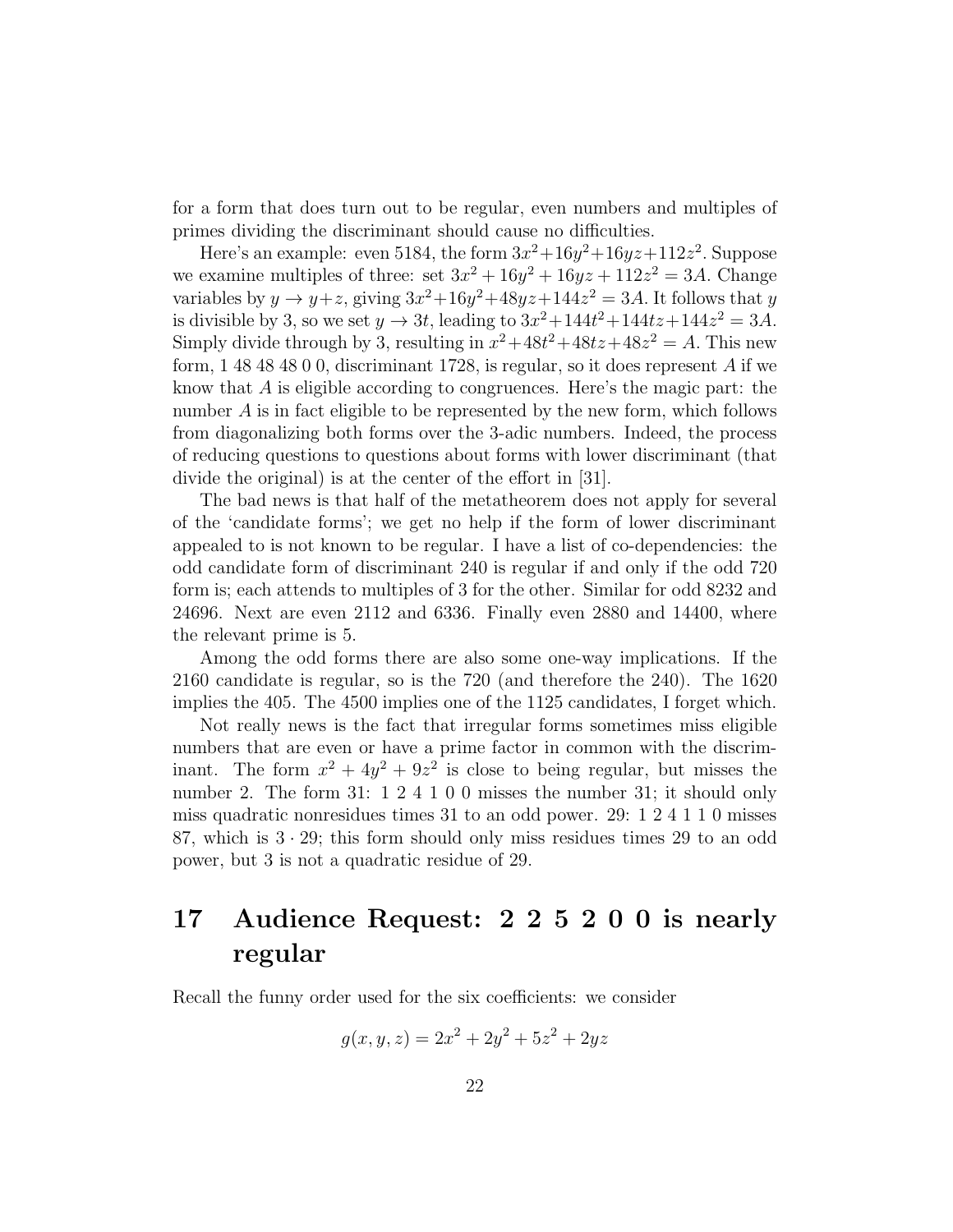The other class in this genus is diagonal 1 1 18 0 0 0. The eligible numbers for the genus are those not  $9m \pm 3$ ,  $4^k(16u + 14)$ . We will show that  $2x^2 +$  $2y^2 + 5z^2 + 2yz$  misses the number 1 but represents all other eligible numbers. Our basic tool is the identity

 $2x^2 + 2y^2 + 5z^2 + 2yz = (y + 2z)^2 + (y - z)^2 + 2x^2$ .

For any eligible number  $n > 1$  we will show how to write  $n = r^2 + s^2 + 2t^2$ such that  $r \equiv s \mod 3$ . This will allow us to solve for integer values of  $x, y, z$ in  $n = (y+2z)^2 + (y-z)^2 + 2x^2$ .

**CASE I.** *n* is divisible by 9,  $n \neq 4^k(16u + 14)$ . It happens that  $9 \cdot 14 \equiv$ 14 mod 16. As a result  $\frac{n}{9} \neq 4^{j}(16v + 14)$ . Without knowing anything else about the power of 3 that divides  $n$ , we still get to write

$$
\frac{n}{9} = a^2 + b^2 + 2c^2.
$$

Therefore

$$
n = (3a)^2 + (3b)^2 + 2(3c)^2.
$$

Insofar as  $3a \equiv 3b \equiv 0 \mod 3$ , we know we can solve the system  $y + 2z =$  $3a, y-z = 3b, x = 3c$  over the integers. Indeed we get  $x = 3c, y = a + 2b, z =$  $a - b$ . So

$$
n = (y + 2z)^2 + (y - z)^2 + 2x^2
$$

as required.

From now on we consider  $n$  not divisible by 3, as the genus does not represent any numbers  $9m \pm 3$ . We begin with some expression

$$
n = r^2 + s^2 + 2t^2.
$$

**CASE II.** If r, s are both nonzero modulo 3, a choice of  $\pm s$  forces  $r \equiv s \mod 3$  and we are done, as we can solve for integer values of  $x, y, z$ . As  $r^2 + s^2$  is two modulo three, in this subcase  $n \equiv 2, 1 \mod 3$  depending on the value of t modulo 3.

The same happens if r, s are both divisible by 3, as then  $r \equiv s \equiv 0 \mod 3$ as required for integer x, y, z. In this subcase,  $n \neq 0 \text{ mod } 3$  means that  $t \neq$ 0 mod 3 and in fact  $n \equiv 2 \mod 3$ .

**Remaining Cases:** With  $n = r^2 + s^2 + 2t^2$ , if one of r, s is divisible by 3 and the other is not, we permute the letters so that  $r \equiv \pm 1 \mod 3$  but  $s \equiv 0 \mod 3$ .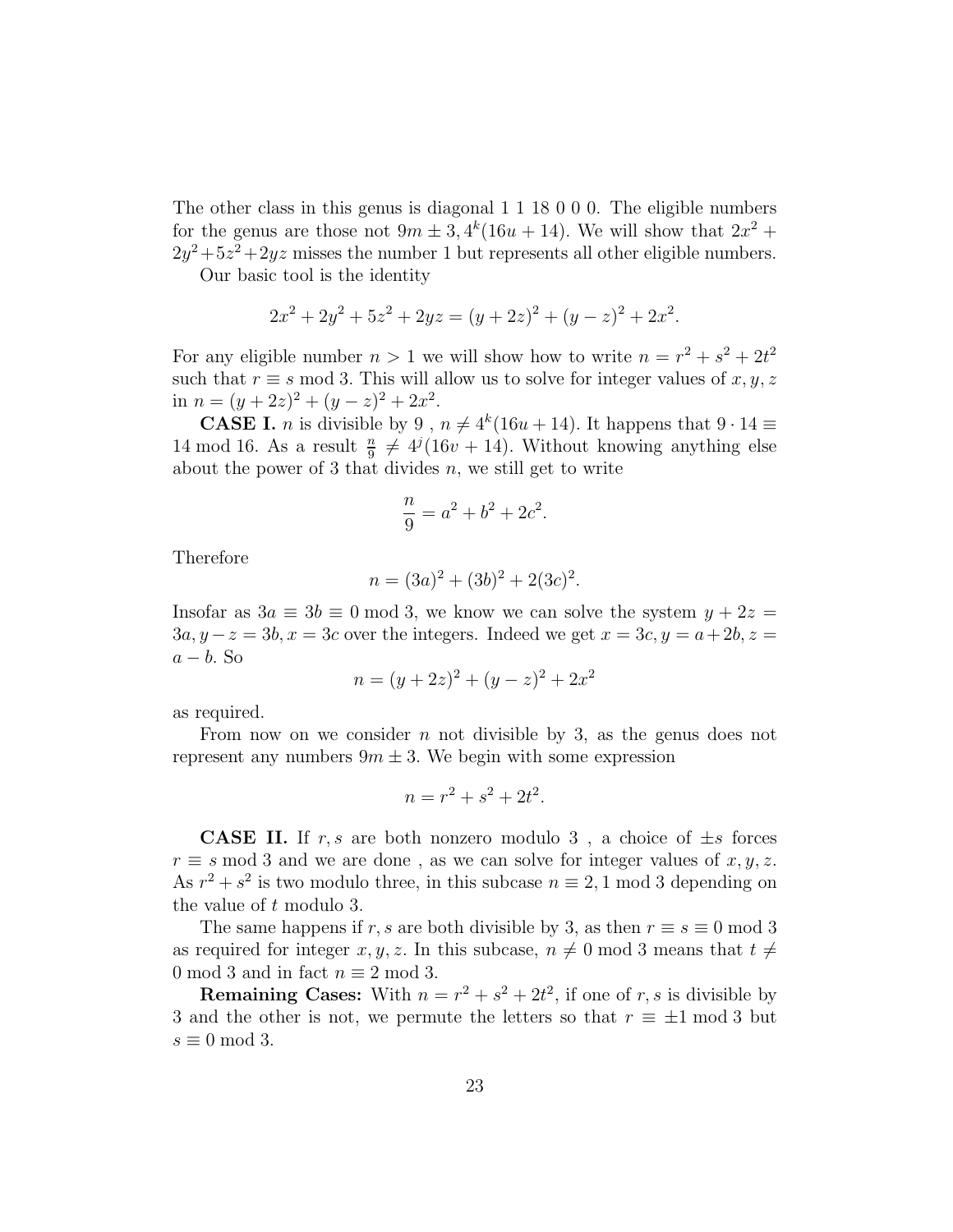**CASE III.**  $n \equiv 1 \mod 3$ ,  $r \equiv \pm 1 \mod 3$  and  $s \equiv 0 \mod 3$ . Furthermore  $s^2 + 2t^2 > 0$ . Note that we have here  $t \equiv 0 \mod 3$  as well because  $n \equiv 1 \mod 3$ 3. We quote Lemma 3 from Kap's "First Nontrivial Genus" [37]: Lemma Suppose that w is a nonzero integer divisible by 3 and expressible as  $s^2 + 2t^2$ . Then  $w$  can be so written with  $s$  and  $t$  both prime to 3.**Proof** Induction on the power of 3 that divides w, using the crucial fact that if  $v \equiv 0 \mod 3$  and there is some expression  $v = s_0^2 + 2t_0^2$ , then there is an expression  $\frac{v}{3} = s_1^2 + 2t_1^2$ . Since the original  $s, t$  are both divisible by 3 and at least one is nonzero, we can revise them, giving

$$
n = r^2 + S^2 + 2T^2,
$$

with all three prime to 3. Finally choosing  $\pm S$  allows us to force  $r \equiv S \mod 3$ and we can solve for  $x, y, z$  as required.

**CASE IV.**  $n \equiv 1 \mod 3$ ,  $r \equiv \pm 1 \mod 3$  and  $s \equiv 0 \mod 3$ . **However**  $s^2 + 2t^2 = 0$ , so that both s, t are 0 and n is a square not divisible by 3. **Furthermore**  $n > 1$ . The point in this case is to rewrite n in a nontrivial way. It suffices to consider primes! Any square is a prime squared or the product of a squared prime times some other square. Without loss of generality, we take  $n = p^2$  with  $p \neq 3$  a prime number.

**CASE IVa.** If  $p = 2$ ,  $4 = 1^2 + 1^2 + 2 \cdot 1^2$  while  $1 \equiv 1 \mod 3$ . **CASE IVb.** If  $p \equiv 1 \mod 4$ , we know there is an expression

$$
p = X^2 + Y^2.
$$

Here we have  $XY \neq 0$  and  $X^2 - Y^2 \neq 0$ . We get

$$
p^2 = (X^2 - Y^2)^2 + (2XY)^2.
$$

Since  $p^2 \equiv 1 \mod 3$ , one of the pair  $2XY, X^2 - Y^2$  is divisible by 3 and the other is not. Thus we are back in case III, with  $r$  chosen to be the expression not divisible by 3, s being the other, and  $t$  being 0.

**CASE IVc.** If  $p \neq 3$  but  $p \equiv 3 \mod 8$ , we know there is an expression

$$
p = X^2 + 2Y^2
$$

with  $X, Y \neq 0$ . Next

$$
p^2 = (X^2 - 2Y^2)^2 + 2(2XY)^2.
$$

Again, as  $p^2$  is one modulo 3, we must have  $XY \equiv 0 \mod 3$  while  $X^2 - 2Y^2 \neq 0$ 0 mod 3. We are in case III, with  $r = X^2 - 2Y^2$ ,  $s = 0, t = 2XY$ .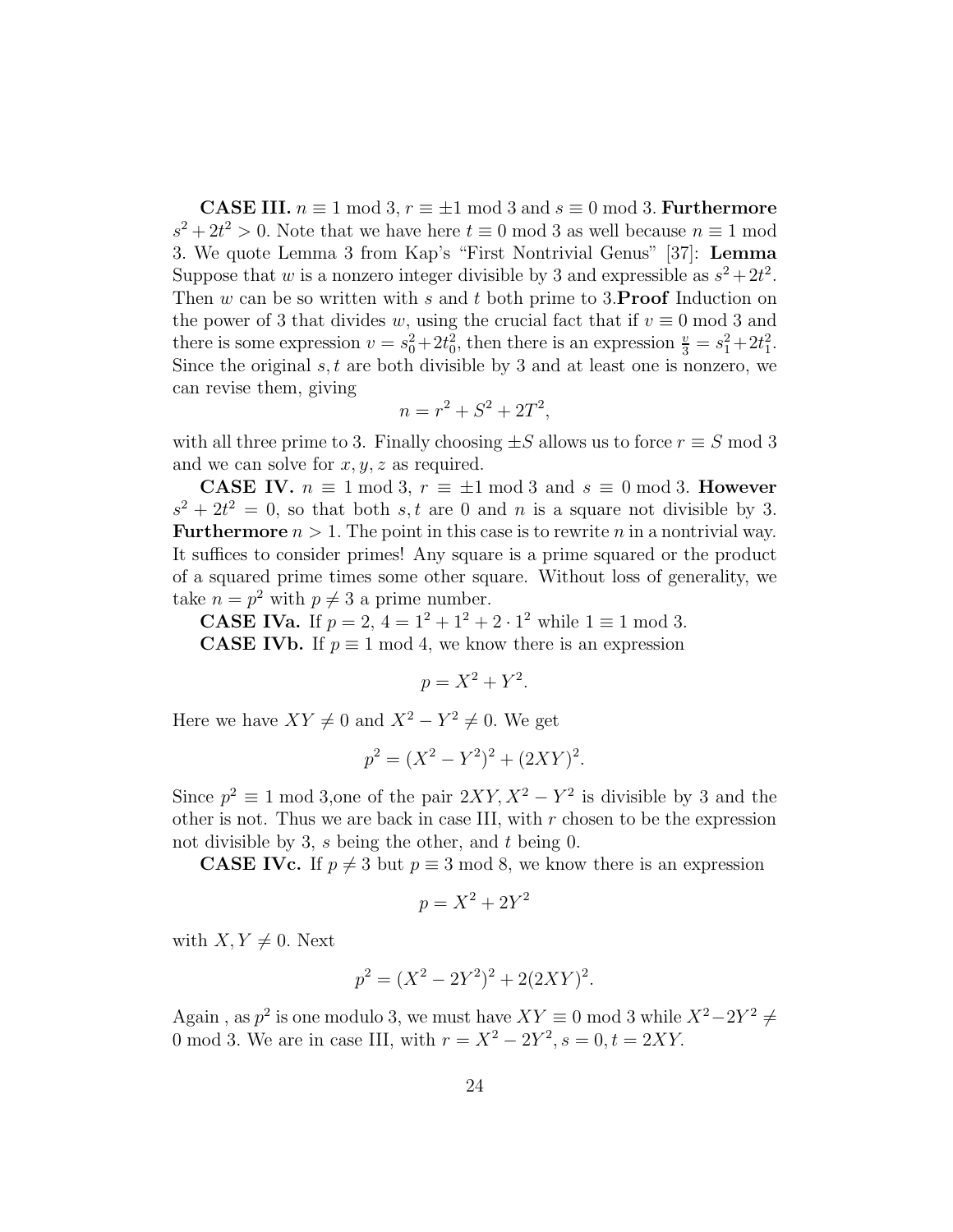**CASE IVd.** If  $p \equiv 7 \mod 8$ , we know there is an expression

$$
p = X^2 + Y^2 + 2Z^2
$$

with  $X, Y, Z \neq 0$ . Think about it. Next

$$
p^2 = (X^2 - Y^2 - 2Z^2)^2 + (2XY)^2 + 2(2XZ)^2.
$$

The first of the terms squared is odd and thus nonzero, while the second and third terms are nonzero because  $X, Y, Z \neq 0$ . Since  $p^2$  is one modulo 3, either all three terms are nonzero modulo 3 or we are back in case III.

# 18 Example: diagonal 1,4,9 is nearly regular

To illustrate, we show that the form  $x^2 + 4y^2 + 9z^2$  is nearly regular. Congruence considerations show that it must fail to represent all integers of the forms  $9n \pm 3$ ,  $8n+3$ ,  $4^k(8n+7)$ . The only other number it misses is 2, so I call the form 'nearly regular'; we say that the only sporadic number is 2. This proof is essentially the same as my treatment of an even form of discriminant 18 in the article [30].

It is easy to show that the form gets all eligible numbers that are divisible by 4 or 9, as well as eligible numbers that are congruent to 1 mod 4.

The difficult case is  $n \equiv 2 \mod 4$ , with  $n \neq 2$  and n prime to 3. Here,  $n/2$  is odd, prime to 3, and larger than 1. We will show that we can find

$$
\frac{n}{2} = r^2 + s^2 + 2t^2
$$

with

$$
r \equiv s \bmod 3.
$$

There are two types of trouble, if we do not immediately have the mod3 congruence. First, we could have  $r \equiv 0$ ,  $s \equiv \pm 1 \mod 3$ . But in this case n itself would be divisible by 3 and therefore by 9. Secondly, we could have  $r \equiv 0, s \equiv \pm 1, t \equiv 0 \mod 3$ . If at least one of  $r, t \neq 0$  then  $r^2 + 2t^2$  is a nonzero number divisible by 3. We may use the Jones lemmas to find revised values  $r', t'$  that are prime to 3, finishing this case. If, however,  $r, t$  are actually both 0, then  $n/2$  is a perfect square larger than 1, and we can rewrite it in a nontrivial way, with at least two of  $r, s, t$  not equal to 0, so we are in a previous case.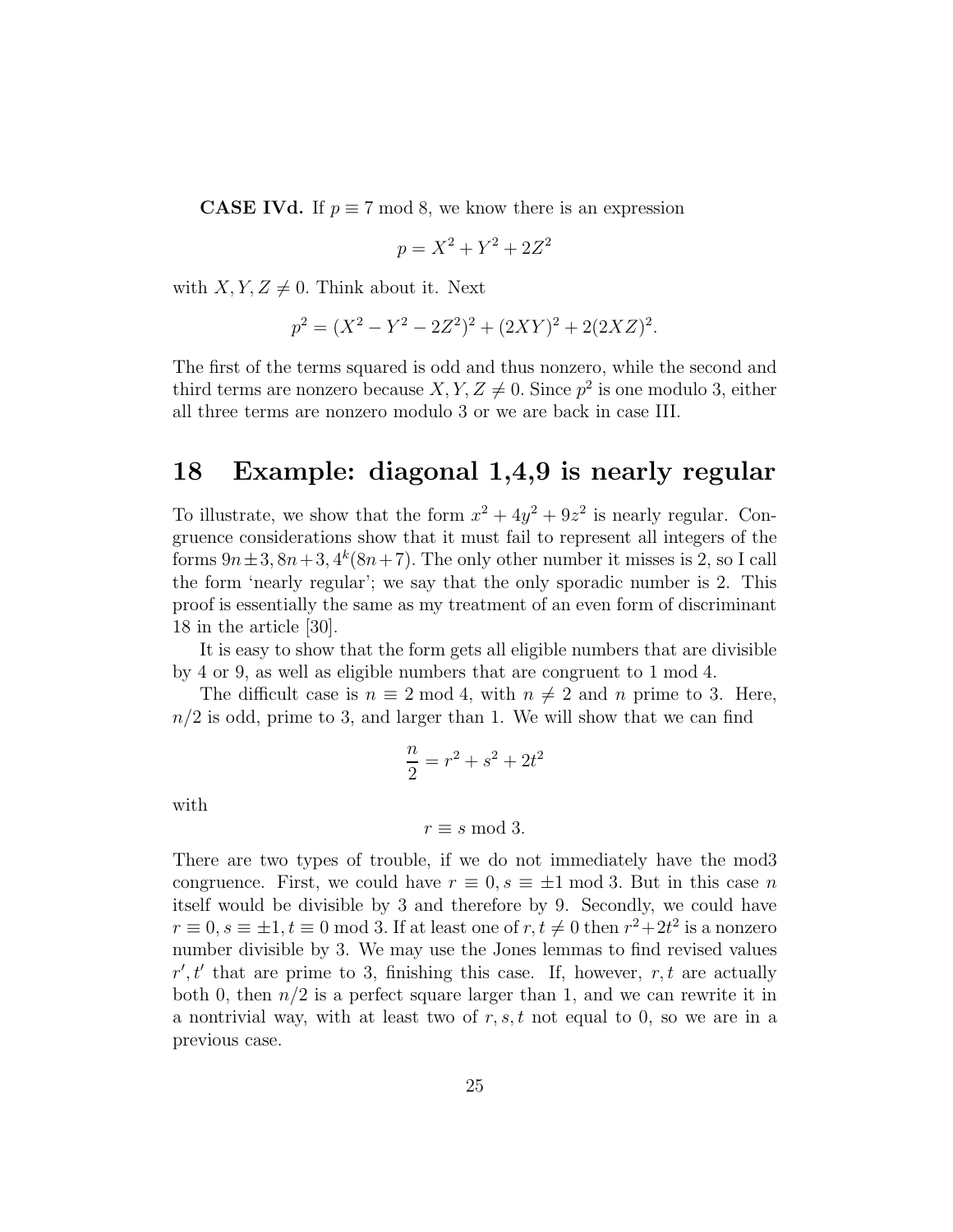We finally have

$$
\frac{n}{2} = r^2 + s^2 + 2t^2
$$

with  $n/2$  odd and prime to 3, and

$$
r \equiv s \mod 3.
$$

Then

$$
n = (r + s)^2 + 4t^2 + 9((r - s)/3)^2.
$$

# 19 M. Bhargava and 26: 1 3 9 2 0 0 on arithmetic progressions

In another section I discuss Hsia's result that  $x^2 + y^2 + 10z^2$  gets all eligible  $3m + 2$ , including the entire arithmetic progression  $6m + 5$ . One could say that  $x^2 + y^2 + 10z^2$  is "regular on the arithmetic progression  $3m + 2$ ."

In September 1999 Manjul Bhargava brought to my attention the form 26: 1 3 9 2 0 0. We will call it  $q$ , and display it as

$$
g(X, Y, Z) = X^2 + 3Y^2 + 2YZ + 9Z^2.
$$

The form g misses  $4^k(16m+6)$  generically. It also has numerous sporadics, the first few (those up to 5000) being 2, 5, 8, 20, 32, 62, 80, 122, 128, 248, 320, 488, 512, 992, 1280, 1952, 2048, 3968. Notice all the sporadics are congruent to 2 mod 3. In addition, it is possible that  $g$  represents all odd numbers except 5. I can't prove quite so much, but I will show that  $g$  does represent all eligible numbers congruent to 0, 1 mod 3, including *all* the odd numbers  $6m + 1$  and  $6m + 3$ .

The form  $g$  is in a genus of three classes, with reduced representatives

$$
\left\{\n\begin{array}{cccccc}\n1 & 3 & 9 & 2 & 0 & 0 \\
1 & 1 & 26 & 0 & 0 & 0 \\
2 & 2 & 7 & 0 & 2 & 0\n\end{array}\n\right\}.
$$

We have Jones' result, any target  $n \neq 4^k(16m + 6)$  is represented by at least one form in the genus. So we have two cases to consider. First we show that if n is congruent to zero or one mod 3 and is represented by  $1\ 1\ 26\ 0\ 0\ 0$ , it is also represented by  $q$ . Second, we must show that if  $n$  is congruent to zero or one mod 3 and is represented by 2 2 7 0 2 0, it is also represented by g.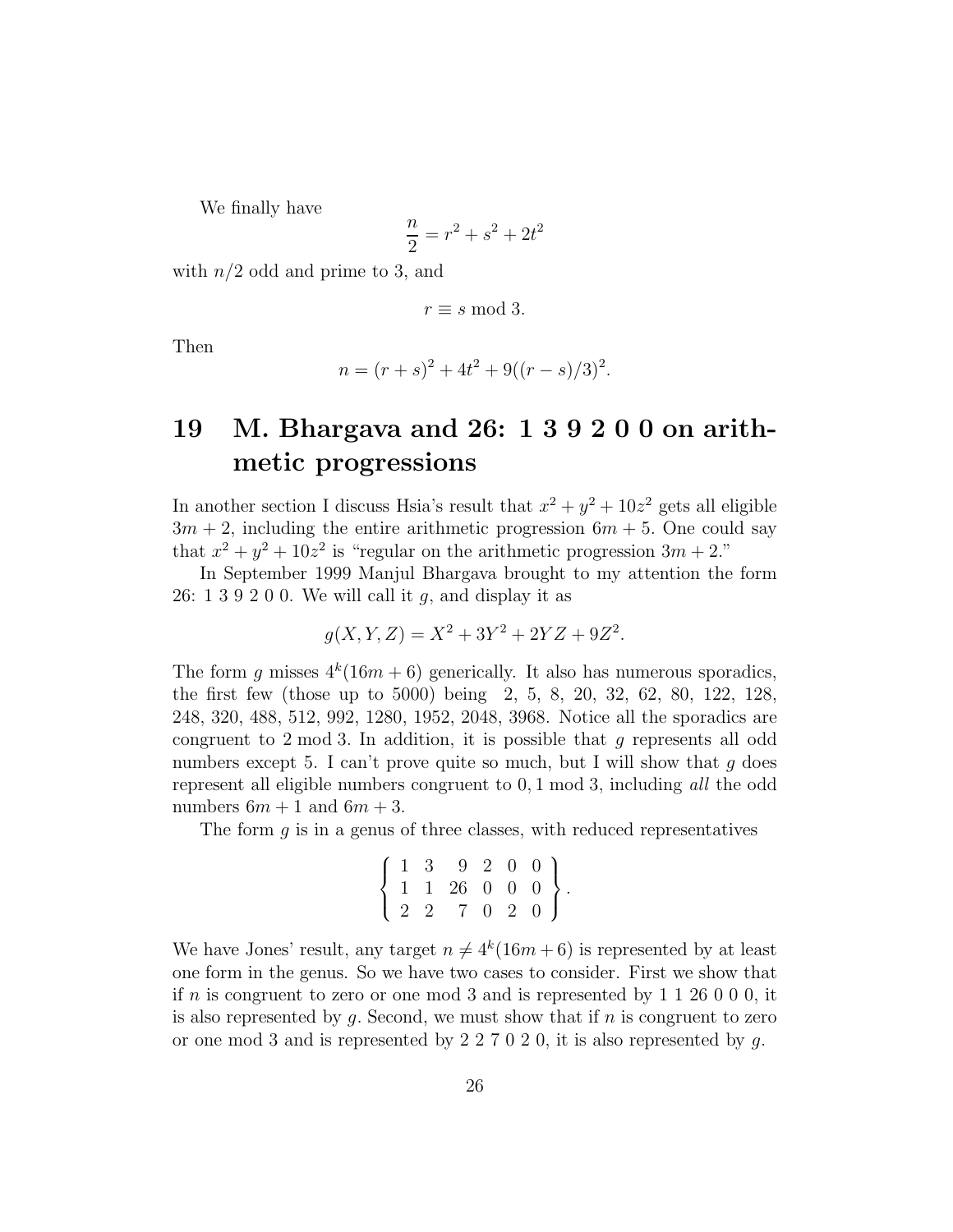I was quite surprised when the proof appeared. I should point out that I used a computer program that gives me all homotheties between two given forms, a task which is difficult and annoying by hand. This is a finite search, as all our forms are positive, the associated matrices are positive definite, and so on. In the matrix equation  $P'AP = C$ , the columns of P are vectors whose values by the quadratic form  $A$  are the diagonal elements of  $C$ . This gives easy bounds on the elements of  $P$ , either through considering eigenvalues of  $\tilde{A}$  or using Lagrange multipliers. If v stands for the column vector with entries  $(x, y, z)$  then the gradient of the function  $v'Av$  is just  $2Av$ , or would be  $(A + A')v$  if A itself were not symmetric.

In the present proof, I display a number of homotheties of the type  $P'AP = 9B$ , where A is the matrix for 1 3 9 2 0 0 and B is the matrix of one of the other two forms in the genus. I write these below as formulas with substitution, possibly aiding clarity.

**CASE I.** Take target number  $n \neq 4^k(16m + 6)$  and  $n \equiv 0, 1 \mod 3$ . Let  $n = x^2 + y^2 + 26z^2$ . Note that there are restrictions mod 3 on the triple  $(x, y, z)$ . Perhaps  $(x, y, z)$  are all 0 mod 3, or all are nonzero mod 3, or one of  $(x, y)$  is 0 mod 3 and the other is not. Accordingly, it is guaranteed that  $x \equiv \pm z \mod 3$  or that  $y \equiv \pm z \mod 3$ . We have:

$$
g(X, Y, Z) = X^{2} + 3Y^{2} + 2YZ + 9Z^{2},
$$
  
\n
$$
n \equiv 0, 1 \mod 3,
$$
  
\n
$$
n \neq 4^{k}(16m + 6),
$$
  
\n
$$
n = x^{2} + y^{2} + 26z^{2},
$$
  
\n
$$
n = g\left(y, 3z, \frac{x - z}{3}\right),
$$
  
\n
$$
n = g\left(y, -3z, \frac{x + z}{3}\right),
$$
  
\n
$$
n = g\left(x, 3z, \frac{y - z}{3}\right),
$$
  
\n
$$
n = g\left(x, -3z, \frac{y + z}{3}\right).
$$

Since we know that  $x \equiv \pm z \mod 3$  or that  $y \equiv \pm z \mod 3$ , at least one of the above rational representations for  $n$  by the form  $g$  consists entirely of integers, thus showing that  $q$  also represents  $n$ .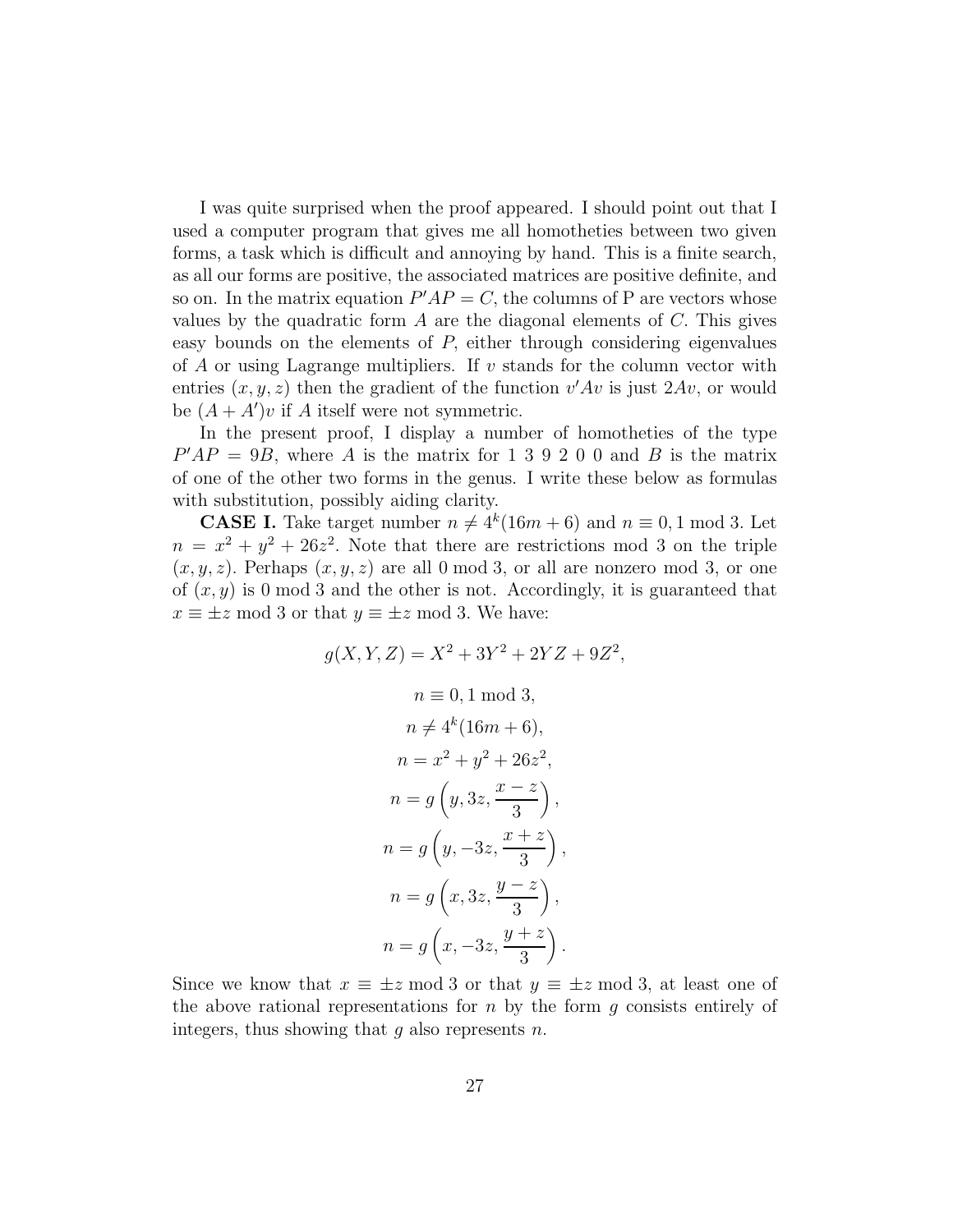**CASE II.** Take target number  $n \neq 4^k(16m + 6)$  and  $n \equiv 0, 1 \mod 3$ . Let  $n = 2x^2 + 2y^2 + 7z^2 + 2zx$ . There are only six triples  $(x, y, z)$  mod 3 for which  $2x^2 + 2y^2 + 7z^2 + 2zx \equiv 2 \mod 3$ , those being 010,020,100,101,200,202. Those six are the triples we are avoiding. All the other 21 triples, for which the value of  $2x^2 + 2y^2 + 7z^2 + 2zx \equiv 0, 1 \mod 3$ , have the property that at least one of the four linear expressions  $\{x + y, x - y, x + y + z, x - y + z\}$  is divisible by 3. We have:

$$
g(X, Y, Z) = X^2 + 3Y^2 + 2YZ + 9Z^2,
$$
  
\n
$$
n \equiv 0, 1 \mod 3,
$$
  
\n
$$
n \neq 4^k (16m + 6),
$$
  
\n
$$
n = 2x^2 + 2y^2 + 7z^2 + 2zx,
$$
  
\n
$$
n = g\left(\frac{x - 2y - 6z}{3}, \frac{-2x + y - 3z}{3}, \frac{x + y}{3}\right),
$$
  
\n
$$
n = g\left(\frac{x + 2y - 6z}{3}, \frac{-2x - y - 3z}{3}, \frac{x - y}{3}\right),
$$
  
\n
$$
n = g\left(\frac{x - 2y + 7z}{3}, \frac{-2x + y + z}{3}, \frac{x + y + z}{3}\right)
$$
  
\n
$$
n = g\left(\frac{x + 2y + 7z}{3}, \frac{-2x - y + z}{3}, \frac{x - y + z}{3}\right)
$$

,

.

We know that at least one of the four linear expressions  $\{x+y, x-y, x+y+y\}$  $z, x-y+z$  is congruent to 0 mod 3. It follows that at least one of the above rational representations for  $n$  by the form  $g$  consists entirely of integers, thus showing that  $g$  also represents  $n$ .

That's it. The form  $g(X, Y, Z) = X^2 + 3Y^2 + 2YZ + 9Z^2$ , also known as 26: 1 3 9 2 0 0, behaves as though regular on the arithmetic progressions  $3m$ and  $3m + 1$ . In particular, it represents the progressions  $6m + 3$  and  $6m + 1$ in their entirety.  $\bigcirc$   $\bigcirc$   $\bigcirc$ 

It's worth a word on the meaning of this result for the original intended problem, that of proving that certain even (integer-matrix) forms in four or more variables represent all odd numbers. This effort eventually became Bhargava's 33 Theorem, see page 26 of [11]. At least this is the way the problem was being discussed at the time. The first case is  $1 \oplus 3 \ 5 \ 8 \ 4 \ 2 \ 0$  of discriminant 103, that is

$$
h_1(W, X, Y, Z) = W^2 + 3X^2 + 5Y^2 + 8Z^2 + 4YZ + 2ZX.
$$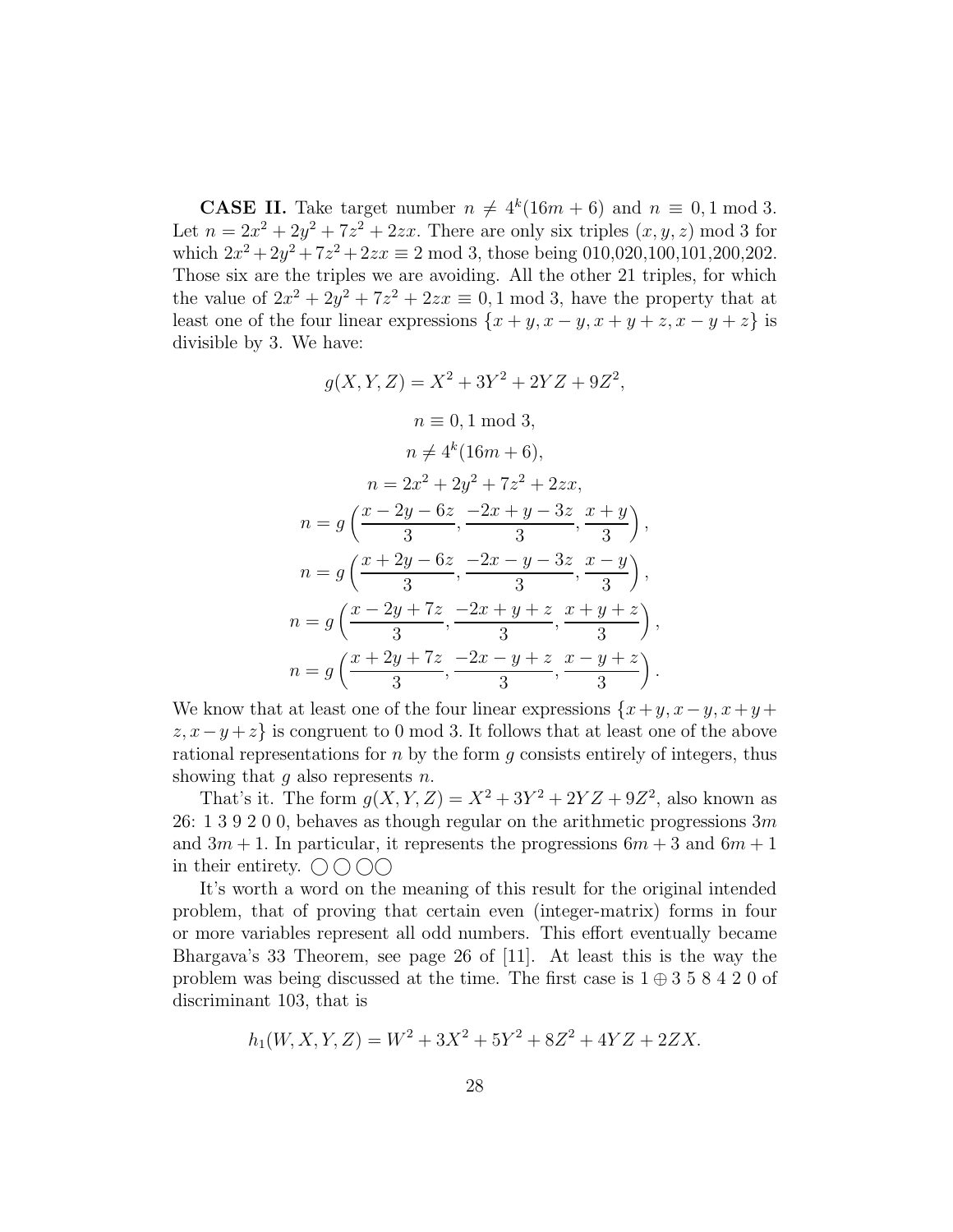We have the homothety

$$
h_1(x, -3w + y, 17w - z, 9w + z) = 2678w^2 + x^2 + 3y^2 + 2yz + 9z^2.
$$

This formula shows that  $h_1$  dominates the latter form, that is  $h_1$  represents every number represented by  $2678w^2 + x^2 + 3y^2 + 2yz + 9z^2$  and probably a few others. As  $2678 \equiv 2 \mod 6$ , we may take  $w = 0, 1$  and conclude that  $h_1$  represents all odd numbers larger than 2678. It is easy to check that  $h_1$  represents all odd numbers up to 5000. For that matter, 26:1 3 9 2 0 0 represents all odd numbers except 5 up to 5000. Anyway, this proves that  $h_1$  represents all odd numbers. Bhargava commented that this shows that  $h_1$ actually represents all numbers other than 2. I'll think about it.

The second case is  $1 \oplus 3 \oplus 2 \oplus 2 \oplus 0$  of discriminant 127, that is

$$
h_2(W, X, Y, Z) = W^2 + 3X^2 + 5Y^2 + 9Z^2 + 2YZ + 2ZX.
$$

We have the homothety

$$
h_2(x, w+y, 26w, -3w+z) = 3302w^2 + x^2 + 3y^2 + 2yz + 9z^2.
$$

This formula shows that  $h_2$  dominates the latter form, that is  $h_2$  represents every number represented by  $3302w^2 + x^2 + 3y^2 + 2yz + 9z^2$ . Again,  $3302 \equiv$ 2 mod 6, we may take  $w = 0, 1$  and conclude that  $h_2$  represents all odd numbers larger than 3302. Done. $\bigcirc$ 

Just as the 290 conjecture for representing all natural numbers using odd forms is not finished, so the problem of representing all odd numbers with odd forms in not finished. However there is a big obstacle in the latter problem, as there are three remaining odd ternary forms that appear to represent all odd natural numbers but for which no proof is available. See Kaplansky [38]. The three 'candidates', each preceded by discriminant, are:

38: 1 2 5 0 1 0, or  $x^2 + 2y^2 + 5z^2 + zx$ ; this form seems to miss only  $14 \cdot 4^k$ compared with its genus. The other form in the genus is 38: 1 1 13 1 1 1, which represents exactly the same numbers as 1 3 13 2 0 0.

62: 1 3 6 2 0 1, or  $x^2 + 3y^2 + 6z^2 + 2yz + xy$ ; this form seems to miss only  $26 \cdot 4^k$  compared with its genus. The other form in the genus is 62: 1 1 21 1 1 1 which represents exactly the same numbers as 1 3 21 2 0 0.

74: 1 3 7 1 1 1, or  $x^2 + 3y^2 + 7z^2 + yz + zx + xy$ . this form seems to miss only  $2 \cdot 4^k$  and  $50 \cdot 4^k$  compared with its genus. The other forms in the genus are 74: 1 1 19 1 1 0, not sure about this one, and 74: 1 1 25 1 1 1 which represents exactly the same numbers as 1 3 25 2 0 0.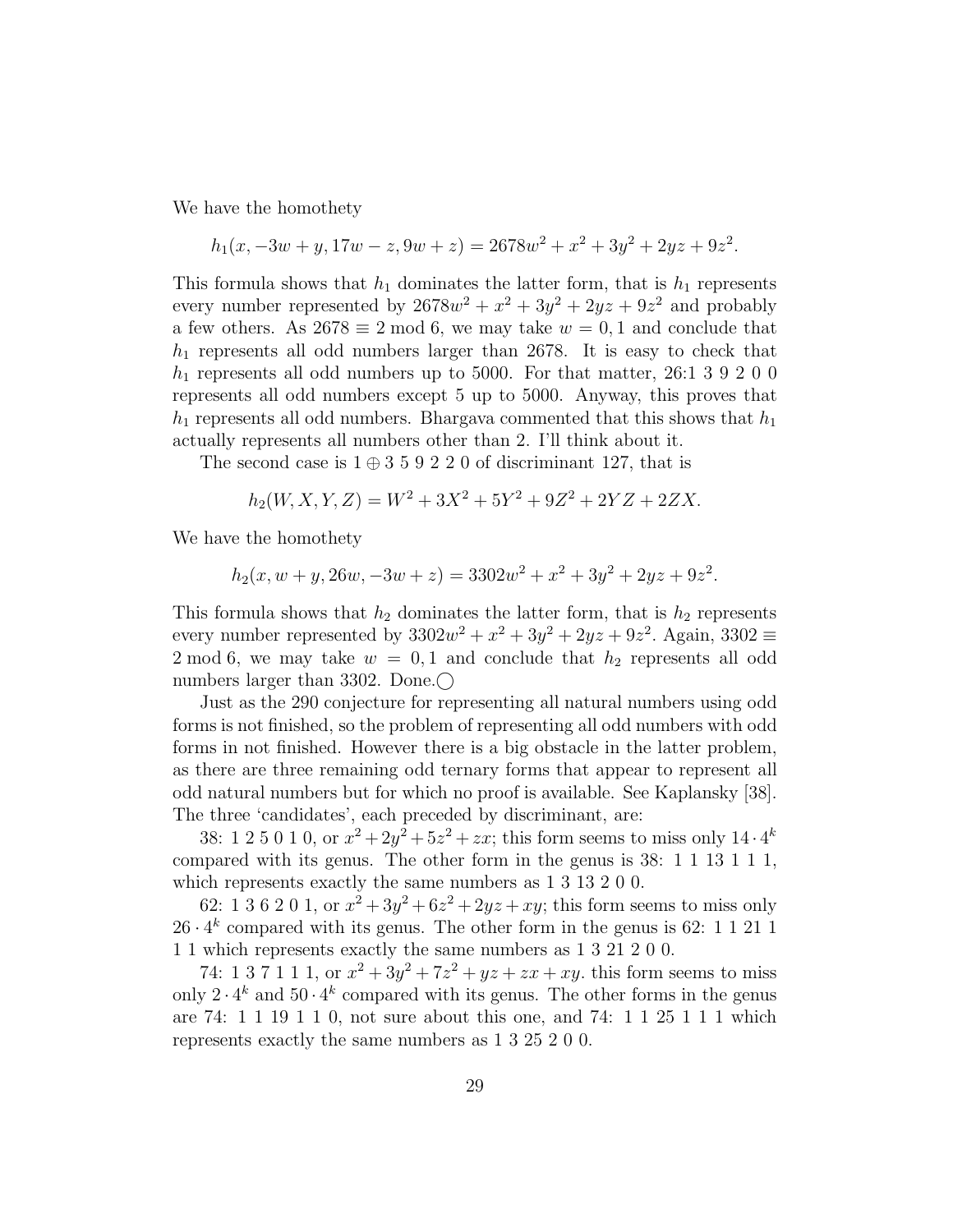#### 20 A reason to like odd numbers

What follows is a method for showing quickly that a positive quaternary form represents all natural numbers up to some large finite bound. The work was prompted by contact with Manjul Bhargava and Jonathan Hanke.

Given a positive ternary  $T(x, y, z) = ax^2 + by^2 + cz^2 + dyz + ezx + fxy$ , suppose that T represents very many odd numbers, because it represents all of 1, 3, 5, 7 mod 8, and all values mod p and mod  $p^2$  for any odd prime p that divides the discriminant of T. For that extra feeling of security, suppose that the spinor genus of  $T$  and the genus of  $T$  coincide.

What we are hoping for is a form that represents all sufficiently large odd numbers. I sent e-mail to Rainer Schulze-Pillot asking if I had correctly described sufficient conditions for this desirable property. He replied the next day, 17 November 2004, in the affirmative. The reference is [51], with a later survey article [52].

In short, suppose that there are odd numbers  $m < m + M$  such that  $T(x, y, z)$  represents all the odd numbers from  $m+2$  to  $m+M$  inclusive, and where M is much larger than m. I guess this makes M even. Think of m as "the largest known odd miss."

Now consider the quaternary form

$$
Q(x, y, z, w) = T(x, y, z) + R w2,
$$

where we insist that R also be odd! We want M much larger than both  $R$ and m. Indeed we require

$$
\frac{M^2}{16R} > m + M,
$$

so that  $M > 16R$ . Sorry to be annoying, but we also require

$$
4M > 9R + 2m + \frac{m^2}{R}.
$$

In the Theorem that follows, forget about genera or spinor genera. All that matters is that a particular positive ternary represents a very long set of consecutive odd numbers.

**Theorem:** Given a positive ternary  $T(x, y, z) = ax^2 + by^2 + cz^2 + dyz +$  $e z x + f x y$ , and positive integers m, M with m odd and M even. Suppose that  $T(x, y, z)$  represents all the odd numbers from  $m+2$  to  $m+M$  inclusive. Suppose further that there is an odd number  $R > 0$  such that  $M^2 > 16R(m +$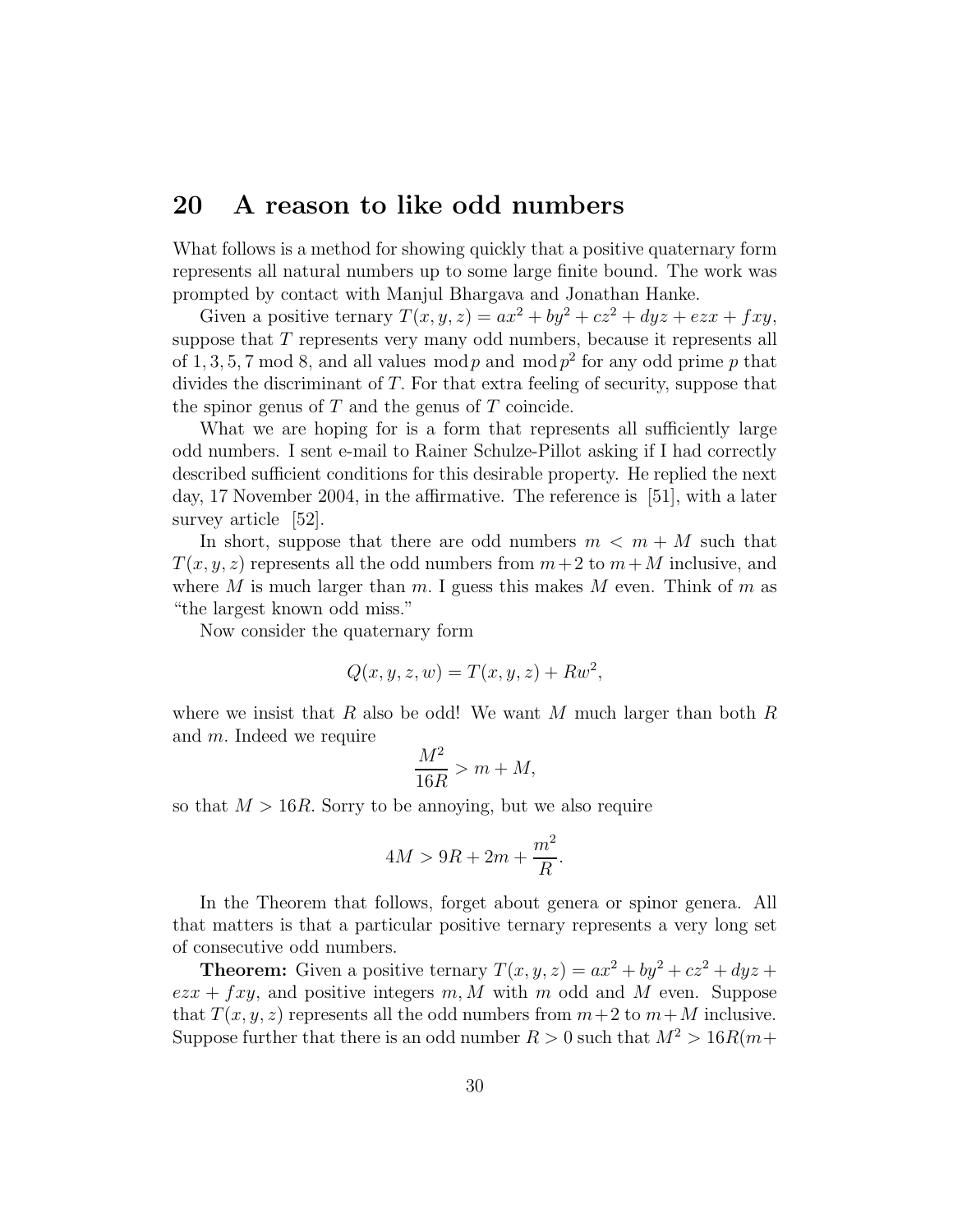M) and  $4MR > 9R^2 + 2Rm + m^2$ . Define  $Q(x, y, z, w) = T(x, y, z) + Rw^2$ . Then  $Q(x, y, z, w)$  represents all natural numbers from  $m + R + 2$  up to  $\lfloor$  $M<sup>2</sup>$  $\frac{M^2}{16R}$ .

**Proof:** we will of course solve  $n = T(x, y, z) + Rw^2$  by solving  $n - Rw^2 =$  $T(x, y, z)$  first.

**Case 1:** If  $m + R + 2 \le n \le m + M$ , then either *n* itself or  $n - R$  is odd ( we insisted that R be odd), and both values lie in the interval from  $m + 2$ to  $m + M$ . So either n or  $n - R$  is represented by  $T(x, y, z)$ , which is to say that *n* is represented by  $Q(x, y, z, w)$  where *w* is either 0 or 1.

Notation for cases 2 and 3: For  $n > m + M$ , but  $n \leq M^2/(16R)$ , so that  $\sqrt{n} \leq M/(4\sqrt{R})$ . Pick W so that  $RW^2 \leq n$  but  $R(W+1)^2 > n$ . We will need

$$
W\leq \sqrt{\frac{n}{R}}\leq \frac{M}{4R},
$$

and

$$
RW \le \frac{M}{4}.
$$

**Case 2:** If  $n > m + M$  and  $n - RW^2 > m + 1$ , it is still true that  $n - R(W + 1)^2 < 0$ , or

$$
n - RW^2 < 2RW + R.
$$

That is  $n - RW^2 < \frac{M}{2} + R < \frac{9M}{16} < m + M$ . This is small enough, but what if  $n - RW^2$  is an even number? Then we need to switch to the (larger) odd number  $n - R(W - 1)^2 = n - R W^2 + 2RW - R < 4RW < M < m + M$ .

**Case 3:** If  $n > m + M$  and  $n - RW^2 \le m$ , we consider  $W - 1$  and  $W-2$ . That is, either  $n-R(W-1)^2$  or  $n-R(W-2)^2$  is an odd number. It follows from combining  $R(W+1)^2 > m + M$  and  $4M > 9R + 2m + \frac{m^2}{R}$ that  $2WR - R > m$ , then adding  $n - RW^2 \ge 0$  gives  $n - R(W - 1)^2 > m$ , so that  $n - R(W - 2)^2 > m$  as well. How big could they be?

$$
n - R(W - 2)^{2} = n - RW^{2} + 4RW - 4R < m + M - 4R < m + M.
$$
\n
$$
\bigcirc \bigcirc \bigcirc \bigcirc \bigcirc \bigcirc
$$

Example: take

$$
T(x, y, z) = 9x^2 + 19y^2 + 35z^2 + 18yz + 8zx + 8xy,
$$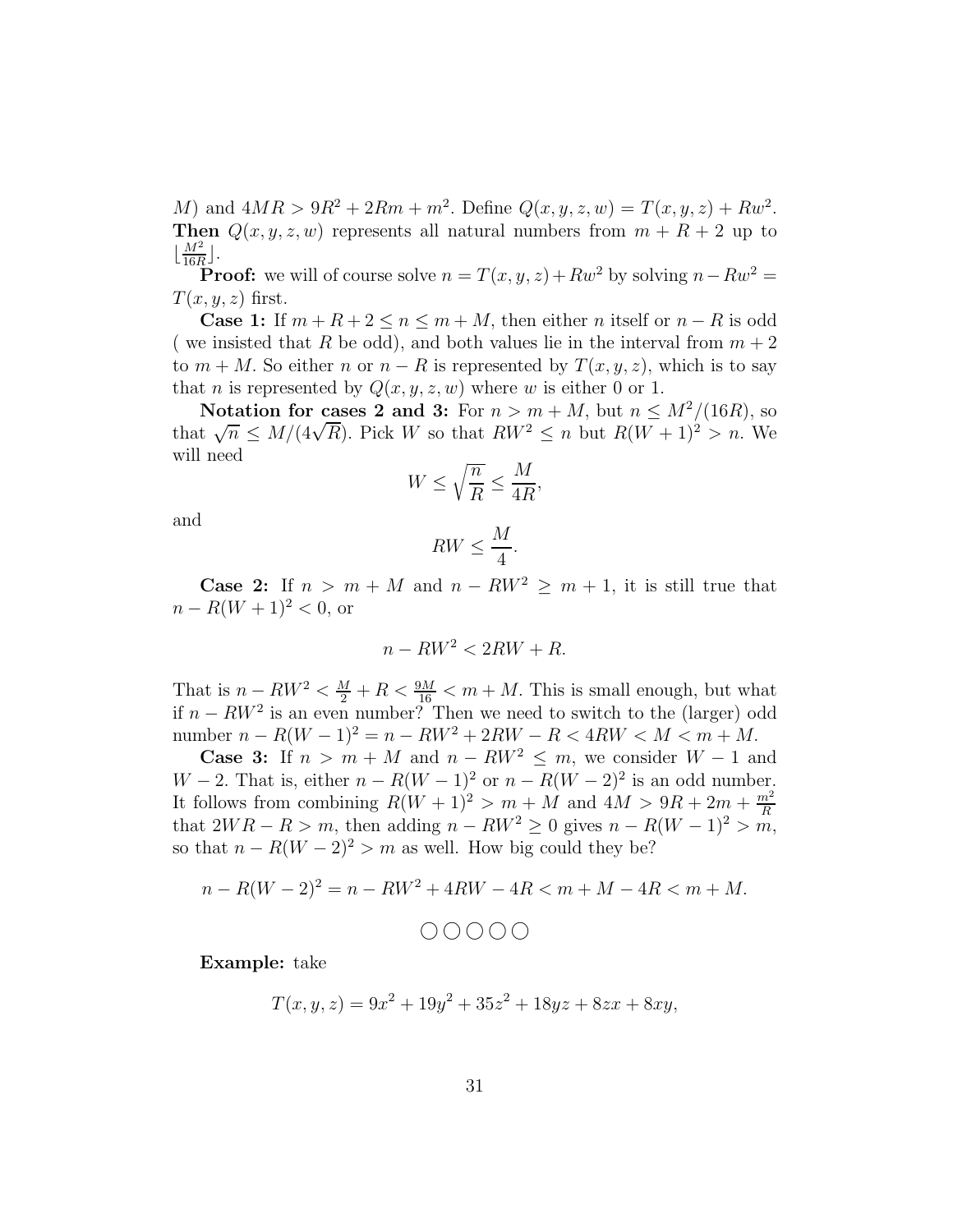with Gram matrix

$$
\left(\begin{array}{ccc} 9 & 4 & 4 \\ 4 & 19 & 9 \\ 4 & 9 & 35 \end{array}\right)
$$

with  $m = 124499 \approx 1.24 \cdot 10^5$ , and  $R = 5$ . With these figures, our result above can be applied when  $M > 775062310 \approx 7.75 \cdot 10^8$ . A long computer calculation (19 November - 22 November, 2004) confirmed matters for  $M =$  $940042422 \approx 9.40 \cdot 10^8$ . That is, it confirmed that  $T(x, y, z)$  represents all odd numbers from  $m + 2 = 124501$  up to  $m + M = 940166921$ .

It follows that the quaternary  $Q(x, y, z, w) = T(x, y, z) + 5w^2$  represents all natural numbers from  $m + R + 2$  up to  $\frac{M^2}{16R}$  $\frac{M^2}{16R}$ , or 124506 up to  $\lfloor \frac{M^2}{80} \rfloor$ . That is,

$$
Q(x, y, z, w) = 9x^2 + 19y^2 + 35z^2 + 18yz + 8zx + 8xy + 5w^2
$$

represents the numbers from 124506 to 11045996939495326  $\approx 1.104 \cdot 10^{16}$ .

The payoff is a subset relation:  $Q(x, y, z, w)$ , with Gram matrix

$$
\left(\begin{array}{cccc}9 & 4 & 4 & 0\\4 & 19 & 9 & 0\\4 & 9 & 35 & 0\\0 & 0 & 0 & 5\end{array}\right),
$$

represents a subset of the integers represented by

$$
U(x, y, z, w) = x^2 + 2y^2 + 4z^2 + 31w^2 + 3zw - wy + yz,
$$

with Gram matrix

$$
\left(\begin{array}{rrrrr} 1 & 0 & 0 & 0 \\ 0 & 2 & 1/2 & -1/2 \\ 0 & 1/2 & 4 & 3/2 \\ 0 & -1/2 & 3/2 & 31 \end{array}\right).
$$

This is because of the homothety

$$
Q(r, s, t, u) = U(-r + 3s + t + u, 2r + 2s + t, -s + u, -t),
$$

which is the same as saying that the matrix product

$$
\left(\begin{array}{cccc} -1 & 2 & 0 & 0 \\ 3 & 2 & -1 & 0 \\ 1 & 1 & 0 & -1 \\ 1 & 0 & 1 & 0 \end{array}\right) \left(\begin{array}{cccc} 1 & 0 & 0 & 0 \\ 0 & 2 & 1/2 & -1/2 \\ 0 & 1/2 & 4 & 3/2 \\ 0 & -1/2 & 3/2 & 31 \end{array}\right) \left(\begin{array}{cccc} -1 & 3 & 1 & 1 \\ 2 & 2 & 1 & 0 \\ 0 & -1 & 0 & 1 \\ 0 & 0 & -1 & 0 \end{array}\right)
$$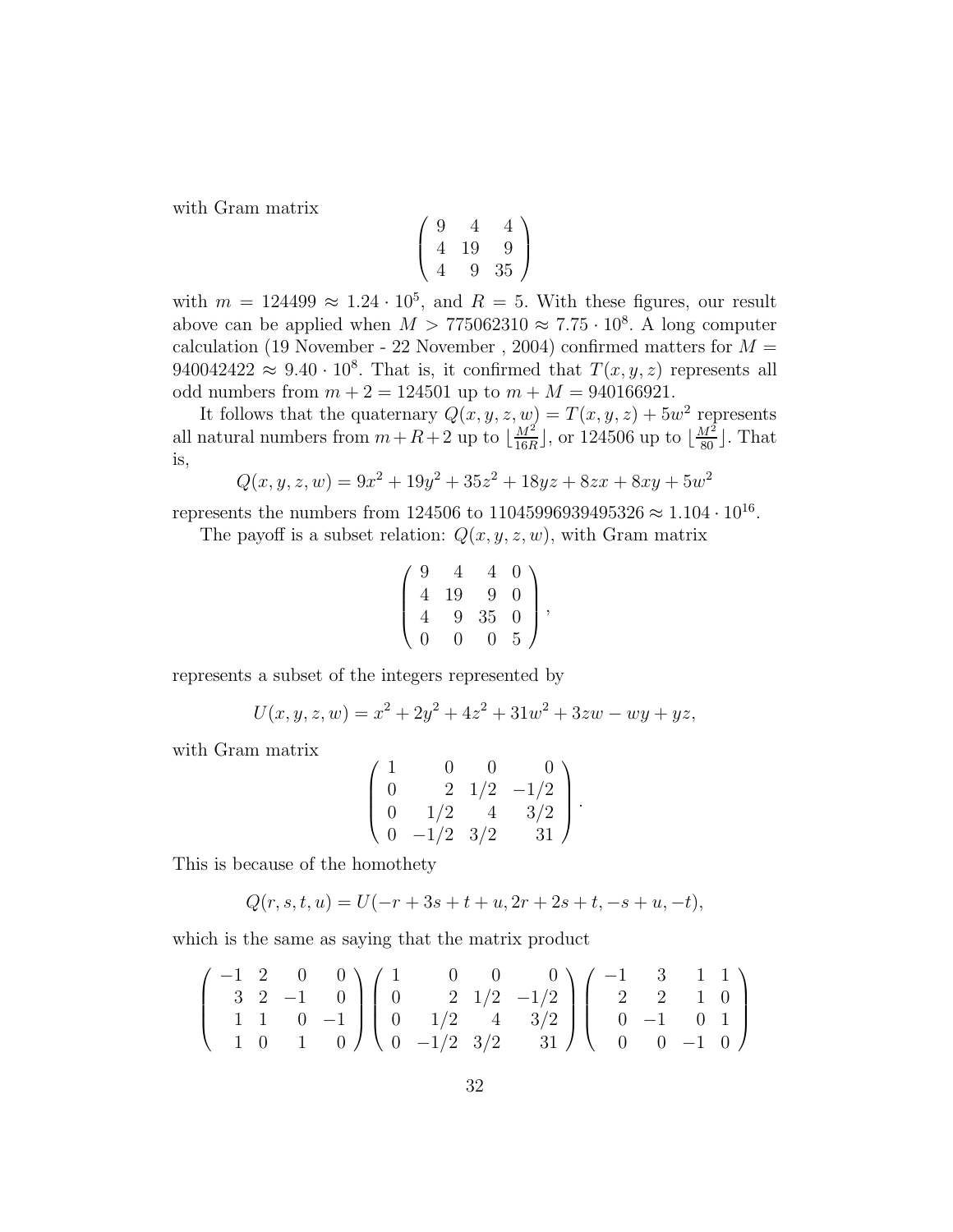is equal to

$$
\left(\begin{array}{rrrr} 9 & 4 & 4 & 0 \\ 4 & 19 & 9 & 0 \\ 4 & 9 & 35 & 0 \\ 0 & 0 & 0 & 5 \end{array}\right),
$$

which is true.

So, the numbers from 124506 to 11045996939495326  $\approx 1.1046 \cdot 10^{16}$  are represented by  $U(x, y, z, w)$ . It is expected that analytic methods will finish a proof that  $U(x, y, z, w)$  represents all the natural numbers.

# 21 When odd numbers are not good enough

After the success with

$$
U(x, y, z, w) = x2 + 2y2 + 4z2 + 31w2 + 3zw - wy + yz,
$$

I asked Hanke for some more examples to try. He ignored me, so I started on  $V(x, y, z, w) = x^2 + 3y^2 + 5z^2 + 7w^2$ . I was surprised at being unable to find any ternary quadratic form "represented by  $V$ ," that in turn represented almost all odd numbers. A synonym for "ternary quadratic form represented by  $V$ " is "ternary sublattice."

There was good reason for this, and all the relevant material is in a wonderful book by Cassels [6]. By certain more or less global relations (page 76, Lemma 1.1), any positive ternary is anisotropic at at least one, and in fact an odd number of, finite primes, as "positive" means anisotropic at infinity. In particular, on page 59 we find Lemmas 2.5 and 2.6, and all necessary material on  $c_p(f)$  on pages 55-58. Put together with the fact that 105 is a square in the 2-adic numbers, and any ternary sublattice of  $V$  is isotropic at 2 and anisotropic at some odd finite prime.

#### 22 Quaternaries representing binaries

In early 2006 I heard a talk by Jordan Ellenberg on positive quadratic forms of dimension n representing forms of dimension  $m$ . Under fairly mild extra assumptions, when  $n \geq m+7$ , Q is positive of dimension n and Q' is positive of dimension  $m$ , and if  $Q$  represents  $Q'$  locally and  $Q'$  has a sufficiently large minimum value, then  $Q$  represents  $Q'$  over the integers. The work, with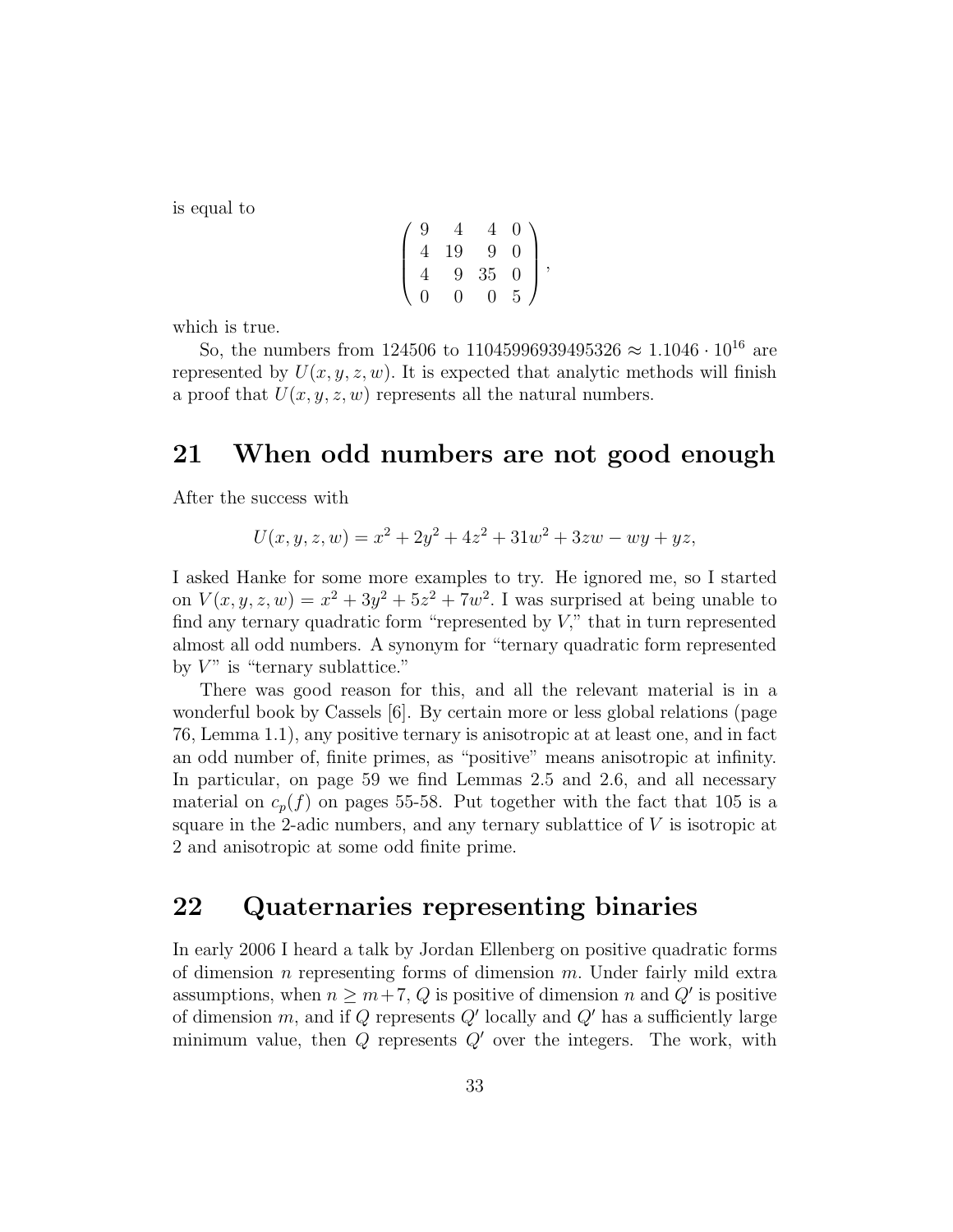Ashkay Venkatesh, has now appeared [23]. They cite Schulze-Pillot [52] as a valuable survey. Both mention the earlier result [29], in full strength (you still need sufficiently large minimum for  $Q'$ , for  $n \geq 2m + 3$ , and Schulze-Pillot mentions a result [9] requiring extra hypotheses but including the best possible rank comparison,  $n \geq m+3$ .

Schulze-Pillot [53] himself has recently provided his own improvements that include  $n \geq m+3$ , with a nice description in matrix form (Theorem 11).

Ellenberg said that things could possibly be improved further to  $n \geq$  $m + 3$ , but under no circumstances would  $n = m + 2$  work. This fits, we know that positive ternaries  $(n = 3)$  have generic obstructions in representing integers  $(m = 1)$ ; for this topic, one should think of any integer a as either a one-by-one matrix or the one-variable form  $f(t) = at^2$ , with 'minimum' a.

I got to thinking about  $n = 4, m = 2$ , positive quaternaries representing binaries. I found a nice reference by Earnest [18]. He calls a positive quaternary "2-regular" if it represents all binaries it locally represents. He shows that, just as with regular ternaries, there are a finite number of 2-regular quaternaries (up to equivalence, or isometry of integer lattices as he calls it).

For positive quaternaries representing binaries, I took quaternaries from the book of Gordon L. Nipp [43]. The first few examples I tried missed entire discriminants of binaries. But it turned out to be a simple lemma based on the fact that I was checking diagonal quaternaries with square determinant and some additional restrictions, allowing a relationship with quaternion multiplication. The lemma described below should also be useful generalized to the p-adic diagonalization of a quaternary.

See Cassels [6, pages 171-178] for a better formalism that reveals generalizations; we take an aggressively low-budget approach. In short, take positive integers A, B, C. Consider the positive quaternary form

$$
Q(z_0, z_1, z_2, z_3) = z_0^2 + BCz_1^2 + CAz_2^2 + ABz_3^2
$$

For a quaternion

$$
z = z_0 + z_1 i\sqrt{BC} + z_2 j\sqrt{CA} + z_3 k\sqrt{AB},
$$

define

$$
z' = z_0 - z_1 i \sqrt{BC} - z_2 j \sqrt{CA} - z_3 k \sqrt{AB},
$$

so that

$$
zz' = z'z = Q(z_0, z_1, z_2, z_3),
$$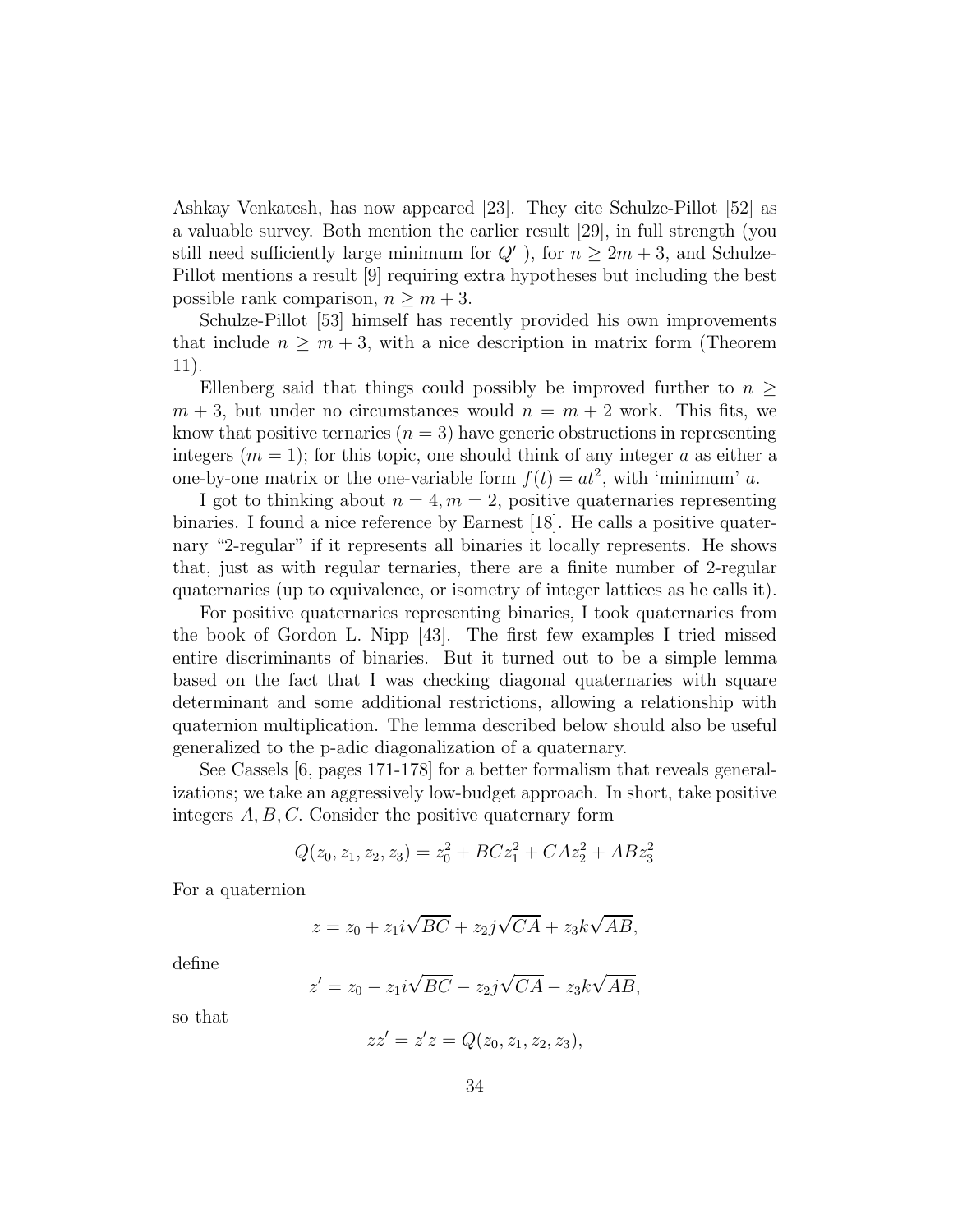the usual squared norm. We will also need the "real part"

$$
\Re z=z_0.
$$

The matrix multiplication of our quaternary form representing some binary is:

$$
\left(\begin{array}{ccc} p & q & r & s \\ t & u & v & w \end{array}\right) \left(\begin{array}{cccc} 1 & 0 & 0 & 0 \\ 0 & BC & 0 & 0 \\ 0 & 0 & CA & 0 \\ 0 & 0 & 0 & AB \end{array}\right) \left(\begin{array}{ccc} p & t \\ q & u \\ r & v \\ s & w \end{array}\right) = M.
$$

We introduce more quaternions,

$$
x = p + qi\sqrt{BC} + rj\sqrt{CA} + sk\sqrt{AB},
$$

and

$$
y = t + ui\sqrt{BC} + vj\sqrt{CA} + wk\sqrt{AB}.
$$

We calculate

$$
xx' = p2 + BCq2 + CAr2 + ABs2,
$$
  

$$
yy' = t2 + BCu2 + CAv2 + ABw2,
$$

and a real part

$$
\Re(xy') = pt + BCqu + CArv + ABsw.
$$

Earlier we denoted by  $M$  the Gram matrix of a represented binary. With the new notation we find

$$
M = \left(\begin{array}{cc} xx' & \Re(xy') \\ \Re(xy') & yy' \end{array}\right)
$$

The determinant of M is

$$
\det M = xx'yy' - \Re^2(xy').
$$

Now, real numbers commute with quaternions, so

$$
(xy')(xy')' = xy'yx' = x(y'y)x' = xx'(y'y) = xx'yy'.
$$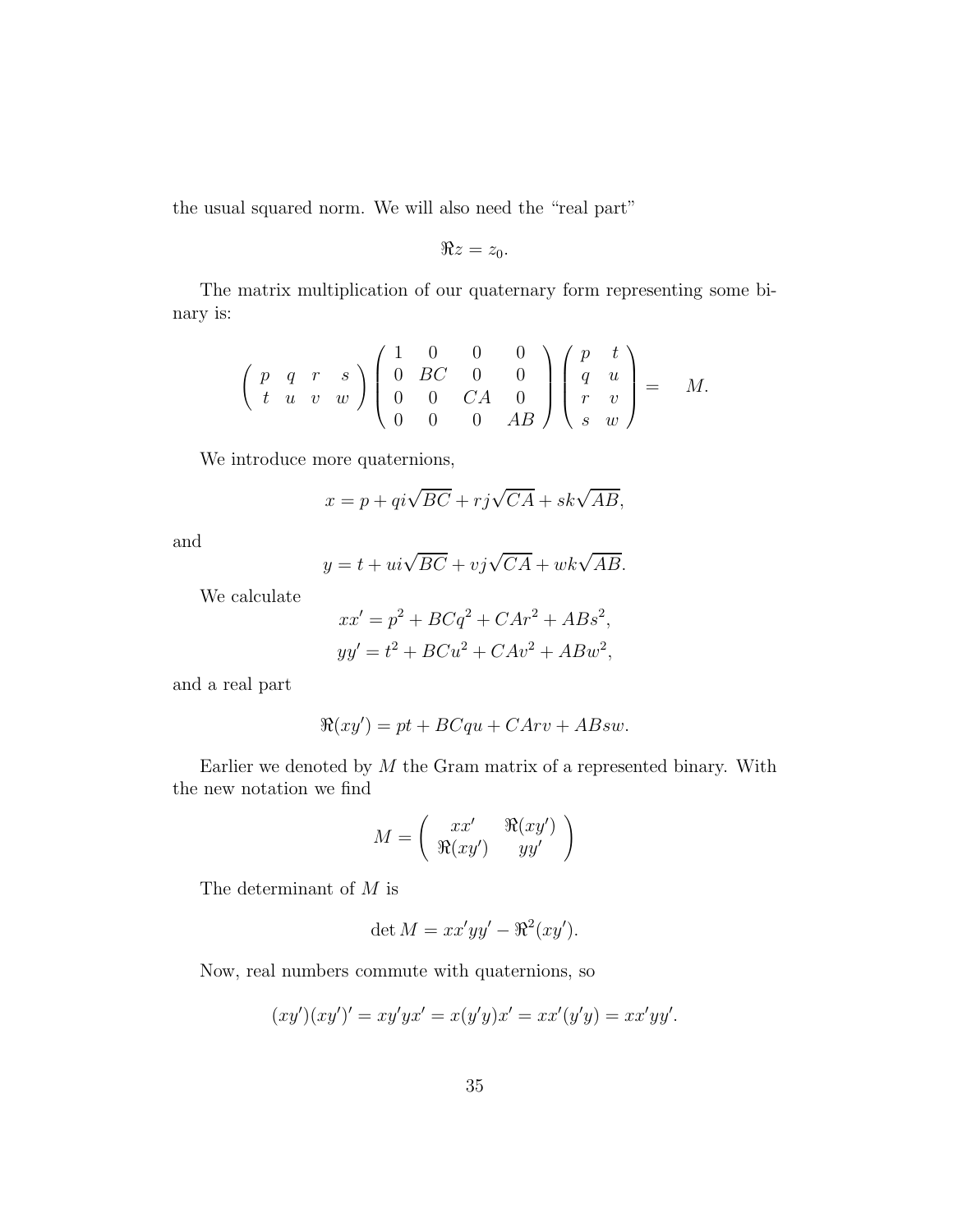If we now use our variable  $z$  in a substitution, taking

$$
z=xy',
$$

we get  $xx'yy' = zz'$ , so that

$$
\det M = zz' - \Re^2 z.
$$

Finally, we have a lemma: we find that the determinant of  $M$  is restricted to the values of a certain diagonal positive ternary:

$$
\det M = zz' - \Re^2 z = Q(z_0, z_1, z_2, z_3) - \Re^2 z = Q(z_0, z_1, z_2, z_3) - z_0^2,
$$

or

$$
\det M = BCz_1^2 + CAz_2^2 + ABz_3^2.
$$

# 23 Kaplansky's proofs: one of his methods

We discuss some two-parameter families of forms. In a 1997 email to Alexander Schiemann, Kap conjectured that these, together with a few pairs of regular forms, give all possible examples of pairs of positive ternaries that represent the same numbers (ignoring multiplicities). Schiemann had already proven that the theta series of a positive ternary (which includes multiplicities) categorizes the form up to equivalence. A 1963 article by Timofeev [54] displays a subset of Kap's forms.

EDIT, December 2013: I decided to give Kap's conjecture a little computer trial and was surprised to find counterexamples plentiful. I did, eventually, find two examples of pairs of irregular forms of the same discriminant (and genus) representing the same numbers, at least up to  $10^6$ . So I am reproducing those genera whole. Proof would be difficult or impossible. I also found, with varying discriminants, two quadruples of forms, and a few pairs, where the forms in each grouping miss the same numbers. Checked up to 10<sup>6</sup> .

```
(4n + 2), 4^k * (16 n + 6)=====Discriminant 232 ==Genus Size== 3
```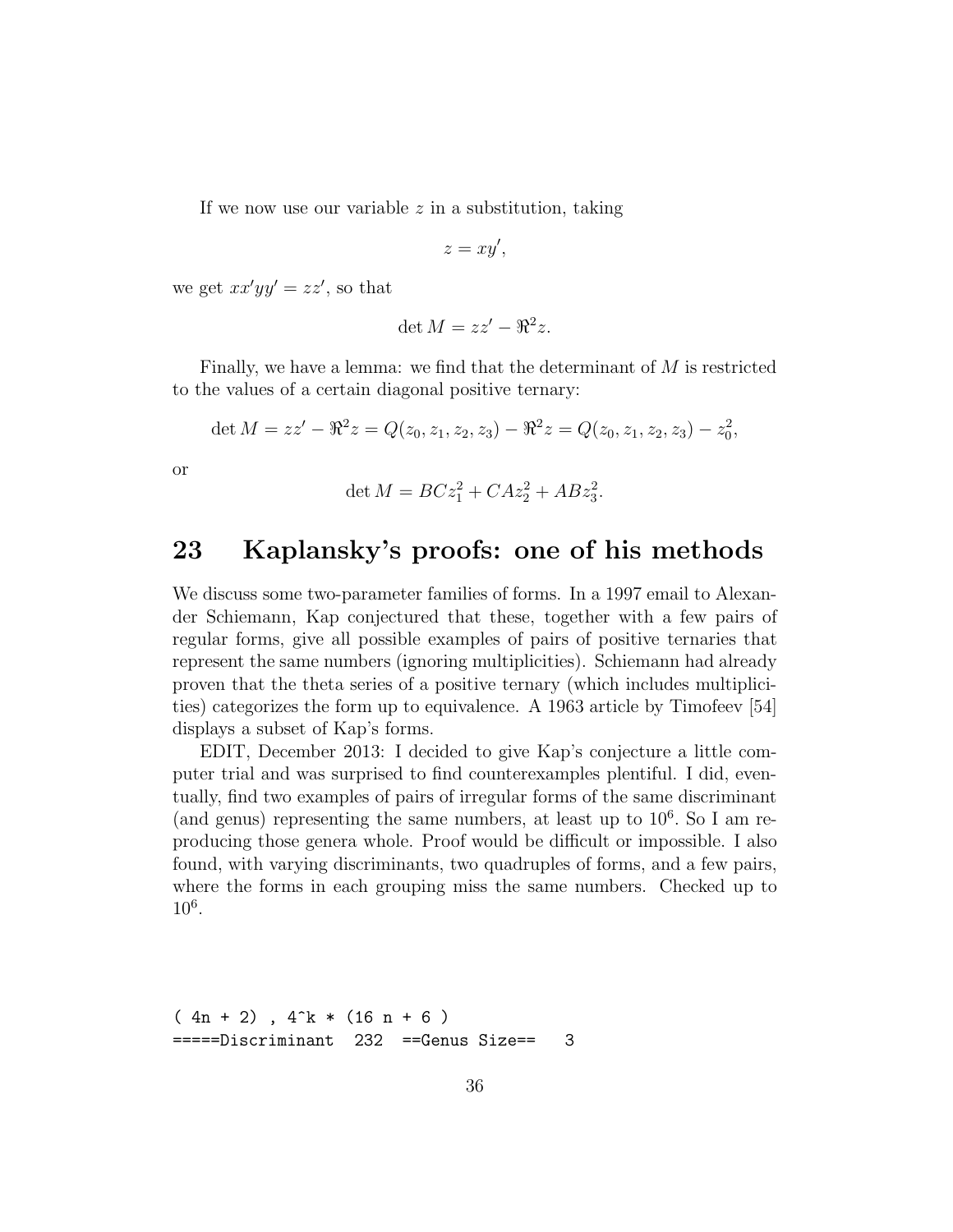| Discriminant 232                                                |                        |                            |                                                  |                            |                        |                             |                |                                   |
|-----------------------------------------------------------------|------------------------|----------------------------|--------------------------------------------------|----------------------------|------------------------|-----------------------------|----------------|-----------------------------------|
| Spinor genus misses no exceptions                               |                        |                            |                                                  |                            |                        |                             |                |                                   |
| 232:                                                            | $1 \quad \blacksquare$ | 4                          | 15                                               |                            |                        |                             |                | 2 1 0 misses 3 7 11 31 43         |
|                                                                 | 232: 3 3               |                            | $\overline{7}$                                   |                            |                        |                             |                | 1 2 1 misses 1 single squareclass |
|                                                                 | 232: 3 5               |                            | 5                                                |                            |                        | 3 1 3 misses                |                | 1 single squareclass              |
| Last two: also $4^k * \{1\}$                                    |                        | --------------------size 3 |                                                  |                            |                        |                             |                |                                   |
| $(9 n + 3)$ , $(81 n + 27)$ , $(4 n + 2)$ , $4^k * (16 n + 14)$ |                        |                            |                                                  |                            |                        |                             |                |                                   |
| =====Discriminant 648 ==Genus Size== 6                          |                        |                            |                                                  |                            |                        |                             |                |                                   |
| Discriminant                                                    |                        | 648                        |                                                  |                            |                        |                             |                |                                   |
| Spinor genus misses no exceptions                               |                        |                            |                                                  |                            |                        |                             |                |                                   |
| 648:                                                            | 1                      | $4\degree$                 | 41                                               | $\overline{2}$             | $1 \quad \blacksquare$ | 0 misses                    | $\overline{7}$ | 11 19 23 31                       |
|                                                                 | 648: 1 5               |                            | 35                                               | $4\overline{ }$            | $1 \quad \blacksquare$ | 1 misses 8                  |                | 29 31<br>13                       |
|                                                                 | 648: 1 11              |                            | 17                                               | 9                          |                        |                             |                | 1 1 misses 5 7 8 65 179           |
|                                                                 | 648: 4 5               |                            | - 9                                              | 3 <sup>7</sup>             |                        | $0$ 2 misses $1$            |                | 8                                 |
|                                                                 | 648: 5 5               |                            | 8                                                | $\overline{O}$             |                        | 4 3 misses 1 40             |                |                                   |
|                                                                 | 648: 5 7               |                            | $\overline{7}$                                   | $6 \qquad$                 |                        | 1 5 misses 1 40             |                |                                   |
| Last two: also $4^k * \{1,40\}$                                 |                        |                            |                                                  |                            |                        |                             |                |                                   |
|                                                                 |                        |                            | $4^{\circ}k * (16 n + 2)$ ; $4^{\circ}k * \{1\}$ |                            |                        |                             |                |                                   |
| 78 :                                                            |                        | $3^{\circ}$<br>3           | 3                                                | 1                          | $\mathbf{1}$           | 3                           |                |                                   |
|                                                                 | 142: 3 3               |                            | $\overline{5}$                                   | $\overline{2}$             |                        | $3^{\circ}$<br>$\mathbf{1}$ |                |                                   |
|                                                                 |                        | $158:3$ 3                  | $5 - 1$                                          |                            | $2^{\circ}$            | $\mathbf{1}$                |                |                                   |
|                                                                 | 190: 3 5               |                            | $5\overline{)}$                                  | $\overline{\phantom{0}}$ 5 | $\overline{2}$         | 3                           |                |                                   |
|                                                                 |                        |                            | $4^{\circ}k * (8 n + 1)$ ; $4^{\circ}k * \{2\}$  |                            |                        |                             |                |                                   |
| 156:                                                            | 3                      | 3                          | 5                                                | 2                          | $\overline{2}$         | $\mathbf 0$                 |                |                                   |
| 284 :                                                           | 3                      | $-5$                       | 6                                                | $\overline{4}$             | $\overline{2}$         | $\sqrt{2}$                  |                |                                   |
| 316:                                                            | 3                      | 5                          | 6                                                | $\mathbf 0$                | $\overline{2}$         | $\overline{2}$              |                |                                   |
| 380 :                                                           | 3                      | 5                          | $\overline{7}$                                   | $\overline{2}$             | $\mathsf{O}$           | $\overline{2}$              |                |                                   |
|                                                                 |                        |                            | $9^k * (9 n + 6)$ ; $9^k * (2,3)$                |                            |                        |                             |                |                                   |
|                                                                 | 75 :<br>$\mathbf{1}$   | $\overline{4}$             | 5                                                | $\mathbf{1}$               | 1                      | $\overline{0}$              |                |                                   |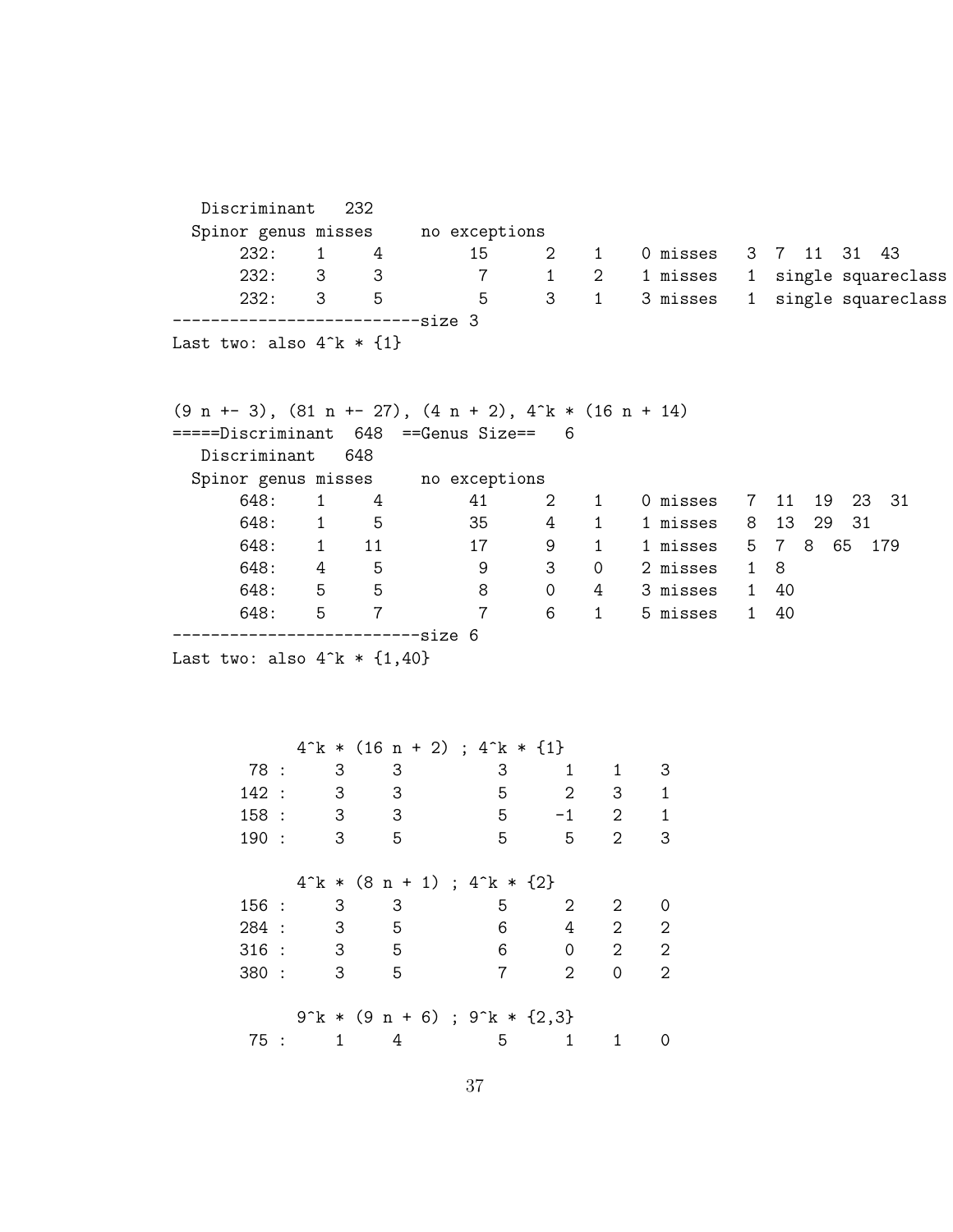|       | 111: 1         | 4                                              |                 | $1 \quad$    | $\Omega$    | ∩ |
|-------|----------------|------------------------------------------------|-----------------|--------------|-------------|---|
|       |                | $9^k * (9 n + 3)$ ; $9^k * {1, 6}$             |                 |              |             |   |
|       | 177 : 2        | $4\overline{4}$                                |                 | 4            | $2^{\circ}$ | 1 |
| 213:  | $\overline{2}$ | 4                                              | $7\overline{ }$ | $\circ$      | 1           | 1 |
|       |                |                                                |                 |              |             |   |
|       |                | $9^k * (3 n + 2)$ ; $9^k * {1, 6}$             |                 |              |             |   |
| 225:  |                | $3 \t 4$                                       | $7\phantom{.0}$ | 4            | 3           | 3 |
| 333:  | 3              | 4                                              | $\overline{7}$  | $\mathbf{1}$ | $\Omega$    | 0 |
|       |                |                                                |                 |              |             |   |
|       |                | $9^{\circ}k * (3 n + 2)$ ; $9 n + 3$ ; $\{1\}$ |                 |              |             |   |
|       |                | 324 : 4 4                                      | 6               | $\Omega$     | 3           | 2 |
| 567 : | 4              | 6                                              |                 | 3            | 2           | 3 |

As long as I am putting in verbatim computer output, after a month or so I have what I suspect to be a complete list of the irregular and non-Kaplansky pairs of forms that represent the same numbers. No proofs. Let me see what I need to do to get this narrow enough that Latex will put it in the document without wrapping lines:

| 111 |           | 1              | 4 | $\overline{7}$ | 1           | 0              | $\Omega$       | 75  |                      | 1              | 4              | 5              | 1  | 1              | $\Omega$       |
|-----|-----------|----------------|---|----------------|-------------|----------------|----------------|-----|----------------------|----------------|----------------|----------------|----|----------------|----------------|
| 142 | $\cdot$ : | 3              | 3 | 5              | 2           | 3              | 1              | 78  | $\cdot$ :            | 3              | 3              | 3              | 1  | 1              | 3              |
| 158 |           | 3              | 3 | 5              | $-1$        | $\overline{2}$ | $\mathbf{1}$   | 78  |                      | 3              | 3              | 3              | 1  | 1              | 3              |
| 158 | $\cdot$ : | 3              | 3 | 5              | $-1$        | 2              | 1              | 142 | $\cdot$ :            | 3              | 3              | 5              | 2  | 3              | 1              |
| 190 |           | 3              | 5 | 5              | 5           | 2              | 3              | 78  | $\cdot$ :            | 3              | 3              | 3              | 1  | 1              | 3              |
| 190 |           | 3              | 5 | 5              | 5           | 2              | 3              | 142 | $\cdot$ :            | 3              | 3              | 5              | 2  | 3              | 1              |
| 190 | $\cdot$   | 3              | 5 | 5              | 5           | 2              | 3              | 158 | $\cdot$ :            | 3              | 3              | 5              | -1 | $\overline{2}$ | 1              |
| 213 | $\cdot$ : | 2              | 4 | $\overline{7}$ | $\mathbf 0$ | 1              | 1              | 177 | $\cdot$ :            | 2              | 4              | $\overline{7}$ | 4  | 2              | 1              |
| 216 | $\cdot$ : | $\overline{2}$ | 4 | 8              | 4           | 1              | $\mathbf{1}$   | 54  | $\cdot$ :            | $\overline{2}$ | $\overline{2}$ | 4              | 1  | $\overline{2}$ | $\Omega$       |
| 232 | $\cdot$ : | 3              | 5 | 5              | 3           | 1              | 3              | 232 | $\cdot$ :            | 3              | 3              | 7              | 1  | $\overline{2}$ | 1              |
| 284 | $\cdot$ : | 3              | 5 | 6              | 4           | $\overline{2}$ | $\overline{2}$ | 156 | $\cdot$ :            | 3              | 3              | 5              | 2  | $\overline{2}$ | $\Omega$       |
| 316 | $\cdot$ : | 3              | 5 | 6              | 0           | 2              | $\overline{2}$ | 156 | $\cdot$ :            | 3              | 3              | 5              | 2  | $\overline{2}$ | $\Omega$       |
| 316 | $\cdot$ : | 3              | 5 | 6              | 0           | 2              | 2              | 284 | $\cdot$ :            | 3              | 5              | 6              | 4  | $\overline{2}$ | $\overline{2}$ |
| 333 | $\cdot$ : | 3              | 4 | $\overline{7}$ | 1           | 0              | 0              | 225 | $\ddot{\phantom{1}}$ | 3              | 4              | 7              | 4  | 3              | 3              |
| 380 | $\cdot$ : | 3              | 5 | 7              | 2           | 0              | 2              | 156 | $\cdot$ :            | 3              | 3              | 5              | 2  | 2              | $\Omega$       |
| 380 |           | 3              | 5 | 7              | 2           | 0              | 2              | 284 |                      | 3              | 5              | 6              | 4  | 2              | $\overline{2}$ |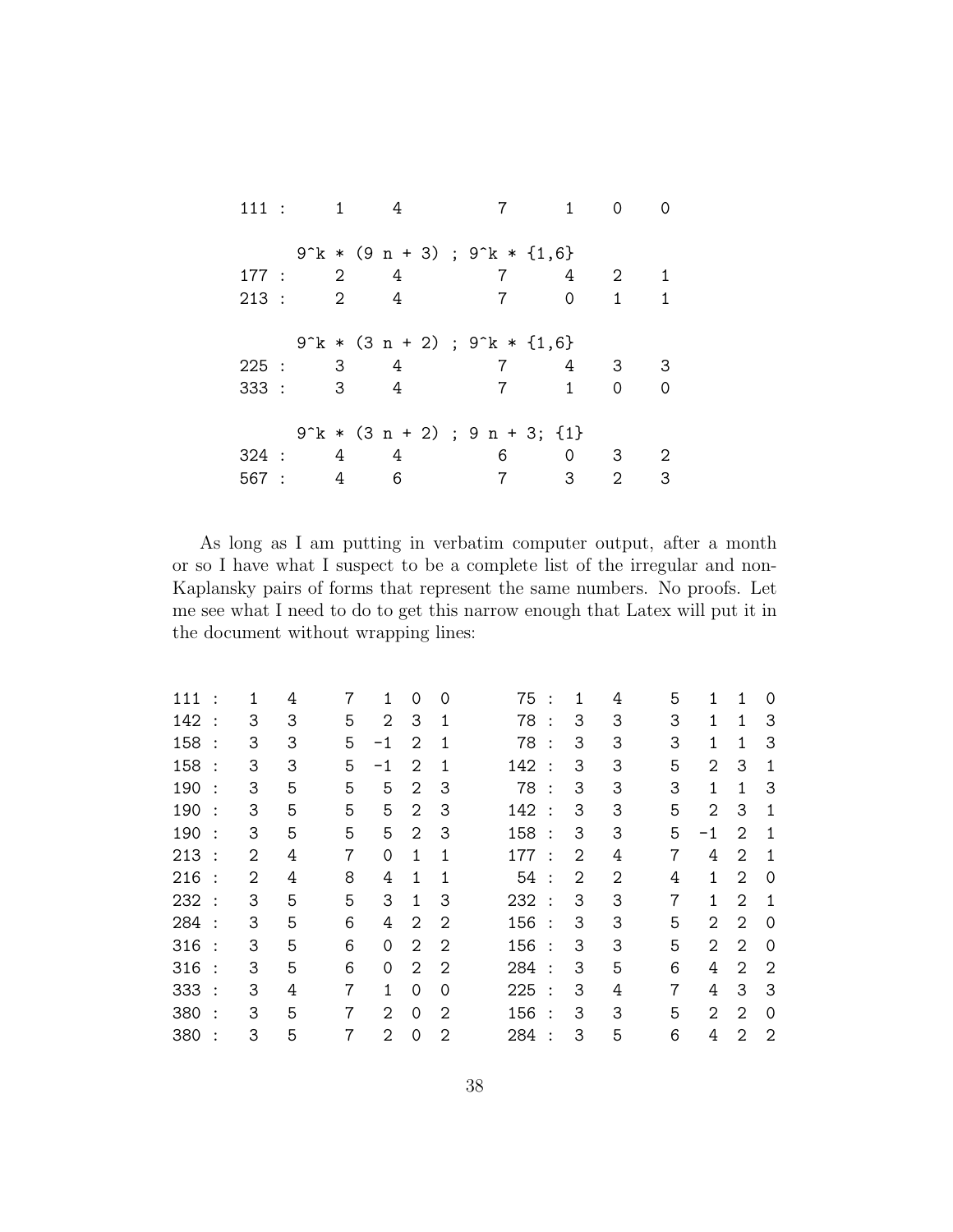| 567 :<br>3<br>3<br>3<br>$\sqrt{2}$<br>6<br>$\overline{7}$<br>$\overline{2}$<br>324:<br>4<br>4<br>4<br>6<br>0<br>$\overline{2}$<br>$\overline{2}$<br>639 :<br>5<br>$\overline{4}$<br>5<br>5<br>3<br>5<br>$-1$<br>531:<br>6<br>0<br>8<br>$\overline{2}$<br>648 :<br>$\overline{2}$<br>$\overline{2}$<br>6<br>3<br>$\mathbf{1}$<br>$\mathbf 0$<br>162:<br>$\overline{2}$<br>$\overline{2}$<br>14<br>14<br>$\mathbf 1$<br>3<br>648 :<br>5<br>5<br>5<br>$\overline{7}$<br>$\overline{7}$<br>6<br>$\mathbf{1}$<br>5<br>648 :<br>8<br>4<br>0<br>$\overline{2}$<br>999 :<br>5<br>8<br>8<br>$\overline{4}$<br>675 :<br>5<br>5<br>8<br>$-5$<br>$\mathbf{1}$<br>$-1$<br>$\overline{4}$<br>$\overline{2}$<br>6<br>3<br>$\mathbf 0$<br>$\overline{2}$<br>$\overline{2}$<br>$\mathbf{1}$<br>$\overline{2}$<br>1944 :<br>$\overline{2}$<br>41<br>$\mathbf{1}$<br>486 :<br>41<br>$\overline{2}$<br>$\overline{2}$<br>5<br>$\overline{7}$<br>$\overline{2}$<br>$\overline{7}$<br>$\overline{7}$<br>2592 :<br>25<br>$-4$<br>$\overline{2}$<br>648 :<br>$\overline{4}$<br>4<br>These are pairs of positive quadratic forms that represent the<br>same numbers, and violate a Kaplansky conjecture.<br>Delta : A B C R S T<br>means<br>$f(x,y,z) = A x^2 + B y^2 + C z^2 + R y z + S z x + T x y,$<br>and Delta = $4ABC + RST - A R^2 - B S^2 - C T^2$ .<br>The two pair within a genus each are<br>3<br>$\mathbf{1}$<br>3<br>232:<br>3<br>5<br>5<br>232:<br>3<br>3<br>$\mathbf{1}$<br>$\overline{2}$<br>$\overline{7}$<br>$\mathbf{1}$<br>$\overline{4}$<br>6<br>5<br>$\overline{0}$<br>648 :<br>5<br>$\overline{7}$<br>$\overline{7}$<br>$\mathbf{1}$<br>$-5$<br>5<br>8<br>3<br>648 :<br>The most productive discriminant ratio is 4,<br>which includes Kap's two infinite families, also<br>24:<br>$\mathbf{1}$<br>$\overline{2}$<br>$\overline{2}$<br>$\mathbf{1}$<br>$\mathbf{1}$<br>6<br>4<br>$\mathbf{1}$<br>1<br>2<br>$\mathbf{1}$<br>1<br>0<br>72:<br>$\overline{2}$<br>5<br>18:<br>$\overline{2}$<br>$\overline{2}$<br>$\overline{2}$<br>$\overline{2}$<br>$\mathbf{2}$<br>$\mathbf{1}$<br>$\mathbf{1}$<br>$\mathbf{1}$<br>$\mathbf 2$<br>1<br>$\overline{2}$<br>$\overline{2}$<br>5<br>6<br>$\overline{2}$<br>$\overline{2}$<br>5<br>$\sqrt{2}$<br>216:<br>3<br>0<br>$\mathbf{1}$<br>54:<br>$\mathbf{1}$<br>$\overline{2}$<br>$\mathbf 2$<br>648 :<br>6<br>3<br>$\mathbf{1}$<br>162:<br>$\overline{2}$<br>$\mathbf{1}$<br>$\mathbf{2}$<br>14<br>$\mathsf{O}\xspace$<br>2<br>14<br>$\overline{2}$<br>$\overline{2}$<br>6<br>41<br>3<br>$\mathbf{1}$<br>486 :<br>$\overline{2}$<br>$\overline{2}$<br>$\mathbf{1}$<br>1944 :<br>$\overline{2}$<br>$\mathsf{O}\xspace$<br>41<br>οr<br>48N-24: 2<br>$12N-6:$<br>2<br>$\mathbf{1}$<br>$\overline{2}$<br>$\mathbf{2}$<br>6<br>N<br>3<br>$\mathbf{1}$<br>0<br>2<br>N | 380 : | 3 | 5 | $\overline{7}$ | $\overline{2}$ | 0 | $\mathbf{2}$ | 316: |  | 3 | 5 | 6 | 0 | 2 | 2 |
|-----------------------------------------------------------------------------------------------------------------------------------------------------------------------------------------------------------------------------------------------------------------------------------------------------------------------------------------------------------------------------------------------------------------------------------------------------------------------------------------------------------------------------------------------------------------------------------------------------------------------------------------------------------------------------------------------------------------------------------------------------------------------------------------------------------------------------------------------------------------------------------------------------------------------------------------------------------------------------------------------------------------------------------------------------------------------------------------------------------------------------------------------------------------------------------------------------------------------------------------------------------------------------------------------------------------------------------------------------------------------------------------------------------------------------------------------------------------------------------------------------------------------------------------------------------------------------------------------------------------------------------------------------------------------------------------------------------------------------------------------------------------------------------------------------------------------------------------------------------------------------------------------------------------------------------------------------------------------------------------------------------------------------------------------------------------------------------------------------------------------------------------------------------------------------------------------------------------------------------------------------------------------------------------------------------------------------------------------------------------------------------------------------------------------------------------------------------------------------------------------------------------------------------------------------------------------------------------------------------------------------------------------------------------------------------------------------------------------------------------------------------------------------------------------------|-------|---|---|----------------|----------------|---|--------------|------|--|---|---|---|---|---|---|
|                                                                                                                                                                                                                                                                                                                                                                                                                                                                                                                                                                                                                                                                                                                                                                                                                                                                                                                                                                                                                                                                                                                                                                                                                                                                                                                                                                                                                                                                                                                                                                                                                                                                                                                                                                                                                                                                                                                                                                                                                                                                                                                                                                                                                                                                                                                                                                                                                                                                                                                                                                                                                                                                                                                                                                                                     |       |   |   |                |                |   |              |      |  |   |   |   |   |   |   |
|                                                                                                                                                                                                                                                                                                                                                                                                                                                                                                                                                                                                                                                                                                                                                                                                                                                                                                                                                                                                                                                                                                                                                                                                                                                                                                                                                                                                                                                                                                                                                                                                                                                                                                                                                                                                                                                                                                                                                                                                                                                                                                                                                                                                                                                                                                                                                                                                                                                                                                                                                                                                                                                                                                                                                                                                     |       |   |   |                |                |   |              |      |  |   |   |   |   |   |   |
|                                                                                                                                                                                                                                                                                                                                                                                                                                                                                                                                                                                                                                                                                                                                                                                                                                                                                                                                                                                                                                                                                                                                                                                                                                                                                                                                                                                                                                                                                                                                                                                                                                                                                                                                                                                                                                                                                                                                                                                                                                                                                                                                                                                                                                                                                                                                                                                                                                                                                                                                                                                                                                                                                                                                                                                                     |       |   |   |                |                |   |              |      |  |   |   |   |   |   |   |
|                                                                                                                                                                                                                                                                                                                                                                                                                                                                                                                                                                                                                                                                                                                                                                                                                                                                                                                                                                                                                                                                                                                                                                                                                                                                                                                                                                                                                                                                                                                                                                                                                                                                                                                                                                                                                                                                                                                                                                                                                                                                                                                                                                                                                                                                                                                                                                                                                                                                                                                                                                                                                                                                                                                                                                                                     |       |   |   |                |                |   |              |      |  |   |   |   |   |   |   |
|                                                                                                                                                                                                                                                                                                                                                                                                                                                                                                                                                                                                                                                                                                                                                                                                                                                                                                                                                                                                                                                                                                                                                                                                                                                                                                                                                                                                                                                                                                                                                                                                                                                                                                                                                                                                                                                                                                                                                                                                                                                                                                                                                                                                                                                                                                                                                                                                                                                                                                                                                                                                                                                                                                                                                                                                     |       |   |   |                |                |   |              |      |  |   |   |   |   |   |   |
|                                                                                                                                                                                                                                                                                                                                                                                                                                                                                                                                                                                                                                                                                                                                                                                                                                                                                                                                                                                                                                                                                                                                                                                                                                                                                                                                                                                                                                                                                                                                                                                                                                                                                                                                                                                                                                                                                                                                                                                                                                                                                                                                                                                                                                                                                                                                                                                                                                                                                                                                                                                                                                                                                                                                                                                                     |       |   |   |                |                |   |              |      |  |   |   |   |   |   |   |
|                                                                                                                                                                                                                                                                                                                                                                                                                                                                                                                                                                                                                                                                                                                                                                                                                                                                                                                                                                                                                                                                                                                                                                                                                                                                                                                                                                                                                                                                                                                                                                                                                                                                                                                                                                                                                                                                                                                                                                                                                                                                                                                                                                                                                                                                                                                                                                                                                                                                                                                                                                                                                                                                                                                                                                                                     |       |   |   |                |                |   |              |      |  |   |   |   |   |   |   |
|                                                                                                                                                                                                                                                                                                                                                                                                                                                                                                                                                                                                                                                                                                                                                                                                                                                                                                                                                                                                                                                                                                                                                                                                                                                                                                                                                                                                                                                                                                                                                                                                                                                                                                                                                                                                                                                                                                                                                                                                                                                                                                                                                                                                                                                                                                                                                                                                                                                                                                                                                                                                                                                                                                                                                                                                     |       |   |   |                |                |   |              |      |  |   |   |   |   |   |   |
|                                                                                                                                                                                                                                                                                                                                                                                                                                                                                                                                                                                                                                                                                                                                                                                                                                                                                                                                                                                                                                                                                                                                                                                                                                                                                                                                                                                                                                                                                                                                                                                                                                                                                                                                                                                                                                                                                                                                                                                                                                                                                                                                                                                                                                                                                                                                                                                                                                                                                                                                                                                                                                                                                                                                                                                                     |       |   |   |                |                |   |              |      |  |   |   |   |   |   |   |
|                                                                                                                                                                                                                                                                                                                                                                                                                                                                                                                                                                                                                                                                                                                                                                                                                                                                                                                                                                                                                                                                                                                                                                                                                                                                                                                                                                                                                                                                                                                                                                                                                                                                                                                                                                                                                                                                                                                                                                                                                                                                                                                                                                                                                                                                                                                                                                                                                                                                                                                                                                                                                                                                                                                                                                                                     |       |   |   |                |                |   |              |      |  |   |   |   |   |   |   |
|                                                                                                                                                                                                                                                                                                                                                                                                                                                                                                                                                                                                                                                                                                                                                                                                                                                                                                                                                                                                                                                                                                                                                                                                                                                                                                                                                                                                                                                                                                                                                                                                                                                                                                                                                                                                                                                                                                                                                                                                                                                                                                                                                                                                                                                                                                                                                                                                                                                                                                                                                                                                                                                                                                                                                                                                     |       |   |   |                |                |   |              |      |  |   |   |   |   |   |   |
|                                                                                                                                                                                                                                                                                                                                                                                                                                                                                                                                                                                                                                                                                                                                                                                                                                                                                                                                                                                                                                                                                                                                                                                                                                                                                                                                                                                                                                                                                                                                                                                                                                                                                                                                                                                                                                                                                                                                                                                                                                                                                                                                                                                                                                                                                                                                                                                                                                                                                                                                                                                                                                                                                                                                                                                                     |       |   |   |                |                |   |              |      |  |   |   |   |   |   |   |
|                                                                                                                                                                                                                                                                                                                                                                                                                                                                                                                                                                                                                                                                                                                                                                                                                                                                                                                                                                                                                                                                                                                                                                                                                                                                                                                                                                                                                                                                                                                                                                                                                                                                                                                                                                                                                                                                                                                                                                                                                                                                                                                                                                                                                                                                                                                                                                                                                                                                                                                                                                                                                                                                                                                                                                                                     |       |   |   |                |                |   |              |      |  |   |   |   |   |   |   |
|                                                                                                                                                                                                                                                                                                                                                                                                                                                                                                                                                                                                                                                                                                                                                                                                                                                                                                                                                                                                                                                                                                                                                                                                                                                                                                                                                                                                                                                                                                                                                                                                                                                                                                                                                                                                                                                                                                                                                                                                                                                                                                                                                                                                                                                                                                                                                                                                                                                                                                                                                                                                                                                                                                                                                                                                     |       |   |   |                |                |   |              |      |  |   |   |   |   |   |   |
|                                                                                                                                                                                                                                                                                                                                                                                                                                                                                                                                                                                                                                                                                                                                                                                                                                                                                                                                                                                                                                                                                                                                                                                                                                                                                                                                                                                                                                                                                                                                                                                                                                                                                                                                                                                                                                                                                                                                                                                                                                                                                                                                                                                                                                                                                                                                                                                                                                                                                                                                                                                                                                                                                                                                                                                                     |       |   |   |                |                |   |              |      |  |   |   |   |   |   |   |
|                                                                                                                                                                                                                                                                                                                                                                                                                                                                                                                                                                                                                                                                                                                                                                                                                                                                                                                                                                                                                                                                                                                                                                                                                                                                                                                                                                                                                                                                                                                                                                                                                                                                                                                                                                                                                                                                                                                                                                                                                                                                                                                                                                                                                                                                                                                                                                                                                                                                                                                                                                                                                                                                                                                                                                                                     |       |   |   |                |                |   |              |      |  |   |   |   |   |   |   |
|                                                                                                                                                                                                                                                                                                                                                                                                                                                                                                                                                                                                                                                                                                                                                                                                                                                                                                                                                                                                                                                                                                                                                                                                                                                                                                                                                                                                                                                                                                                                                                                                                                                                                                                                                                                                                                                                                                                                                                                                                                                                                                                                                                                                                                                                                                                                                                                                                                                                                                                                                                                                                                                                                                                                                                                                     |       |   |   |                |                |   |              |      |  |   |   |   |   |   |   |
|                                                                                                                                                                                                                                                                                                                                                                                                                                                                                                                                                                                                                                                                                                                                                                                                                                                                                                                                                                                                                                                                                                                                                                                                                                                                                                                                                                                                                                                                                                                                                                                                                                                                                                                                                                                                                                                                                                                                                                                                                                                                                                                                                                                                                                                                                                                                                                                                                                                                                                                                                                                                                                                                                                                                                                                                     |       |   |   |                |                |   |              |      |  |   |   |   |   |   |   |
|                                                                                                                                                                                                                                                                                                                                                                                                                                                                                                                                                                                                                                                                                                                                                                                                                                                                                                                                                                                                                                                                                                                                                                                                                                                                                                                                                                                                                                                                                                                                                                                                                                                                                                                                                                                                                                                                                                                                                                                                                                                                                                                                                                                                                                                                                                                                                                                                                                                                                                                                                                                                                                                                                                                                                                                                     |       |   |   |                |                |   |              |      |  |   |   |   |   |   |   |
|                                                                                                                                                                                                                                                                                                                                                                                                                                                                                                                                                                                                                                                                                                                                                                                                                                                                                                                                                                                                                                                                                                                                                                                                                                                                                                                                                                                                                                                                                                                                                                                                                                                                                                                                                                                                                                                                                                                                                                                                                                                                                                                                                                                                                                                                                                                                                                                                                                                                                                                                                                                                                                                                                                                                                                                                     |       |   |   |                |                |   |              |      |  |   |   |   |   |   |   |
|                                                                                                                                                                                                                                                                                                                                                                                                                                                                                                                                                                                                                                                                                                                                                                                                                                                                                                                                                                                                                                                                                                                                                                                                                                                                                                                                                                                                                                                                                                                                                                                                                                                                                                                                                                                                                                                                                                                                                                                                                                                                                                                                                                                                                                                                                                                                                                                                                                                                                                                                                                                                                                                                                                                                                                                                     |       |   |   |                |                |   |              |      |  |   |   |   |   |   |   |
|                                                                                                                                                                                                                                                                                                                                                                                                                                                                                                                                                                                                                                                                                                                                                                                                                                                                                                                                                                                                                                                                                                                                                                                                                                                                                                                                                                                                                                                                                                                                                                                                                                                                                                                                                                                                                                                                                                                                                                                                                                                                                                                                                                                                                                                                                                                                                                                                                                                                                                                                                                                                                                                                                                                                                                                                     |       |   |   |                |                |   |              |      |  |   |   |   |   |   |   |
|                                                                                                                                                                                                                                                                                                                                                                                                                                                                                                                                                                                                                                                                                                                                                                                                                                                                                                                                                                                                                                                                                                                                                                                                                                                                                                                                                                                                                                                                                                                                                                                                                                                                                                                                                                                                                                                                                                                                                                                                                                                                                                                                                                                                                                                                                                                                                                                                                                                                                                                                                                                                                                                                                                                                                                                                     |       |   |   |                |                |   |              |      |  |   |   |   |   |   |   |
|                                                                                                                                                                                                                                                                                                                                                                                                                                                                                                                                                                                                                                                                                                                                                                                                                                                                                                                                                                                                                                                                                                                                                                                                                                                                                                                                                                                                                                                                                                                                                                                                                                                                                                                                                                                                                                                                                                                                                                                                                                                                                                                                                                                                                                                                                                                                                                                                                                                                                                                                                                                                                                                                                                                                                                                                     |       |   |   |                |                |   |              |      |  |   |   |   |   |   |   |

where  $N = (1 + 3<sup>2</sup>k)/2$ , and the pairs for  $N = 1,2,5$  are regular and have been Schiemann reduced.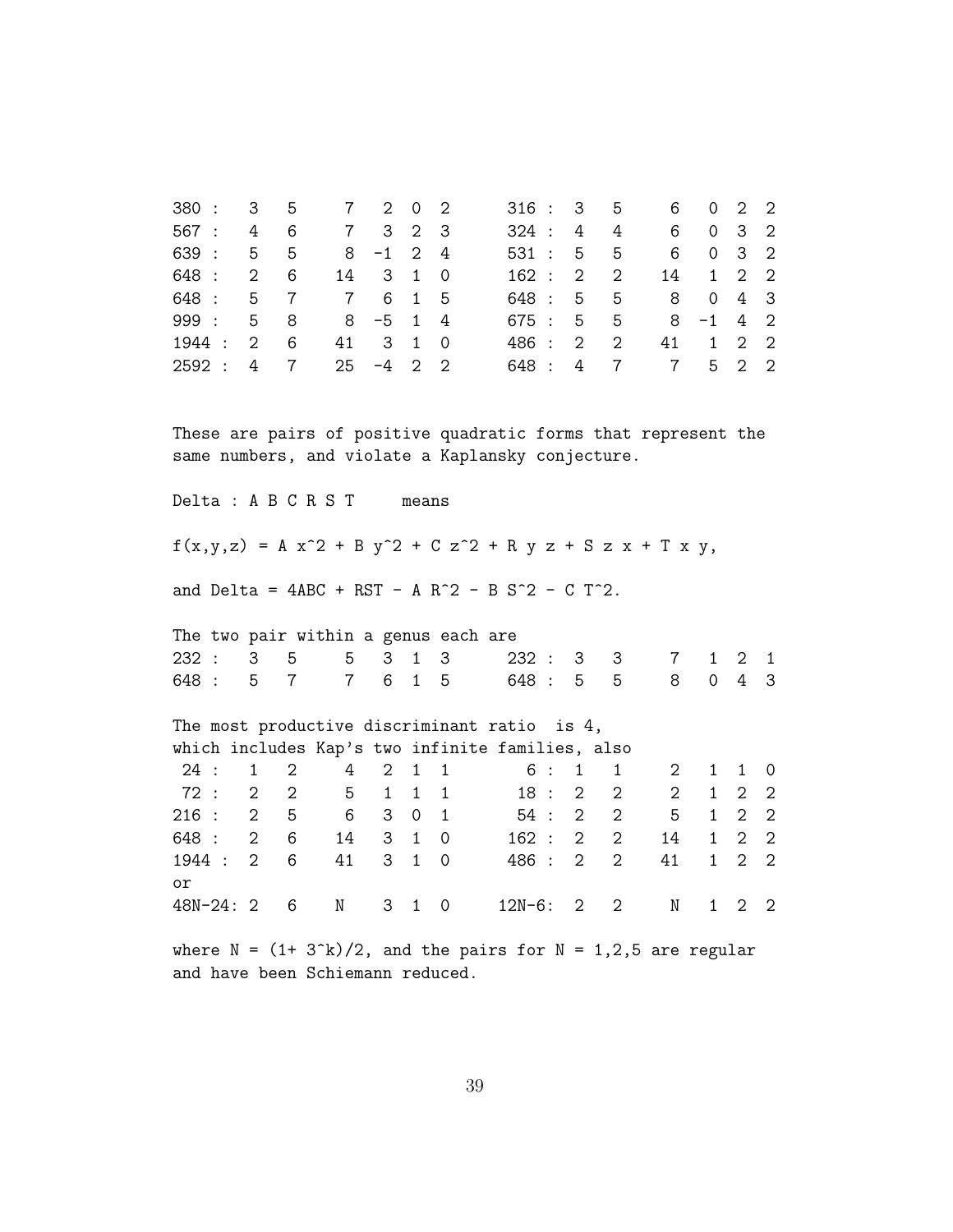Reminder: Kap's two infinite familes, are

|  | 4D : A 3A  C  O  O  O  D  :  A  A  C  O  O  A |  |  |  |  |  |  |
|--|-----------------------------------------------|--|--|--|--|--|--|
|  | 4D: A 2A-R 2A+R 0 2R 0 D : A A A R R R        |  |  |  |  |  |  |

It is well known that the positive binary forms  $f(x, y) = x^2 + xy + y^2$  and  $g(x, y) = x^2 + 3y^2$  represent the same numbers. Assume  $0 < s < t$ . So, the "quasi-diagonal" form

$$
\{s,s,t,0,0,s\}
$$

represents exactly the same numbers as

$$
\{s, 3s, t, 0, 0, 0\}.
$$

Also

 $\{s, t, t, t, 0, 0\}$ 

represents the same numbers as

 $\{s, t, 3t, 0, 0, 0\}.$ 

Next we get four related families of such pairs. Irving Kaplansky announced one of these in a letter to John Hsia and Dennis Estes dated 18 May, 1994. In later documents he displayed more variants, especially [41].

Consider the form with Brandt-Intrau coefficient sextuple  $\{t, t, t, s, s, s\}$ . This form has  $\Delta = 4t^3 - 3ts^2 + s^3 = (2t - s)^2(t + s)$ . Furthermore the binary section  $B(x, y) = tx^2 + sxy + ty^2$  is positive if  $2t > |s|$ . Therefore  $\{t, t, t, s, s, s\}$ is positive definite if  $2t > s > 0$  or if  $t > -s \geq 0$ . It is reduced in the sense of Schiemann only if  $t > s \geq 0$ .

So, define

$$
g(x, y, z) = tx^2 + ty^2 + tz^2 + syz + szx + sxy.
$$

Next define

$$
h(x, y, z) = tx^{2} + (2t - s)y^{2} + (2t + s)z^{2} + 2szx
$$

with Brandt-Intrau sextuple  $\{t, 2t - s, 2t + s, 0, 2s, 0\}.$ 

We prove that  $g$  and  $h$  represent exactly the same numbers. First,  $g$ dominates  $h$ , because

$$
g(X, Y + Z, -Y + Z) = h(X, Y, Z).
$$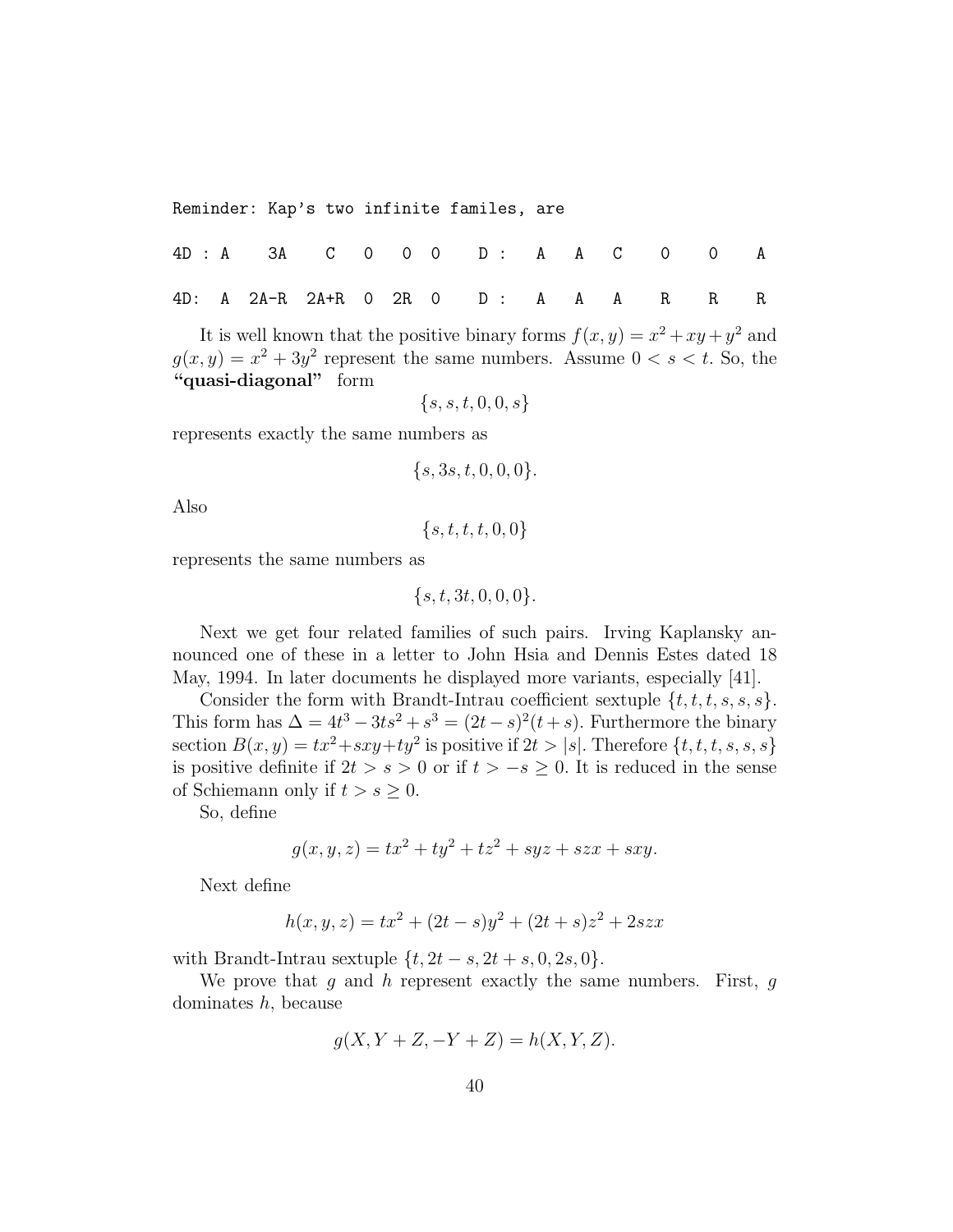But h also dominates g. Given some target number  $N$ , suppose

$$
g(X, Y, Z) = N.
$$

We get three formulas that show  $4N$  represented by g.

$$
h(2X, Y - Z, Y + Z) = 4N.
$$
  
\n
$$
h(2Y, X - Z, X + Z) = 4N.
$$
  
\n
$$
h(2Z, -X + Y, X + Y) = 4N.
$$

As we have three integers to consider,  $X, Y, Z$ , it follows by the pigeonhole principle that two of them share the same parity. That is, at least one of  $Y + Z, Z + X, X + Y$  is even. Then the relevant one of the three formulas above has even numbers as arguments, and those can be divided by two to show an integer representation for  $N$  by  $g$ . We have shown:

**Theorem.**  $\{t, t, t, s, s, s\}$  and  $\{t, 2t - s, 2t + s, 0, 2s, 0\}$  represent exactly the same numbers.

Notice that  $\{t, 2t - s, 2t + s, 0, 2s, 0, \}$  or  $h(x, y, z) = tx^2 + (2t - s)y^2 +$  $(2t + s)z<sup>2</sup> + 2szx$  decomposes into a binary plus a unary, to be specific

$$
h(x, y, z) = (tx^{2} + 2sxz + (2t + s)z^{2}) + (2t - s)y^{2}.
$$

So it seems reasonable to refer to  $\{t, t, t, s, s, s\}$  as "quasi-decomposable." I have no idea whether it matters, but the mixed coefficient 2s in 2sxz is even.

There are other fairly common ways for  $\{t, t, t, s, s, s\}$  to be disguised, as it is not necessarily Schiemann reduced if  $t$  is too small.

**Theorem.**  $\{a, a, b, a, a, a\}$  is equivalent to  $\{b, b, b, 2b - a, 2b - a, 2b - a\}.$ Note that  $\Delta = a^2(3b - a)$  and the form is positive when  $3b > a > 0$ .

Proof. Let

$$
g(x, y, z) = ax2 + ay2 + bz2 + ayz + azx + axy.
$$

Let

$$
h(x, y, z) = bx^{2} + by^{2} + bz^{2} + (2b - a)yz + (2b - a)zx + (2b - a)xy.
$$

Then

$$
g(X, Y, -X - Y - Z) = h(X, Y, Z)
$$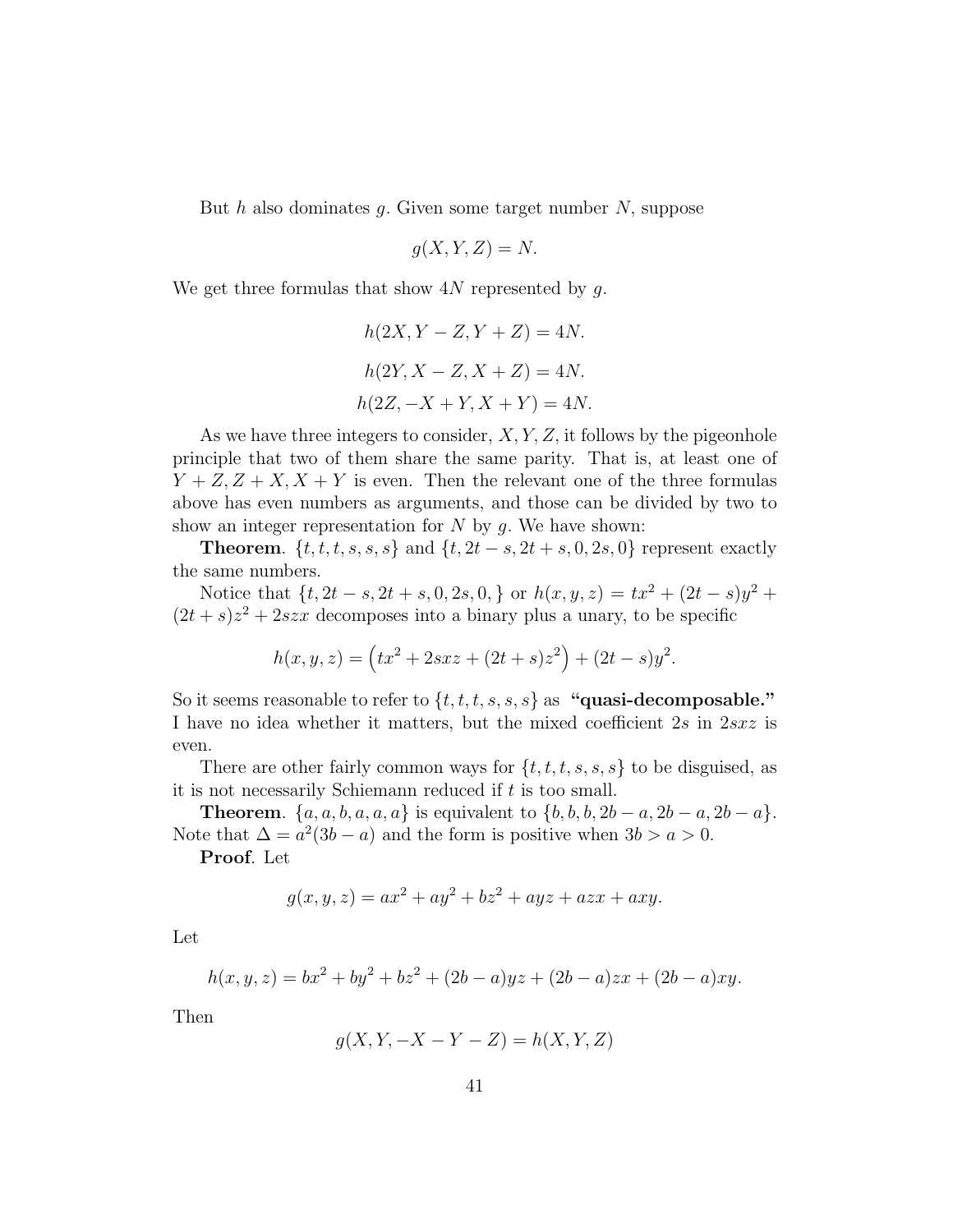is given by an invertible map, with matrix

$$
\left(\begin{array}{rrr} 1 & 0 & 0 \\ 0 & 1 & 0 \\ -1 & -1 & -1 \end{array}\right).
$$

**Theorem.**  $\{t, t, t, -s, s, s\}$  is equivalent to  $\{t, t, t, -s, -s, -s\}$ . Note that  $\Delta = (2t + s)^2 (t - s).$ 

$$
\left(\begin{array}{rrr} 1 & 0 & 0 \\ 0 & -1 & 0 \\ 0 & 0 & -1 \end{array}\right).
$$

**Corollary.** $\{t, t, t, -s, s, s\}$  represents the same numbers as  $\{t, 2t + s, 2t - s, 0, -2s, 0\}$ 

Finally, given  $\{t, t, t, -s, s, s\}$  with  $t > s > \frac{2t}{3}$ , Schiemann reduces this to  $\{3(t-s), t, t, -s, 2(t-s), 2(t-s)\}.$  So we need

Theorem.  $\{3(t-s), t, t, -s, 2(t-s), 2(t-s)\}\$  and  $\{t, t, t, -s, -s, -s\}.$ are equivalent. Note that  $\Delta = (2t + s)^2(t - s)$ .

Proof. Let

$$
g(x, y, z) = tx^2 + ty^2 + tz^2 - syz + szx + sxy.
$$

Let

$$
h(x, y, z) = 3(t - s)x^{2} + ty^{2} + tz^{2} - syz + 2(t - s)zx + 2(t - s)xy.
$$

Then

$$
g(X + Y, -X - Z, -X) = h(X, Y, Z)
$$

gives an invertible map, matrix

$$
\left(\begin{array}{rrr} 1 & 1 & 0 \\ -1 & 0 & -1 \\ -1 & 0 & 0 \end{array}\right).
$$

To summarize, the forms  $\{t, t, t, s, s, s\}, \{a, a, b, a, a, a\}, \{t, t, t, -s, s, s\},\$  $\{3(t-s), t, t, -s, 2(t-s), 2(t-s)\}\$ , are "quasi-decomposable," each represents exactly the same numbers as an appropriate form; this form can be written as a binary plus a unary, where the mixed coefficient of the binary is even.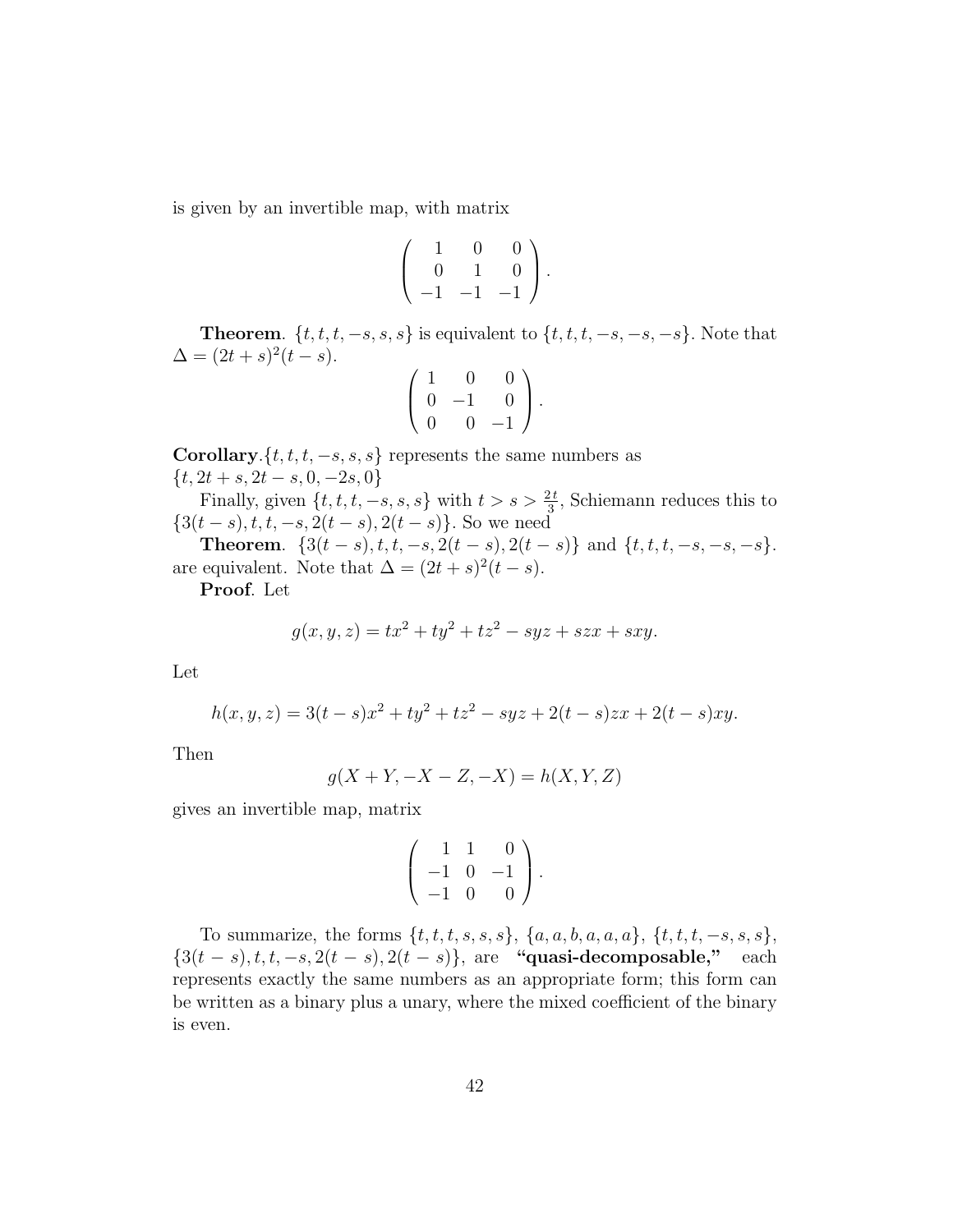#### 24 Kaplansky's proofs: a few specifics

On October 4, 1999, Kap wrote down short elementary proofs for three regular forms where the original proofs used spinor genus methods. These are:  $\Delta = 108$ , coefficients  $\{1, 3, 10, 3, 1, 0\}$ , original proof in [28];

 $\Delta = 432$ , coefficients  $\{1, 3, 37, 3, 1, 0\}$ , original proof in [1];

 $\Delta = 972$ , coefficients  $\{1, 7, 36, 0, 0, 1\}$ , original proof in [28]. In this section I give an elementary proof for  $\Delta = 289$ , coefficients  $\{3, 5, 6, 1, 2, 3\}$ , original proof in [50]. My own original proofs for some 27 forms follow this section. These proofs, together with those indicated in  $[40]$  and  $[41]$ , give elementary proofs for all regular forms found (and proved) using spinor genus methods, at least to date, those being in [28, 50, 1]. There are still 22 forms, seeming to be regular, for which no proof is known.

Kaplansky made a list of all known proofs of regularity in [40]. Some of the proofs are contained in three appendices. There are 119 forms that appear to be regular that are also contained in genera with more than one equivalence class (so that a proof of regularity for the candidate form is required). Of course 22 forms have no proofs, and several forms have wellknown proofs (diagonal or quasi-diagonal). On lists of the relevant multi-class genera, Kap [40] lists 75 forms and the location of the original proof. We give details of two proofs using the technique of the previous section, but not indicated in [41].

Our first proof is that of item number 27 in [40]. Kap's original proof is in [40, Appendix II]. We have discriminant  $\Delta = 121$ , candidate form {1, 3, 11, 0, 0, 1}, with genus mate {3, 4, 4, −3, 2, 2}. But {3, 4, 4, −3, 2, 2} is quasi-decomposable: it is equivalent to  $\{4, 4, 4, -3, -3, -3\}$ , and in turn this represents the same numbers as  $\{4, 11, 5, 0, -6, 0\}$ . Finally,  $\{1, 3, 11, 0, 0, 1\}$ dominates  $\{4, 11, 5, 0, -6, 0\}$ ; given

$$
f(x, y, z) = x2 + 3y2 + 11z2 + xy,
$$
  

$$
f(2X - 2Z, Z, Y) = 4X2 + 11Y2 + 5Z2 - 6ZX.
$$

Our second proof is that of item number 38 in [40]. Schulze-Pillot's original proof is in [50]. We have discriminant  $\Delta = 289$ , candidate form {3, 5, 6, 1, 2, 3}, with genus mate {3, 6, 6, −5, 2, 2}. But {3, 6, 6, −5, 2, 2} is equivalent to  $\{6, 6, 6, -5, -5, -5\}$ , which represents exactly the same numbers as  $\{6, 17, 7, 0, -10, 0\}$ . Given

$$
f(x, y, z) = 3x^2 + 5y^2 + 6z^2 + yz + 2zx + 3xy,
$$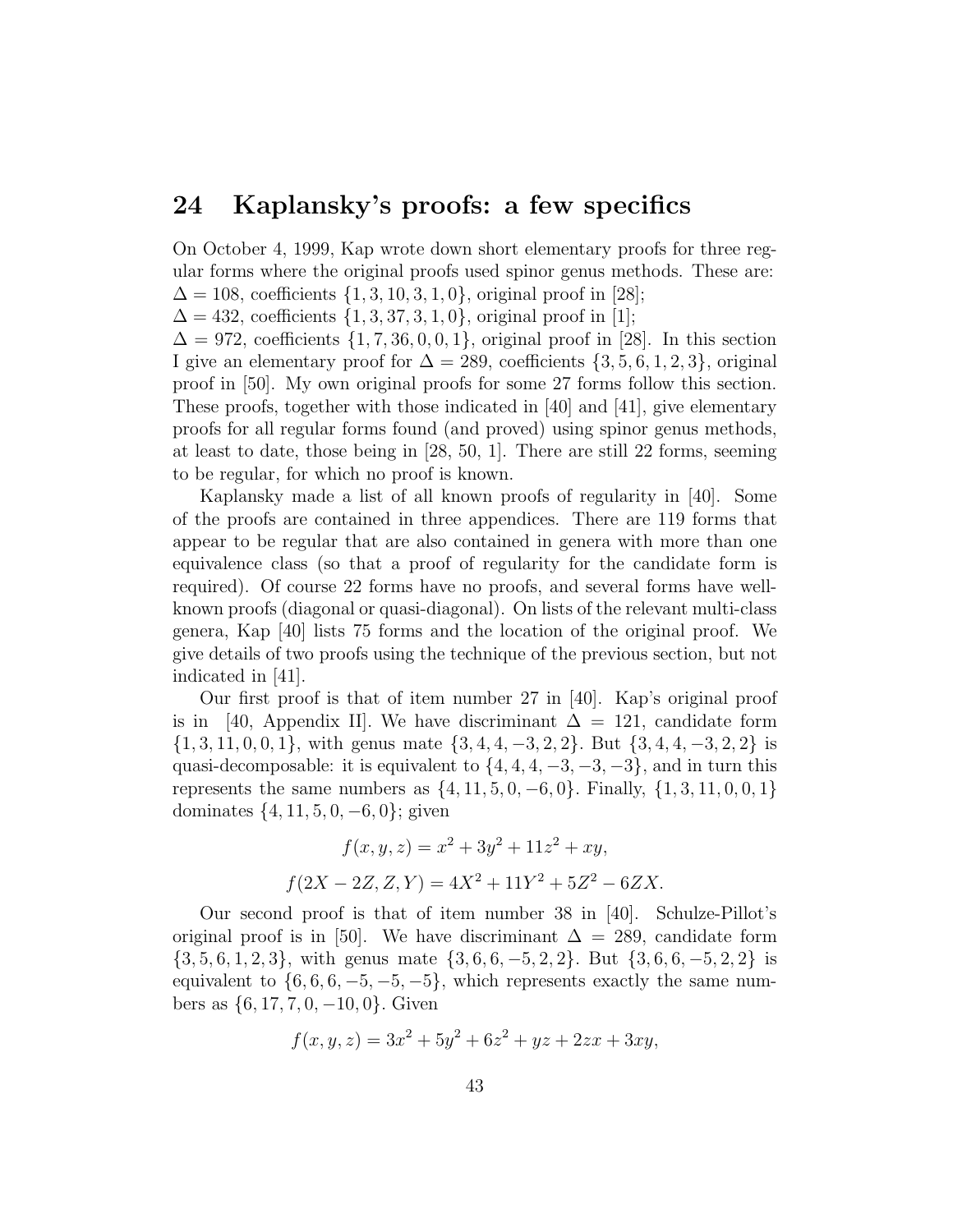$$
f(Y+Z, -2Y, X-Z) = 6X^2 + 17Y^2 + 7Z^2 - 10ZX.
$$

Sometimes the genus mate is quasi-decomposable but the candidate for regularity does not have a homothety to the revised form. This happens, for instance, for item number 14,  $\Delta = 50$ , coefficients  $\{1, 2, 7, 2, 1, 0\}$ , mate  $\{1, 1, 17, 1, 1, 1\}$ . Kap's proof is in [40, Appendix I]. The same problem for item number 45,  $\Delta = 484$ , sextuple  $\{1, 3, 44, 0, 0, 1\}$ , mate  $\{5, 5, 5, -1, 1, 1\}$ . Kap's proof is in [40, Appendix II].

Another five proofs by this technique, no more difficult, are indicated in Appendix III and then, with a just a little more detail but different ID numbers, in [41].

These are: item 34,  $\Delta = 216$ ,  $\{3, 5, 5, 2, 3, 3\}$ , with mate  $\{3, 3, 8, 0, 0, 3\}$ ; of course  $\{3, 3, 8, 0, 0, 3\}$  represents the same numbers as  $\{3, 8, 9, 0, 0, 0\}$ . But with

$$
f(x, y, z) = 3x^{2} + 5y^{2} + 5z^{2} + 2yz + 3zx + 3xy,
$$
  

$$
f(X - Z, Y + Z, -Y + Z) = 3X^{2} + 8Y^{2} + 9Z^{2}.
$$

Next, item 40,  $\Delta = 392, \{3, 3, 12, -2, 2, 1\}$ , with mate  $\{5, 5, 5, 3, 3, 3\}$ ; of course  $\{5, 5, 5, 3, 3, 3\}$  represents the same numbers as  $\{5, 7, 13, 0, 6, 0\}$ . But with

$$
f(x, y, z) = 3x^{2} + 3y^{2} + 12z^{2} - 2yz + 2zx + xy,
$$
  

$$
f(X + Y + Z, -X + Y - Z, -Z) = 5X^{2} + 7Y^{2} + 13Z^{2} + 6ZX.
$$

Next, item 41,  $\Delta = 400$ ,  $\{3, 3, 12, 2, 2, 1\}$ , with genus mate  $\{5, 5, 7, 5, 5, 5\}$ ; of course  $\{5, 5, 7, 5, 5, 5\}$  is equivalent to  $\{7, 7, 7, 9, 9, 9\}$  and represents the same numbers as  $\{7, 5, 23, 0, 18, 0\}$ . But with

$$
f(x, y, z) = 3x^{2} + 3y^{2} + 12z^{2} + 2yz + 2zx + xy,
$$
  

$$
f(X + Y + Z, X - Y + Z, Z) = 7X^{2} + 5Y^{2} + 23Z^{2} + 18ZX.
$$

Next, item 43,  $\Delta = 432$ ,  $\{3, 5, 9, 3, 0, 3\}$ , with genus mate  $\{3, 3, 17, 3, 3, 3\}$ ; of course  $\{3, 3, 17, 3, 3, 3\}$  is equivalent to  $\{17, 17, 17, 31, 31, 31\}$  and represents the same numbers as  $\{17, 3, 65, 0, 62, 0\}$ . But with

$$
f(x, y, z) = 3x^{2} + 5y^{2} + 9z^{2} + 3yz + 3xy,
$$
  

$$
f(X + Y + 2Z, -2X - 4Z, Z) = 17X^{2} + 3Y^{2} + 65Z^{2} + 62ZX.
$$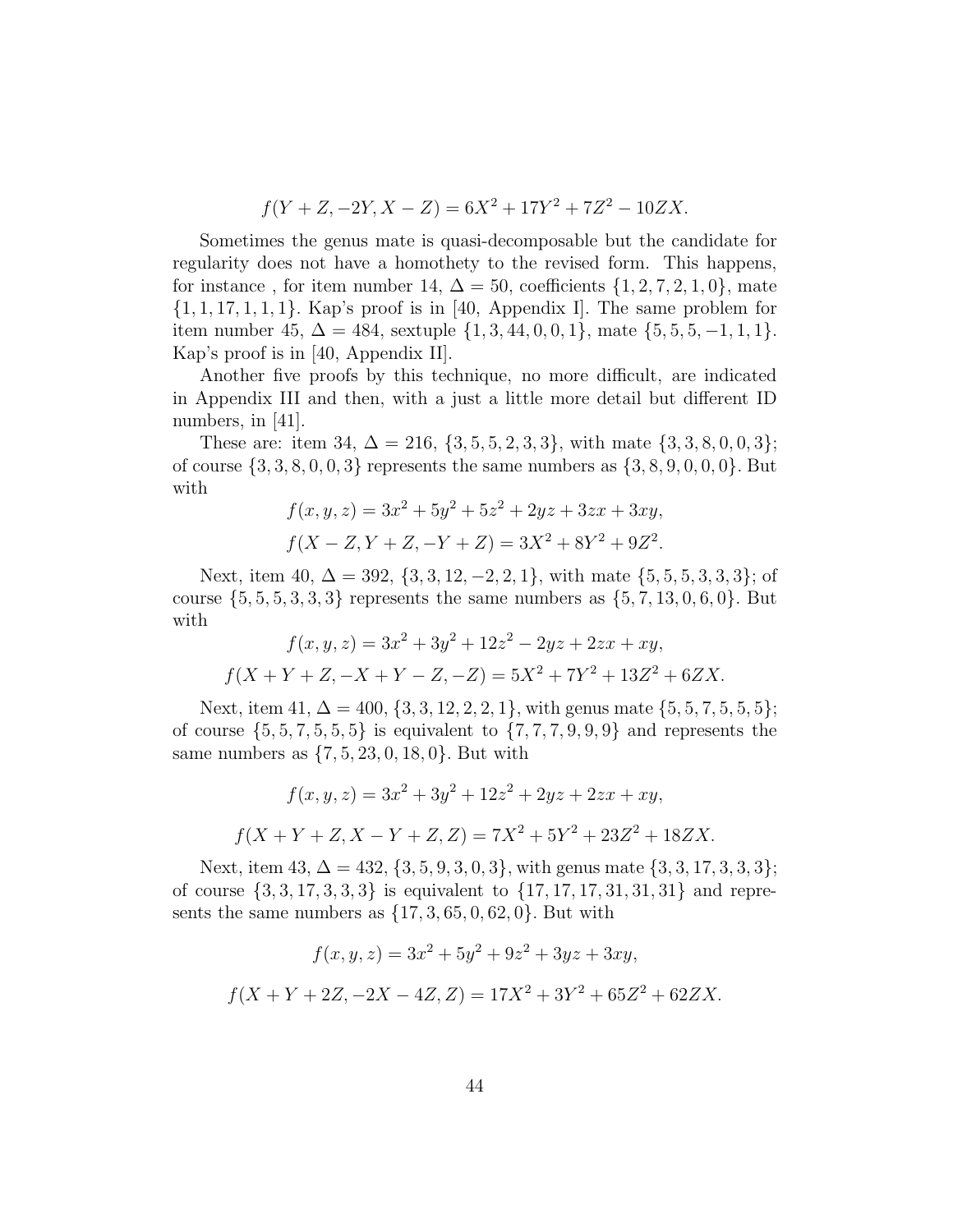Finally, item 46,  $\Delta = 600, \{5, 7, 7, 6, 5, 5\}$ , with mate  $\{5, 5, 8, 0, 0, 5\}$ ; of course  $\{5, 5, 8, 0, 0, 5\}$  represents the same numbers as  $\{5, 8, 15, 0, 0, 0\}$ . But with

$$
f(x, y, z) = 5x^{2} + 7y^{2} + 7z^{2} + 6yz + 5zx + 5xy,
$$
  

$$
f(X - Z, Y + Z, -Y + Z) = 5X^{2} + 8Y^{2} + 15Z^{2}.
$$

#### 25 My original proofs: Odd  $44 = 4 \cdot 11$ ,  $\Delta = 44$

Several of my own proofs (in this and the following sections) can be improved by the methods of [41] (as described in the previous two sections), or in the appendices of [40]. What can you do?

This is item number 11 in [40]. Recall that I eventually began using a uniform value for the discriminant: given

$$
T(x, y, z) = ax2 + by2 + cz2 + dyz + ezx + fxy,
$$

define

$$
\Delta = 4abc + def - ad^2 - be^2 - cf^2.
$$

We prove here that  $h$  (below) is regular.

$$
h(x, y, z) = 4x^2 + y^2 + yz + 3z^2
$$

is based in an evident way on

$$
r(x, y, z) = x^2 + y^2 + yz + 3z^2.
$$

That is

$$
r(2x, y, z) = h(x, y, z).
$$

The form r was proved regular by Jones and Pall [36].

Now h does not represent any numbers congruent to 2 mod 4. So among even numbers, suppose *n* is eligible and divisible by 4. First find  $\frac{n}{4}$  =  $r(x, y, z)$ . Then we have  $n = r(2x, 2y, 2z) = h(x, 2y, 2z)$ , so that n really is represented by h.

So we need to show that any eligible odd number can be represented by  $r$ with the value of x even. First, note that if  $n = r(x, y, z)$  and  $n \equiv 3 \mod 4$ , we already have x even. We continue with  $n \equiv 1 \mod 4$ . We're assuming x odd; it follows that  $y, z$  are even.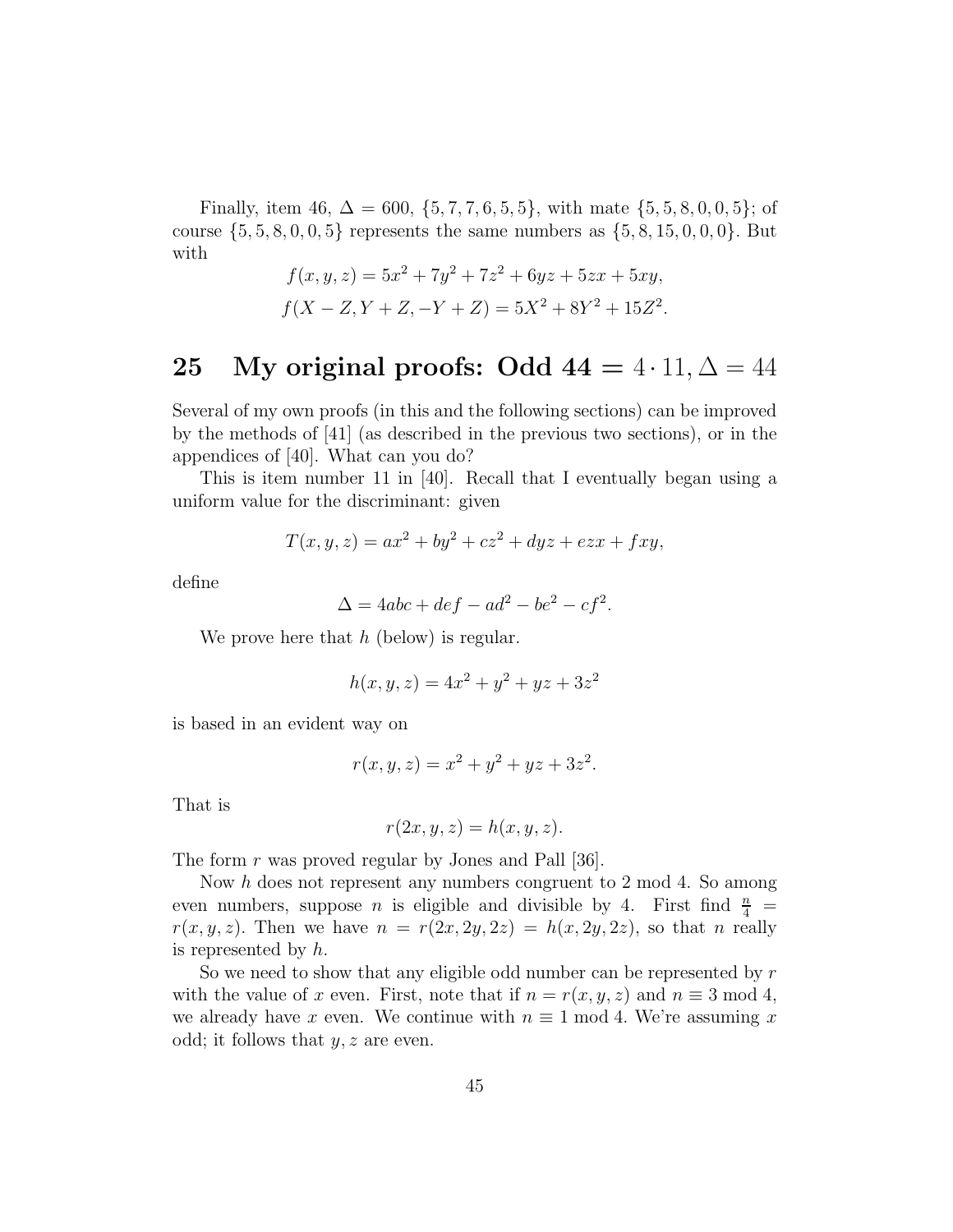Case I: If both  $y, z$  are divisible by 4, we get a new even value for x by applying a rational automorph of  $r$ ,

$$
r\left(\frac{2y+z}{2}, \frac{2x-z}{2}, z\right) = r(x, y, z).
$$

The new value for x is  $x' = (2y + z)/2$ , and this will be even.

Case II: If x odd,  $y \equiv z \equiv 2 \mod 4$ . After choosing  $\pm x$  so that  $2x + y + 6z$ is divisible by 8, we get a new even value for  $x$  in the identity:

$$
r\left(\frac{2x+y+6z}{4}, -y, \frac{-2x+y+2z}{4}\right) = r(x, y, z).
$$

Case III: If x odd, one of y, z is 2 mod 4, the other 0 mod 4. After choosing  $\pm x$  so that  $2x + y - 5z$  is divisible by 8, we get a new even value for x in the identity:

$$
r\left(\frac{2x+y-5z}{4}, y+z, \frac{2x-y+z}{4}\right) = r(x,y,z).
$$

This completes the proof.  $\bigcirc$ 

## 26 Odd 189 = 27  $\cdot 7, \Delta = 189$

This is item number 32 in [40].

$$
h = 2x^2 + 3y^2 + 8z^2 + zx.
$$

The only other form in the genus of h is

$$
m = 3x^2 + 3y^2 + 8z^2 + 3yz + 3zx + 3xy.
$$

We get three similar expressions,

$$
4m(x, y, z) = h(y - 3z, 2x + y + z, -y - z),
$$
  
\n
$$
4m(x, y, z) = h(x - 3z, x + 2y + z, -x - z),
$$
  
\n
$$
4m(x, y, z) = h(x + y + 4z, x - y, -x - y).
$$

This gives a proof!!! Let n be represented by the mate  $m$ , so that  $n =$  $3x^2 + 3y^2 + 8z^2 + 3yz + 3zx + 3xy$ . There must be an agreement mod2 in one of the pairs  $(x, y), (x, z)$ , or  $(y, z)$ . Therefore one of the three formulas above has all even entries in the right hand side, we can divide the entries by 2, thereby dividing the value  $4n$  by 4. The result is a representation of n itself by the candidate form  $h.\bigcirc$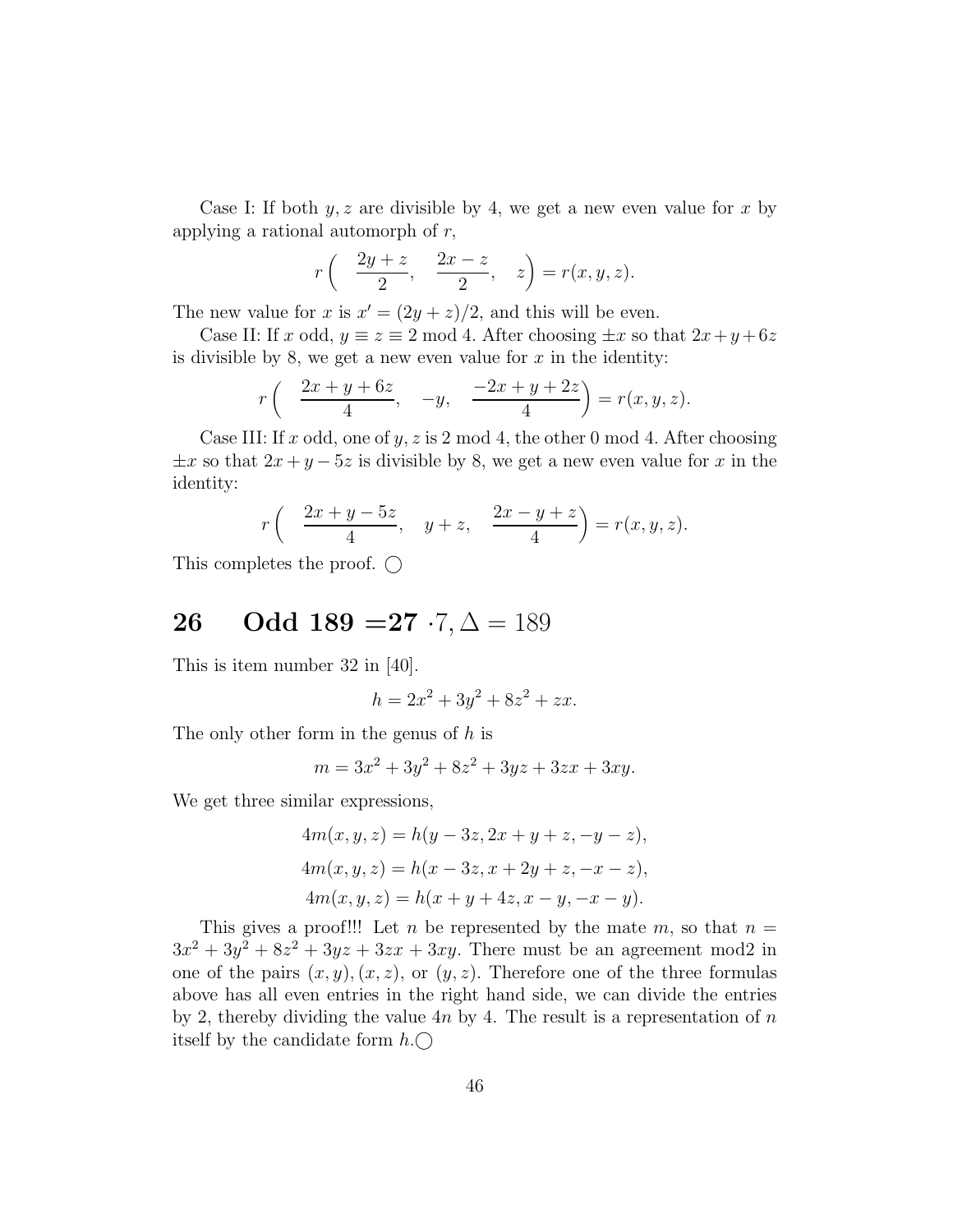# **27** Odd  $243 = 3^5, \Delta = 243$

This is item number 37 in [40].

The form considered is

$$
h(x, y, z) = 2x^2 + 3y^2 + 11z^2 + 3yz + zx.
$$

The form h must miss numbers of the forms  $3m+1$ ,  $27m+9$ ,  $9<sup>k</sup>(9m+6)$ . As to multiples of 3, we have the homothety

$$
h(y + 3z, x + y, -y) = 3(x^2 + 4y^2 + 6z^2 + 3yz + xy).
$$

The latter form is regular of discriminant 81, listed as 81: 1 4 6 3 0 1.

We proceed to show how to represent a number  $n \equiv 2 \mod 3$ . We use the identity

$$
4 h = (2x - 4z)^2 + (2x + 5z)^2 + 3 (2y + z)^2.
$$

We will be able to represent  $n$  if we can arrange

$$
4n = u^2 + v^2 + 3 w^2,
$$

$$
u \equiv 0 \mod 2, v \equiv w \mod 2, u \equiv v \mod 9.
$$

Begin with

$$
n = a^2 + b^2 + 3c^2,
$$

choosing  $\pm b$  so that  $a \equiv b \mod 3$ . Then choose values for  $u, v, w$  based on values for a, b, 3c mod 9; see the following table for  $a \equiv 1 \mod 9$ .

| a | b | 3c    | u             | V              | W        |
|---|---|-------|---------------|----------------|----------|
|   |   | 0,3,6 | 2 a           | 2 <sub>b</sub> | 2 с      |
|   |   |       | $2\;{\rm b}$  | $-a+3c$        | $-a - c$ |
|   |   | 3     | 2 a           | $-b - 3c$      | $-b+c$   |
|   | 4 | 6     | 2 a           | $-b+3c$        | $-b-c$   |
|   |   |       | $2\mathrm{a}$ | $-b+3c$        | $-b-c$   |
|   |   | 3     | 2b            | $-a-3c$        | $-a + c$ |
|   |   |       | 2b            | $-a+3c$        | $-a-c$   |
|   |   |       |               |                |          |

If, instead,  $n \equiv 3 \mod 9$ , note that  $a, b \equiv 0 \mod 3$ , but c cannot be divisible by 3, so that  $3c \equiv 3, 6 \mod 9$ . That allows us to modify the table and catch the cases where one of a, b is divisible by 9 but the other is not.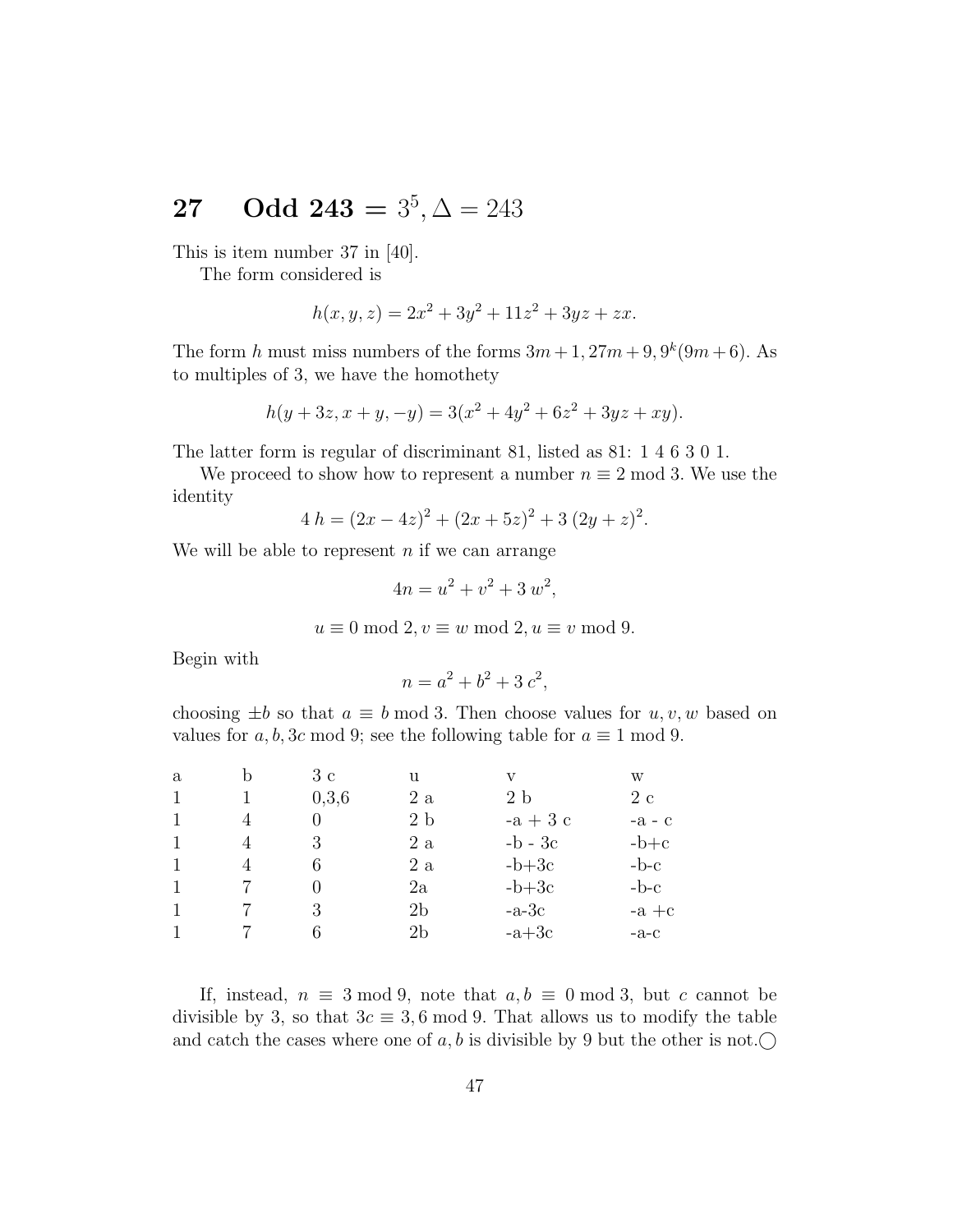### 28 Odd 648 =  $8 \cdot 81$ ,  $\Delta = 648$

This is item number 47 in [40]. A form h with coefficients  $(1,7,25,5,1,1)$ , that is

$$
h(x, y, z) = x^2 + 7y^2 + 25z^2 + 5yz + zx + xy.
$$

The form is eligible to represent all positive integers other than  $3n + 2$ ,  $9n \pm$  $3, 4n+2, 4^k(16n+14)$ . On even numbers, we need worry only about eligible multiples of 4, attended to by the homothety

$$
h(2x + y, y + 2z, -y) = 4(x^{2} + 7y^{2} + 7z^{2} + 5yz + zx + xy).
$$

The latter form is 162: 1 7 7 5 1 1. As to multiples of three, we need only consider multiples of 9, and

$$
h(3x + y, 3z, y) = 9(x2 + 3y2 + 7z2 + 2yz + zx + xy).
$$

The latter form is 72: 1 3 7 2 1 1. We will show that h represents all  $6n+1$ . It will be necessary to use the fact that the diagonal form  $x^2+4y^2+9z^2$  is nearly regular.  $x^2 + 4y^2 + 9z^2$  is not eligible to represent  $8n + 3, 9n \pm 3, 4^k(8n + 7)$ . Among eligible numbers,  $x^2 + 4y^2 + 9z^2$  misses only the number 2.

We get a formula

$$
2h = (x - y - 4z)^{2} + (x + 2y + 5z)^{2} + (3y - 3z)^{2}.
$$

If  $a, b, c$  are the three parenthesized quantities, then

$$
12x = 7a + 5b - c, 12y = -a + b + 3c, 12z = -a + b - c.
$$

Therefore  $h$  represents all  $n$  for which we can arrange

$$
2n = a^2 + b^2 + c^2
$$

with  $c \equiv 0 \mod 3$ ,  $a \equiv b \mod 3$ , and  $a - b + c \equiv 0 \mod 4$ .

Notice that h represents the number 1. Now let  $n \geq 7$  and  $n \equiv 1 \mod 6$ . Then  $2n \equiv 2 \mod 4$ , further  $2n \equiv 2 \mod 3$ . As mentioned earlier, we can write

$$
2n = r^2 + 4s^2 + 9t^2.
$$

Both r and s will of necessity be prime to 3.

From this expression, let  $a = r$ , and choose  $b = \pm 2s$  so that we have  $a \equiv b \mod 3$ . Now  $a - b$  is odd and t is odd, largely because  $2n \equiv 2 \mod 4$ . Therefore, we may choose  $c = \pm 3t$  to fulfill  $a - b + c \equiv 0 \mod 4$ .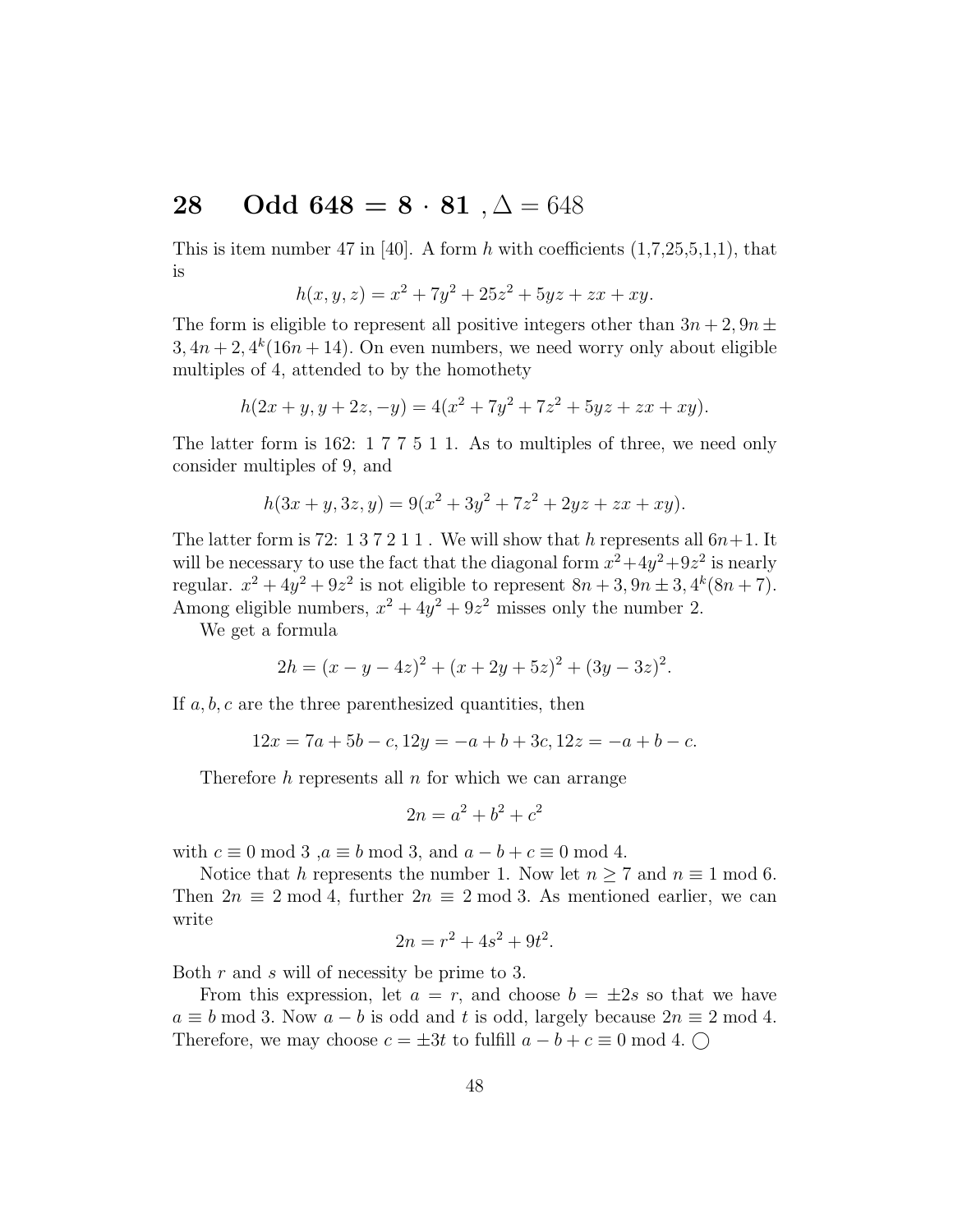### 29 Odd  $1080 = 8 \cdot 27 \cdot 5, \Delta = 1080$

This is item number 51 in [40].

$$
h = 3x^2 + 9y^2 + 11z^2 + 3yz + 3zx.
$$

Candidate should miss  $4m + 2$ ,  $4^k(8m + 2)$ ,  $3m + 1$ ,  $9^k(9m + 6)$ ,  $25^k(25m \pm 5)$ . The only other form in the genus of  $h$  is

$$
m = 3x^2 + 3y^2 + 41z^2 + 3yz + 3zx + 3xy.
$$

We get three similar expressions,

$$
4m(x, y, z) = h(x - y + 2z, -x - y, -4z),
$$
  
\n
$$
4m(x, y, z) = h(x + 2y - z, -x - z, 4z),
$$
  
\n
$$
4m(x, y, z) = h(2x + y - z, -y - z, 4z).
$$

This gives a proof!!! Let n be represented by the mate  $m$ , so that  $n =$  $3x^2 + 3y^2 + 41z^2 + 3yz + 3zx + 3xy$ . There must be an agreement mod2 in one of the pairs  $(x, y), (x, z)$ , or  $(y, z)$ . Therefore one of the three formulas above has all even entries in the right hand side, we can divide the entries by 2, thereby dividing the value  $4n$  by 4. The result is a representation of n itself by the candidate form.  $\bigcap$ 

### 30 Odd  $1323 = 27 \cdot 49, \Delta = 1323$

This is item number 52 in [40].

$$
h = 2x^2 + 8y^2 + 21z^2 + xy.
$$

The only other form in the genus of h is

$$
m = 8x^2 + 8y^2 + 8z^2 - 5yz + 5zx + 5xy.
$$

We get three similar expressions,

$$
4m(x, y, z) = h(x - y + 4z, x - y, -x - y),
$$
  

$$
4m(x, y, z) = h(x + 4y - z, x - z, x + z),
$$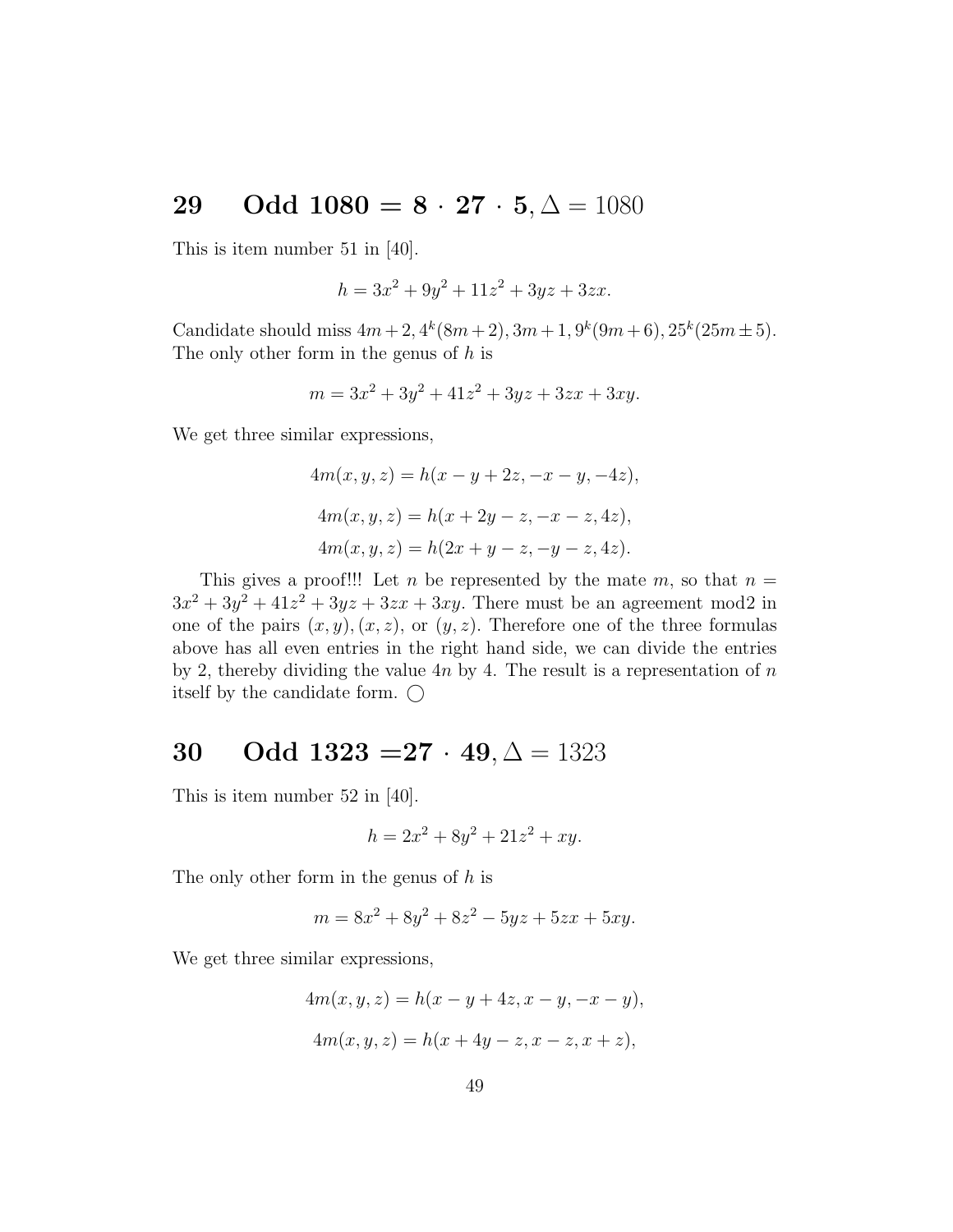$$
4m(x, y, z) = h(4x + y + z, y + z, y - z).
$$

This gives a proof. Let n be represented by the mate  $m$ , so that  $n =$  $8x^2 + 8y^2 + 8z^2 - 5yz + 5zx + 5xy$ . There must be an agreement mod2 in one of the pairs  $(x, y), (x, z)$ , or  $(y, z)$ . Therefore one of the three formulas above has all even entries in the right hand side, we can divide the entries by 2, thereby dividing the value  $4n$  by 4. The result is a representation of n itself by the candidate form  $h.\bigcap$ 

### 31 Odd  $1800 = 8 \cdot 9 \cdot 25 , \Delta = 1800$

This is item number 53 in [40].

$$
h = 5x^2 + 11y^2 + 11z^2 + 7yz + 5zx + 5xy.
$$

The only other form in the genus of h is

$$
m = 5x^2 + 5y^2 + 24z^2 + 5xy.
$$

We get three similar expressions,

$$
4m(x, y, z) = h(x + 2y - 2z, x + 2z, -x + 2z),
$$
  
\n
$$
4m(x, y, z) = h(2x + y - 2z, y + 2z, -y + 2z),
$$
  
\n
$$
4m(x, y, z) = h(x - y - 2z, -x - y + 2z, x + y + 2z).
$$

This gives a proof. Let n be represented by the mate  $m$ , so that  $n =$  $5x^2 + 5y^2 + 24z^2 + 5xy$ . At least one of the numbers  $x, y, x + y$  is even. Therefore one of the three formulas above has all even entries in the right hand side, we can divide the entries by 2, thereby dividing the value 4n by 4. The result is a representation of *n* itself by the candidate form  $h.\bigcirc$ 

### 32 Odd  $5400 = 8 \cdot 27 \cdot 25$ ,  $\Delta = 5400$

This is item number 54 in [40].

$$
h = 7x^2 + 7y^2 + 28z^2 - 2yz + 2zx + xy.
$$

The only other form in the genus of h is

$$
m = 13x^2 + 13y^2 + 13z^2 + 11yz + 11zx + 11xy.
$$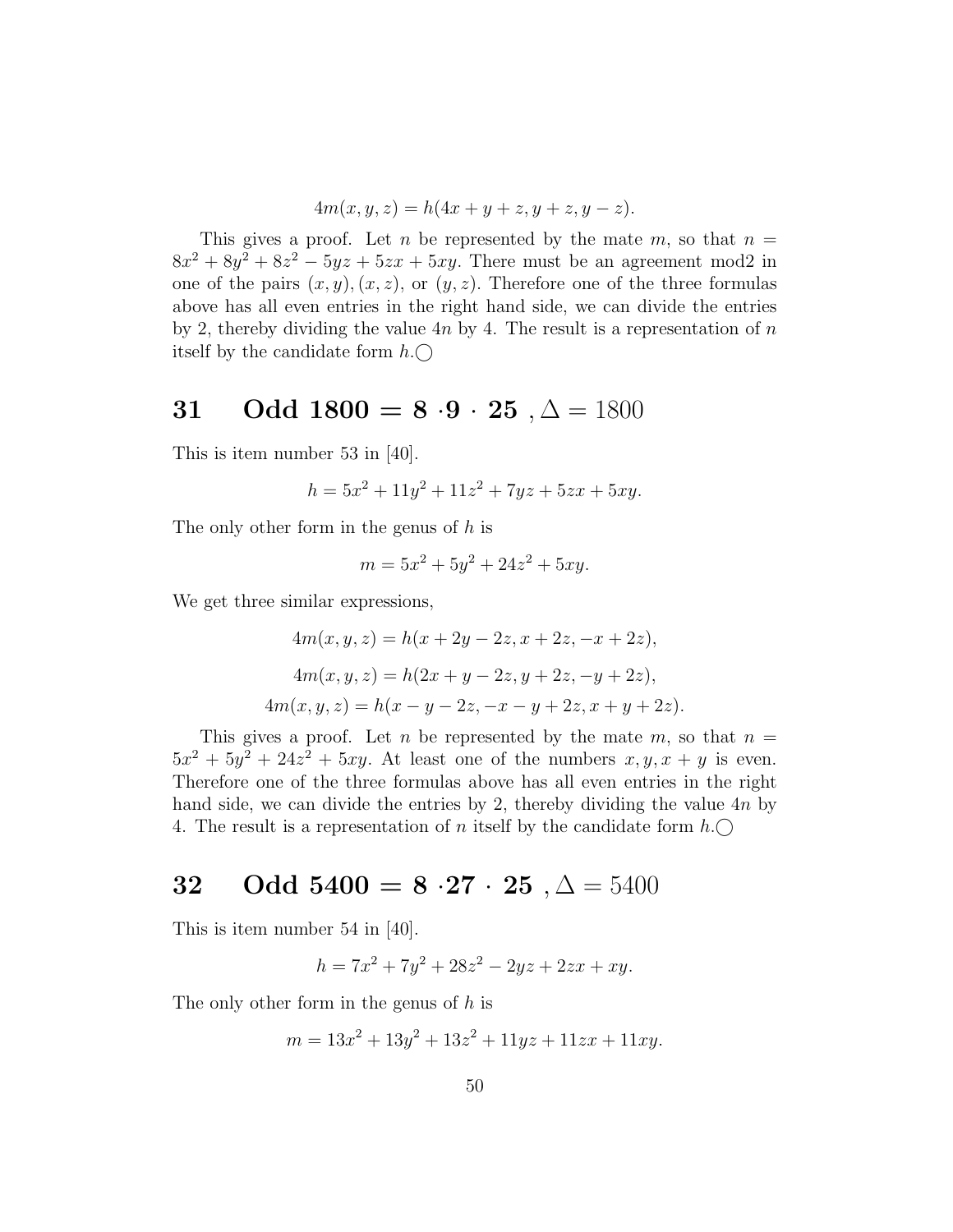We get three similar expressions,

$$
4m(x, y, z) = h(-2y - 2z, 2x + 2z, x + y),
$$
  
\n
$$
4m(x, y, z) = h(-2y - 2z, 2x + 2y, x + z),
$$
  
\n
$$
4m(x, y, z) = h(-2x - 2y, 2x + 2z, y + z).
$$

This gives a proof. Let *n* be represented by the mate *m*, so that  $n = 13x^2 +$  $13y^2+13z^2+11yz+11zx+11xy$ . At least one of the numbers  $x+y$ ,  $x+z$ ,  $y+z$ is even. Therefore one of the three formulas above has all even entries in the right hand side, we can divide the entries by 2, thereby dividing the value  $4n$ by 4. The result is a representation of n itself by the candidate form  $h.\bigcirc$ 

# **33** Even  $64 = 8^2 = 2^6$ ,  $\Delta = 256$

This is item number 56 in [40]. Recall that I eventually began using a uniform value for the discriminant: given

$$
T(x, y, z) = ax^2 + by^2 + cz^2 + dyz + ezx + fxy,
$$

define

$$
\Delta = 4abc + def - ad^2 - be^2 - cf^2.
$$

$$
h = x^2 + 5y^2 + 13z^2 + 2yz.
$$

The only other form in the genus of h is

$$
m = 4x^2 + 5y^2 + 5z^2 + 4yz + 4xy.
$$

Even numbers are taken care of by the homothety

$$
h(2x + y + z, y, z) = 2(2x^{2} + 3y^{2} + 7z^{2} + 2yz + 2zx + 2xy).
$$

The latter form is 32: 2 3 7 2 2 2.

We ignore the mate, and concentrate on

$$
h = x^2 + (y - 3z)^2 + (2y + 2z)^2.
$$

For eligible numbers  $n = a^2 + b^2 + c^2$ , we need only arrange that

$$
c - 2b \equiv 0 \bmod 8.
$$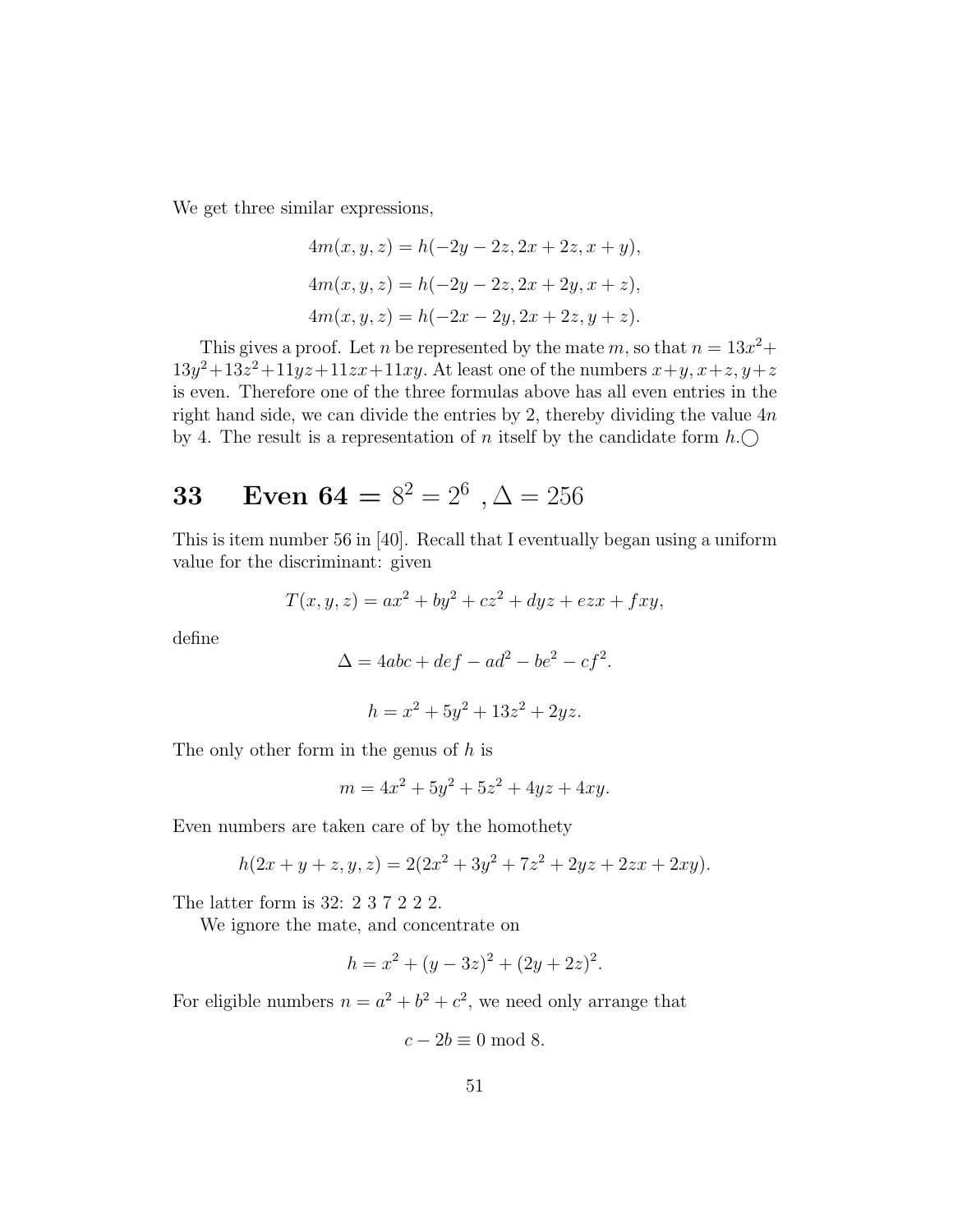This will follow if b is odd and  $c \equiv 2 \mod 4$ . Then,  $c - 2b \equiv 0 \mod 4$ , and if it should happen that  $c - 2b \equiv 4 \mod 8$ , merely negate b, as  $4b \equiv 4 \mod 8$ and  $c - (-2b) = c + 2b = c - 2b + 4b \equiv 0 \mod 8$ . If  $n \equiv 6 \mod 8$ , we must have (up to permutation) that a, b are odd but  $c \equiv 2 \mod 4$ . Similarly, if  $n \equiv 5 \mod 8$ , we must have  $a \equiv 0 \mod 4$ , with b odd and  $c \equiv 2 \mod 4$ . Third, if n is not a square but  $n \equiv 1 \mod 8$ , Jones and Pall showed that we may force  $a, c \equiv 2 \mod 4$  with b odd. Finally, if n is an odd square, we may take  $b, c$  to be 0.  $\bigcirc$ 

## 34 Even  $108 = 4 \cdot 27$ ,  $\Delta = 432$

This is item number 57 in [40]. An even form with coefficients  $(1,4,28,4,0,0)$ , that is

$$
h = x^2 + 4y^2 + 4yz + 28z^2.
$$

The form h can not represent any of the numbers  $4n+2$ ,  $4n+3$ ,  $9n+3$ ,  $9<sup>k</sup>(9n+$ 6). Even numbers (therefore multiples of 4) are handled by

$$
h(4y, x + z, -z) = 4(x2 + 4y2 + 7z2 + zx),
$$

a homothety to 108: 1 4 7 0 1 0. Multiples of 3(therefore of 9) are handled by

$$
h(3x, 3y + z, z) = 9(x2 + 4y2 + 4z2 + 4yz),
$$

a homothety to 12: 1 4 4 4 0 0. We find a useful formula,

$$
h = x^2 + (2y + z)^2 + 3(3z)^2.
$$

So we need to be able to write

$$
n = a^2 + b^2 + 3c^2
$$

with  $b \equiv c \mod 2$  and  $c \equiv 0 \mod 3$ .

**CASE A.** If  $a, b, c$  are all odd, we already have the mod2 agreement. Here  $n \equiv 5 \mod 8$ . At least one of a, b is prime to 3; relabel so that one is called b. If c is also prime to 3, choose  $\pm c$  so that  $b \equiv c \mod 3$ . Then switch to

$$
n = a^{2} + \left(\frac{b + 3c}{2}\right)^{2} + 3\left(\frac{b - c}{2}\right)^{2}.
$$

Since  $b + 3c \equiv b - c \mod 4$ , the fractions displayed agree modulo 2.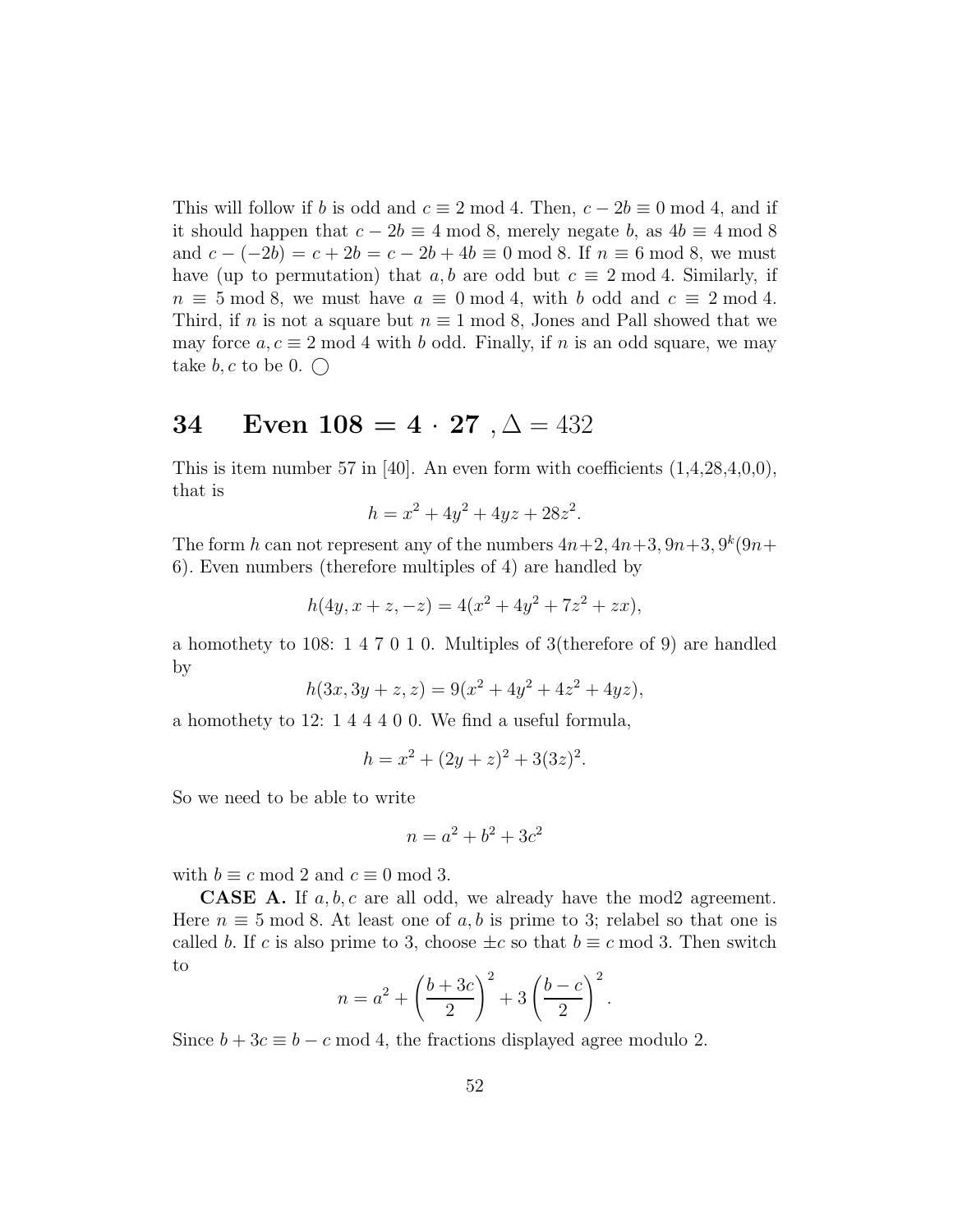CASE B. If a is odd but the others even, but we continue to consider  $n \equiv 5 \mod 8$  in this paragraph, it follows that one of b, c is 2 mod 4 and the other is 0 mod 4. Thus when we switch to

$$
n = a^{2} + \left(\frac{b+3c}{2}\right)^{2} + 3\left(\frac{b-c}{2}\right)^{2},
$$

everything is now odd. We return to case A to finish, so we are done with  $n \equiv 5 \mod 8$ .

CASE C. If  $n \equiv 1 \mod 8$ , but  $n \equiv 2 \mod 3$ , both a, b must be prime to 3. Furthermore c and one of the others  $(\text{call it } b)$  are even. If it should happen that c is prime to 3, choose  $\pm b$  so that  $b \equiv c \mod 3$ , then switch to

$$
n = a^{2} + \left(\frac{b + 3c}{2}\right)^{2} + 3\left(\frac{b - c}{2}\right)^{2}.
$$

CASE D. If  $n \equiv 1 \mod 8$ , but  $n \equiv 1 \mod 3$ , we have the very popular  $n \equiv 1 \mod 24$ . If n is a square, it is obviously represented by h. If n is not a square, the Jones-Pall Theorem 5 says that we can write

$$
n = a^2 + b^2 + 3c^2
$$

with  $a \equiv 3 \mod 6$ . Then b, c are even and b is prime to 3. If c is prime to 3, choose  $\pm b$  so that  $b \equiv c \mod 3$ , then switch to

$$
n = a2 + \left(\frac{b+3c}{2}\right)^{2} + 3\left(\frac{b-c}{2}\right)^{2}.
$$

 $\bigcirc$ 

# **35** Even 256 =  $16^2 = 2^8$ ,  $\Delta = 1024$

This is item number 58 in [40].

$$
h(x, y, z) = 3x^2 + 3y^2 + 32z^2 + 2xy.
$$

The only other form in the genus of h is

$$
m = 4x^2 + 8y^2 + 11z^2 + 8yz + 4zx.
$$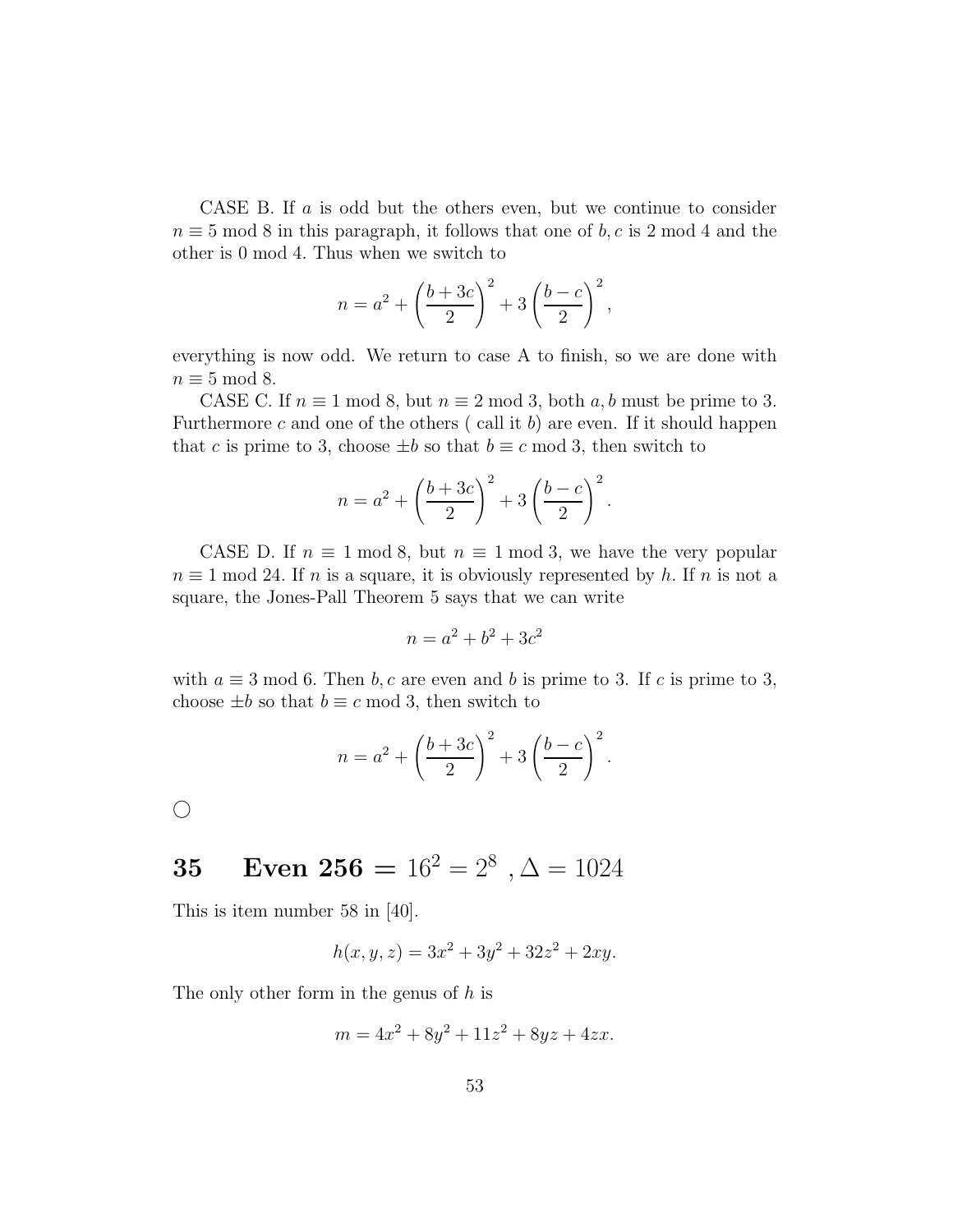The form h does not represent anything 2 mod 4, so even targets are handled by

$$
h(x + y, -x + y, 2z) = 4(x2 + 2y2 + 32z2).
$$

The latter is one of the famous diagonal regular forms 64: 1 2 32 0 0 0, proved regular in [36].

We ignore the mate. We simply show how to represent all  $n \equiv 3 \mod 8$ by h, which follows readily from

$$
h = (x + y + 4z)^{2} + (x + y - 4z)^{2} + (x - y)^{2}.
$$

If  $n \equiv 3 \mod 8$ , we name  $n = a^2 + b^2 + c^2$ . From the expressions  $z = (a - b)/8$ , with  $y = (a+b-2c)/4$  and  $x = (a+b+2c)/4$ , we know that we need merely arrange

$$
a \equiv b \mod 8, \quad a + b \pm 2c \equiv 0 \mod 4.
$$

We know that a, b, c are odd. To arrange  $a \equiv b \mod 8$ , merely permute and change signs: for example, if the three values are 1, 3, 5 mod 8, ignore the 1 but negate the 3, as  $-3 \equiv 5 \mod 8$ .

Next, with the values chosen for a, b, we have  $a + b \equiv 2c \equiv 2 \mod 4$ , so that  $a + b \pm 2c \equiv 0 \mod 4$  is immediate.

## 36 Even  $324 = 18^2 = 4 \cdot 81$ ,  $\Delta = 1296$

This is item number 59 in [40]. An even form with coefficients  $(3,4,28,4,0,0)$ , that is

$$
h(x, y, z) = 3x^2 + 4y^2 + 4yz + 28z^2.
$$

or

(1) 
$$
h = (y - 4z)^2 + 3(y + 2z)^2 + 3x^2.
$$

Equation (1) shows that h can not represent any numbers of the form  $9^k(3n+$ 2). Furthermore, h does not represent any numbers congruent to  $1 \mod 4$ , 2 mod 4, or 6 mod 9.

For even numbers, multiples of 4 suffice, and we have

$$
h(2y, x, z) = 4(x2 + 3y2 + 7z2 + zx),
$$

being a homothety to 81: 1 3 7 0 1 0. For multiples of 3, we use

$$
h(x, 3y + z, z) = 3(x2 + 12y2 + 12z2 + 12yz),
$$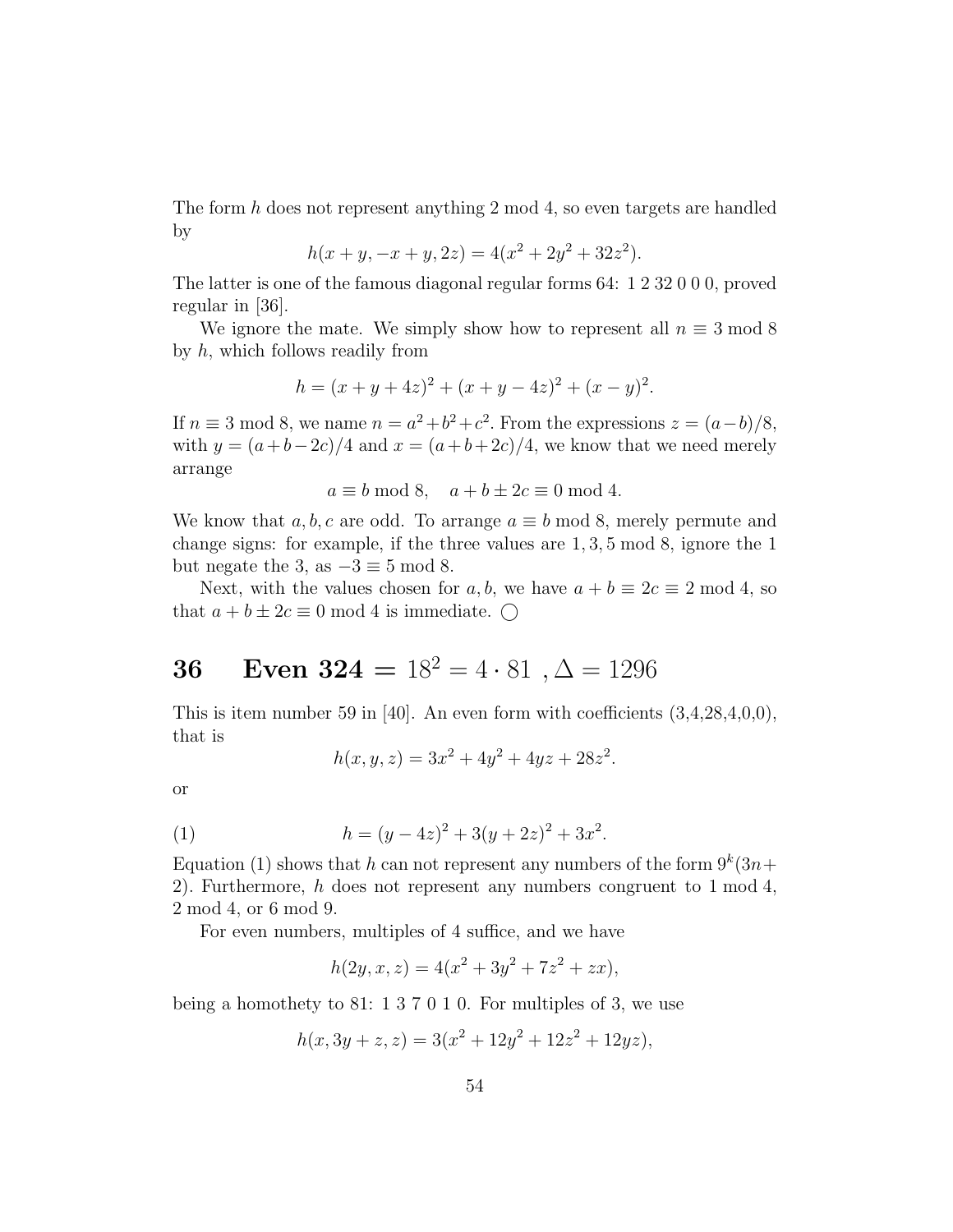to the quasi-diagonal 108: 1 12 12 12 0 0.

We will concentrate on  $n \equiv 7 \mod 12$ . We need to arrange

$$
n = a^2 + 3b^2 + 3c^2
$$

with

$$
a \equiv b \bmod 6.
$$

Then we will have

$$
x = c
$$
,  $y = \frac{a+2b}{3}$ , and  $z = \frac{-a+b}{6}$ .

Let

$$
n = r^2 + 3s^2 + 3t^2.
$$

As  $n \equiv 3 \mod 4$ , possibly all three are odd. Otherwise, r and one of the others are even. Either way, we can require that  $r \equiv s \mod 2$ . Furthermore, r is prime to 3, since  $n \equiv 1 \mod 3$ . If s is also prime to 3, we choose  $\pm r$  so that  $r \equiv s \mod 6$ . If s is divisible by 3, switch to

$$
n = \left(\frac{r - 3s}{2}\right)^2 + 3\left(\frac{r + s}{2}\right)^2 + 3t^2.
$$

This gives the required congruence modulo 6.  $\bigcirc$ 

# 37 Even  $400 = 20^2 = 16 \cdot 25$ ,  $\Delta = 1600$

This is item number 60 in [40]. An even form with coefficients  $(3,3,51,-2,2,2)$ , that is

$$
h = 3x^2 + 3y^2 + 51z^2 - 2yz + 2zx + 2xy.
$$

The form h is not eligible to represent any numbers  $4n+1$ ,  $4n+2$ ,  $4^k(8n+1)$ 7),  $25n\pm5$ ,  $25n\pm10$ . The last two may be summarized by saying that h cannot represent any number that is divisible by 5 but not by 25.

We have a formula

$$
h = (x + y + 5z)^{2} + (x + y - 5z)^{2} + (x - y + z)^{2}.
$$

It follows that  $h$  represents all numbers  $n$  for which we can write

$$
n = a^2 + b^2 + c^2
$$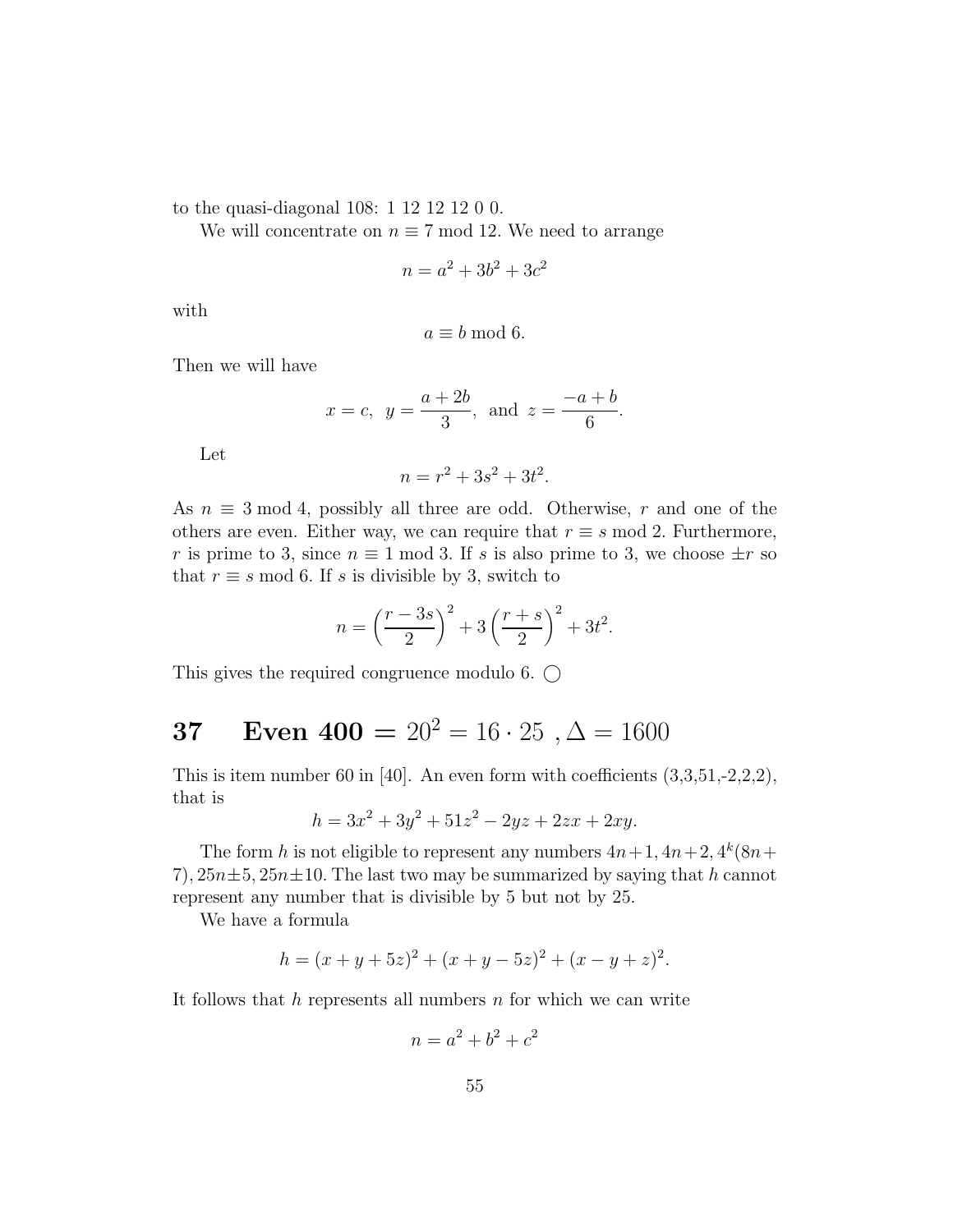with  $a \equiv b \equiv c \mod 2$ , and  $a \equiv b \mod 5$ . For targets that are even (so divisible by 4), simply arrange the mod 5 conditions (see below) in representing  $\frac{n}{4}$  $\frac{n}{4}$  as the sum of three squares, then double everybody to represent n itself. For multiples of 5 (therefore 25), use

$$
h(5x + 2z, 5y - 2z, z) = 25(3x^{2} + 3y^{2} + 3z^{2} - 2yz + 2zx + 2xy),
$$

a map to 16: 3 3 3 -2 2 2.

We concentrate on a number  $n \equiv 3 \mod 8$ . There is an expression

$$
n = r^2 + s^2 + t^2,
$$

for which we know that all three of  $r, s, t$  must be odd. Thus the mod2 equivalence is automatic. Considering r, s, t modulo 5, we can use  $\pm$  signs to arrange two of them to agree mod5 unless one of them is 0, another is  $\pm 1$ , and the last is  $\pm 2$ . However, in that case *n* itself is divisible by 5 (and thus by 25).  $\bigcap$ 

### 38 Even  $448 = 64 \cdot 7$ ,  $\Delta = 1792$

This is item number 61 in [40].

$$
h(x, y, z) = 5x^2 + 8y^2 + 12z^2 + 4zx.
$$

Candidate must miss  $4n + 2$ ,  $4n + 3$ ,  $4^k(8n + 1)$ . The only other form in the genus of  $h$  is

$$
m(x, y, z) = 5x^2 + 5y^2 + 20z^2 + 4yz + 4zx + 2xy.
$$

We get three similar expressions,

$$
h(2y, x - 2z, x + 2z) = 4m(x, y, z),
$$
  
\n
$$
h(2x, y - 2z, y + 2z) = 4m(x, y, z),
$$
  
\n
$$
h(4z, x - y, x + y) = 4m(x, y, z).
$$

This gives a proof!!! We need merely show that every number represented by  $m$  is also represented by the candidate form  $h$ . Let  $n$  be represented by the mate m, so that  $n = 5x^2 + 5y^2 + 20z^2 + 4yz + 4zx + 2xy$ . The three formulas above show us three ways to represent  $4n$  by  $h$ . Now, at least one of the three numbers  $x, y, x - y$  is even. Therefore one of the three formulas above has all even entries in the left hand side. In that formula, we can divide the entries by 2, thereby dividing the value  $4n$  by 4. The result is a representation of *n* itself by the candidate form.  $\bigcirc$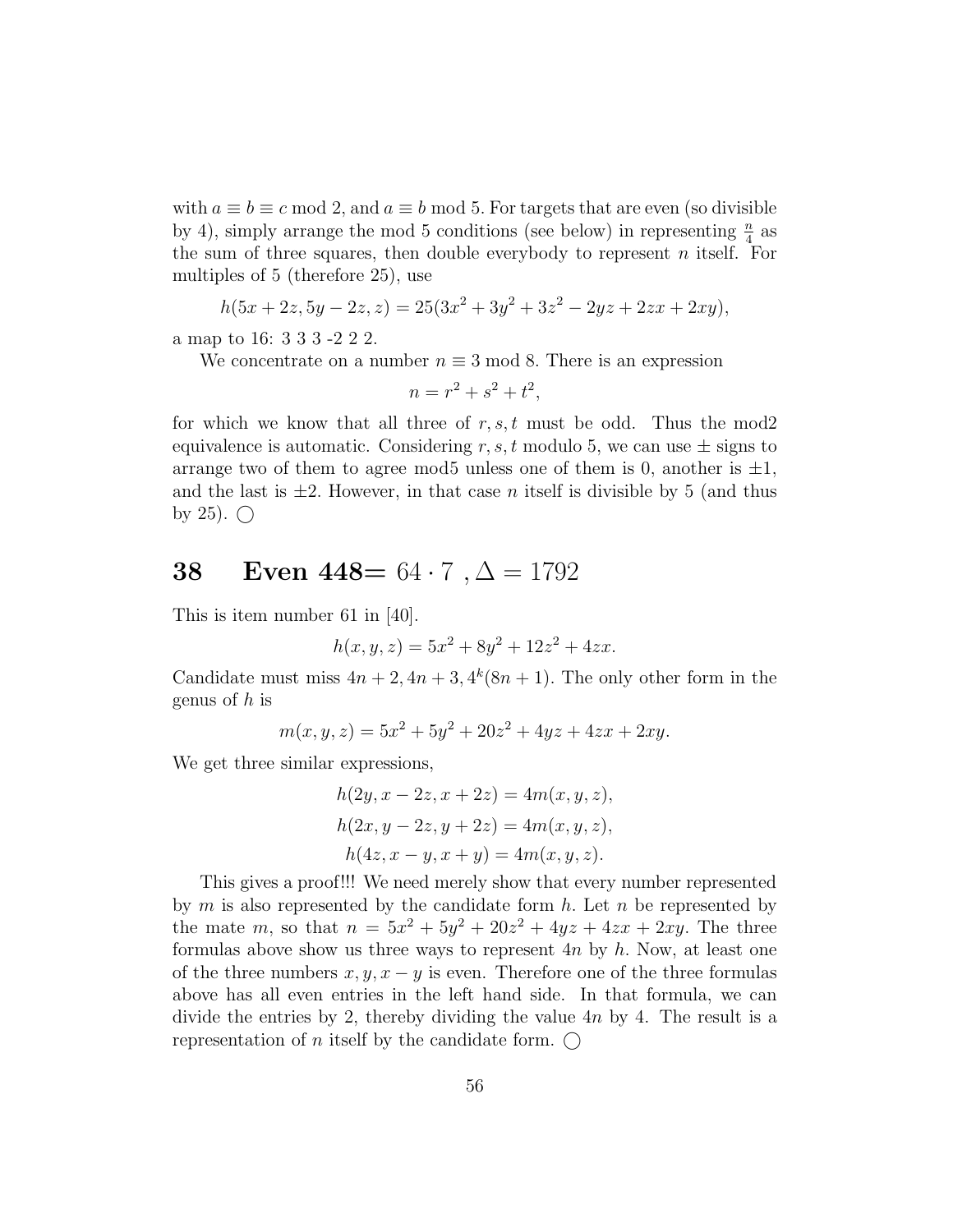## **39** Even  $1024 = 2^{10}$ ,  $\Delta = 4096$

This is item number 62 in [40].

$$
h = 3x^2 + 2xy + 11y^2 + 32z^2.
$$

The only other form in the genus of h is

$$
m = 11x^2 + 11y^2 + 12z^2 - 4yz + 4zx + 10xy.
$$

We get three similar expressions,

$$
4m(x, y, z) = h(x + 4z, -x - 2y, -x),
$$
  
\n
$$
4m(x, y, z) = h(y - 4z, -2x - y, -y),
$$
  
\n
$$
4m(x, y, z) = h(x - y + 4z, -x + y, -x - y).
$$

This gives a proof: let n be represented by the mate  $m$ , so that  $n =$  $11x^2 + 11y^2 + 12z^2 - 4yz + 4zx + 10xy$ . At least one of the three numbers  $x, y, x + y$ , must be even.  $\bigcirc$ 

# 40 Even  $1280 = 2^8 \cdot 5 , \Delta = 5120$

This is item number 63 in [40].

$$
h = 7x^2 + 4xy + 12y^2 + 16z^2.
$$

The only other form in the genus of h is

$$
m = 7x^2 + 7y^2 + 28z^2 - 4yz + 4zx + 2xy.
$$

We get three similar expressions,

$$
4m(x, y, z) = h(2y, x - 2z, -x - 2z),
$$
  
\n
$$
4m(x, y, z) = h(2x, y + 2z, -y + 2z),
$$
  
\n
$$
4m(x, y, z) = h(4z, x - y, -x - y).
$$

This gives a proof: let n be represented by the mate  $m$ , so that  $n =$  $7x^2 + 7y^2 + 28z^2 - 4yz + 4zx + 2xy$ . At least one of the three numbers  $x, y, x + y$ , must be even. Therefore one of the three formulas above has all even entries in the right hand side, we can divide the entries by 2, thereby dividing the value  $4n$  by 4. The result is a representation of n itself by the candidate form.  $\bigcap$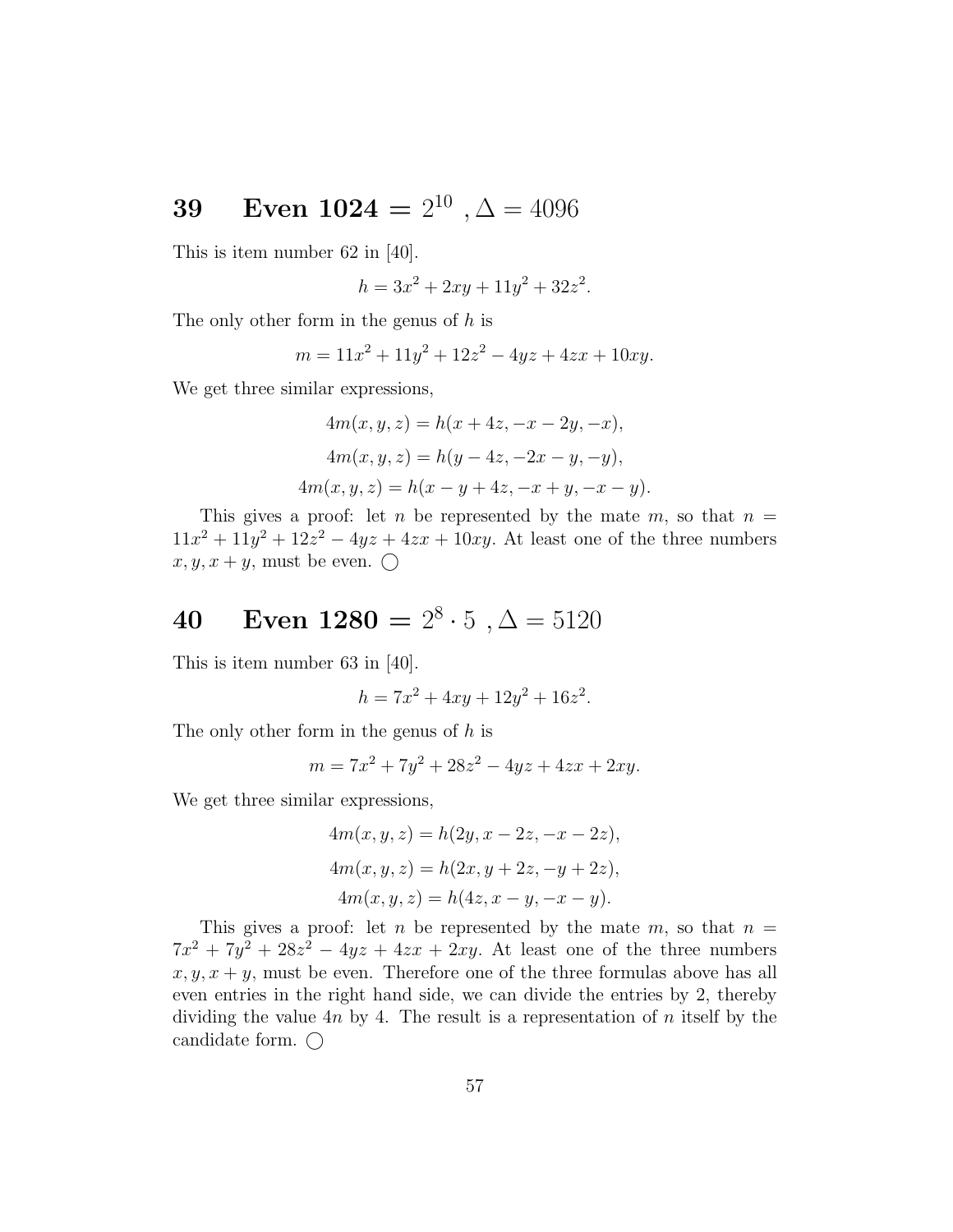# 41 Even  $1296 = 36^2 = 16 \cdot 81$ ,  $\Delta = 5184$

This is item number 64 in [40].

$$
h = 5x^2 + 8y^2 + 36z^2 + 4xy.
$$

The only other form in the genus of h is

$$
m = 8x^2 + 9y^2 + 20z^2 + 8zx.
$$

We ignore the mate. We simply show how to represent all  $n \equiv 5 \mod 12$  by h, which follows readily from

$$
h = (x - 2y)^2 + (2x + 2y)^2 + (6z)^2.
$$

If  $n \equiv 5 \mod 12$ , we name  $n = a^2 + b^2 + c^2$ . To find integer values for  $x, y, z$ , we need to arrange that b is even, c is divisible by 6, and  $a + b \equiv 0 \mod 3$ . That this is possible follows directly from the regularity of the diagonal form  $x^2 + 4y^2 + 36z^2$ , proved by Jones and Pall. That is, we may take c divisible by 6 and  $b$  even. The last detail comes from the realization that  $a, b$  are both prime to 3, so we choose  $\pm a$  to arrange  $a + b \equiv 0 \mod 3$ .

# 42 Even  $1728 = 12^3 = 64 \cdot 27$ ,  $\Delta = 6912$

This is item number 66 in [40].

$$
h = x^2 + 16y^2 + 112z^2 + 16yz.
$$

This form represents all eligible multiples of three (actually 9) by a reduction to the quasidiagonal (1,16,16,16,0,0). Even numbers work out by a related technique. From the expression

$$
h = x^2 + (4y + 2z)^2 + 3(6z)^2,
$$

we see that we need merely arrange

$$
n = a^2 + b^2 + 3c^2
$$
,  $c \equiv 0 \mod 6$ ,  $b \equiv c \mod 4$ .

The easier case is  $n \equiv 17 \mod 24$ . Let a be odd. Note that both a, b are prime to 3, and that  $b, c$  are even and equivalent mod4. If c is not divisible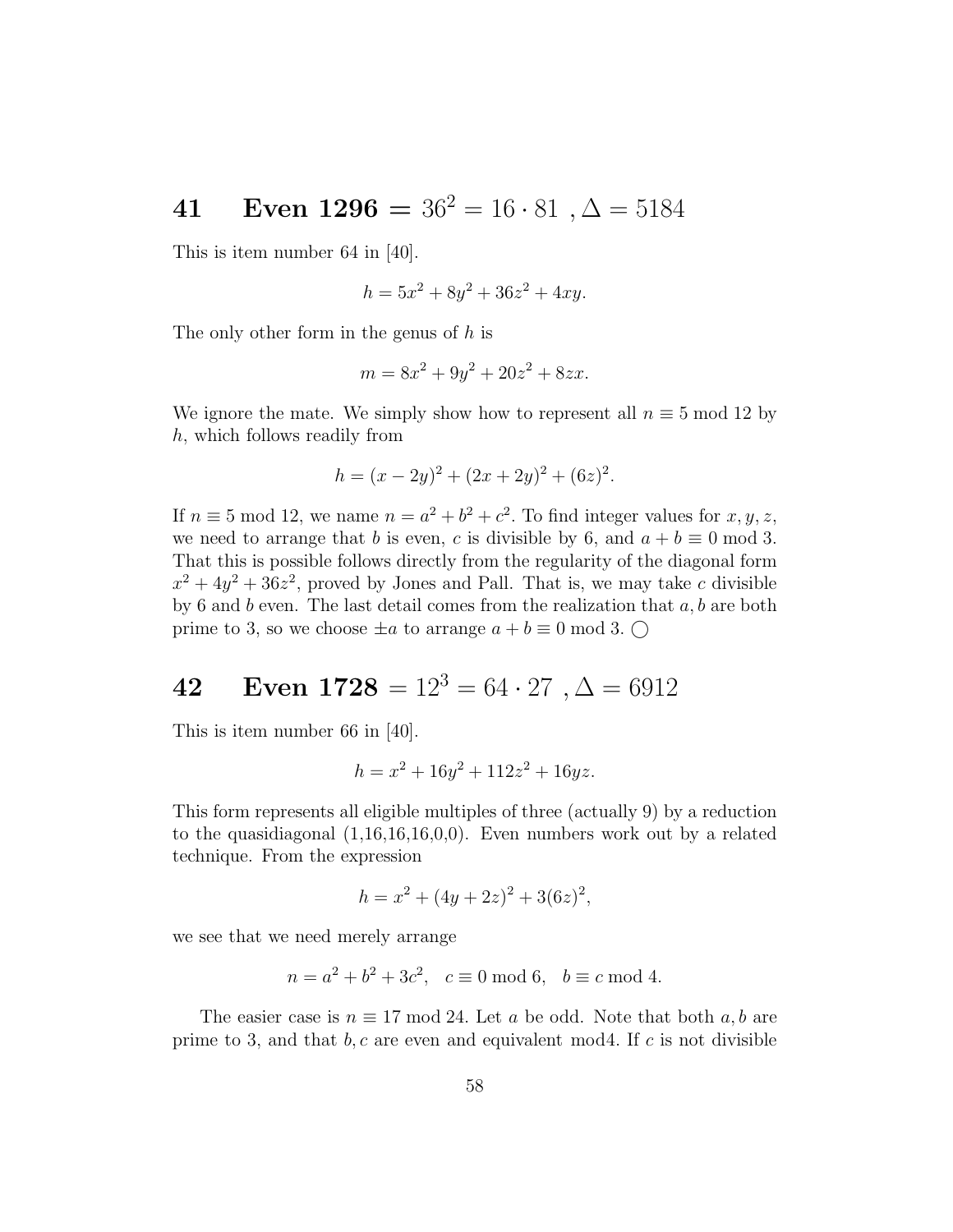by 3, choose  $\pm b$  so that  $b \equiv c \mod 3$ , then create new values  $b' = (b + 3c)/2$ and  $c' = (b - c)/2$ .

The harder case is  $n \equiv 1 \mod 24$ . Choose a to be divisible by 3. Jones and Pall showed that we may choose whether  $a$  is equivalent to 0 or 3 mod6, that is odd or even. We elect  $a \equiv 3 \mod 6$ . Then b is prime to 3 but even, and it follows that c is also even with  $b \equiv c \mod 4$ . Once again, if c is not divisible by 3, create new values  $b', c'$  as before. Note that the new values for b, c are still even and congruent mod 4, as a is unchanged and  $b^2 + 3c^2$  is still divisible by 8.  $\bigcirc$ 

## 43 Another Even  $1728 = 12^3 = 64.27$ ,  $\Delta = 6912$

This is item number 67 in [40].

$$
h = 4x^2 + 13y^2 + 37z^2 + 2yz + 4zx + 4xy.
$$

From the expression

$$
h = (2x + y + z)^2 + 12y^2 + 36z^2,
$$

we see that we need merely arrange

$$
n = a2 + 12b2 + 36c2, \quad a + b + c \equiv 0 \text{ mod } 2.
$$

The eligible numbers prime to the discriminant are of the form  $n \equiv$ 13 mod 24. Given  $n = a^2 + 12b^2 + 36c^2$ , we need to show that  $a + b + c$  is even. Since *n* is odd, we know that *a* is odd. Since  $n \equiv 5 \mod 8$ , we know that one of  $b, c$  is odd and the other even, so that  $b + c$  must be odd. It follows that  $a + b + c$  is even.  $\bigcirc$ 

# 44 Even  $3136 = 56^2 = 64 \cdot 49$ ,  $\Delta = 12544$

This is item number 68 in [40].

$$
h = 3x^2 + 19y^2 + 56z^2 + 2xy.
$$

The only other form in the genus of h is

$$
m = 12x^2 + 19y^2 + 19z^2 - 18yz + 4zx + 4xy.
$$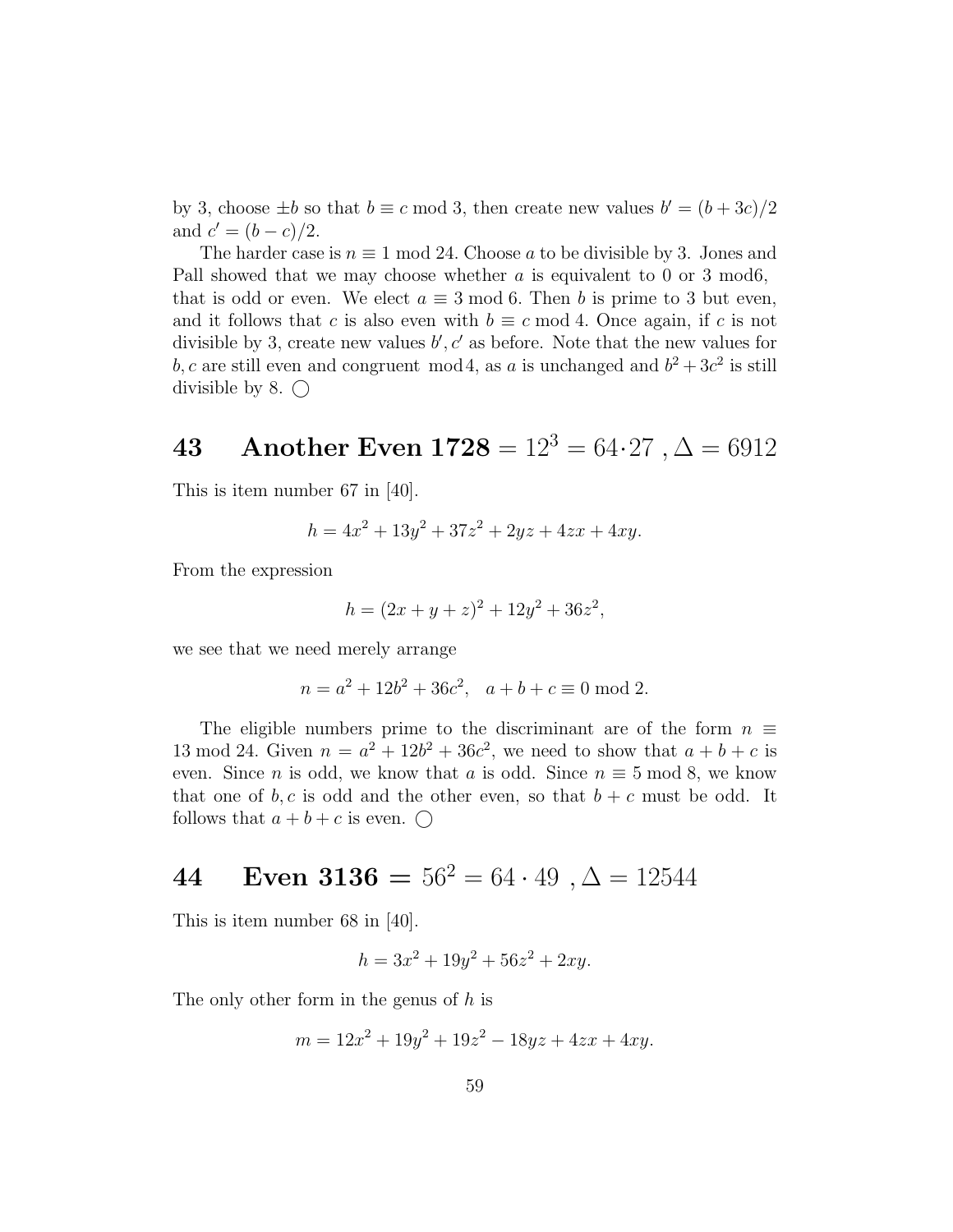We ignore the mate. We simply show how to represent all  $n \equiv 3 \mod 8$  by h, which follows readily from

$$
h = (x + y - 6z)^{2} + (x - 3y + 2z)^{2} + (x + 3y + 4z)^{2}.
$$

If  $n \equiv 3 \mod 8$ , and either n is divisible by 7 or n is a nonresidue mod7, we name  $n = a^2 + b^2 + c^2$ . To find integer values for  $x, y, z$ , we need to arrange that

$$
a + 2b + 4c \equiv 0 \mod 7, \quad a + b + 2c \equiv 0 \mod 4.
$$

There is a form of discriminant 784 which is alone in its genus, therefore automatically regular. It is

$$
r = 3x^{2} + 19y^{2} + 19z^{2} - 18yz + 2zx + 2xy,
$$
  

$$
r = (x - 3y + 3z)^{2} + (x + 3y + z)^{2} + (x + y - 3z)^{2}.
$$

Given an eligible number  $n \equiv 3 \mod 8$ , i.e. *n* is divisible by 7 or *n* is a nonresidue mod7, we represent  $n$  by  $r$ . That is, we fix integer values for  $x, y, z$  with  $n = 3x^2 + 19y^2 + 19z^2 - 18yz + 2zx + 2xy$ . Then we construct the numbers

$$
a = x - 3y + 3z, b = x + 3y + z, c = x + y - 3z.
$$

With these values for  $a, b, c$ , we have shown how to write

$$
n = a^2 + b^2 + c^2, \ \ a + 2b + 4c \equiv 0 \bmod 7.
$$

So far we have completely ignored the condition mod4.It is critical that the equation  $a + 2b + 4c \equiv 0 \mod 7$  respects cyclic permutations: multiply the equation by 2, resulting in  $c + 2a + 4b$ ; multiply by 2 again, giving  $b + 2c + 4a \equiv 0 \mod 7$ . Since  $n \equiv 3 \mod 8$ , we know that  $a, b, c$  are odd numbers. Odd numbers must be either 1, 3 mod 4, so there must be an agreement mod4 among the three values  $a, b, c$  by the pigeonhole principle. Rename (from among the three cyclic permutations) the variables  $a, b, c$  so that  $a + 2b + 4c \equiv 0 \mod 7$  and  $a \equiv b \mod 4$ . It follows that  $a + b \equiv 2c \equiv 1$ 2 mod 4, therefore  $a + b + 2c \equiv 0 \mod 4$ .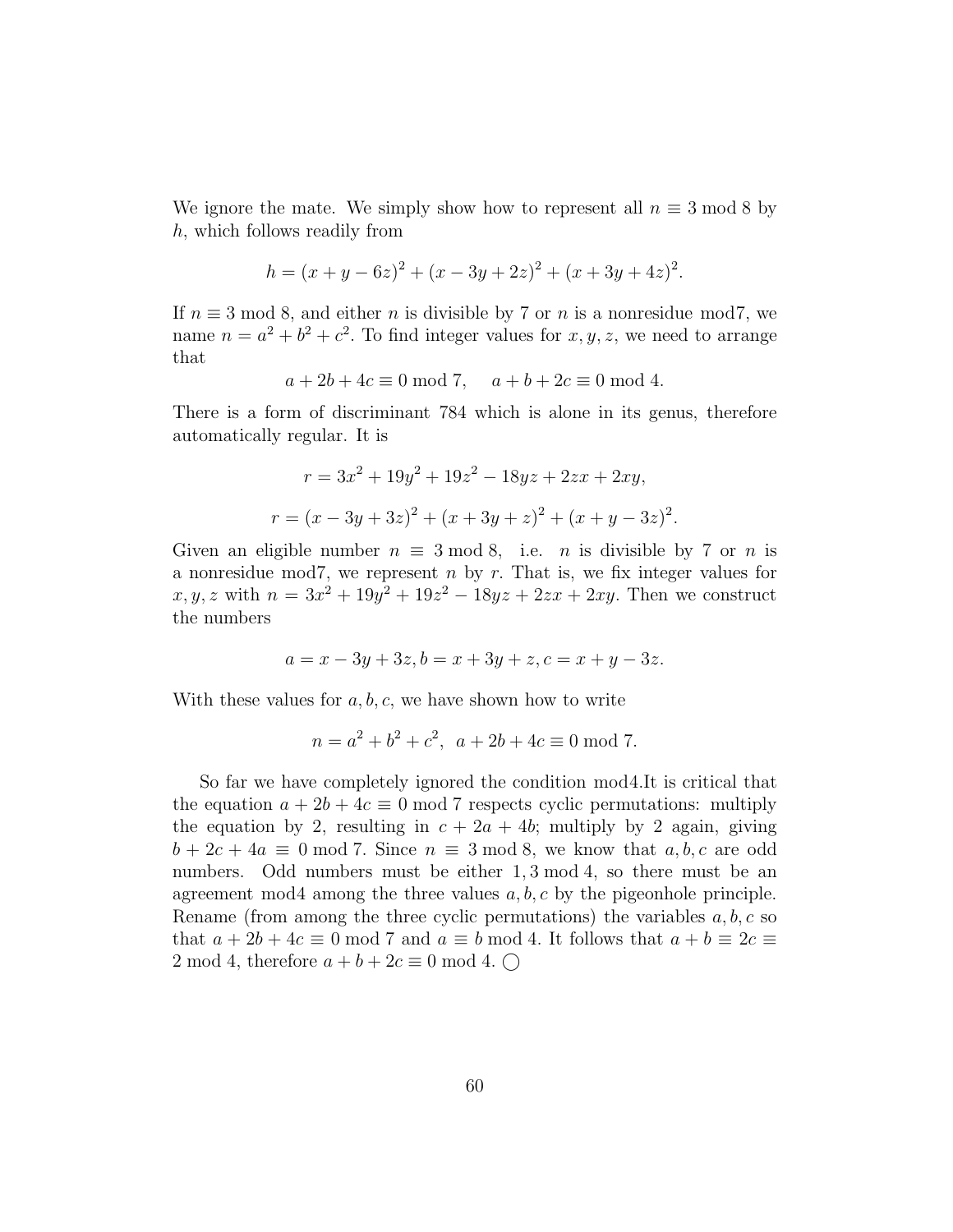# 45 Even  $5184 = 72^2 = 64 \cdot 81$ ,  $\Delta = 20736$

This is item number 69 in [40].

$$
h = 3x^2 + 16y^2 + 112z^2 + 16yz.
$$

This form represents all eligible multiples of three by a reduction to the quasidiagonal (1,48,48,48,0,0). Even numbers work out by a related technique. We concentrate on  $n \equiv 19 \mod 24$ . From the expression

$$
h = (4y + 2z)^2 + 3(6z)^2 + 3x^2,
$$

we see that we need merely arrange

$$
n = a^2 + 3b^2 + 3c^2
$$
,  $b \equiv 0 \mod 6$ ,  $a \equiv b \mod 4$ .

Notice that we may assume  $c$  odd from the beginning. Furthermore, as then  $a^2 + 3b^2$  is divisible by 8, we know that a, b are even and congruent mod4. We just need to force  $b$  to be divisible by 3 without disturbing the other properties. This is easy, as a must be prime to 3. If b is also prime to 3, choose  $\pm b$  so that  $a \equiv b \mod 3$ , then create new values  $a' = (a + 3b)/2$  and  $b' = (a - b)/2$ . ◯

# 46 Another Even 5184 =  $72^2 = 64 \cdot 81$ ,  $\Delta =$ 20736

This is item number 70 in [40].

$$
h = 7x^2 + 15y^2 + 55z^2 + 6yz - 2zx + 6xy.
$$

From the expression

$$
h = (x - 3y - z)^2 + 3(x + y + 3z)^2 + 3(x + y - 3z)^2,
$$

we see that we need merely arrange

$$
n = a^2 + 3b^2 + 3c^2
$$
,  $b \equiv c \mod 6$ ,  $a \equiv b \mod 4$ .

for an eligible number  $n$ .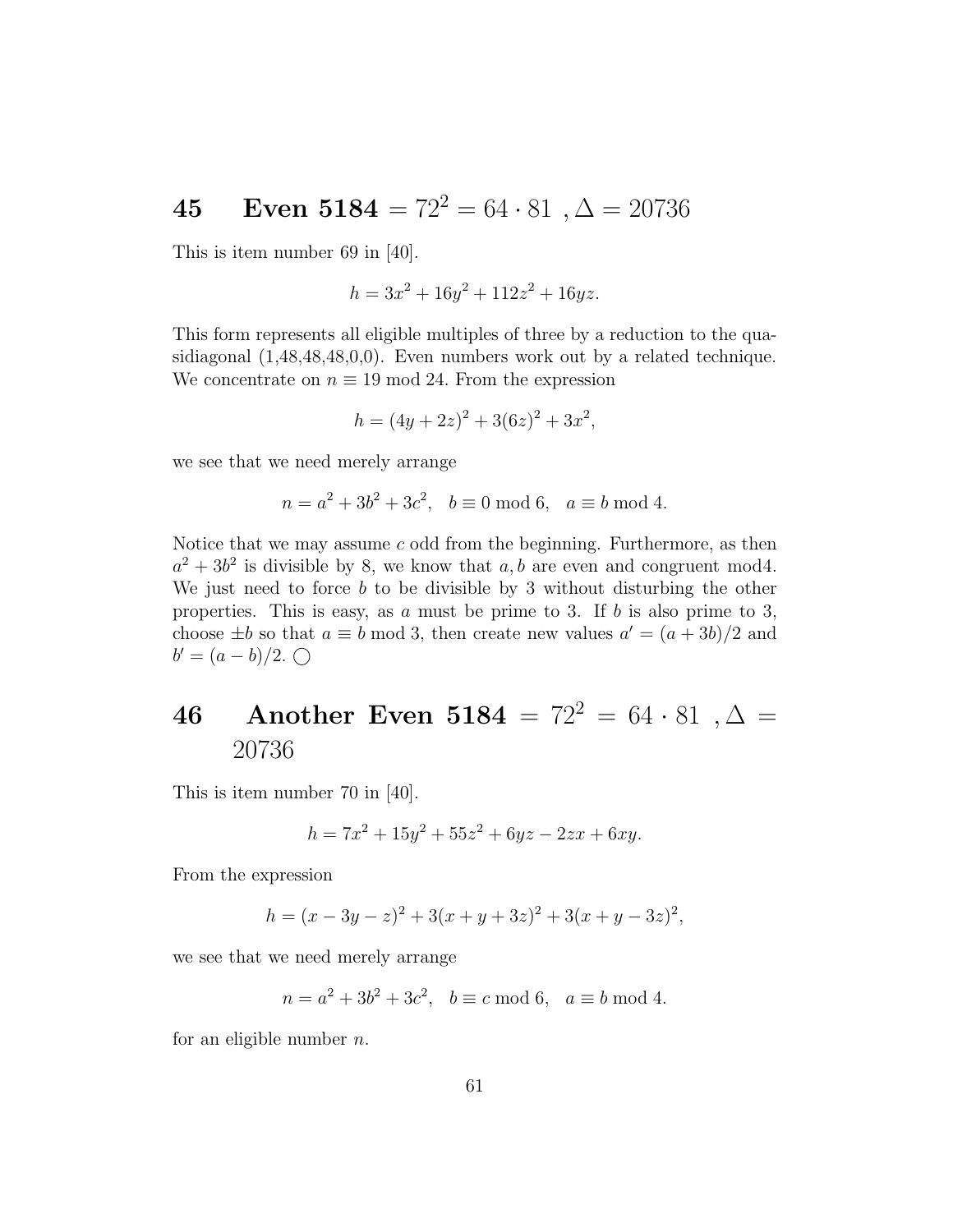We concentrate on numbers prime to the discriminant, that is on  $n \equiv$ 7 mod 24. There is a regular form of discriminant 576 that represents all such  $n$ ,

$$
r = 7x^2 + 7y^2 + 15z^2 - 6yz + 6zx + 2xy.
$$

In the expression

$$
r = (x + y + 3z)^{2} + 3(x + y - z)^{2} + 3(x - y + z)^{2},
$$

note that the three terms are congruent  $mod 2$ . Since  $n$  is odd, all three terms must be odd, so we have  $n = r^2 + 3s^2 + 3t^2$  with  $r, s, t$  odd. If both of  $s, t$ are divisible by 3 we can finish by choosing appropriate  $\pm$  signs. The same is true if both of  $s, t$  are prime to 3. For the final case, assume that s is divisible by 3 but t is not. Choose  $\pm s$  so that  $r + 3s \equiv 2 \mod 4$ . Create new values

$$
a = (r+3s)/2, b = (r-s)/2, c = t.
$$

These values  $a, b, c$  are again odd, but both  $b, c$  are prime to 3 and we finish by choosing appropriate  $\pm$  signs throughout.  $\bigcirc$ 

### 47 Even  $6400 = 256 \cdot 25$ ,  $\Delta = 25600$

This is item number 71 in [40].

$$
h = 3x^2 + 27y^2 + 80z^2 + 2xy.
$$

The only other form in this genus is

$$
m = 12x^2 + 27y^2 + 27z^2 - 26yz + 4zx + 4xy.
$$

We get three similar expressions,

$$
4m(x, y, z) = h(4x + y, -y + 2z, y),
$$
  
\n
$$
4m(x, y, z) = h(4x + z, 2y - z, z),
$$
  
\n
$$
4m(x, y, z) = h(4x + y + z, -y - z, y - z).
$$

This gives a proof: let n be represented by the mate m. At least one of the three numbers  $y, z, y + z$  must be even.  $\bigcirc$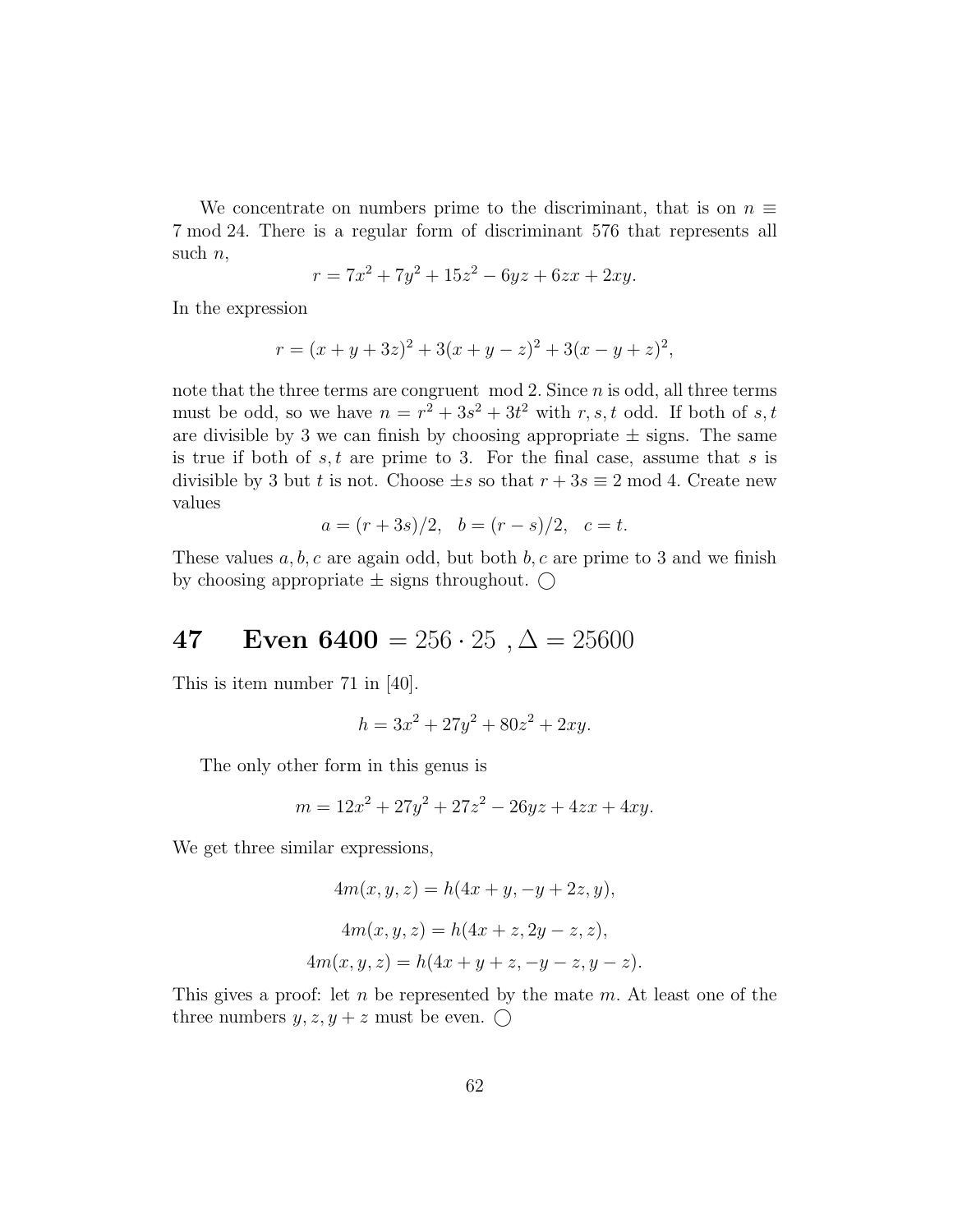### 48 Even  $6912 = 256 \cdot 27 , \Delta = 27648$

This is item number 72 in [40].

$$
h = 9x^2 + 17y^2 + 48z^2 + 6xy.
$$

The only other form in this genus is

$$
m = 17x^2 + 17y^2 + 32z^2 - 8yz + 8zx + 14xy.
$$

We get three similar expressions,

$$
4m(x, y, z) = h(x - y - 2z, -x + y - 2z, x + y),
$$
  
\n
$$
4m(x, y, z) = h(x - 3z, -x - 2y + z, x + z),
$$
  
\n
$$
4m(x, y, z) = h(y + 3z, -2x - y - z, y - z).
$$

This gives a proof: let  $n$  be represented by the mate  $m$ . At least one of the three numbers  $x + y$ ,  $x + z$ ,  $y + z$  must be even.  $\bigcirc$ 

### 49 Another Even  $6912 = 256 \cdot 27 , \Delta = 27648$

This is item number 73 in [40].

$$
h = 5x^2 + 20y^2 + 77z^2 + 20yz + 2zx + 4xy.
$$

From the expression

$$
h = (x - 2y - 7z)^{2} + (x - 2y + 5z)^{2} + 3(x + 2y + z)^{2},
$$

we see that we need merely arrange

$$
n = a^2 + b^2 + 3c^2
$$
,  $a \equiv b \mod 12$ ,  $b \equiv c \mod 4$ .

for an eligible number  $n$ .

We concentrate on numbers prime to the discriminant, that is on  $n \equiv$ 5 mod 24. There is a regular form of discriminant 768 that represents all such  $n$ ,

$$
r = 5x^2 + 8y^2 + 20z^2 + 4zx.
$$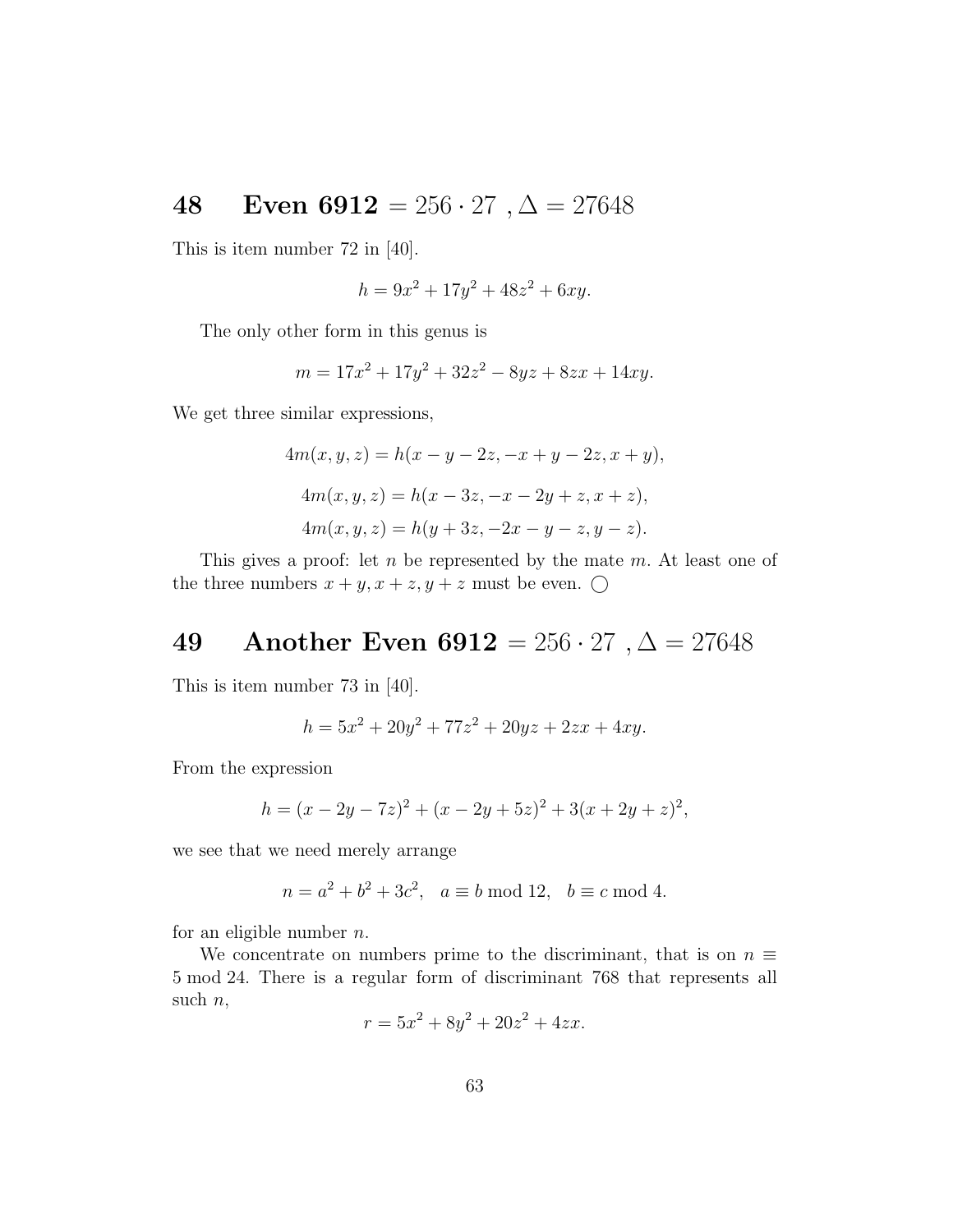In the expression

$$
r = (x + 2y - 2z)^{2} + (x - 2y - 2z)^{2} + 3(x + 2z)^{2},
$$

note that the three terms are congruent  $mod 2$ . Since  $n$  is odd, all three terms must be odd, so we have  $n = r^2 + 3s^2 + 3t^2$  with  $r, s, t$  odd. Both of  $r, s$  must be prime to 3, so the only problem occurs if  $r \equiv s \mod 4$  but  $r \equiv -s \mod 3$ . In this case, choose  $\pm t$  so that  $r \equiv 3t \mod 4$ . Then construct the numbers  $a, b, c$  given by

$$
a = (r + 3t)/2, \quad b = s, \quad c = (r - t)/2.
$$

Notice that  $a \equiv r \mod 4$  but  $a \equiv -r \mod 3$ . Therefore we have arranged that  $a \equiv b \mod 12$ , and a solution is found by choosing  $\pm c$ .  $\bigcirc$ 

## 50 Even  $8640 = 64 \cdot 27 \cdot 5$ ,  $\Delta = 34560$

This is item number 74 in [40].

$$
h = 13x^2 + 24y^2 + 28z^2 + 4zx.
$$

The only other form in this genus is

$$
m = 13x^2 + 13y^2 + 52z^2 + 4yz + 4zx + 2xy.
$$

We get three similar expressions,

$$
4m(x, y, z) = h(2y, x - 2z, x + 2z),
$$
  
\n
$$
4m(x, y, z) = h(2x, y - 2z, y + 2z),
$$
  
\n
$$
4m(x, y, z) = h(4z, x - y, x + y).
$$

This gives a proof: let  $n$  be represented by the mate  $m$ . At least one of the three numbers  $x, y, x + y$  must be even.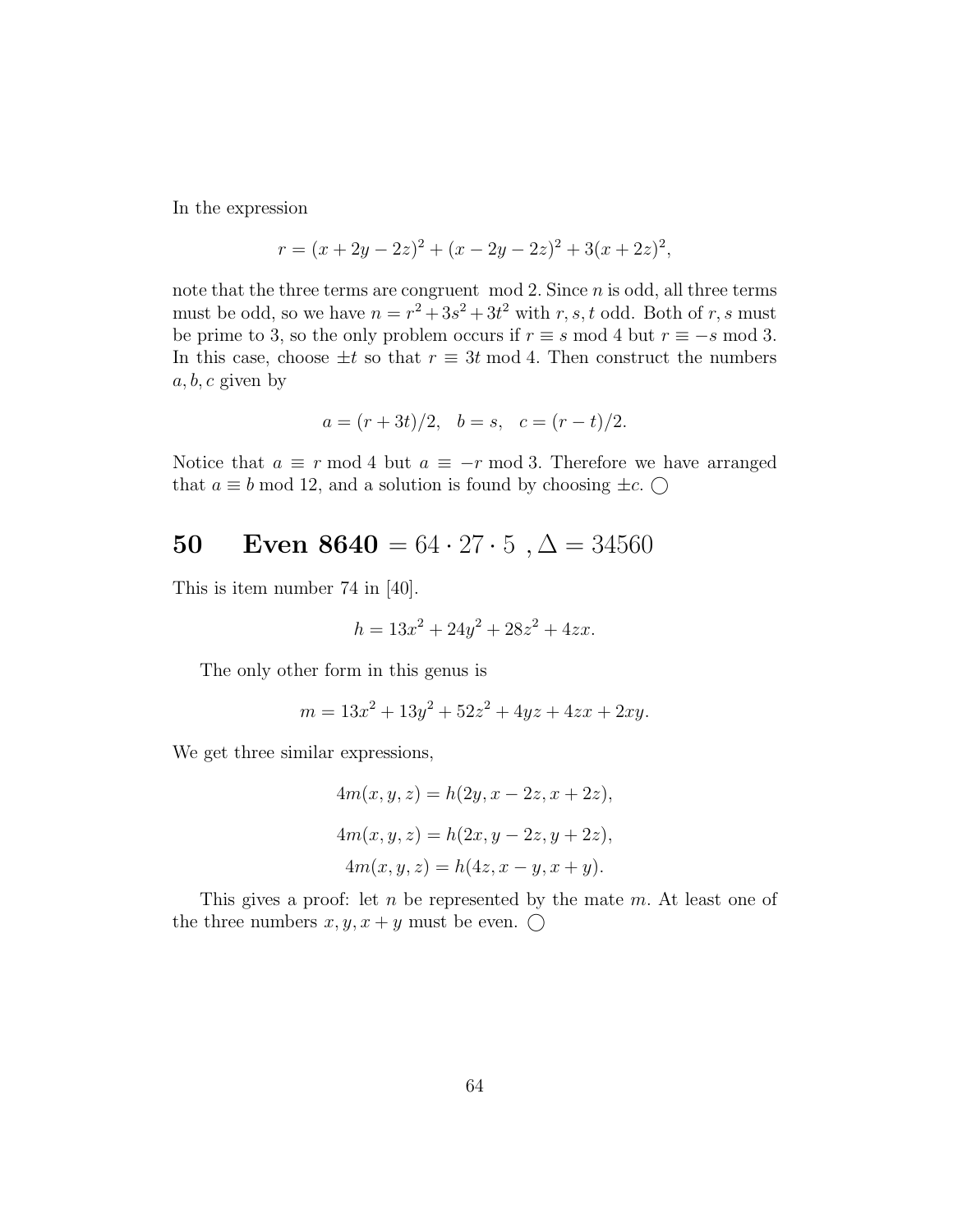### 51 Even  $43200 = 64 \cdot 27 \cdot 25, \Delta = 172800$

This is item number 75 in [40].

$$
h = 9x^2 + 41y^2 + 120z^2 + 6xy.
$$

The only other form in this genus is

$$
m = 36x^2 + 41y^2 + 41z^2 - 38yz + 12zx + 12xy.
$$

We get three similar expressions,

$$
4m(x, y, z) = h(4x + y, -y + 2z, y),
$$
  
\n
$$
4m(x, y, z) = h(4x + z, 2y - z, z),
$$
  
\n
$$
4m(x, y, z) = h(4x + y + z, -y - z, y - z).
$$

This gives a proof: let n be represented by the mate  $m$ . At least one of the three numbers  $y, z, y + z$  must be even.

#### 52 Spinor Genus, Exceptions, Regularity

Spinor regular forms that are not regular were first discovered by Jones and Pall [36] but the current terminology and conceptual framework began with Eichler [22]. Jones and Pall [36] proved several 'diagonal' forms  $f(x, y, z) =$  $ax^2+by^2+cz^2$  to be regular, denoting such by the shorthand  $(a, b, c)$ . Quoting from page 167:

With the exception of (1, 48, 144) which belongs to a genus of four classes, all regular forms  $(a, b, c)$  belong to genera of one or two classes. The companion class we find, in many cases, is regular except that either it fails to represent a finite number of integers represented by forms of the genus, or it fails to represent an infinite number specified by a finite number of formulas involving square factors: for example, all odd squares whose every prime factor is in some cases  $\equiv 1 \pmod{4}$  and in other cases  $\equiv 1 \pmod{3}$ . These almost regular forms are new and are one of the most significant products of the method of proof.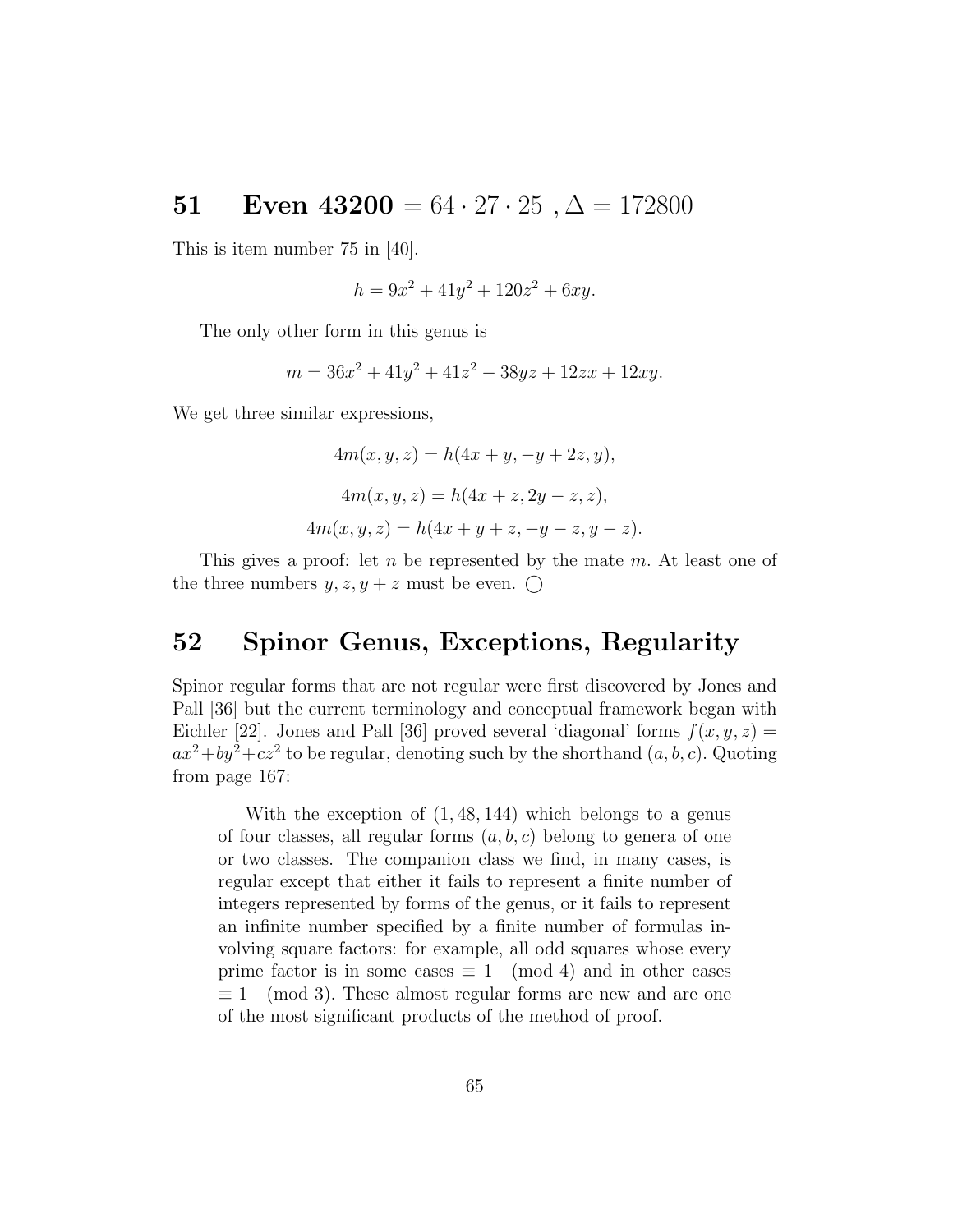In the first paragraph of section 5, pages 180-181, they sketch a proof for the first example:  $(1, 1, 16)$  is regular, but  $2x^2 + 2y^2 + 5z^2 + 2yz + 2zx \neq 0$  $m^2$ , where all prime factors of m are  $\equiv 1 \pmod{4}$ . On the other hand,  $2x^2+2y^2+5z^2+2yz+2zx$  does represent everything else that is represented by  $x^2+y^2+16z^2$ . These days we say that the two forms, while in the same genus, are in different spinor genera. Then we say that as  $2x^2 + 2y^2 + 5z^2 + 2yz + 2zx$ is alone in its spinor genus, it is spinor regular by default.

To expand on the use of language, they prove that (1, 48, 144) is regular, while  $9x^2 + 16y^2 + 48z^2 \neq w^2, 4w^2$  where all prime factors of w are  $\equiv 1$ (mod 3). Nowadays, we split the four classes of the genus into two spinor genera.

|  |  |                        |  |  | =====Discriminant 27648 ==Genus Size== 4                  |  |
|--|--|------------------------|--|--|-----------------------------------------------------------|--|
|  |  |                        |  |  | ------------**--------------------- 27648 s. g. size--- 2 |  |
|  |  |                        |  |  | 1 48 144 0 0 0 {regular!}                                 |  |
|  |  | 4 48 49 48 4 0         |  |  |                                                           |  |
|  |  |                        |  |  |                                                           |  |
|  |  |                        |  |  | 9 16 48 0 0 0 {spinor regular!}                           |  |
|  |  | 16  25  25  14  16  16 |  |  |                                                           |  |
|  |  |                        |  |  | ---------**-------------- 27648 s. genus count 2          |  |

The first spinor genus, taken together, represents everything represented by any form in the genus, and since  $x^2 + 48y^2 + 144z^2$  does the same all by itself we call it regular. Either form in the second spinor genus fails to represent the 'spinor exceptional integers' denoted earlier by  $w^2$ ,  $4w^2$ . However, as  $9x^2$  +  $16y^2 + 48z^2$  represents everything else represented by the genus, and, in short, dominates  $16x^2+25y^2+25z^2+14yz+16zx+16xy$ , we say that  $9x^2+16y^2+48z^2$ is spinor regular.

A lesser-known phenomenon, anticipated by Kap in a 1995 letter to Schulze-Pillot and Hsia, is Theorem 4.3 on page 312 of [52], with example  $4x^2+48y^2+49z^2+48yz+4zx \neq q^2$  for prime  $q \equiv 5 \mod 6$ . Kap's examples of 1995 begin with  $2x^2 + 2y^2 + 17z^2 + 2yz + 2zx \neq s^2$ , prime  $s \equiv 3 \mod 4$ . In this case I had little trouble proving that  $2x^2 + 2y^2 + 17z^2 + 2yz + 2zx$  represents all other squares larger than 1, however it misses several nonsquares that are represented by its genus. Quoting the last sentence in Theorem 4.3 on page 312 of [52]:

In particular, if there is a spinor exceptional integer  $a'$  for the genus of L that is represented by  $\text{spn}(L)$  but not by L (so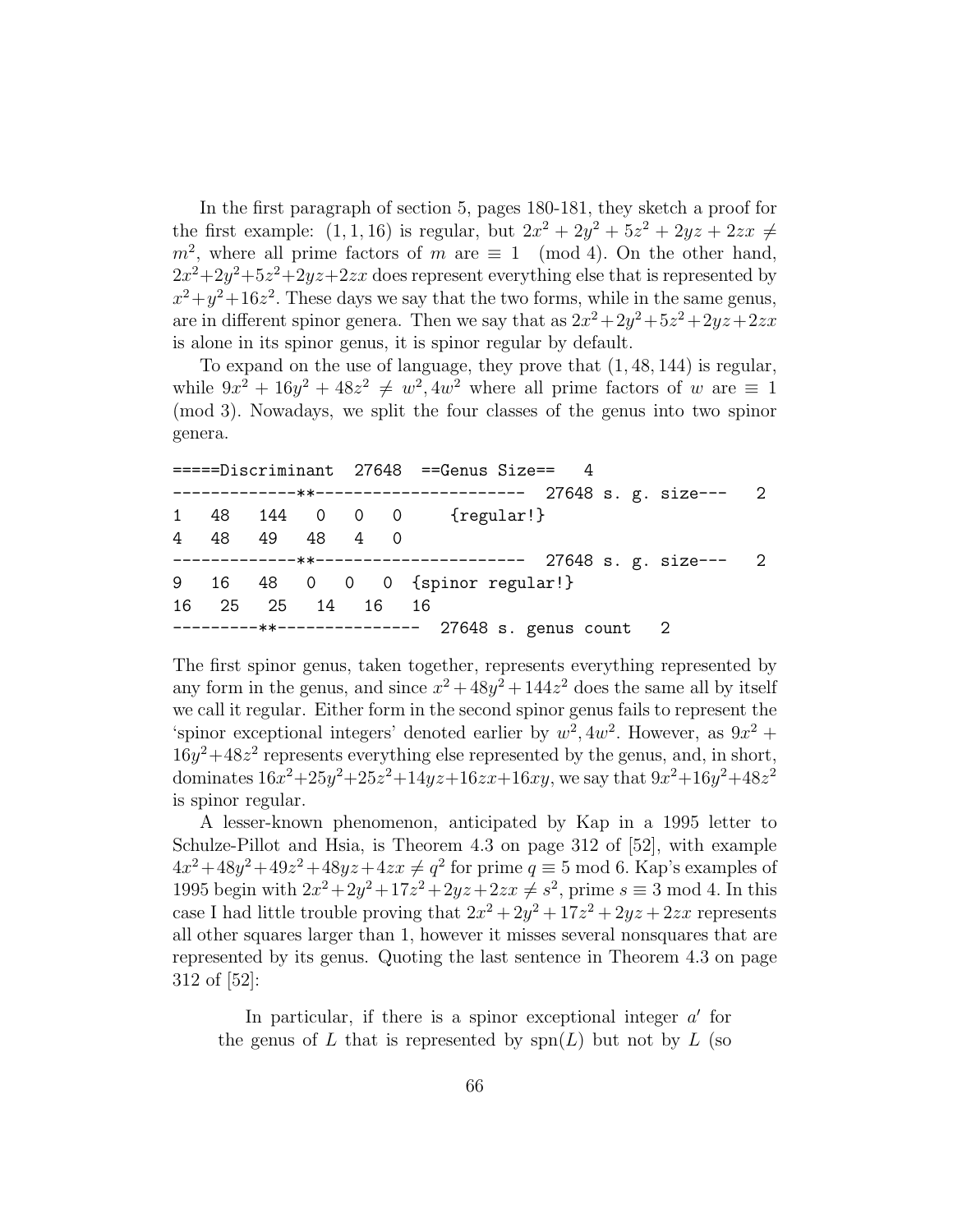$a'$  is below the bound for being sufficiently large), then there are infinitely many integers  $a'p^2$  with p prime that are not represented by  $L$ .

Anyway, the 'almost regular' forms that involve square factors eventually became known as 'spinor regular,' and the sets of numbers missed by 'spinor genera,' such as  $m^2$  became known as 'spinor exceptional integers.'

#### 53 Kaplansky's Jones-Pall forms

In what follows we are trying to mimic the notation about numbers not represented ("missed") used in [36]. An error about the missed numbers on page 191 of [36] was corrected by Schulze-Pillot in [49], as item number 6 in Tabelle 1 on page 537 and Lemma 5 on page 538 "in Fall 6." Instructions for carrying out the computer search are taken from [8] and [20].

```
William C. Jagy; Kaplansky's''Jones-Pall Forms''
Integer coefficient positive ternary quadratic forms that are
spinor regular but are NOT regular. In each case the
coefficients of the form are Schiemann-reduced. As to the
order, the integer sextuple
{a b c d e f} refers to the quadratic form T defined by
T(x, y, z) = a x^2 + b y^2 + c z^2 + d y z + e z x + f x y.
Below is the symmetric (Gram) Matrix for 2T:
2 a f e
 f 2 b d
 e d 2 c
The discriminant "Disc" is the absolute value of that favored
by Watson and Brandt and Intrau, half the determinant of 2T:
Disc = 4 a b c + d e f - a d<sup>2</sup> - b e<sup>2</sup> - c f<sup>2</sup>.
Fact: 2 a b c \leq \text{Disc} \leq 4 a b c; see Watson's book, p. 29.
```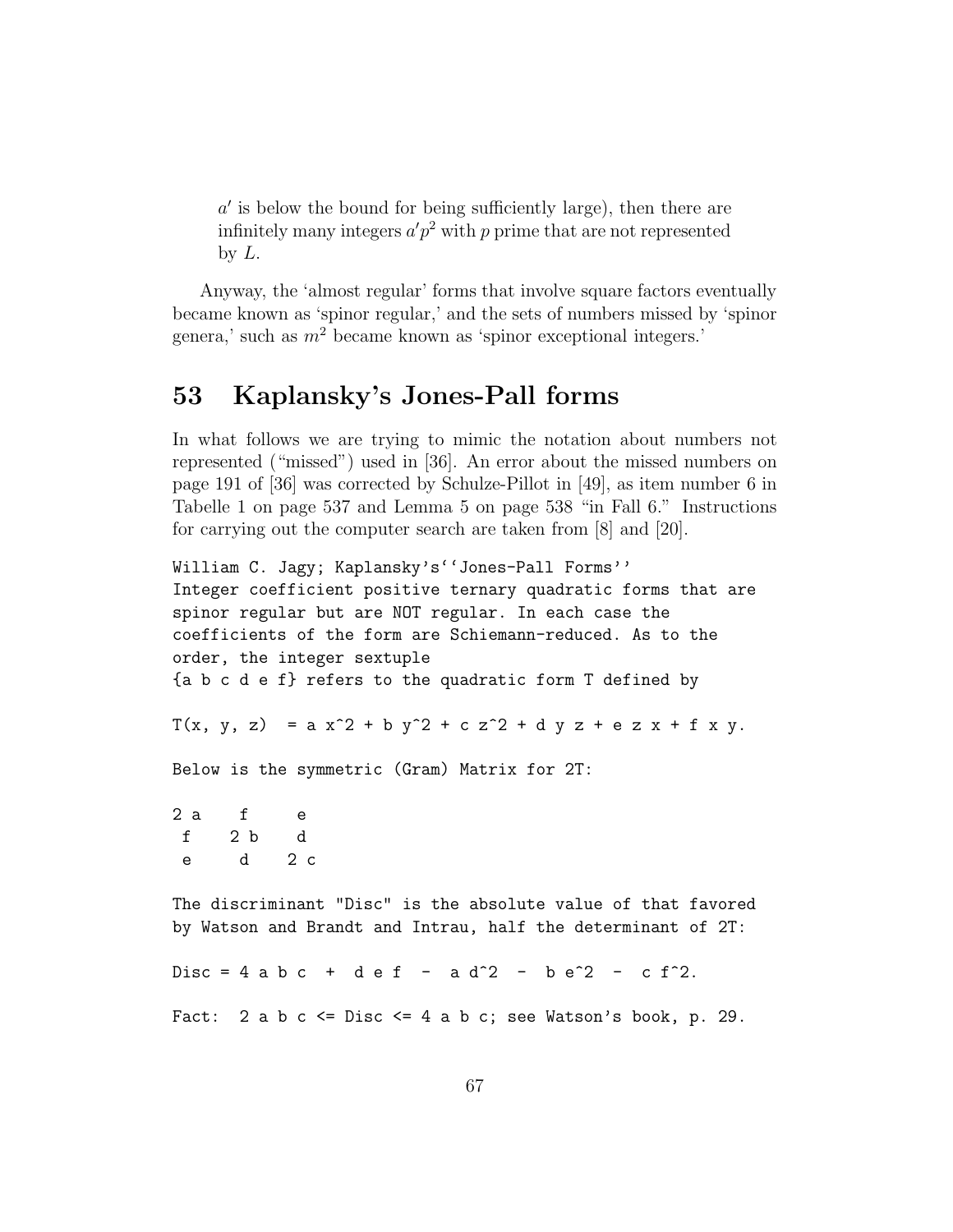Some multiplicative semigroups; all primes are positive! M : generated by 1 and all primes congruent to 1 modulo 4. W : generated by 1 and all primes (not 3) 1 modulo 3. E : generated by 1 and all primes 1 or 3 modulo 8. S : generated by 1 and all primes (including 2 but not 7) congruent to 1 or 2 or 4 modulo 7. =-=-=-=-=-=-=-=-=-=-=-=-=-=-=-=-=-=-=-=-=-=-=-=-=-=-=-=-=-=-= =-=-=-=-=-=-=-=-=-=-=-=-=-=-=-=-=-=-=-=-=-=-=-=-=-=-=-=-=-=-= Disc 64 Coef {2 2 5 2 2 0}, misses M^2. Disc 108 Coef {3 3 4 0 0 3}, misses W^2. Disc 108 Coef {3 4 4 4 3 3}, misses W^2. Disc 128 Coef {1 4 9 4 0 0}, misses 2 M^2. Disc 256 Coef {2 5 8 4 0 2}, misses M^2, 4 M^2. Disc 256 Coef {4 4 5 0 4 0}, misses M^2. Disc 324 Coef {1 7 12 0 0 1}, misses 3 W^2. Disc 343 Coef {2 7 8 7 1 0}, misses S^2. Disc 432 Coef {3 7 7 5 3 3}, misses W^2, 4 W^2. Disc 432 Coef {4 4 9 0 0 4}, misses W^2. Disc 432 Coef {3 4 9 0 0 0}, misses W^2. Disc 1024 Coef {4 9 9 2 4 4}, misses M^2. Disc 1024 Coef {4 5 13 2 0 0}, misses M^2. Disc 1024 Coef {5 8 8 0 4 4}, misses M^2, 4 M^2. Disc 1372 Coef {7 8 9 6 7 0}, misses S^2. Disc 1728 Coef {4 9 12 0 0 0}, misses W^2. Disc 2048 Coef {4 8 17 0 4 0}, misses E^2. Disc 3888 Coef {4 9 28 0 4 0}, misses W^2. Disc 4096 Coef {9 9 16 8 8 2}, misses M^2, 4M^2. Disc 4096 Coef {4 9 32 0 0 4}, misses M^2. Disc 4096 Coef {5 13 16 0 0 2}, misses 4 M^2. Disc 5488 Coef {8 9 25 2 4 8}, misses S^2. Disc 6912 Coef {9 16 16 16 0 0}, misses W^2, 4 W^2. Disc 6912 Coef {13 13 16 -8 8 10}, misses W^2. Disc 16384 Coef {9 17 32 -8 8 6}, misses M^2, 4 M^2, 16 M^2. Disc 16384 Coef {9 16 36 16 4 8}, misses M^2, 4 M^2. Disc 27648 Coef {9 16 48 0 0 0}, misses W^2, 4 W^2. Disc 62208 Coef {9 16 112 16 0 0}, misses W^2, 4 W^2. Disc 87808 Coef {29 32 36 32 12 24}, misses 4 S^2.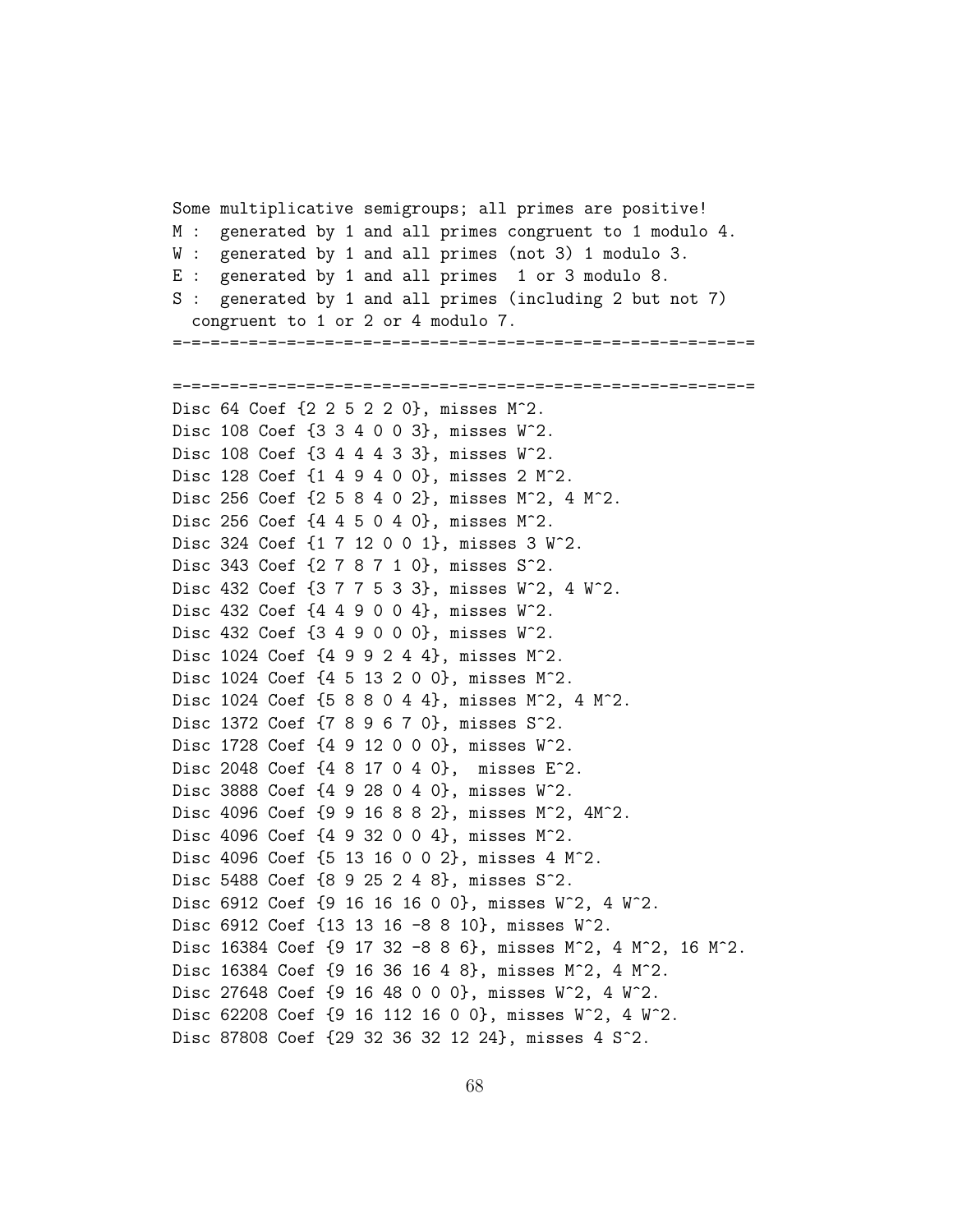CONJECTURED complete. Checked to Disc 1,400,000 by April 2007

-------------------------------------------------------------

That's it, I've been able to find only 29 of these. So it is difficult for a positive ternary quadratic form to be spinor regular unless it is also regular. See [8], [20], some history in [36], [49].

#### 54 Recognizing Irregular Forms, Part 2

A surprising example showed up while I was searching for spinor regular forms: genera with a very large (minimal) spinor exception. Let

$$
N = u^2 + v^2,
$$

but require also that N be **squarefree**, so that N is not divisible by  $3,7,11,19$ , or any prime of shape  $4n + 3$ . Let

$$
T(x, y, z) = x^2 + y^2 + 16Nz^2.
$$

Then, as has been proved for me by John S. Hsia, the genus of  $T$  splits into exactly two spinor genera, and  $N$  itself is a spinor exception. He mentioned once that the methods used are in Earnest, Hsia, and Hung [21].

In sum, using discriminant,

$$
\Delta = 4abc + def - ad^2 - be^2 - cf^2
$$

for any

$$
T(x, y, z) = ax^{2} + by^{2} + cz^{2} + dyz + ezx + fxy,
$$

we find

$$
\Delta = 64N.
$$

That is, it may be necessary to check as high as

$$
\frac{\Delta}{64}
$$

to detect a spinor exception in the spinor genus of a form of interest, which is one way a form may fail to be regular.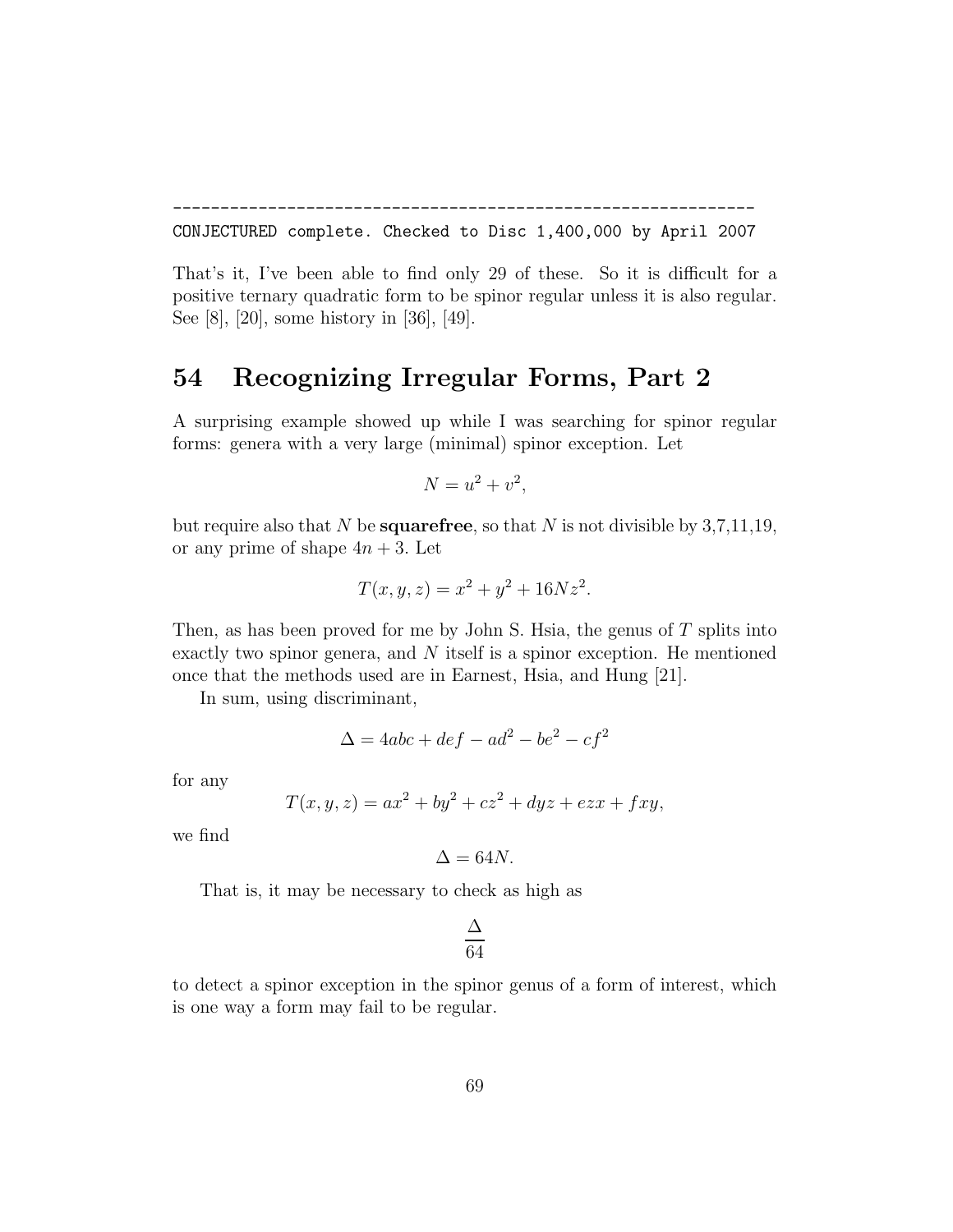#### 55 The Standard Descent

Suppose the positive binary forms  $x^2 + ky^2$  and  $ax^2 + 2\beta xy + cy^2$  have the same discriminant, so that

$$
k = ac - \beta^2.
$$

Suppose further that

$$
n = au^2 + 2\beta uv + cv^2.
$$

Then we are going to "descend" from the ternary  $(W$  is also positive)

$$
ax^2 + 2\beta xy + cy^2 + nWz^2
$$

to  $n$  times

$$
x^2 + ky^2 + Wz^2.
$$

That is, letting B be the symmetric (Gram) matrix for  $ax^2 + 2\beta xy + cy^2 +$  $nWz<sup>2</sup>$  and letting A be the symmetric (Gram) matrix for  $x<sup>2</sup> + ky<sup>2</sup> + Wz<sup>2</sup>$ , we are going to display a matrix product

$$
P'BP=nA.
$$

with

$$
\det P = n = \frac{\det B}{\det A}.
$$

Here  $P'$  denotes the transpose of  $P$ . By abusing notation, we may regard  $B$ and A as lattices, and say (in the terminology of Wai Kiu Chan) that B *and* A *are* Z−*lattices such that* d(B) = nd(A), *where* n *is a positive integer, and*  $B$  *represents*  $A^{(n)}$ .

$$
\left(\begin{array}{ccc} u & v & 0 \\ -\beta u - cv & au + \beta v & 0 \\ 0 & 0 & 1 \end{array}\right) \left(\begin{array}{ccc} a & \beta & 0 \\ \beta & c & 0 \\ 0 & 0 & nW \end{array}\right) \left(\begin{array}{ccc} u & -\beta u - cv & 0 \\ v & au + \beta v & 0 \\ 0 & 0 & 1 \end{array}\right)
$$

becomes

$$
\left(\begin{array}{ccc} n & 0 & 0 \\ 0 & kn & 0 \\ 0 & 0 & nW \end{array}\right) = n \left(\begin{array}{ccc} 1 & 0 & 0 \\ 0 & k & 0 \\ 0 & 0 & W \end{array}\right).
$$

To calculate this next bit, I used the method of Arndt, as reported on pages 62-63 of Buell [5]. Suppose instead that positive forms  $x^2 + xy + ky^2$ and  $ax^2 + (2\beta - 1)xy + cy^2$  have the same discriminant, so that

$$
k = ac + \beta - \beta^2.
$$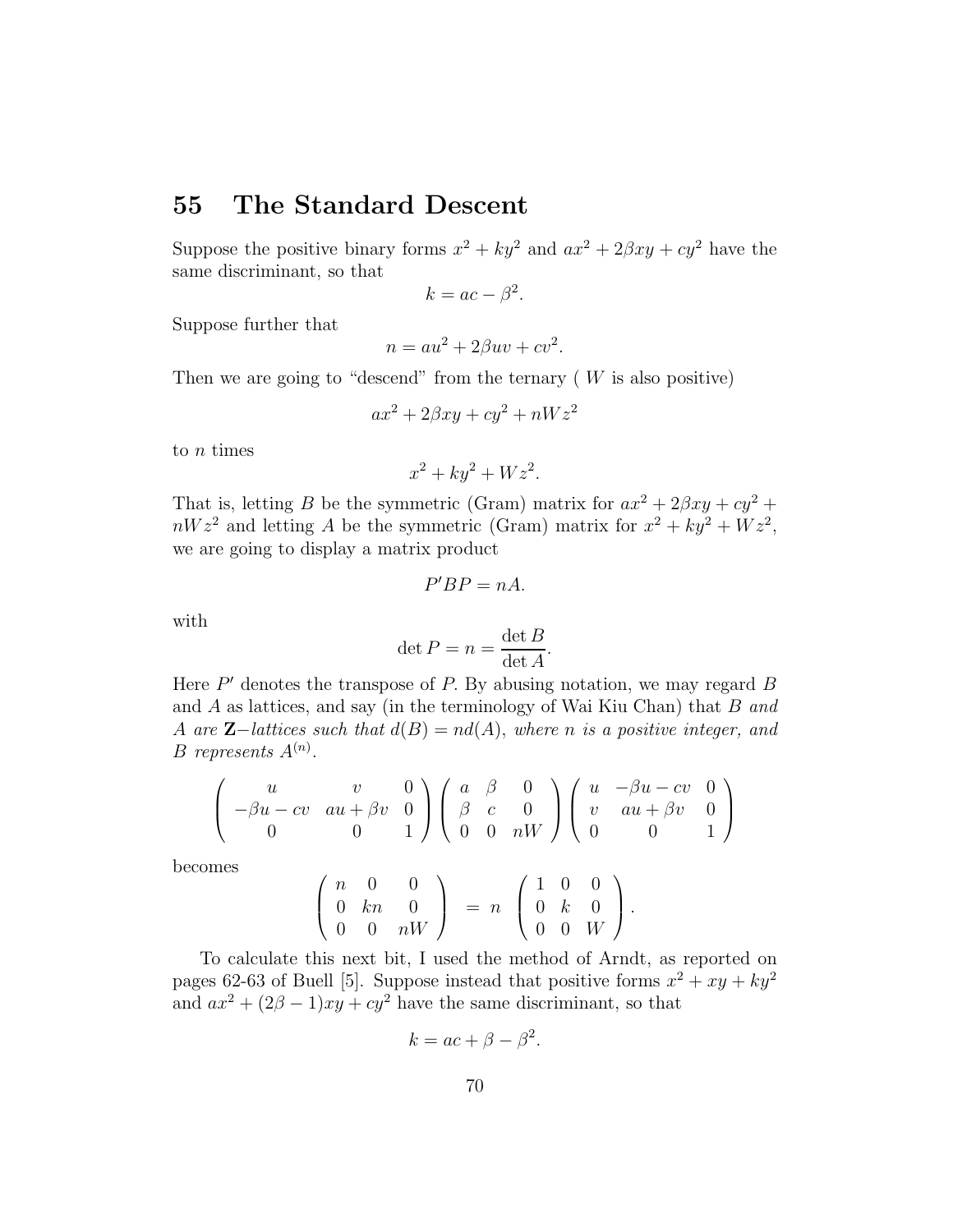Suppose further that

$$
n = au^2 + (2\beta - 1)uv + cv^2.
$$

Then we are going to descend from the ternary

$$
ax^{2} + (2\beta - 1)xy + cy^{2} + nWz^{2}
$$

to n times

$$
x^2 + xy + ky^2 + Wz^2.
$$

$$
\left( \begin{array}{ccc} u & v & 0 \\ (1-\beta)u - cv & au + \beta v & 0 \\ 0 & 0 & 1 \end{array} \right) \left( \begin{array}{ccc} a & \beta - \frac{1}{2} & 0 \\ \beta - \frac{1}{2} & c & 0 \\ 0 & 0 & nW \end{array} \right) \left( \begin{array}{ccc} u & (1-\beta)u - cv & 0 \\ v & au + \beta v & 0 \\ 0 & 0 & 1 \end{array} \right)
$$

becomes

$$
\left(\begin{array}{ccc} n & \frac{n}{2} & 0 \\ \frac{n}{2} & kn & 0 \\ 0 & 0 & nW \end{array}\right) = n \left(\begin{array}{ccc} 1 & \frac{1}{2} & 0 \\ \frac{1}{2} & k & 0 \\ 0 & 0 & W \end{array}\right).
$$

## 56 Recognizing Irregular Forms, Part 3: Binaries in Ternaries

Here is a curiosity, proved by combining results of Hsia and Billy Chan [7]: given  $N = u^2 + v^2$ , N squarefree, every form in the spinor genus containing  $x^2 + y^2 + 16Nz^2$  represents N itself (primitively, by construction), meanwhile there are exactly two spinor genera and  $N$  itself is the smallest spinor exception.

A reason this is interesting is a result of Schulze-Pillot: quoting the last sentence in Theorem 4.3 on page 312 of [52]: "In particular, if there is a spinor exceptional integer a' for the genus of L that is represented by  $\text{spn}(L)$ but not by  $L$  (so  $a'$  is below the bound for being sufficiently large), then there are infinitely many integers  $a'p^2$  with p prime that are not represented by  $L$ ." My  $(1, 1, 16N)$  example gives an infinite family of genera where the quoted clause of Schulze-Pillot's Theorem does not apply, as all forms in the "regular" spinor genus represent all spinor exceptional integers. If the families below work as conjectured, the cases of N squarefree would provide more families where the quoted clause of Schulze-Pillot's Theorem does not apply.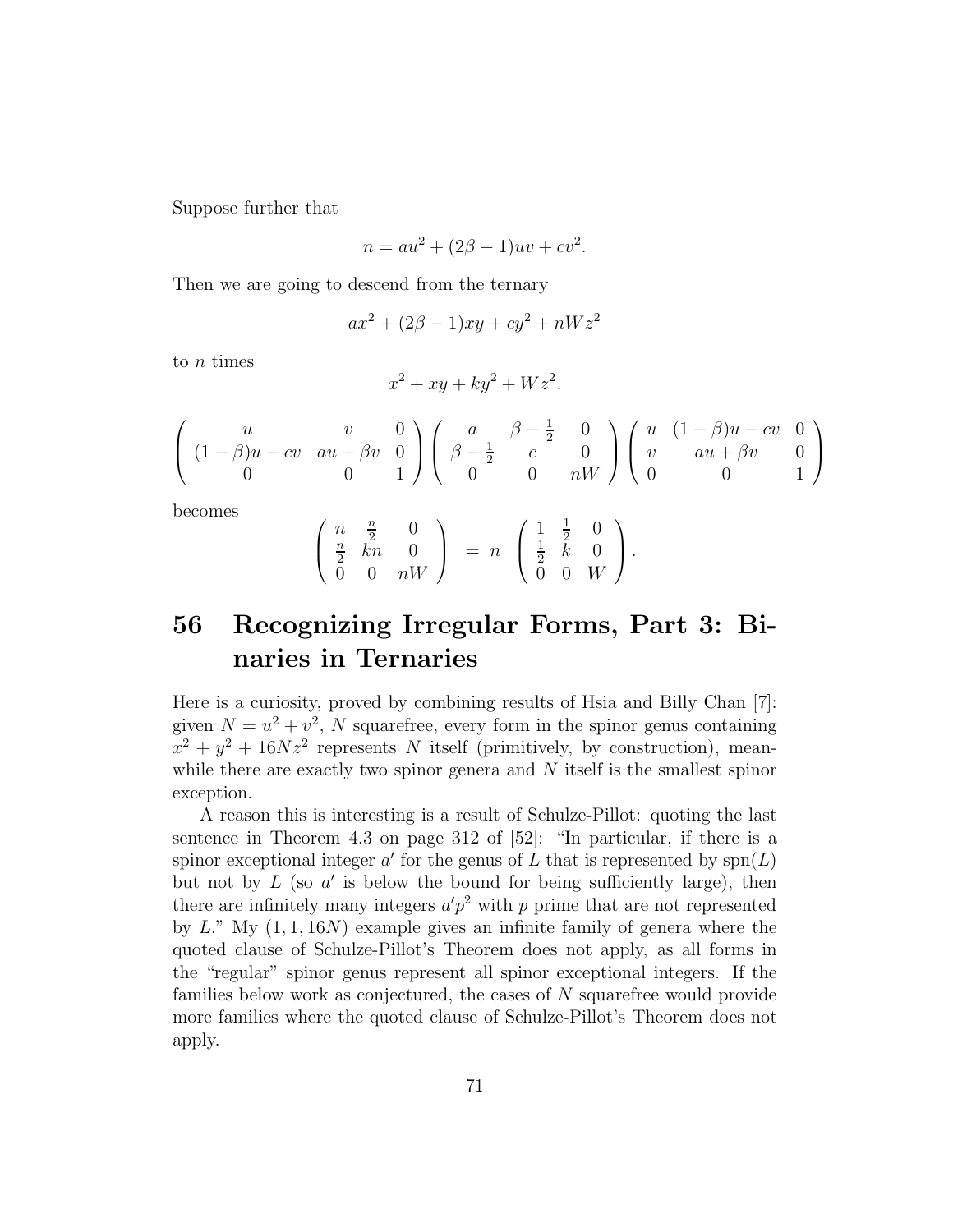I have a list of similar items: below, I will display a binary form in variables u, v in the expression  $N = g(u, v)$ . Then I will display a ternary form  $h(x, y, z)$ . As I now see the matter, the important conjecture is that every form in the regular spinor genus of the higher discriminant descends to one or more forms in the regular spinor genus downstairs, and irregular only to irregular. That is, in these examples *spinor genera are preserved by descent*! For these examples anyway. I have many, many other examples where that fails.

For all these Gauss composition of binary forms is used. The first version is this: suppose  $n = \alpha^2 + k\beta^2$ . Then

$$
\begin{pmatrix} \alpha & \beta \\ -k\beta & \alpha \end{pmatrix} \begin{pmatrix} 1 & 0 \\ 0 & k \end{pmatrix} \begin{pmatrix} \alpha & -k\beta \\ \beta & \alpha \end{pmatrix} = \begin{pmatrix} n & 0 \\ 0 & nk \end{pmatrix}.
$$

The second version is: suppose  $n = \alpha^2 + \alpha\beta + k\beta^2$ . Then

$$
\begin{pmatrix}\n\alpha & \beta \\
-k\beta & \alpha+\beta\n\end{pmatrix}\n\begin{pmatrix}\n1 & \frac{1}{2} \\
\frac{1}{2} & k\n\end{pmatrix}\n\begin{pmatrix}\n\alpha & -k\beta \\
\beta & \alpha+\beta\n\end{pmatrix} = \begin{pmatrix}\nn & \frac{n}{2} \\
\frac{n}{2} & nk\n\end{pmatrix}.
$$

 $N = u^2 + v^2$ ,  $h(x, y, z) = x^2 + y^2 + 16Nz^2$ . Conjectures: gen h has exactly two spinor genera, every form in spn h has a homothety to  $Nx^2 + Ny^2 + 16Nz^2$ , also  $N$  is a spinor exception, while every form in spn  $h$  represents  $N$ . If we can take  $gcd(u, v) = 1$ , then every form in spn h represents N primitively. If N is squarefree, N is also the smallest spinor exception for gen  $h$ , and all the spinor exceptions are  $NM^2$ , where all prime factors of M are congruent to 1 modulo 4. Note: proved for squarefree N!

 $N = u^2 + 2v^2$ ,  $h(x, y, z) = x^2 + 2y^2 + 64Nz^2$ . Conjectures: gen h has exactly two spinor genera, every form in spn  $h$  has a homothety to either  $Nx^{2} + 2Ny^{2} + 64Nz^{2}$  or  $Nx^{2} + 8Ny^{2} + 8Ny^{2} + 18Nz^{2}$ , also N is a spinor exception, while every form in spn h represents N. If we can take  $gcd(u, v) =$ 1, then every form in spn h represents N primitively. If N is squarefree,  $N$ is also the smallest spinor exception for gen  $h$ , and all the spinor exceptions are  $NE^2$ , where all prime factors of E are congruent to 1 or 3 modulo 8.

 $N = u^2 + uv + v^2$ ,  $h(x, y, z) = x^2 + xy + y^2 + 36Nz^2$ . Conjectures: gen h has exactly two spinor genera, every form in spn h has a homothety to  $\tilde{N}x^2 +$  $Nxy + Ny^2 + 36Nz^2$ , also N is a spinor exception, while every form in spn h represents N. If we can take  $gcd(u, v) = 1$ , then every form in spn h represents N primitively. If N is squarefree, N is also the smallest spinor exception for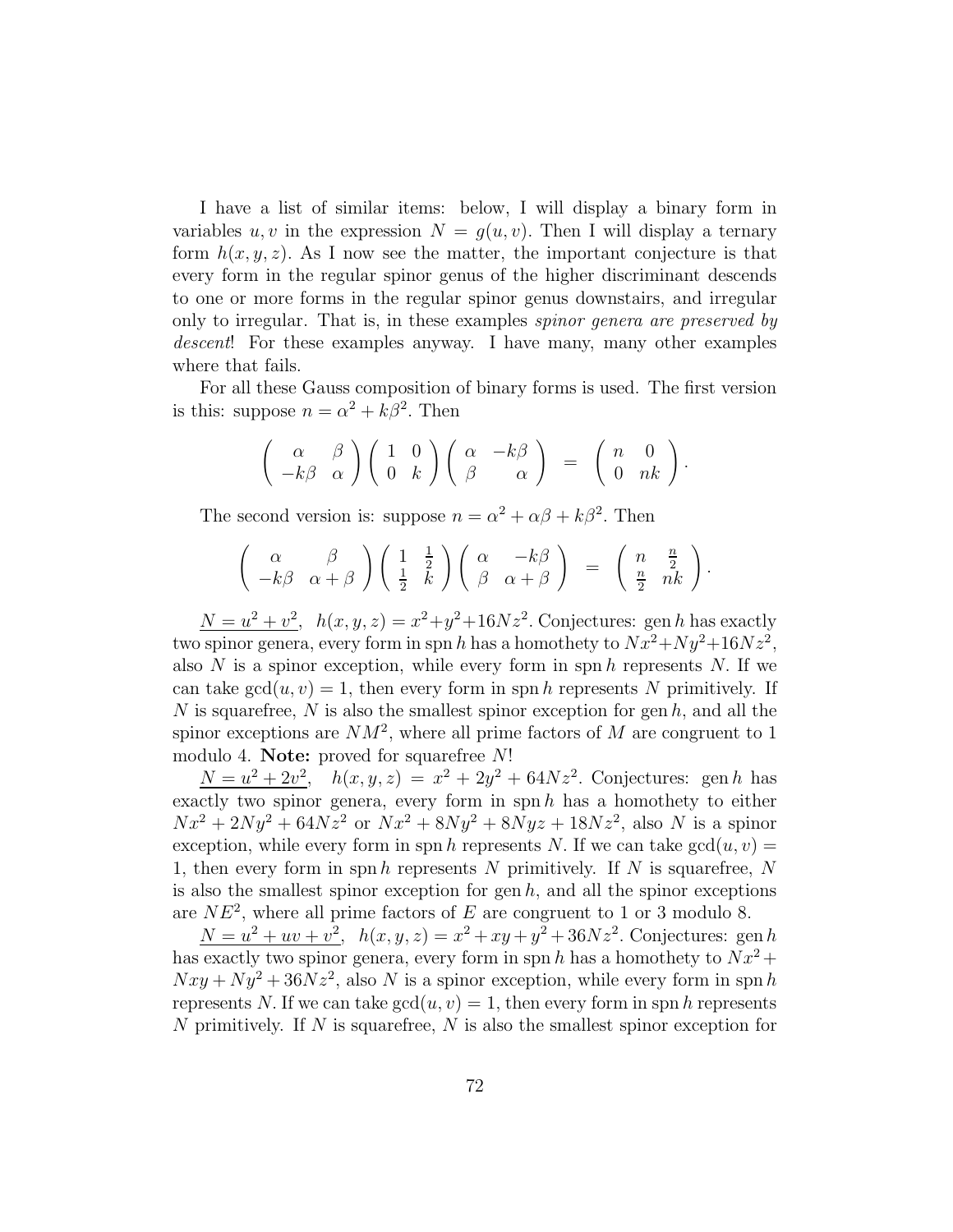gen h, and all the spinor exceptions are  $NW^2$ , where all prime factors of W are congruent to 1 modulo 3.

 $N = u^2 + uv + v^2$ ,  $h(x, y, z) = x^2 + 3y^2 + (9N + 1)z^2 + 3yz + zx$ . Conjectures: gen h has exactly two spinor genera, every form in spn h has a homothety to either  $Nx^2 + 3Ny^2 + 10Nz^2 + 3Nyz + Nzx$  or (when N is even)  $Nx^2 + Nxy + Ny^2 + 36Nz^2$ . When N is even  $x^2 + 3y^2 + (9N + 1)z^2 + 3yz + zx$ and  $x^2 + xy + y^2 + 36Nz^2$  are in the same genus! Also N is a spinor exception, while every form in spn h represents N. If we can take  $gcd(u, v) = 1$ , then every form in spn  $h$  represents  $N$  primitively. If  $N$  is squarefree,  $N$  is also the smallest spinor exception for gen h, and all the spinor exceptions are  $NW^2$ , where all prime factors of W are congruent to 1 modulo 3.

Apparently for  $N \equiv 0 \mod 4$  these two give the same genus, e.g.  $N = 4$ 

|  |               |  | =====Discriminant 432 ==Genus Size== 4 |  |
|--|---------------|--|----------------------------------------|--|
|  |               |  |                                        |  |
|  | 1 1 144 0 0 1 |  |                                        |  |
|  |               |  | 1 3 37 3 1 0 (regular)                 |  |
|  |               |  |                                        |  |
|  |               |  | 3 7 7 5 3 3 (spinor regular)           |  |
|  | 3 3 16 0 0 3  |  |                                        |  |
|  |               |  |                                        |  |

while the spinor exceptions with  $N = 4$  are the union of the  $W^2$  and  $4W^2$ .

I was a little worried about descent from  $\{1, 3, 9N+1, 3, 1, 0\}$ . If N is odd and  $N = \alpha^2 + 3\beta^2$ , then  $\alpha + \beta \equiv 1 \mod 2$  and

$$
\left(\begin{array}{ccc}\alpha&\beta&0\\-3\beta&\alpha&0\\ \frac{\alpha-3\beta-1}{2}&\frac{\alpha+\beta-1}{2}&1\end{array}\right)\left(\begin{array}{ccc}1&0&\frac{1}{2}\\0&3&\frac{3}{2}\\ \frac{1}{2}&\frac{3}{2}&9N+1\end{array}\right)\left(\begin{array}{ccc}\alpha&-3\beta&\frac{\alpha-3\beta-1}{2}\\ \beta&\alpha&\frac{\alpha+\beta-1}{2}\\0&0&1\end{array}\right)
$$

becomes

$$
\begin{pmatrix}\nN & 0 & \frac{N}{2} \\
0 & 3N & \frac{3N}{2} \\
\frac{N}{2} & \frac{3N}{2} & 10N\n\end{pmatrix} = N \begin{pmatrix}\n1 & 0 & \frac{1}{2} \\
0 & 3 & \frac{3}{2} \\
\frac{1}{2} & \frac{3}{2} & 10\n\end{pmatrix},
$$

so  $\{1, 3, 9N + 1, 3, 1, 0\}$  descends by a factor of N to  $\{1, 3, 10, 3, 1, 0\}$ .

If N is even and  $N = \alpha^2 + 3\beta^2$ , then N is divisible by 4, so let  $N = 4M$ . First we descend by 4 to  $\{1, 1, 9N, 0, 0, 1\} = \{1, 1, 36M, 0, 0, 1\}$ :

$$
\left(\begin{array}{rrr}2 & 0 & 0\\1 & 1 & 0\\-1 & -1 & 2\end{array}\right)\left(\begin{array}{rrr}1 & 0 & \frac{1}{2}\\0 & 3 & \frac{3}{2}\\ \frac{1}{2} & \frac{3}{2} & 9N+1\end{array}\right)\left(\begin{array}{rrr}2 & 1 & -1\\0 & 1 & -1\\0 & 0 & 2\end{array}\right)
$$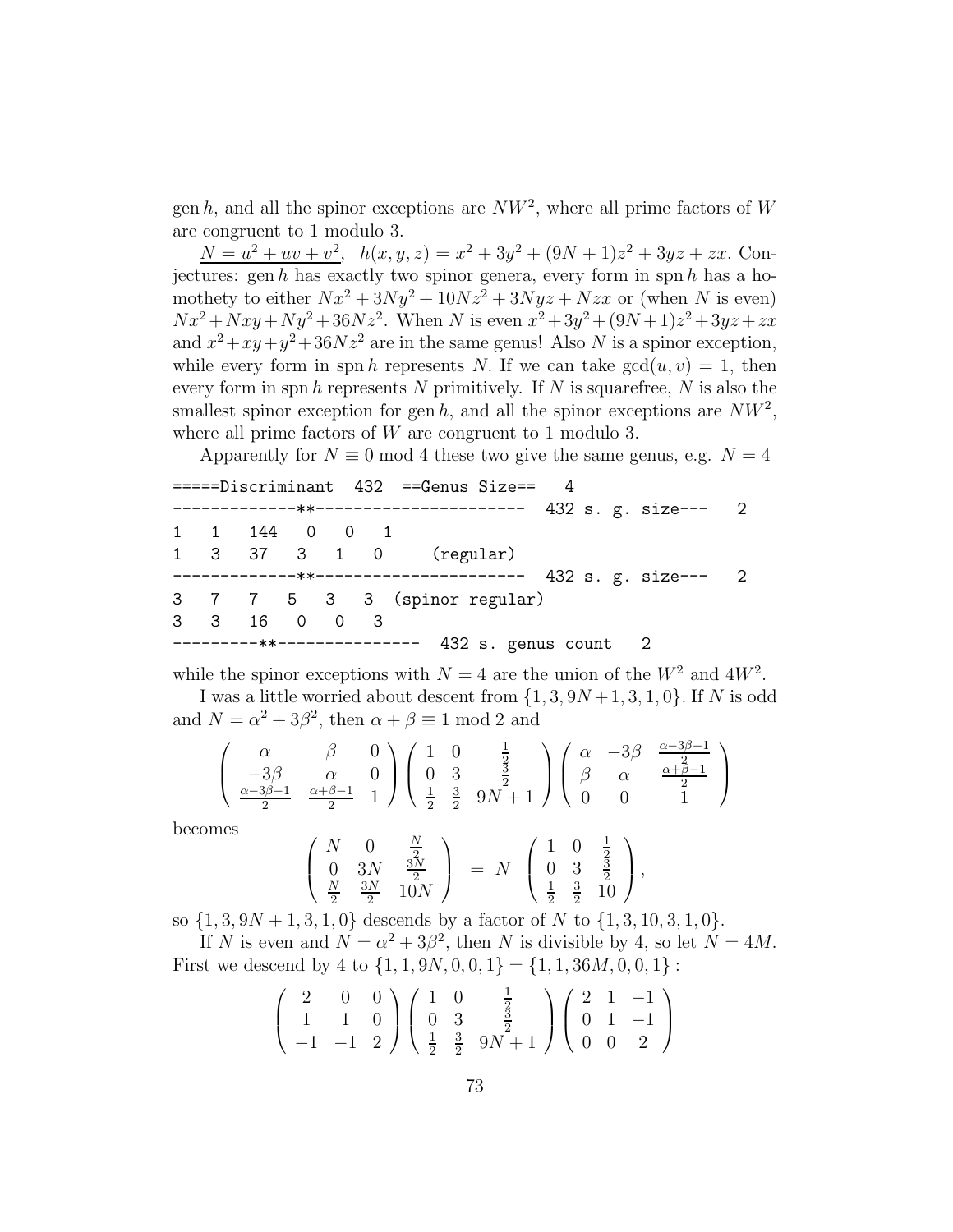becomes

$$
\left(\begin{array}{ccc} 4 & 2 & 0 \\ 2 & 4 & 0 \\ 0 & 0 & 36N \end{array}\right) = 4 \left(\begin{array}{ccc} 1 & \frac{1}{2} & 0 \\ \frac{1}{2} & 1 & 0 \\ 0 & 0 & 36M \end{array}\right).
$$

Next there is the additional descent by a factor of M to  $\{1, 1, 36, 0, 0, 1\}$ . With  $4M = N$ , we have shown descent by a factor of N from  $\{1, 3, 9N + 1, 3, 1, 0\}$ to  $\{1, 1, 36, 0, 0, 1\} \cap \bigcirc$ .

 $N = u^2 + uv + 2v^2$ ,  $h(x, y, z) = x^2 + xy + 2y^2 + 49Nz^2$ . Conjectures: gen h has exactly two spinor genera, every form in spn h has a homothety to  $Nx^2 + Nxy + 2Ny^2 + 49Nz^2$ , also N is a spinor exception, while every form in spn h represents N. If we can take  $gcd(u, v) = 1$ , then every form in spn h represents  $N$  primitively. If  $N$  is squarefree,  $N$  is also the smallest spinor exception for gen h, and all the spinor exceptions are  $NS<sup>2</sup>$ , where all prime factors of  $S$  are congruent to 1 or 2 or 4 modulo 7.

Next we have two pair, where the primitive binary forms that drive the construction come two per discriminant:

 $N = u^2 + 8v^2$ ,  $h(x, y, z) = x^2 + 8y^2 + 64Nz^2$ . Conjectures: gen h has exactly two spinor genera, every form in spn h has a homothety to  $Nx^2 +$  $8Ny^{2} + 64Nz^{2}$ , also N is a spinor exception, while every form in spn h represents N. If we can take  $gcd(u, v) = 1$ , then every form in spn h represents N primitively. If  $N$  is squarefree,  $N$  is also the smallest spinor exception for gen h, and all the spinor exceptions are  $NE^2$ , where all prime factors of E are congruent to 1 or 3 modulo 8.

Next we need this: suppose  $N = 3\alpha^2 + 2\alpha\beta + 3\beta^2$ . Then

$$
\begin{pmatrix}\n\alpha & \beta \\
-\alpha - 3\beta & 3\alpha + \beta\n\end{pmatrix}\n\begin{pmatrix}\n3 & 1 \\
1 & 3\n\end{pmatrix}\n\begin{pmatrix}\n\alpha & -\alpha - 3\beta \\
\beta & 3\alpha + \beta\n\end{pmatrix} = \begin{pmatrix}\nN & 0 \\
0 & 8N\n\end{pmatrix}.
$$

 $N = 3u^2 + 2uv + 3v^2$ ,  $h(x, y, z) = 3x^2 + 2xy + 3y^2 + 64Nz^2$ . Conjectures: gen h has exactly two spinor genera, every form in spn h has a homothety to  $Nx^2 + 8Ny^2 + 64Nz^2$ , also N is a spinor exception, while every form in spn h represents N. If we can take  $gcd(u, v) = 1$ , then every form in spn h represents  $N$  primitively. If  $N$  is squarefree,  $N$  is also the smallest spinor exception for gen h, and all the spinor exceptions are  $NE^2$ , where all prime factors of  $E$  are congruent to 1 or 3 modulo 8.

 $N = u^2 + uv + 4v^2$ ,  $h(x, y, z) = x^2 + xy + 4y^2 + 225Nz^2$ . Conjectures: gen  $h$  has exactly two spinor genera, every form in spn  $h$  has a homothety to either  $Nx^2 + Nxy + 4Ny^2 + 225Nz^2$  or  $Nx^2 + 15Ny^2 + 15Nyz + 60Nz^2$ , also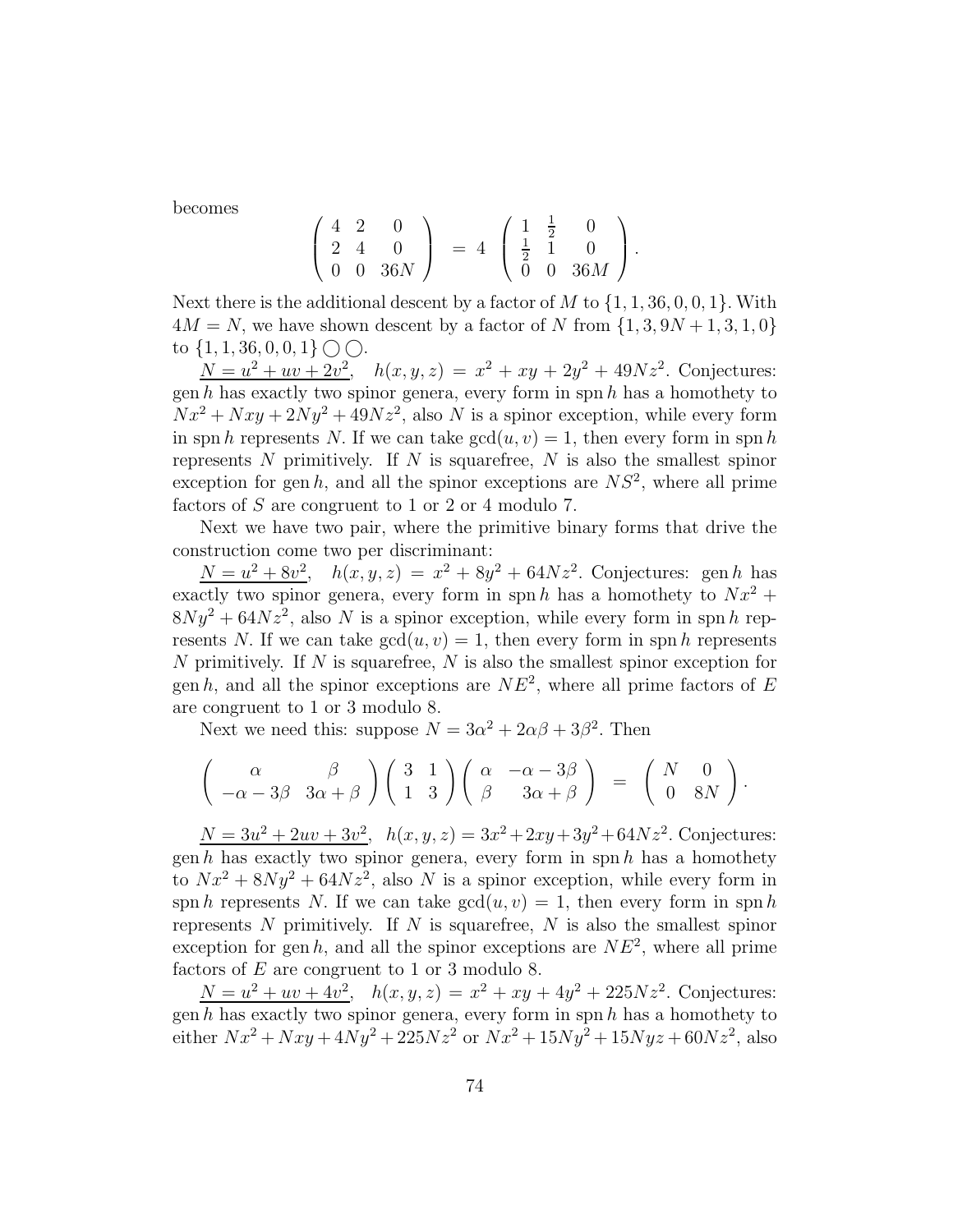N is a spinor exception, while every form in spn h represents N. If we can take  $gcd(u, v) = 1$ , then every form in spn h represents N primitively. If N is squarefree,  $N$  is also the smallest spinor exception for gen  $h$ , and all the spinor exceptions are  $NT^2$ , where all prime factors of T are congruent to 1 or 2 or 4 or 8 modulo 15.

I worked out the next one with help about "united forms" from page 57 of Buell [5]: if  $X = x_1x_2 - Cy_1y_2$  and  $Y = a_1x_1y_2 + a_2x_2y_1 + By_1y_2$ , then

$$
(a_1x_1^2 + Bx_1y_1 + a_2Cy_1^2)(a_2x_2^2 + Bx_2y_2 + a_1Cy_2^2)
$$

is equal to

$$
(a_1a_2X^2 + BXY + CY^2).
$$

See also [13, pages 37,49].

Suppose  $N = 2\alpha^2 + \alpha\beta + 2\beta^2$ . Then

$$
\begin{pmatrix}\n\alpha & \beta \\
-2\beta & 2\alpha + \beta\n\end{pmatrix}\n\begin{pmatrix}\n2 & \frac{1}{2} \\
\frac{1}{2} & 2\n\end{pmatrix}\n\begin{pmatrix}\n\alpha & -2\beta \\
\beta & 2\alpha + \beta\n\end{pmatrix} = \begin{pmatrix}\nN & \frac{N}{2} \\
\frac{N}{2} & 4N\n\end{pmatrix}.
$$

 $N = 2u^2 + uv + 2v^2$ ,  $h(x, y, z) = 2x^2 + xy + 2y^2 + 225Nz^2$ . Conjectures: gen  $h$  has exactly two spinor genera, every form in spn  $h$  has a homothety to either  $Nx^2 + Nxy + 4Ny^2 + 225Nz^2$  or  $Nx^2 + 15Ny^2 + 15Nyz + 60Nz^2$ , also N is a spinor exception, while every form in spn  $h$  represents N. If we can take  $gcd(u, v) = 1$ , then every form in spn h represents N primitively. If N is squarefree,  $N$  is also the smallest spinor exception for gen  $h$ , and all the spinor exceptions are  $NT^2$ , where all prime factors of T are congruent to 1 or 2 or 4 or 8 modulo 15.

Alright, I checked all of the listed families for spinor genus preservation during descent and  $N \leq 200$ , including N that cannot be primitively represented by the appropriate binary form. For any of the families mentioned and N–values  $N_1|N_2$ , there is often a descent by a factor of  $\frac{N_2}{N_1}$  from the genus with parameter  $N = N_2$  down to the genus with parameter  $N = N_1$ , not just for  $N_1 = 1$ . In every case, forms in the regular spinor genus with  $N = N_2$  descended only to forms in the regular spinor genus with  $N = N_1$ , and forms in the irregular spinor genus with  $N = N_2$  descended only to forms in the irregular spinor genus with  $N = N_1$ .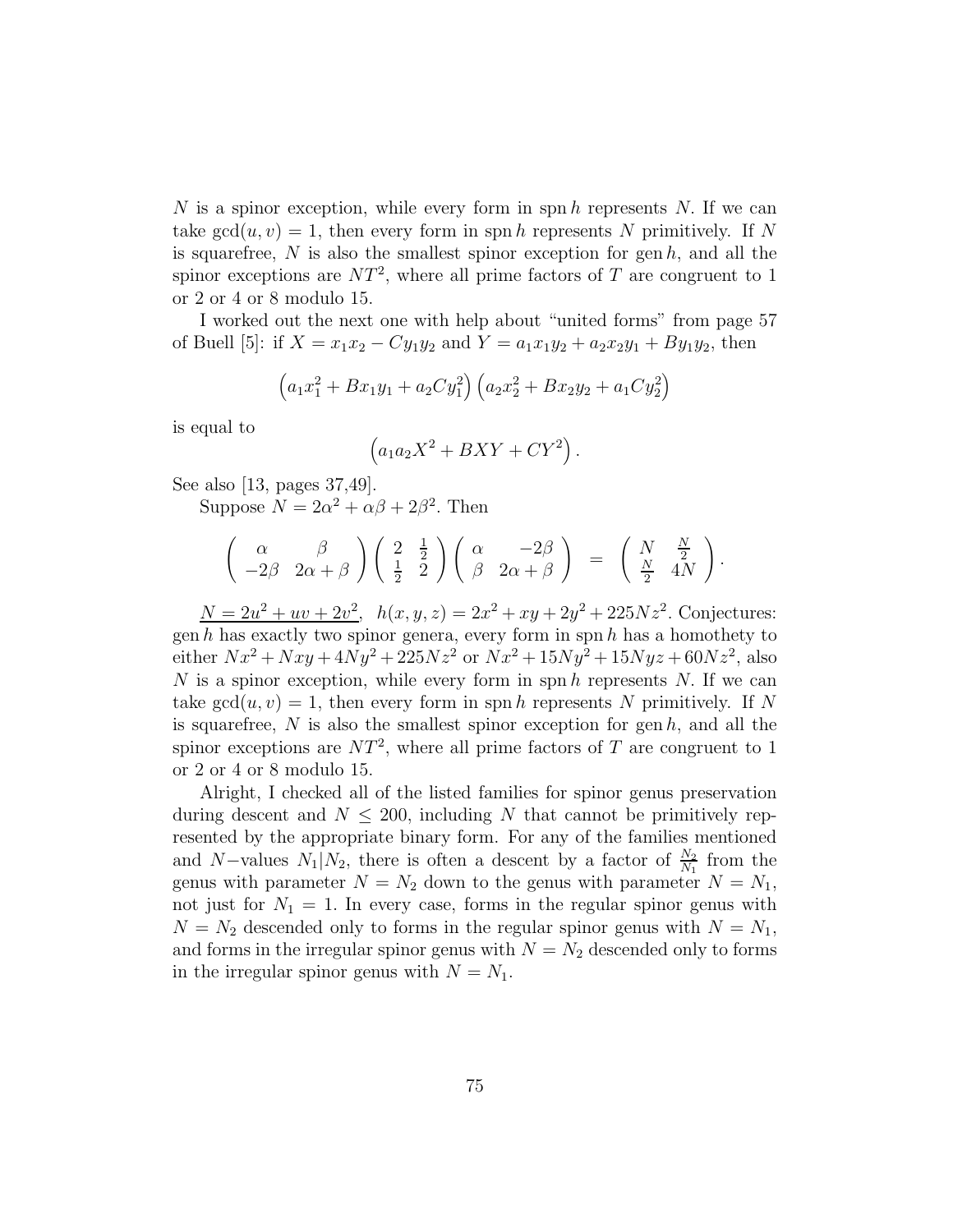# 57 Once More, with Four Spinor Genera

Prof. Hsia asked me if I could produce any similar example with four spinor genera, so I continued experimenting with this material. As near as I can make out, it is difficult to have a genus with four spinor genera, two independent spinor exceptions, and even one form that represents the minimal number in the two squareclasses of spinor exceptions. Still, I suspect I found a two parameter family that does just that.

First, I have computed some extra with the smallest of the following examples,  $w = 17$ , so  $16w^2 = 4624$ . The genus of the ternary  $x^2 + 17y^2 + 4624z^2$  has four spinor genera and a full plate of spinor exceptions: one family is  $U^2$  where U is an arbitrary product of  $\{1, 3, 7, 11, 13, 23, 31, 53, 71, 79, 89, 101, 107, \ldots\}$ . These appear to be 1 and all the primes r with Legendre symbol  $(-17|r) = 1$ . Then  $17V^2$ , V factors  $\{1, 5, 13, 17, 29, 37, 41, 53, 61, 73, 89, 97, 101, 109, \ldots\}$ . These are apparently just 1 and all the primes  $p \equiv 1 \mod 4$ , so Jones and Pall [36] would have called the second family  $17m^2$ .

The second smallest of the following examples,  $w = 41$ , so  $16w^2 = 26896$ . The genus of the ternary  $x^2 + 41y^2 + 26896z^2$  has four spinor genera and a full plate of spinor exceptions: one family is  $U^2$ , U is an arbitrary product of  $\{1, 3, 5, 7, 11, 19, 37, 47, 61, 67, 71, 73, 79, 113, \ldots\}$ . These appear to be 1 and all the primes r with Legendre symbol  $(-41|r) = 1$ . Then  $41V^2$ , V factors  $\{1, 5, 13, 17, 29, 37, 41, 53, 61, \ldots\}$ . Jones and Pall would have called the second family  $41m^2$ .

The third smallest of the following examples,  $w = 65$ , so  $16w^2 = 67600$ . The genus of the ternary  $x^2 + 65y^2 + 67600z^2$  has four spinor genera and a full plate of spinor exceptions: one family is  $U^2$ , U is an arbitrary product of {1, 3, 11, 19, 23, 29, 31, 37, 43, 59, 61, 71, 73, 97, 101, . . .}. These appear to be 1 and all the primes r with Legendre symbol  $(-65|r) = 1$ . Then  $65V^2$ , V factors  $\{1, 5, 13, 17, 29, 37, 41, 53, 61, \ldots\}$ . Jones and Pall would have called the second family  $65m^2$ .

I did a little run with all  $w \leq 100$  such that the binary form class group containing  $x^2 + wy^2$  has half as many fourth powers as there are squares. For each of these 33 values of  $w$  I checked the spinor exceptions in the genus of the ternary  $x^2 + wy^2 + 16w^2z^2$ . Sometimes the only squareclass of exceptions is 1, often there are two independent squareclasses of exceptions, but only a few times are both 1 and w distinct squareclasses of exceptions. Anyway, here is the list of w with the minimal exceptions:  $14:1,2$ .  $17:1,17$ .  $20:1,5$ . 32:1. 34:1,17. 36:1. 39:1,13. 41:1,41. 46:1,2. 49:1. 52:1,13. 55:1,5. 56:1,8.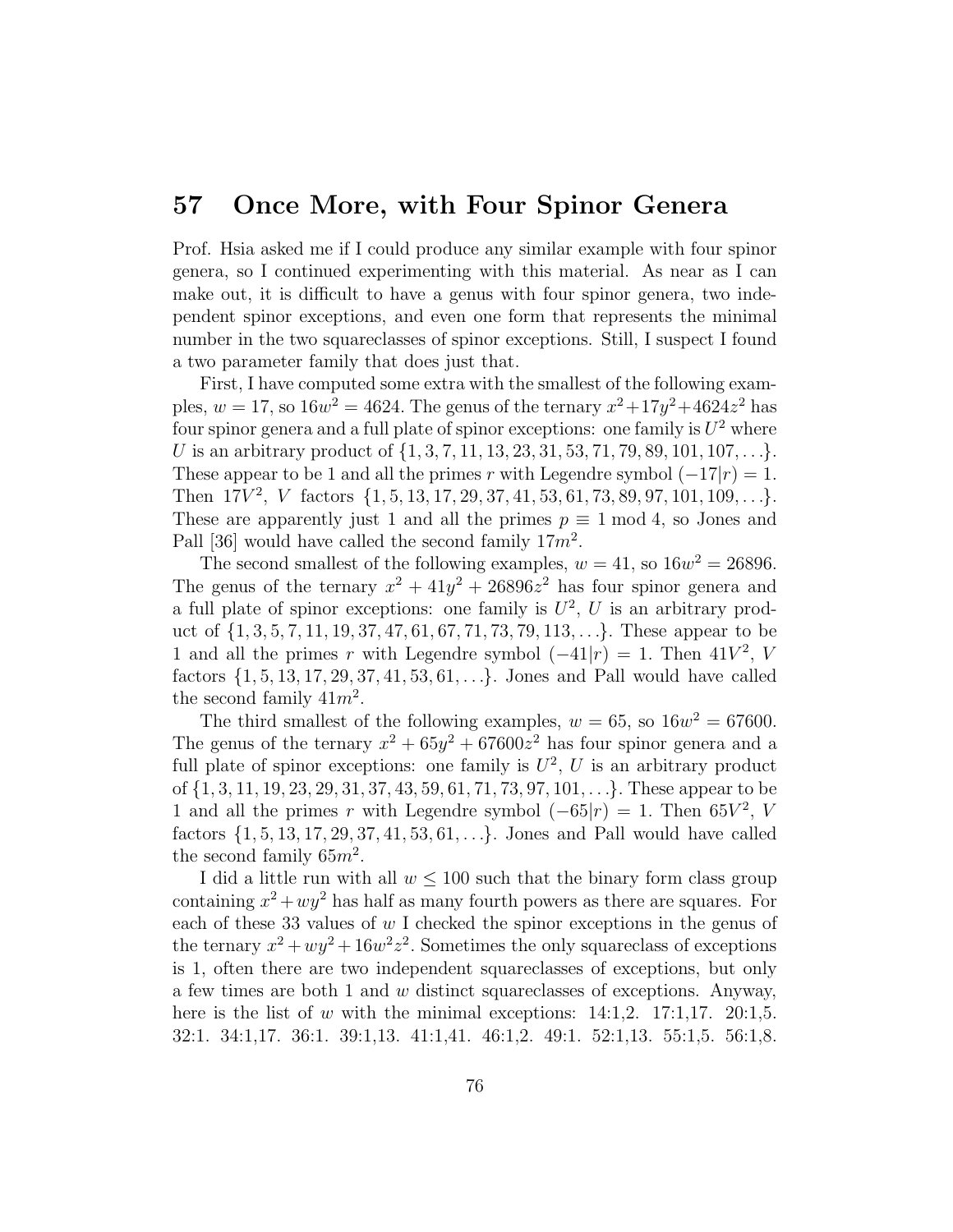62:1,2. 63:1. 64:1. 65:1,65. 66:1. 68:1,17. 69:1. 73:1,73. 77:1. 80:1,20. 82:1,41. 84:1. 89:1,89. 90:1. 94:1,2. 95:1,5. 96:1. 97:1,97. 98:1. 100:1.

Wai Kiu Chan provided this example about binaries added to unaries:  $x^2 + 12y^2$  and  $3x^2 + 4y^2$  are binaries of the same discriminant but different genera, while  $x^2 + 12y^2 + 2z^2$  and  $3x^2 + 4y^2 + 2z^2$  are ternaries in the same genus. Ben Kane found a simple counterexample to the analogous statement for spinor genera. His example happens quite often, as a genus of positive ternaries cannot have more than one spinor genus unless the discriminant  $\Delta$  is divisible by 64 or by  $p^3$  for some odd prime p. There is a different type of counterexample which does not depend on the factorization of N in  $g(x, y) + Nz^2$ : if  $g(x, y)$  and  $g'(x, y) = g(x, -y)$  are opposite forms in a genus without any ambiguous forms, then they are in distinct spinor genera. However, no matter what we choose for N, it follows that  $g(x, y) + Nz^2$ and  $g'(x, y) + Nz^2$  are actually equivalent with a determinant of +1. So the examples in this section denote one of the few possibilities where binaries in the same genus but distinct spinor genera map to ternaries in distinct spinor genera.

If  $h_1(x, y)$  is a fourth power in the binary form class group containing  $x^2 + wy^2$ , and  $h_2(x, y)$  is a square but not a fourth power, then the computer thinks that  $h_1(x, y) + 16w^2z^2$  lies in the same spinor genus as  $x^2 + wy^2 +$  $16w^2z^2$ , while  $h_2(x,y) + 16w^2z^2$  lies in a different spinor genus. That is really important, spinor genus respecting direct sum here. Direct sum is not something to be taken for granted either.  $x^2 + 17y^2$  is the fourth power and  $2x^2 + 2xy + 9y^2$  is the square that is not a fourth power. So Estes and Pall [24] say they are in the same (binary) genus but different spinor genera. Both forms represent 21 and 33. With 21 and discriminant 6603072,  $x^2 + 17y^2 + 97104z^2$  and  $2x^2 + 2xy + 9y^2 + 97104z^2$  are in the same genus and spinor genus. With 33 and discriminant  $10376256$ ,  $x^2 + 17y^2 + 152592z^2$ and  $2x^2 + 2xy + 9y^2 + 152592z^2$  are in the same genus and spinor genus. It is worth noting that in both these cases the ternary genus does not have four spinor genera, only two.

Let  $w \in \{17, 41, 65, 73, 89, 97, 113, 137, 145, 185, 193, 233, 241, \ldots\}$ . That is, w is squarefree,  $w \equiv 1 \mod 8$ , w is not divisible by any prime  $q \equiv 3 \mod 4$ , and the positive binary quadratic form  $g(x, y) = x^2 + wy^2$  is in a (principal) genus with exactly two ambiguous classes, so that there are half as many fourth powers as squares in the class group, and two spinor genera per genus of that binary form discriminant (I'll look for the reference, for binaries the spinor kernel is the fourth powers in the class group [24] or [12, page 366]).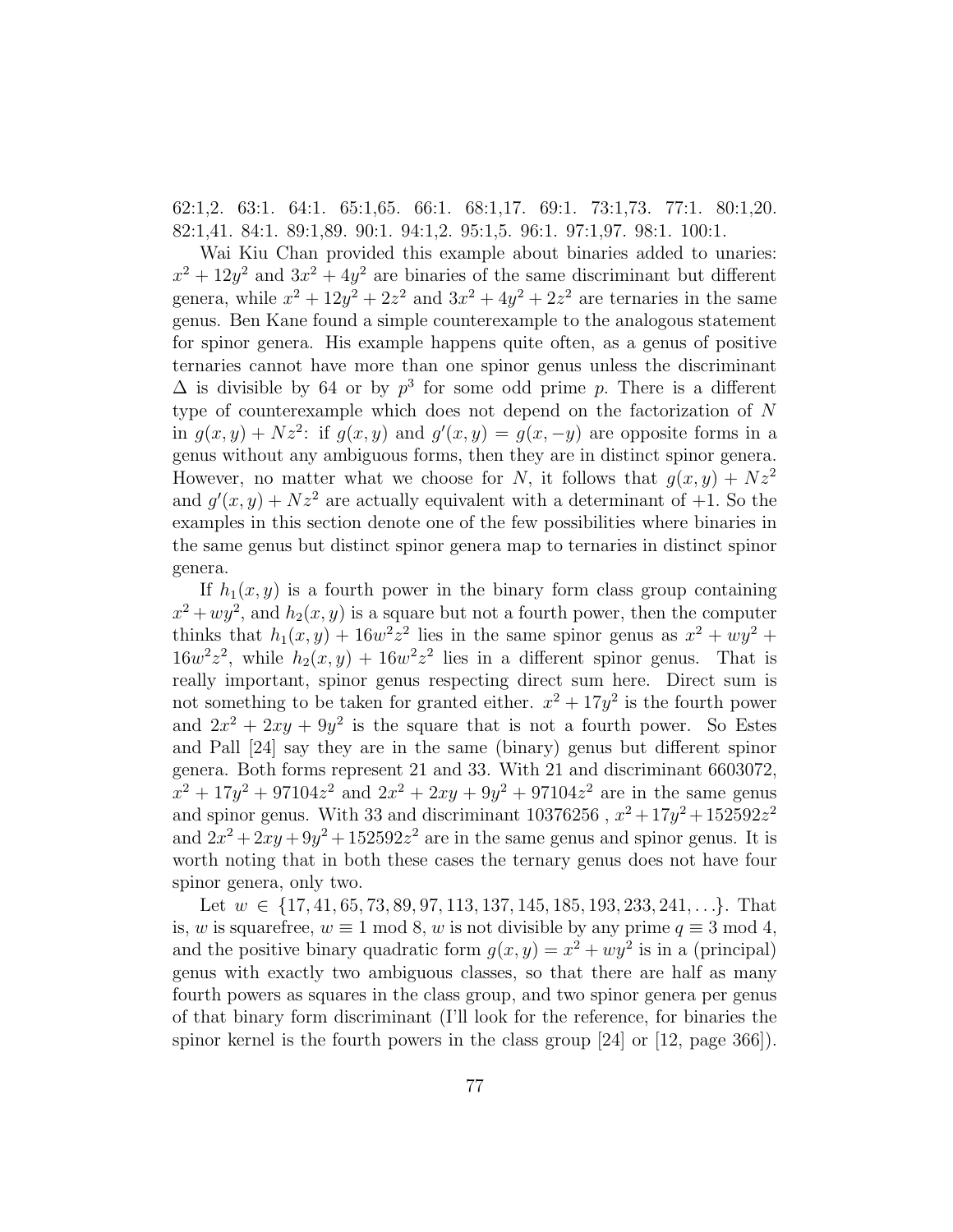I want  $w$  squarefree because I want minimal spinor exceptions to be 1 and  $w$ itself, rather than some divisor of w. And I do know that things never worked properly with even w or w divisible by some prime  $q \equiv 3 \mod 4$ , and things went wrong when I tried w values 205, 221, 1513. When  $w = 205$ , which is 5 mod 8, the independent spinor exception squareclasses have minima 1 and 41. So the factor of 5 just disappears. That happens to prime factors that are 3 mod 4, or to 2 if all other prime factors are 1 mod 4. When  $w = 221$ , which is 5 mod 8, the independent spinor exception squareclasses have minima 1 and 17. So the factor of 13 just disappears. The last one,  $1513 = 17 \cdot 89$ , is the smallest number that fits all the other conditions for w but has four ambiguous classes in the (principal) genus containing  $x^2+1513y^2$ , those being (1,0,1513),(2,2,757),(17,0,89),(34,34,53). The resulting ternaries had eight spinor genera, confirmed by Andrew Earnest.

As mentioned, I asked the computer to check  $w = 1513$ . The binary form  $x^2 + 1513y^2$  is in a principal genus of four forms, all of which are ambiguous, the list being (1,0,1513), (2,2,757), (17,0,89), (34,34,53). That is, the square of each is the identity. The only fourth power in the class group is the identity. The class number is sixteen. I wanted to know if this example works properly, I thought the principal genus stuffed with ambiguous forms might force extra spinor genera in the genus of  $T(x, y, z) = x^2 + 1513y^2 + 36626704z^2$ . And that did happen, there were eight spinor genera, this being confirmed by Earnest.

The squares in the class group of  $x^2 + wy^2$  make up a subgroup called the principal genus. By hypothesis there are half as many fourth powers as squares. The fourth powers also make a subgroup of the subgroup of squares. So we have two cosets: the fourth powers and the squares that are not fourth powers. Now, let us define a sequence of numbers s, where each s is represented by a form in the principal genus but **not** by forms in both cosets.

For example, with  $w = 17$ , the numbers represented by  $(1,0,17)$  are 1, 4, 9, 16, 17, 18, 21, 25, 26, 33, 36, 42, 49, 53, 64, up to 65. The square that is not a fourth power is (2,2,9), which represents 2, 8, 9, 13, 18, 21, 32, 33, 34, 36, 42, 49, 50, 52. Striking out the numbers common to the two lists, we are taking  $s \in \{1, 2, 4, 8, 13, 16, 17, 25, 26, 32, 34, 50, 52, 53, 64, \ldots\}$ . I just finished a run, and a desired detail works, one that explains everything else:  $x^2 + 17y^2 + 4624sz^2$  and  $2x^2 + 2xy + 9y^2 + 4624sz^2$  lie in the same genus but different spinor genera, just as the binary forms  $x^2 + 17y^2$  and  $2x^2 + 2xy + 9y^2$ lie in the same genus but different spinor genera.

With  $w = 41$ , the fourth powers in the class group are  $(1, 0, 41)$  and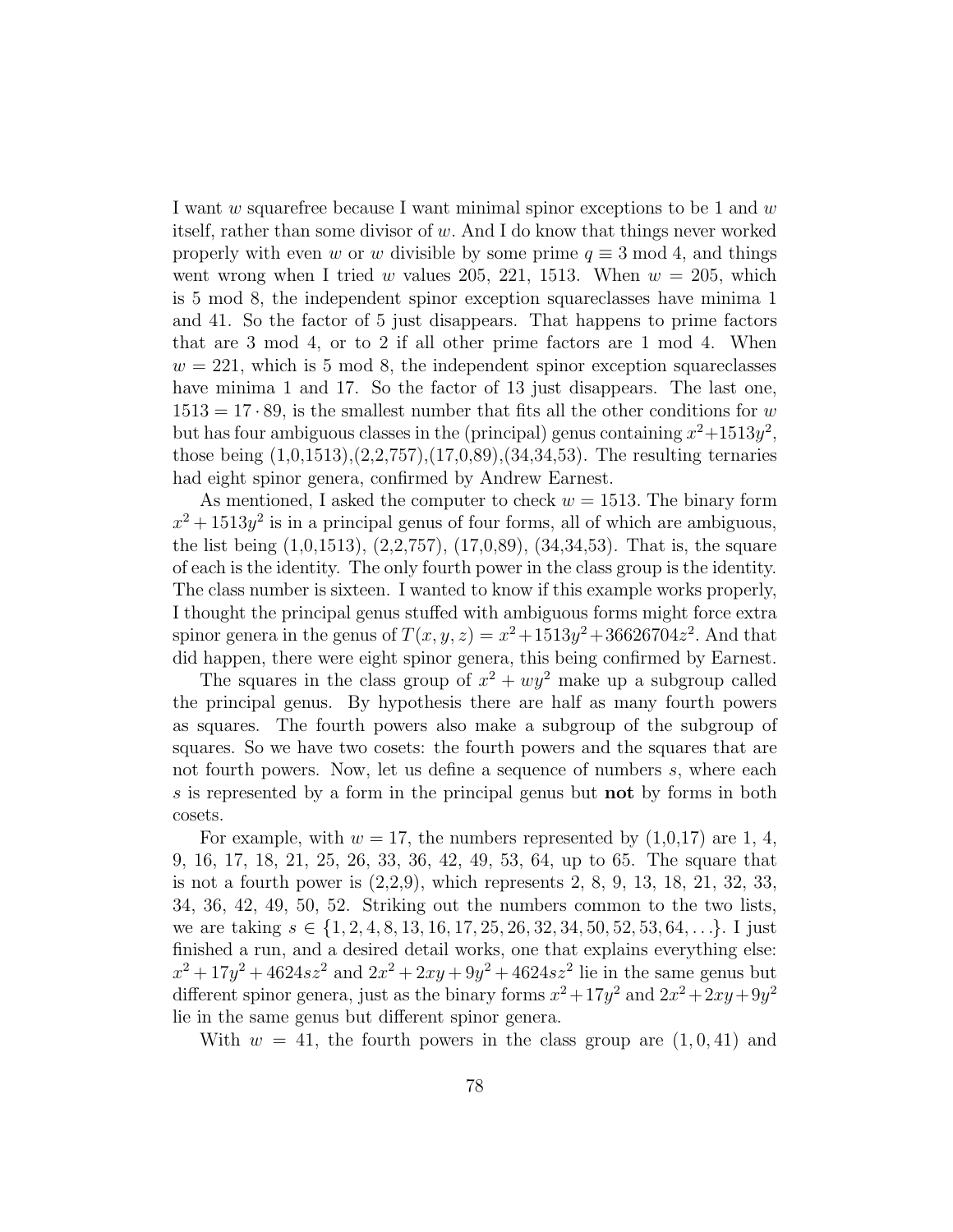$(2, 2, 21)$ , while the squares that are not fourth powers are  $(5, \pm 4, 9)$ . The list of possible s values for  $(1, 0, 41)$  is  $1, 4, 9, 16, 25, 36, 41, 42, 45, 49,$ 50 up to 50. The list for (2, 2, 21) is 2, 8, 18, 21, 25, 32, 33, 45, 50. So the combined list for the fourth powers starts 1, 2, 4, 8, 9, 16, 18, 21, 25, 32, 33, 36, 41, 42, 45, 49, 50. The list for  $(5, \pm 4, 9)$ , the squares that are not fourth powers, is 5, 9, 10, 18, 20, 21, 33, 36, 37, 40, 42, 45, 49. Crossing out common terms we get  $s \in \{1, 2, 4, 5, 8, 10, 16, 20, 25, 32, 37, 40, 41, 50 \ldots\}$ .

Recall  $g(x, y) = x^2 + wy^2$ . For a pair  $(w, s)$ , define a positive ternary quadratic form,

$$
T(x, y, z) = x2 + wy2 + 16sw2z2 = g(x, y) + 16sw2z2.
$$

For any other form  $h(x, y) = ax^2 + bxy + cy^2$  in the principal genus, define

$$
U_h(x, y, z) = ax^2 + bxy + cy^2 + 16sw^2z^2 = h(x, y) + 16sw^2z^2.
$$

Then what the computer output says is this:  $T(x, y, z)$  and  $U_h(x, y, z)$  are in the same genus of positive ternary quadratic forms but if  $h$  is not a fourth power in the class group  $T$  and  $U_h$  lie in different spinor genera. The ternary genus has four spinor genera. There are two squareclasses of spinor exceptions, with representatives s and ws. Either  $T(x, y, z)$  represents both s and ws, (as  $g \circ g = g$ ), or some  $U_h(x, y, z)$  represents s and therefore sw, as  $g \circ h = h$ . Thus there is at least one form in the genus that represents both these spinor exceptions. If s is not squarefree or if  $gcd(w, s) \neq 1$ , perhaps there are smaller exceptions in either squareclass. There may be more than one equivalence class of forms that represent both s and sw, but the number of such classes is not large compared with the number of classes in the spinor genus. Finally, for fixed w and  $s_1|s_2$ , there is a descent from the genus with  $s = s_2$  to one with  $s = s_1$ , and spinor genera are preserved by the descent! That is, if a form upstairs descends to two or more forms downstairs, those downstairs forms are in the same spinor genus. If two forms upstairs are in the same spinor genus and descend to some forms downstairs, those forms downstairs are all in the same spinor genus. If two forms  $f_2, g_2$ upstairs are in different spinor genera,  $f_2$  descends to  $f_1$  and  $g_2$  descends to  $g_1$ , the results  $f_1, g_1$  of descent lie in two different spinor genera downstairs. If some forms downstairs are in the same spinor genus and are descended to by a bunch of forms upstairs, those upstairs forms are all in the same spinor genus. And so on.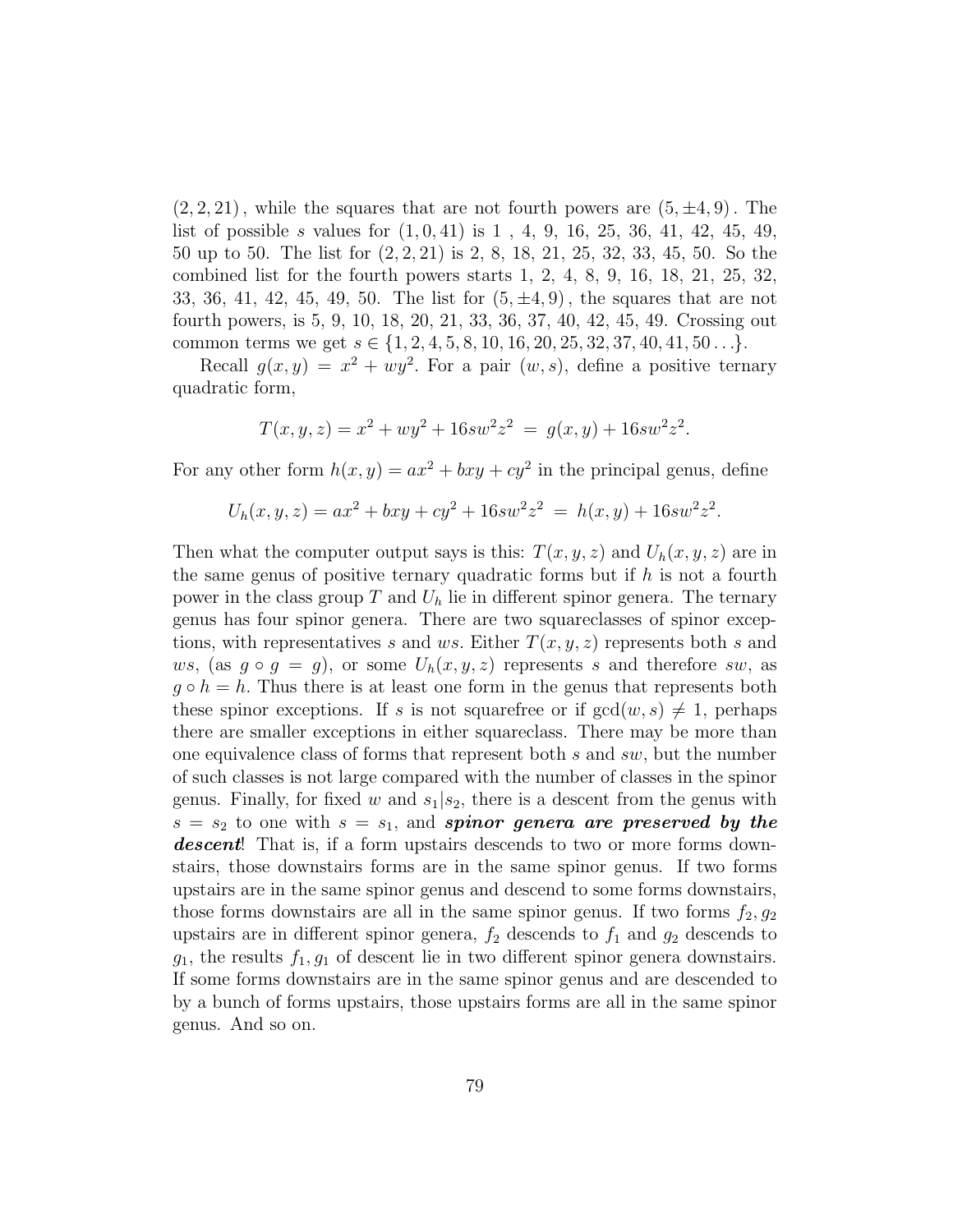Suppose  $s = \alpha u^2 + 2\beta uv + \gamma v^2$  with  $\alpha \gamma - \beta^2 = w$ .

$$
\begin{pmatrix} u & v \\ -\beta u - \gamma v & \alpha u + \beta v \end{pmatrix} \begin{pmatrix} \alpha & \beta \\ \beta & \gamma \end{pmatrix} \begin{pmatrix} u & -\beta u - \gamma v \\ v & \alpha u + \beta v \end{pmatrix} = \begin{pmatrix} s & 0 \\ 0 & sw \end{pmatrix}.
$$

So we see how the ternary form  $\alpha x^2 + 2\beta xy + \gamma y^2 + 16sw^2z^2$  descends by a factor of s to  $x^2 + wy^2 + 16w^2z^2$ .

But

$$
\begin{pmatrix}\n\alpha u + \beta v & -v \\
\beta u + \gamma & u\n\end{pmatrix}\n\begin{pmatrix}\n1 & 0 \\
0 & w\n\end{pmatrix}\n\begin{pmatrix}\n\alpha u + \beta v & \beta u + \gamma v \\
-v & u\n\end{pmatrix} = \begin{pmatrix}\n\alpha s & \beta s \\
\beta s & \gamma s\n\end{pmatrix}.
$$

So  $x^2 + wy^2 + 16sw^2z^2$  also descends by a factor of s to  $\alpha x^2 + 2\beta xy + \gamma y^2 +$  $16w^2z^2$ .

This, finally, explains the strange restriction on s. If binaries  $h_1$  and  $h_2$  have the same discriminant as  $x^2 + wy^2$ , and both are squares in the class group while one is a fourth power and the other not, there would be a problem if both represented s.  $x^2 + wy^2 + 16sw^2z^2$  would descend to both  $h_1(x,y) + 16w^2z^2$  and  $h_2(x,y) + 16w^2z^2$  downstairs, and we believe these lie in distinct spinor genera. We also believe that  $h_1(x, y) + 16w^2sz^2$  and  $h_2(x, y) + 16w^2sz^2$  lie in different spinor genera. Both these ternaries would descend by a factor of s to  $x^2 + wy^2 + 16w^2z^2$ . So, among the many things that can go wrong: a wrong choice of w could see  $h_1(x, y) + 16w^2z^2$  and  $h_2(x, y) + 16w^2z^2$  in the same spinor genus, horrible. A wrong choice of s could see  $h_1(x, y) + 16w^2sz^2$  and  $h_2(x, y) + 16w^2sz^2$  in the same spinor genus, very bad. Finally, even if all the spinor genera are as we like, we would still violate spinor genus preservation in descent if s were represented by a fourth power and a square that is not a fourth power.

The conditions on s prevent s from being divisible by some primes  $q \equiv$ 3 mod 4. Not always, with  $w = 65$  it is legal to have  $s = 49$ . If s is divisible by  $q \equiv 3 \mod 4$  but not by  $q^2$ , the notation for this being  $q||s$ , the genus of  $x^2 + wy^2 + 16sw^2z^2$  collapses to just two spinor genera. It does turn out that you get four spinor genera with fairly pleasant independent exceptions for  $s = 9, 18, 49, \dots$ , that is with  $q \equiv 3 \mod 4$  and  $q^2 || s$ . The part I don't like is that the preservation of spinor genera is disrupted, at least when  $(-w|q) = 1$ . With  $w = 17$  and  $s = 49$ , the form  $x^2 + 17y^2 + 226576z^2$ descends by 49 to both  $x^2 + 17y^2 + 4624z^2$  and  $2x^2 + 2xy + 9y^2 + 4624z^2$ , which are in different spinor genera. From a different spinor genus upstairs, the form  $2x^2 + 2xy + 9y^2 + 226576z^2$  descends by 49 to both  $x^2 + 17y^2 + 4624z^2$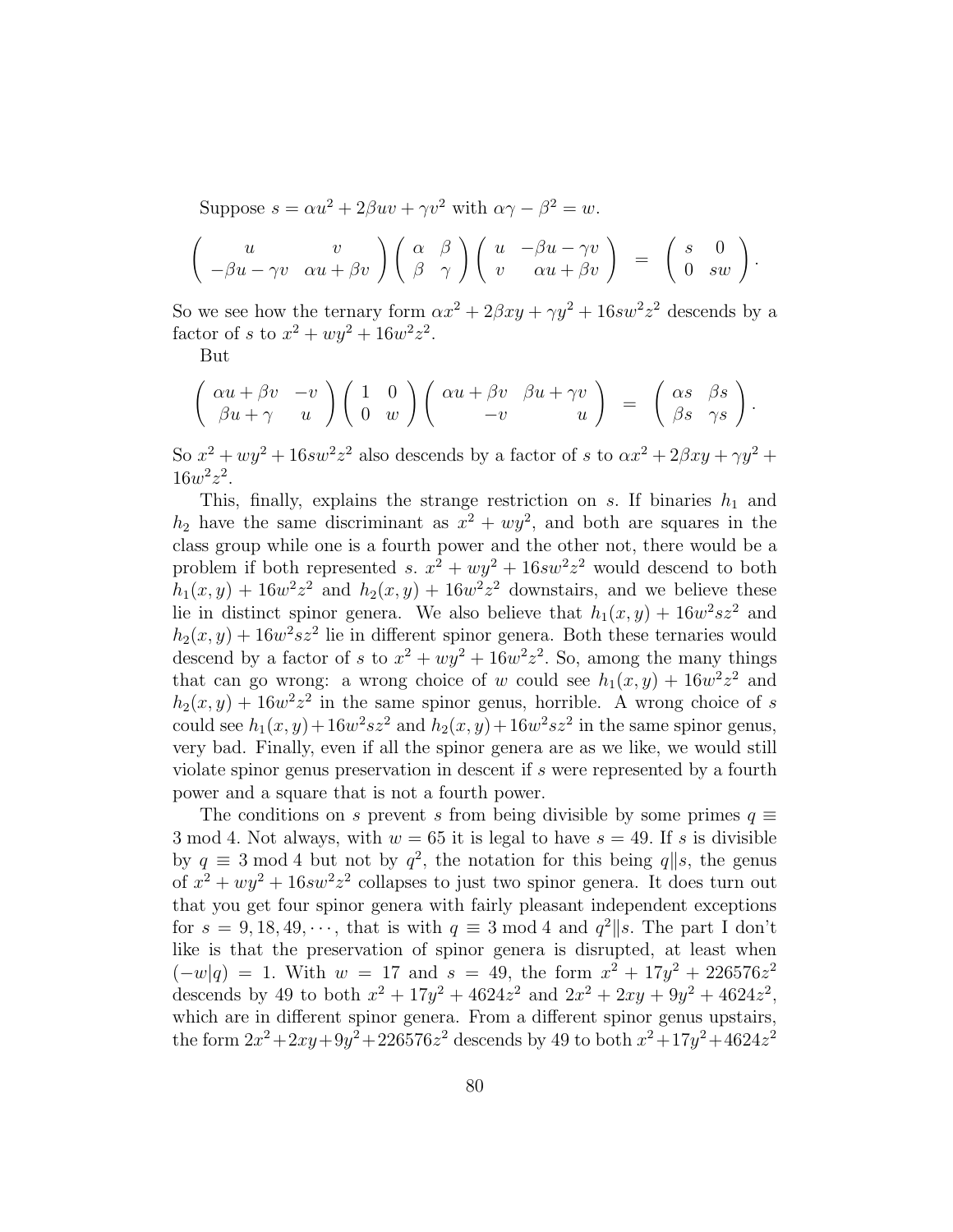and  $2x^2+2xy+9y^2+4624z^2$ . The smallest discriminant  $64w^3q^2$  available with prime  $q \equiv 3 \mod 4$  and Legendre symbol  $(-w|q) = -1$  is with  $w = 17$  and  $q = 19$ . So I'm trying to compute  $w = 17$  and  $s = 361$  now. With  $w = 41$  and  $s = 9$ , the form  $x^2 + 41y^2 + 242064z^2$  descends by 9 to both  $x^2 + 41y^2 + 26896z^2$ and  $5x^2 + 4xy + 9y^2 + 26896z^2$ , which are in different spinor genera. From a different spinor genus upstairs, the form  $5x^2 + 4xy + 9y^2 + 242064z^2$  descends by 9 to both  $x^2 + 41y^2 + 26896z^2$  and  $5x^2 + 4xy + 9y^2 + 26896z^2$ . With  $w = 65$ and  $s = 9$ , the form  $x^2 + 65y^2 + 608400z^2$  descends by 9 to both  $x^2 + 65y^2 +$  $67600z<sup>2</sup>$  and  $9x<sup>2</sup> + 8xy + 9y<sup>2</sup> + 67600z<sup>2</sup>$ , which are in different spinor genera. From a different spinor genus upstairs, the form  $9x^2 + 8xy + 9y^2 + 608400z^2$ descends by 9 to both  $x^2 + 65y^2 + 67600z^2$  and  $9x^2 + 8xy + 9y^2 + 67600z^2$ .

In case anyone ever looks at the computer outputs, the four spinor genera have labels 4,3,2,1 depending on whether the spinor genus represents s and ws. Label 4 means both are represented, label 1 means neither is represented, label 3 means ws is represented but not s, and label 2 means s is represented but not ws. So when  $s = 1$ , the spinor genus labelled 2 has at least one form that represents 1 but w is missed. Some edited  $C++$  code follows, the STL set called temp is numbers represented by the full genus but NOT by the spinor genus under consideration. Confusing, of course.

```
if ( temp.count(s) \& temp.count( w * s) )
{
  S.SetRegularFlag(1);
}
else if ( temp.count(s) && !(temp.count( w * s)) )
{
  S.SetRegularFlag(3);
}
else if ( !(temp.count(s)) \& temp.count( w * s ) ){
  S.SetRegularFlag(2);
}
else S.SetRegularFlag(4);
```
Anyway, for the moment, let all the fourth powers in the class group of  $x^2 + wy^2$  be called  $g_i(x, y)$ , and all the squares that are not fourth powers the  $h_j(x, y)$ . If one of the  $g_i$  represents s, then every  $g_i(x, y) + 16sw^2z^2$  is in the spinor genus labelled 4, and every  $h_j(x, y) + 16sw^2z^2$  is in the spinor genus labelled 2 (no ws). If one of the  $h_j$  represents s, then every  $h_j(x, y) + 16sw^2z^2$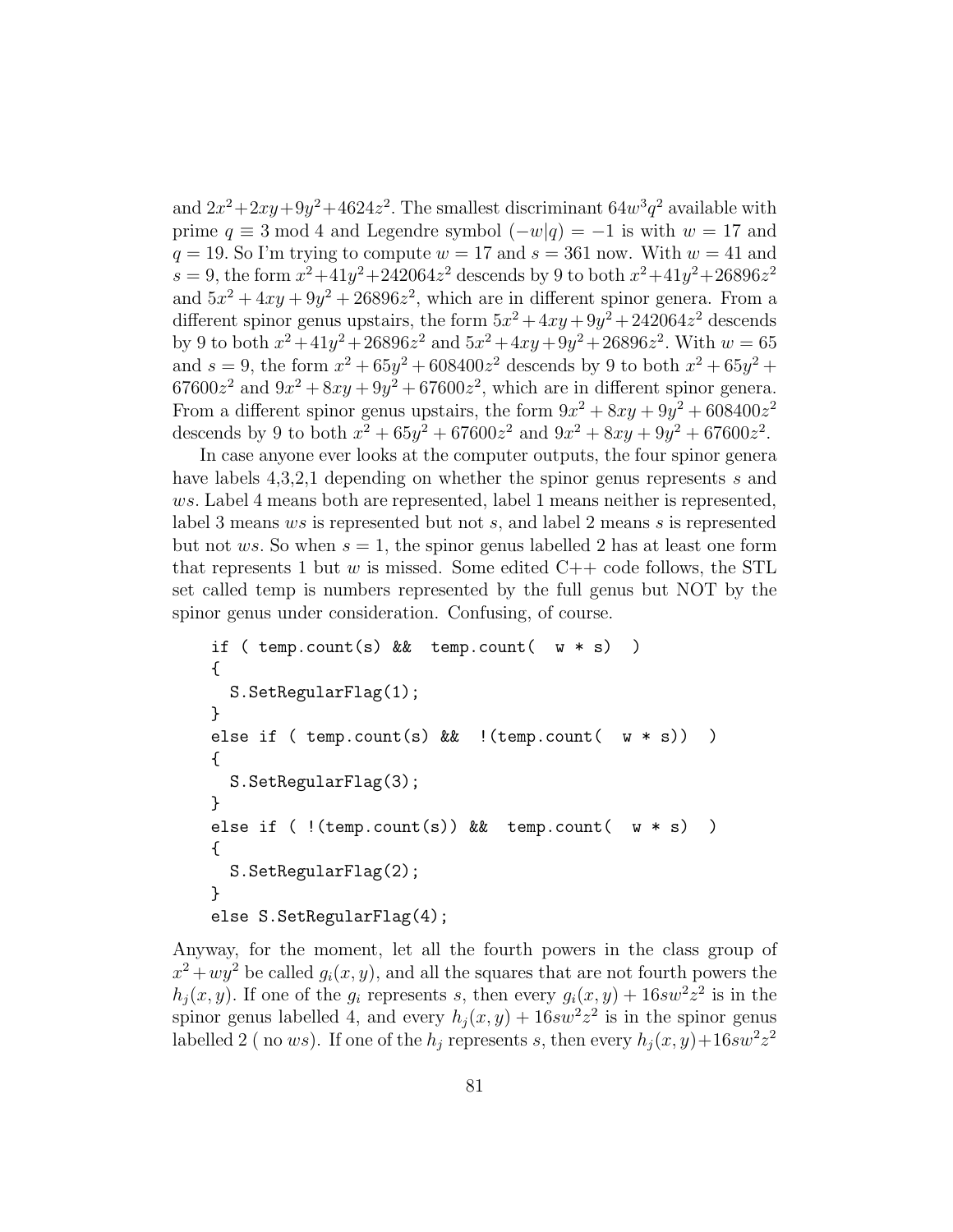is in the spinor genus labelled 4, and every  $g_i(x, y) + 16sw^2z^2$  is in the spinor genus labelled 2 ( no ws). Labels 1 and 3 don't get any binaries from the principal genus added to  $16sw^2z^2$ . For this output, the computer puts the discriminant in front of each form, then a colon, then six coefficients (Brandt-Intrau order), then a semicolon, then the spinor genus flag from  $1,2,3,4$ . So the 6-tuple  $a \, b \, c \, d \, e \, f$  between the colon and the semicolon refers to  $T(x, y, z) = ax^2 + by^2 + cz^2 + dyz + ezx + fxy$ , with discriminant before the colon given by  $\Delta = 4abc + def - ad^2 - be^2 - cf^2$ .

Here is a sample,  $w = 17$ ,  $s = 1$ , the list of forms in each spinor genus preceded by a list of the first twenty-six numbers missed below 10,000.

|  |  |  |         |  |  |                                                                                                                                                           |  |                                                                                                                                                                                                                                                                                                                                                                                                                                                                                                                                                                               | 121                                                                                                                                                         | 169                                            |
|--|--|--|---------|--|--|-----------------------------------------------------------------------------------------------------------------------------------------------------------|--|-------------------------------------------------------------------------------------------------------------------------------------------------------------------------------------------------------------------------------------------------------------------------------------------------------------------------------------------------------------------------------------------------------------------------------------------------------------------------------------------------------------------------------------------------------------------------------|-------------------------------------------------------------------------------------------------------------------------------------------------------------|------------------------------------------------|
|  |  |  |         |  |  |                                                                                                                                                           |  |                                                                                                                                                                                                                                                                                                                                                                                                                                                                                                                                                                               |                                                                                                                                                             | 4761                                           |
|  |  |  |         |  |  |                                                                                                                                                           |  |                                                                                                                                                                                                                                                                                                                                                                                                                                                                                                                                                                               |                                                                                                                                                             |                                                |
|  |  |  |         |  |  |                                                                                                                                                           |  |                                                                                                                                                                                                                                                                                                                                                                                                                                                                                                                                                                               |                                                                                                                                                             |                                                |
|  |  |  |         |  |  |                                                                                                                                                           |  |                                                                                                                                                                                                                                                                                                                                                                                                                                                                                                                                                                               |                                                                                                                                                             |                                                |
|  |  |  |         |  |  |                                                                                                                                                           |  |                                                                                                                                                                                                                                                                                                                                                                                                                                                                                                                                                                               |                                                                                                                                                             |                                                |
|  |  |  |         |  |  |                                                                                                                                                           |  |                                                                                                                                                                                                                                                                                                                                                                                                                                                                                                                                                                               |                                                                                                                                                             |                                                |
|  |  |  |         |  |  |                                                                                                                                                           |  |                                                                                                                                                                                                                                                                                                                                                                                                                                                                                                                                                                               |                                                                                                                                                             |                                                |
|  |  |  |         |  |  |                                                                                                                                                           |  |                                                                                                                                                                                                                                                                                                                                                                                                                                                                                                                                                                               |                                                                                                                                                             |                                                |
|  |  |  |         |  |  |                                                                                                                                                           |  |                                                                                                                                                                                                                                                                                                                                                                                                                                                                                                                                                                               |                                                                                                                                                             |                                                |
|  |  |  |         |  |  |                                                                                                                                                           |  |                                                                                                                                                                                                                                                                                                                                                                                                                                                                                                                                                                               |                                                                                                                                                             |                                                |
|  |  |  |         |  |  |                                                                                                                                                           |  |                                                                                                                                                                                                                                                                                                                                                                                                                                                                                                                                                                               |                                                                                                                                                             |                                                |
|  |  |  |         |  |  |                                                                                                                                                           |  |                                                                                                                                                                                                                                                                                                                                                                                                                                                                                                                                                                               |                                                                                                                                                             |                                                |
|  |  |  |         |  |  |                                                                                                                                                           |  |                                                                                                                                                                                                                                                                                                                                                                                                                                                                                                                                                                               |                                                                                                                                                             |                                                |
|  |  |  |         |  |  |                                                                                                                                                           |  |                                                                                                                                                                                                                                                                                                                                                                                                                                                                                                                                                                               |                                                                                                                                                             |                                                |
|  |  |  | 314432: |  |  | 1 17 4624 0<br>314432: 2 145 272 0<br>------------------------size 9<br>314432: 16 34 157 34<br>314432: 18 25 186 6 8<br>--------------------------size 9 |  | Spinor genus misses no exceptions<br>$0 \t 0 ; 4$<br>314432: 1 272 289 0 0 0 ;4<br>$0 \t 2 \t ; 4$<br>314432: 9 93 100 -36 8 4;4<br>314432: 13  13  514  -2  2  8  ;4<br>314432: 16 17 289 0 0 0 ;4<br>314432: 17 32 145 8 0 0;4<br>314432: 34 53 66 50 0 34 ; 4<br>314432: 42 49 50 22 40 2;4<br>314432: 2 34 1165 34 2 0;3<br>314432: 4 137 154 70 4 4 ;3<br>314432: 13 21 297 -20 12 2;3<br>314432: 13 25 272 0 0 12 ;3<br>$16 \t 0 ; 3$<br>314432: 17 25 185 2 0 0;3<br>314432: 17 52 89 4 0 0;3<br>10;3<br>314432: 25 25 149 -12 22 16 ;3<br>314432: 1 153 544 136 0 0;2 | =====Discriminant 314432 ==Genus Size== 36<br>Spinor genus misses 1 9 49<br>5041 5929 6241 6561 7921 8281 8649 9801<br>Spinor genus misses 17 425 2873 4913 | 81<br>441 529 729 961 1089 1521 2401 2809 3969 |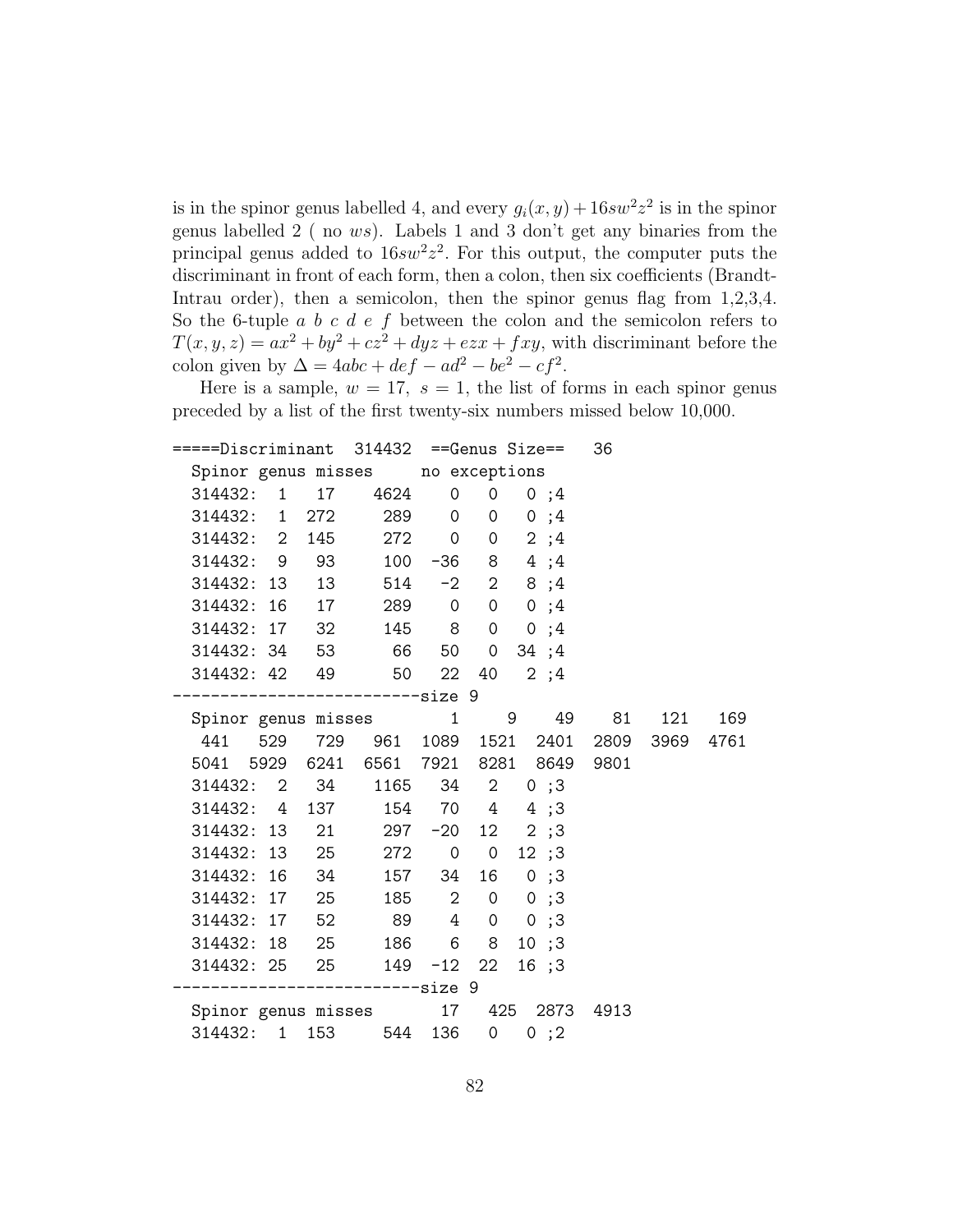| 314432: 2                   |  | 9  | 4624       | $\overline{0}$ | 0               | 2;2                                          |  |           |      |
|-----------------------------|--|----|------------|----------------|-----------------|----------------------------------------------|--|-----------|------|
| 314432: 9                   |  | 32 |            | 289 0          | $\overline{0}$  | 8;2                                          |  |           |      |
| 314432: 13                  |  | 68 | 106        |                | 68 2            | 0;2                                          |  |           |      |
| 314432: 16                  |  | 34 |            |                |                 | 153 34 0 0;2                                 |  |           |      |
| 314432: 18                  |  |    | 49 98      | 10             | 16 <sup>1</sup> | 14 ;2                                        |  |           |      |
| 314432: 26                  |  | 50 |            | 81 -38         | 14              | 24 ;2                                        |  |           |      |
| 314432: 34                  |  |    | 49 66 38 0 |                |                 | 34 ;2                                        |  |           |      |
| 314432: 42 42               |  |    |            |                |                 | 53 26 26 16 ;2                               |  |           |      |
|                             |  |    |            |                |                 |                                              |  |           |      |
| Spinor genus misses 1 9     |  |    |            |                |                 | 17                                           |  | 49 81     | 121  |
|                             |  |    |            |                |                 | 169 425 441 529 729 961 1089                 |  | 1521 2401 | 2809 |
|                             |  |    |            |                |                 | 2873 3969 4761 4913 5041 5929 6241 6561 7921 |  |           | 8281 |
| 314432: 2 213 213 154 2 2;1 |  |    |            |                |                 |                                              |  |           |      |
| 314432: 4 18                |  |    |            |                |                 | 1157 2 4 4;1                                 |  |           |      |
| 314432: 4 69 290 2 4 4;1    |  |    |            |                |                 |                                              |  |           |      |
| 314432: 13 33 189 -20 6 4;1 |  |    |            |                |                 |                                              |  |           |      |
| 314432: 16                  |  |    | 21 293 8   |                |                 | 16 16 ;1                                     |  |           |      |
| 314432: 18                  |  | 34 |            |                |                 | 137 34 2 0;1                                 |  |           |      |
| 314432: 25                  |  | 25 |            | 144 16         | 16              | 16;1                                         |  |           |      |
| 314432: 25 25               |  |    |            | 149 -12        | 12 <sup>°</sup> | 18;1                                         |  |           |      |
| 314432: 25 36               |  |    | - 98       |                | 28 22           | 8;1                                          |  |           |      |
| --------size 9              |  |    |            |                |                 |                                              |  |           |      |
|                             |  |    |            |                |                 |                                              |  |           |      |

This shows how I was able to check spinor genus preservation during descent. For a fixed w but several values of  $s$  I sent all the lines with a semicolon to a separate file. The computer just checked pairs of forms: if the discriminant of one divided the discriminant of the other, we had a situation with  $s_2 > s_1$ and  $s_1|s_2$ . If there was a homothety from the  $s_2$  form to  $\frac{s_2}{s_1}$  times the  $s_1$  form, we call that a descent and printed both forms on the same line to an output file, with the ratio  $\frac{s_2}{s_1}$  in the middle. Finally, each of the forms also had a flag from 1,2,3,4 at the end. The program printed out "DISAGREE" to screen and to output text file and raised all kinds of hell if that happened. But with the restrictions on  $w$  and  $s$  I described that never happened. Flag 4 always matched with flag 4, 3 with 3, 2 with 2, 1 with 1. For the previous section, with just two spinor genera per genus, the same type of check was done with flags 0,1, standing for irregular spinor genus and for regular.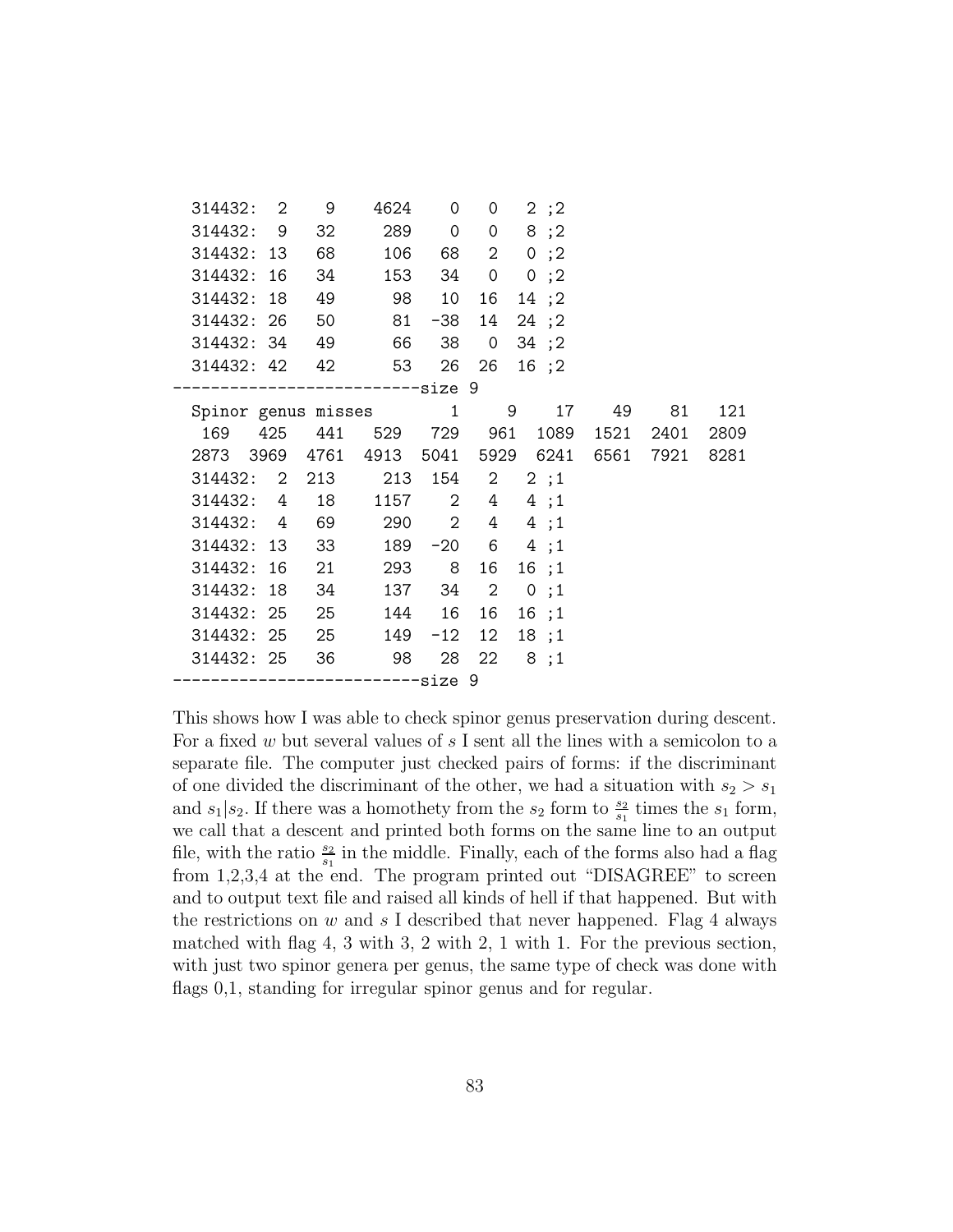### 58 Conjectures about homotheties

Billy Wai Kiu Chan [7] of Wesleyan has proved Conjectures 1 and 2, March 2008!

After a week of writing software I have finally managed to confirm the Conjectures of this section for all pairs of genera with discriminants  $\Delta$ ,  $n\Delta$  < 1000. That is, the Conjectures are true for the entirety of the 1958 tables by Heinrich Brandt and Oskar Intrau [4], see Mathematical Reviews MR0106204 (21  $\#4938$ ). The tables amount to 36433 positive ternary forms gathered into 4534 genera. Forms with  $\Delta = 1000$  include  $\{1, 1, 250, 0, 0, 0\}$ and  $\{3, 7, 13, -3, 1, 2\}$ , the latter being regular (its genus has only the one equivalence class). Indeed, I have confirmed my Conjecture 3 much higher, all pairs of genera with both discriminants  $\Delta$  < 11664.

So: it appears (much computer experimenting) that one of Kaplansky's ideas is true far more generally than the setting in which he wrote it, [40, Appendices I, II] or [39]. Kap mentions in [40, Appendix II] that the facts he is discussing are in [55] but are not quite explicit. Note that what we describe here is not possible for binary forms. Also, no checking has been done for indefinite ternaries.

In [40, Appendices I, II] there are references to these three pairs of forms: If  $f(x, y, z) = x^2 + 2y^2 + 7z^2 + 2yz + zx$  and  $g(x, y, z) = x^2 + 2y^2 + 13z^2 + 2yz$ , then  $f(2Y, X - Z, 2Z) = 2g(X, Y, Z)$  and  $g(2Y + Z, X, Z) = 2f(X, Y, Z)$ .

If  $f(x, y, z) = x^2 + y^2 + 3z^2 + zx$  and  $g(x, y, z) = x^2 + 3y^2 + 11z^2 + xy$ , then  $f(X+6Y, 11Z, -2X-Y) = 11g(X, Y, Z)$  and  $g(X+6Z, -2X-Z, Y) =$  $11f(X, Y, Z)$ .

If  $f(x, y, z) = x^2 + 3y^2 + 4z^2 + xy$  and  $g(x, y, z) = x^2 + 3y^2 + 44z^2 + xy$ , then  $f(X+6Y, -2X-Y, 11Z) = 11g(X, Y, Z)$  and  $g(X+6Y, -2X-Y, Z)$  $11f(X, Y, Z)$ .

Suppose we are given two positive ternary quadratic forms,  $f$  and  $g$ , such that the discriminant of one divides the discriminant of the other. So we have 3 by 3 Gram matrices  $A$  and  $B$ , symmetric positive definite, with integer entries on the diagonal and integer or half-integers off diagonal.

Let det  $A = D$ , and let the ratio of determinants be an integer n, so  $\det B = nD.$ 

Suppose there is a "homothety" from  $B$  (which has larger determinant) to nA. That is an integer matrix  $\tilde{P}$ , also 3 by 3, with transpose  $P'$ , such that

$$
P'BP=nA.
$$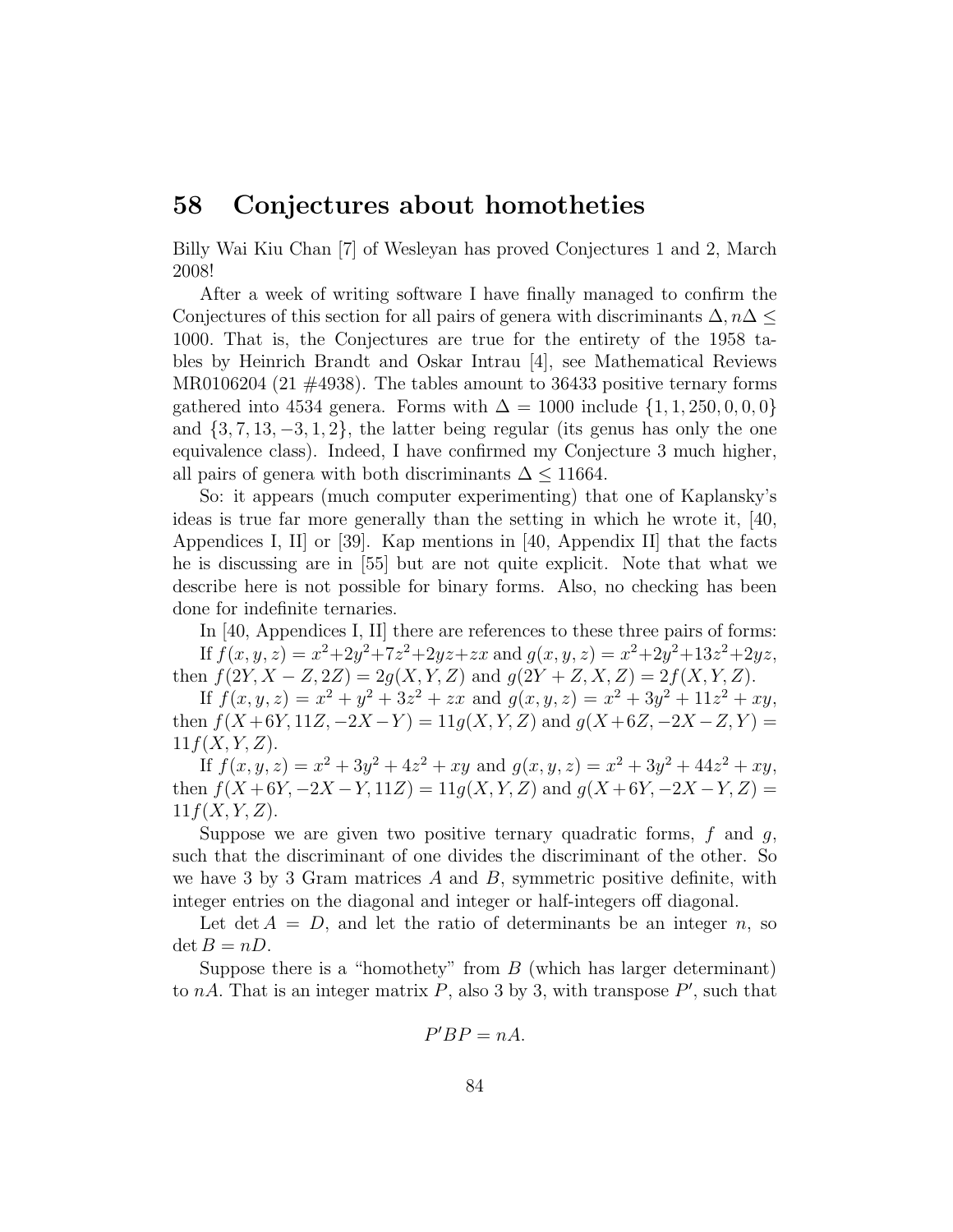By relating determinants we find

$$
nD(\det P)^2 = n^3D
$$
,  $(\det P)^2 = n^2$ ,  $\det P = \pm n$ ,

and by choosing  $\pm P$  we may insist det  $P = n$ .

Let Q be the adjoint of P, so  $PQ = QP = nI$  and  $\det Q = n^2$ . Now

$$
nQ'AQ = Q'P'BPQ = nIBnI = n^2B,
$$

so

$$
Q'AQ = nB.
$$

In all my experiments, if I have found just one such  $\{A, B, n, P, Q\}$ , then EVERY other form in the genus of  $B$  (the larger discriminant) corresponds in the same way (integer homotheties in both directions) with at least one form in the genus of A. Furthermore each form in the smaller genus is covered by something as well. My Conjectures 1 and 2 below describe this and were proved by Chan in a letter to me, March 2008. He does a great job of translating my language into the terminology of today's experts in quadratic forms, lattices and the like.

I will adopt the language of (quadratic) lattices and spaces. If L is a **Z**-lattice, then  $L^{(n)}$  denotes the **Z**-lattice whose underlying set is L but with the quadratic form scaled by the factor n. We say that a  $Z-$ lattice M represents another  $Z-$ lattice L if M has a sublattice  $M'$  which is isometric to  $L$ , or, equivalently, there exists an isometry sending  $L$  into  $M$ . Our basic assumption is:

*L* and *M* are **Z**−*lattices such that*  $d(M) = nd(L)$ *, where n is a positive integer, and*  $M$  *represents*  $L^{(n)}$ .

(This is the same as the hypothesis in your Conjecture stated in terms of polynomials and "homotheties.")

Notice that by the assumption we may assume that  $L^{(n)}$  and M are Z−lattices on the same space, say V. There are a couple of immediate consequences. First, if  $M'$  is a sublattice of  $M$  which is isometric to  $L^{(n)}$ , then  $[M : M'] = n$ . Second, we have the "dual" statement which says that L also represents  $M^{(n)}$ . As you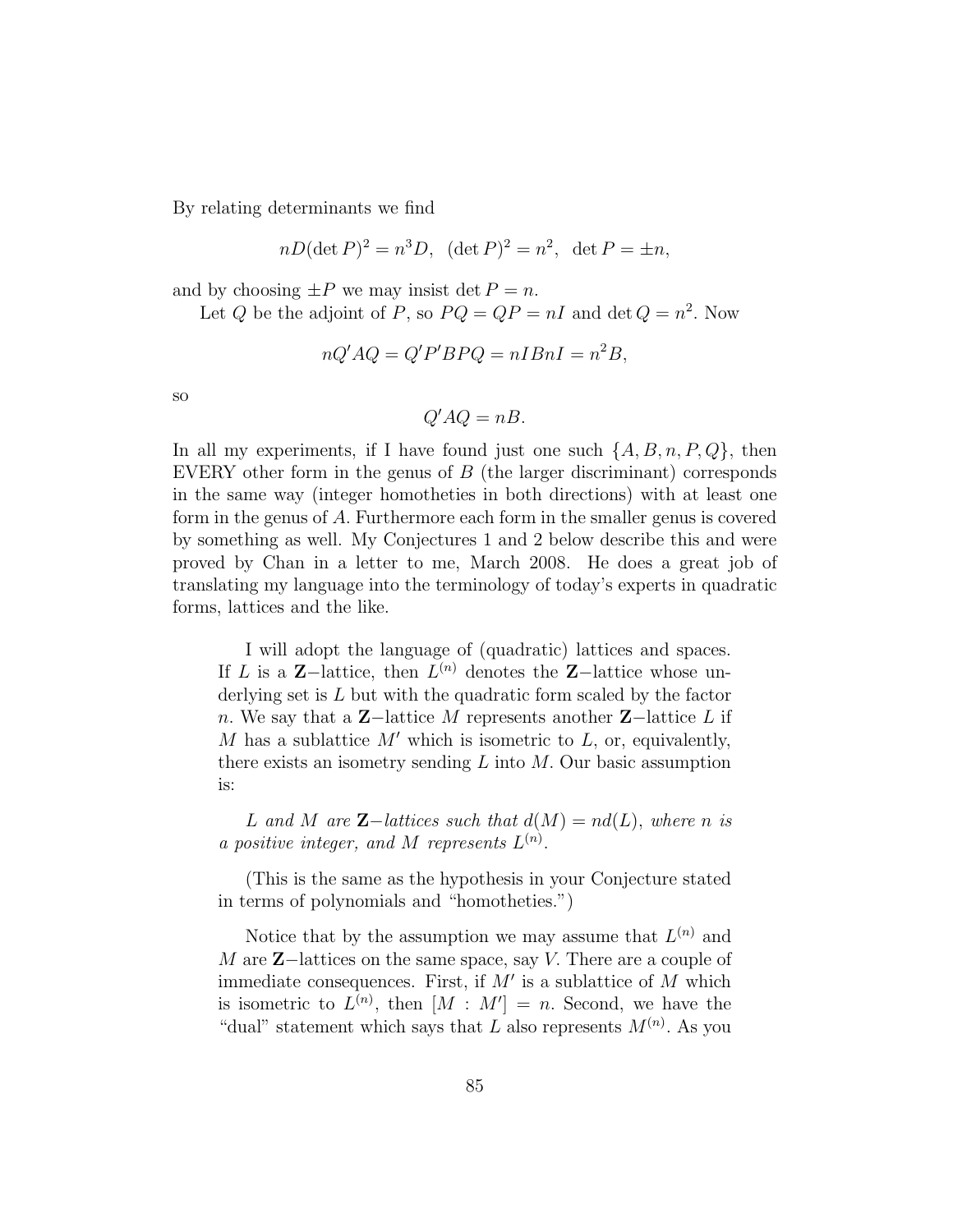already indicated in your notes, the fact that  $n$  is an integer is crucial here.

Now, let K be a  $\mathbb{Z}-$ lattice in gen $(M)$ . We claim that K represents  $H^{(n)}$  for some  $H \in \text{gen}(L)$ . Let  $\tau$  be an isometry of V which sends  $L^{(n)}$  into M, and let  $M' = \tau(L^{(n)})$ . Since  $K \in \text{gen}(M)$ , for each prime p there exists an isometry  $\sigma_p$  of  $V_p$  which sends  $M_p$  to  $K_p$ . For almost all p (in fact, for those p that do not divide n),  $M'_p = M_p$ , and so there is a sublattice K<sup>'</sup> of K with  $K'_p = \sigma_p(M'_p)$ for all p. Moreover,  $L_p^{(n)}$  is isometric to  $K_p'$  at each  $p$ ;  $\sigma_p \tau$  is an isometry between them. Therefore,  $K' \in \text{gen}(L^{(n)})$  and so  $K'$  is isometric to  $H^{(n)}$  for some  $H \in \text{gen}(L)$ .

Now we can "reverse" the steps to show that for every  $H \in$  $\text{gen}(L)$  there will be a  $K \in \text{gen}(M)$  which represents  $H^{(n)}$ . Since  $H^{(n)}$  is in gen( $L^{(n)}$ ), there will be an isometry  $\sigma_p$  of  $V_p$  such that  $\sigma_p(H_p^{(n)}) = L_p^{(n)}$  at each prime p. Then  $\tau \sigma_p(H_p^{(n)}) = M'_p$  for all p. Now, for p  $\bigwedge^n n$  we have  $M_p = M'_p$  and so  $(\tau \sigma_p)^{-1}(M_p) = H_p^{(n)}$ . Therefore there will be a  $Z$ -lattice K on V such that  $K_p$  =  $(\tau \sigma_p)^{-1}(M_p)$ . Obviously,  $K \in \text{gen}(M)$  and K represents  $H^{(n)}$ , in fact K contains  $H^{(n)}!$ 

Conjecture 1, proved by Chan [7]: given positive ternary quadratic forms f and g with integer coefficients, integer n, such that discriminant  $g =$  $n \cdot$  discriminant f, and homotheties from g to  $nf$  and from f to  $ng$ , ANY other form  $g_1$  in the genus of g has such a correspondence with at least one form  $f_1$  in the genus of f.

Conjecture 2, proved by Chan [7]: The correspondence of Conjecture 1, while usually many-to-many, is surjective in both directions.

Caution: if you start with just the upwards homothety, discriminant  $\Delta$  to discriminant  $n\Delta$ , sometimes there is no homothety in the downwards direction. The simplest example is surely this:

$$
(x-z)^{2} + (x + y + 2z)^{2} + (-y + z)^{2} = 2(x^{2} + y^{2} + 3z^{2} + yz + zx + xy),
$$

but there is no homothety down to  $2(x^2 + y^2 + z^2)$  because  $x^2 + y^2 + 3z^2 + z^2$  $yz + zx + xy$  does not represent 2.

Caution: Chan's Theorem requires that we allow common factors of the nine entries in a homothety matrix, I suspect usually in the upwards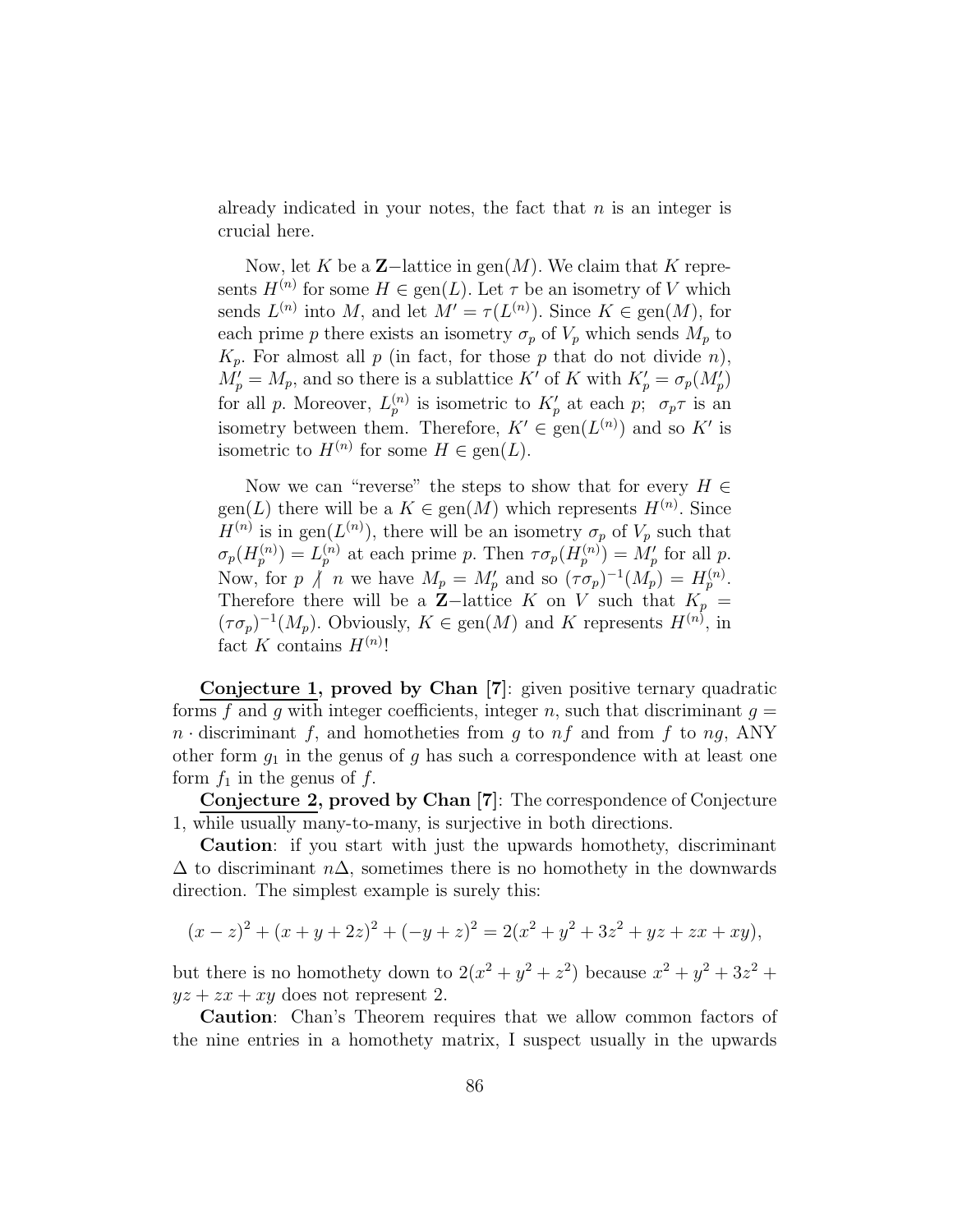direction. This can only happen if the discriminant ratio has square factors, of course. An example: the genus  $\Delta = 135$ , two classes  $\{1, 3, 12, 3, 0, 0\}$ and  $\{1, 1, 45, 0, 0, 1\}$ , with the genus  $\Delta = 15$ , two classes  $\{1, 2, 2, 1, 0, 0\}$  and  $\{1, 1, 5, 0, 0, 1\}$ . Now  $\{1, 1, 5, 0, 0, 1\}$  actually represents (has a homothety to)  $\{1, 1, 45, 0, 0, 1\}$  itself, so at least some of the homotheties from  $\{1, 1, 5, 0, 0, 1\}$ to  $\{9, 9, 405, 0, 0, 9\}$  are 3 times the previous homothety matrices, and it turns out those are the only ones. Plus there is no homothety at all from  $\{1, 1, 45, 0, 0, 1\}$  down to  $9 \cdot \{1, 2, 2, 1, 0, 0\}$ . Meanwhile,  $\{1, 3, 12, 3, 0, 0\}$  corresponds only with  $\{1, 2, 2, 1, 0, 0\}$ , and the adjoint of any downwards homothety matrix has common matrix entry factor 3, but there are other homotheties from  $\{1, 2, 2, 1, 0, 0\}$ , to  $\{9, 27, 108, 27, 0, 0\}$  with gcd 1.

**Conjecture 3:** given positive ternary quadratic forms  $f$  and  $q$  with integer coefficients, squarefree integer n, such that discriminant  $q = n$ . discriminant f, and homotheties from g to  $nf$  and from f to  $ng$ , such that both the genus of q and the genus of  $f$  have exactly two spinor genera and both genera have spinor exceptions, then forms in the regular spinor genus of gen g correspond only with forms in the regular spinor genus of gen  $f$ , and forms in the irregular spinor genus of gen g correspond only with forms in the irregular spinor genus of gen f.

I have checked Conjecture 3 pretty high, all pairs of genera with both discriminants  $\Delta \leq 11664$ . If proved, it explains everything about my  $(1, 1, 16N)$ example for squarefree  $N$  other than Hsia's calculation of the spinor genera and spinor exceptional integers. So, taken together, Conjecture 4' and Conjecture 3' explain almost everything about  $(1, 1, 16N)$ , the related families, and my examples with four spinor genera.

**Conjecture 4:** given positive ternary quadratic forms  $f$  and  $g$  with integer coefficients, integer n, such that discriminant  $g = n \cdot$  discriminant f, and homotheties from q to  $nf$  and from f to  $nq$ , such that gen f has two spinor genera and spinor exceptions, but we are not sure about  $g$ . If gen  $g$  has two spinor genera then it does have spinor exceptions.

**Conjecture 4':** Given gen(M) and gen(L) with  $d(M)$  =  $nd(\overline{L})$  for squarefree n, and both gen(M) and gen(L) with the same number  $2^r$  of spinor genera. Suppose gen(L) has a "complete system of spinor exceptional integers," indeed  $r$  of these, in the phrasing of Benham and Hsia (1982) [2]. We also require that the r independent spinor exceptional integers for  $\text{gen}(L)$  be relatively prime to n and themselves be squarefree (I can't tell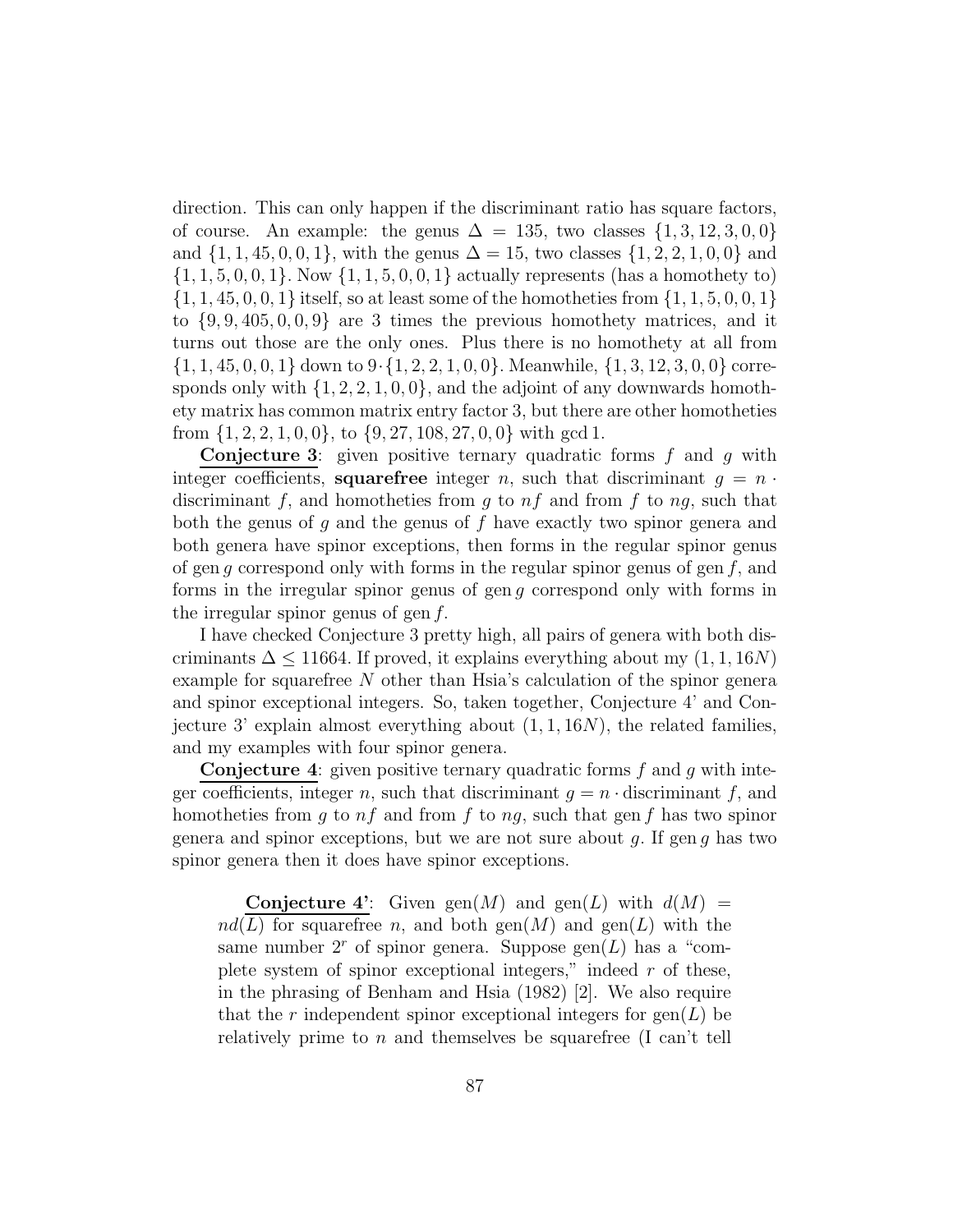whether Benham and Hsia demand them squarefree). Finally, suppose M represents  $L^{(n)}$ . Then  $\text{gen}(M)$  also has a complete system of spinor exceptional integers. Furthermore, I would expect to simply multiply by  $n$  to find a complete system of spinor exceptional integers for  $\text{gen}(M)$ .

**Conjecture 3':** Given gen(M) and gen(L) with  $d(M)$  =  $nd(L)$  for squarefree n, and both  $gen(M)$  and  $gen(L)$  with the same number  $2<sup>r</sup>$  of spinor genera and both with a complete system of spinor exceptional integers, indeed  $r$  of these. We also require that the r independent spinor exceptional integers for  $\text{gen}(L)$  be relatively prime to n and themselves be squarefree. Given  $M_1, M_2 \in \text{gen}(M)$  and  $L_1, L_2 \in \text{gen}(L)$ , while  $M_1$  represents  $L_1^{(n)}$  and  $M_2$  represents  $L_2^{(n)}$  $2^{(n)}$ . Then spn $(M_1) = \text{spn}(M_2)$  if and only if  $\text{spn}(L_1) = \text{spn}(L_2)$ .

Conjecture 5 below is just my way of conjecturing, for all my other examples analogous to  $(1, 1, 16N)$ , that the genera produced with the parameter N do have exactly two spinor genera, one regular and one not, and the smallest spinor exceptional integer is exactly as hoped.

Conjecture 5: what I am really looking for is this: given a primitive positive binary  $Ax^2 + Bxy + Cy^2$  with negative "discriminant"  $B^2 - 4AC$ , and given a fixed coefficient M which is a multiple of  $(B^2 - 4AC)^2$  or at least of  $(B^2 - 4AC)^2/4$ , such that the genus of the ternary  $Ax^2 + Bxy + Cy^2 + C$  $Mz<sup>2</sup>$  has exactly two spinor genera and has spinor exceptional integers, the smallest of which is  $\sigma$ , which we take to be squarefree. Furthermore let  $\sigma = Ar^2 + Brs + Cs^2$ , so that  $Ax^2 + Bxy + Cy^2 + Mz^2$  is in the regular spinor genus, and every form in the regular spinor genus represents all spinor exceptional integers of the genus, because each form is required to represent σ. Note that the discriminant of  $Ax^2 + Bxy + Cy^2 + Mz^2$  is divisible by  $(4AC - B^2)^3$  or  $(4AC - B^2)^3/4$ . Now, given a positive binary  $A_1x^2 + B_1xy + C_1x^2 + C_2x^3$  $C_1y^2$  with  $B_1^2 - 4A_1C_1 = B^2 - 4AC$ , and given some squarefree integer N with  $gcd(N, \sigma) = 1$  and N is represented by the ratio of the two binary forms in the class group, so that  $N\sigma$  is still squarefree and  $N\sigma = A_1u^2 +$  $B_1uv + C_1v^2$ . Consider  $A_1x^2 + B_1xy + C_1y^2 + MNz^2$ . We require that there be homotheties in both directions, with multiplier N, between  $A_1x^2 + B_1xy +$  $C_1y^2 + MNz^2$  and  $Ax^2 + Bxy + Cy^2 + Mz^2$ . The **conjecture** is that the genus of  $A_1x^2 + B_1xy + C_1y^2 + MNz^2$  is forced to have exactly two spinor genera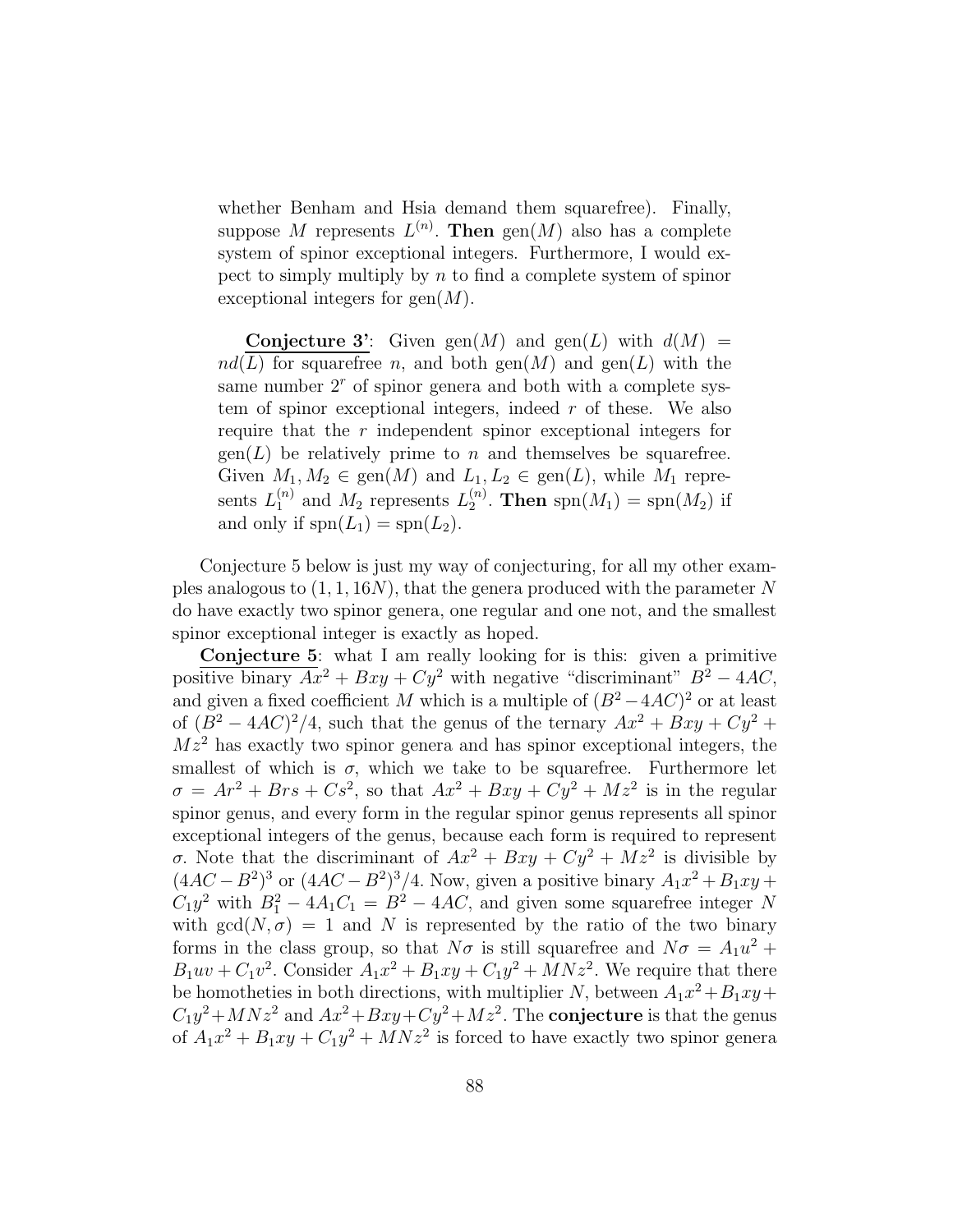and to have spinor exceptions, while  $N\sigma$  is forced to be a spinor exceptional integer, therefore the smallest such as we have insisted  $N\sigma$  be squarefree. Therefore  $A_1x^2 + B_1xy + C_1y^2 + MNz^2$  is in the regular spinor genus and, by Conjecture 3, every form in the regular spinor genus represents the smallest spinor exceptional integer  $N\sigma$ .

Chan's Theorem gives a proof of the curiosity in Section 56, that for  $N = u^2 + v^2$ , N squarefree, every form in the spinor genus containing  $x^2 + y^2 + 16Nz^2$  represents N itself. This is an application of the Corollary to Theorem 3 on page 56 of [17].

**Proof Chan's Theorem implies**  $(1, 1, 16N)$  **curiosity** : The base genus, with  $\Delta = 64$ , consists of two forms, the regular  $\{1, 1, 16, 0, 0, 0\}$  and the "spinor regular" form  $\{2, 2, 5, 2, 2, 0\}$ . Now, see [36] or [15],  $\{1, 1, 16, 0, 0, 0\}$ represents all numbers except  $4n + 3$ ,  $8n + 6$ ,  $32n + 12$ ,  $4^{k}(8n + 7)$ . The notation on the other is  $\{2, 2, 5, 2, 2, 0\} \neq m^2$ : the numbers represented by  $\{1, 1, 16, 0, 0, 0\}$  but not by  $\{2, 2, 5, 2, 2, 0\}$  are 1, 25, 169, 289, 625, 841, 1369, 1681, 2809, 3721, 4225, 5329, 7225, 7921, 9409, 10201, 11881, 12769, 15625 ... , squares whose prime factors are all congruent to 1 modulo 4.  $\{2, 2, 5, 2, 2, 0\}$  is also item  $(3.1)$  of Theorem 1 in [1].

First we show the proof for  $N$  odd, later a small revision allows for twice odd.

Let  $N = u^2 + v^2$  be odd and squarefree, so it is represented primitively, i.e.  $gcd(u, v) = 1$ . The genus with larger disciminant is that of  $\{1, 1, 16N, 0, 0, 0\}$ or

$$
f(x, y, z) = x^2 + y^2 + 16Nz^2.
$$

There is a homothety from f to  $N\{1, 1, 16, 0, 0, 0\}$  given by

$$
\left(\begin{array}{ccc} u & v & 0 \\ -v & u & 0 \\ 0 & 0 & 1 \end{array}\right),
$$

as in

$$
\left(\begin{array}{ccc} u & -v & 0 \\ v & u & 0 \\ 0 & 0 & 1 \end{array}\right) \left(\begin{array}{ccc} 1 & 0 & 0 \\ 0 & 1 & 0 \\ 0 & 0 & 16N \end{array}\right) \left(\begin{array}{ccc} u & v & 0 \\ -v & u & 0 \\ 0 & 0 & 1 \end{array}\right) \ = \ \left(\begin{array}{ccc} N & 0 & 0 \\ 0 & N & 0 \\ 0 & 0 & 16N \end{array}\right).
$$

There is also a homothety from  $\{1, 1, 16, 0, 0, 0\}$  to Nf given by the ad-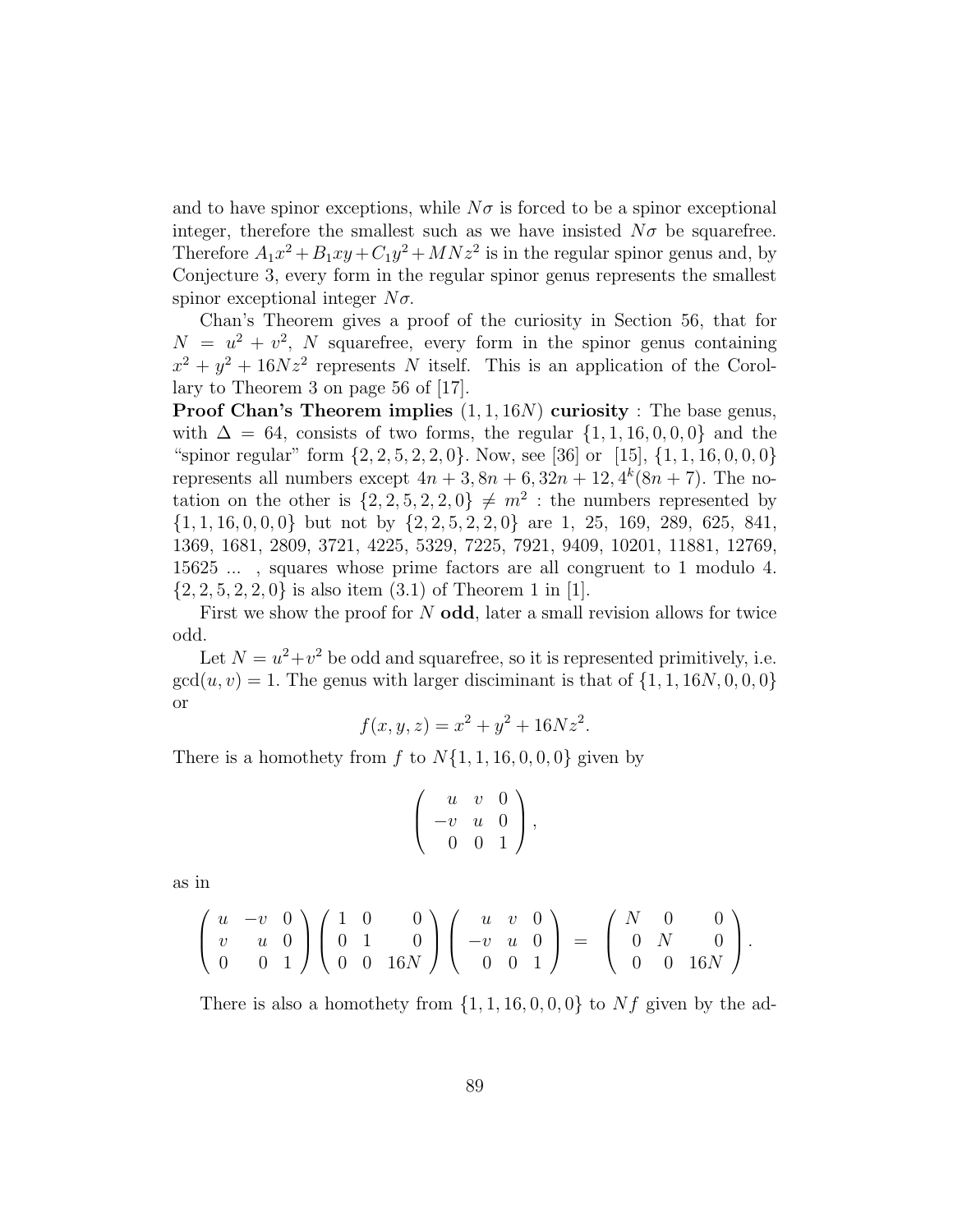joint

$$
\left(\begin{array}{ccc} u & -v & 0 \\ v & u & 0 \\ 0 & 0 & N \end{array}\right),
$$

as in

$$
\left(\begin{array}{ccc} u & v & 0 \\ -v & u & 0 \\ 0 & 0 & N \end{array}\right) \left(\begin{array}{ccc} 1 & 0 & 0 \\ 0 & 1 & 0 \\ 0 & 0 & 16 \end{array}\right) \left(\begin{array}{ccc} u & -v & 0 \\ v & u & 0 \\ 0 & 0 & N \end{array}\right) \ = \ \left(\begin{array}{ccc} N & 0 & 0 \\ 0 & N & 0 \\ 0 & 0 & 16N^2 \end{array}\right).
$$

J. S. Hsia proved that the genus of f splits into exactly two spinor genera, and N itself is a spinor exception. He mentioned once that the methods used are in Earnest, Hsia, and Hung [21].

Let  $h(x, y, z)$  be in the same genus and spinor genus as f. Chan's Theorems state that there is a pairing of h with at least one of  $\{1, 1, 16, 0, 0, 0\}$  or  $\{2, 2, 5, 2, 2, 0\}$ . We will show that it must be the first choice by considering the spinor exceptions.

Lemma: if a number is the product of primes all of which are 1 mod 4, then it has a primitive representation as  $a^2 + b^2$ , that is  $gcd(a, b) = 1$ .

There are many proofs of this, but you can prove it yourself based on the fact that any prime  $p \equiv 1 \mod 4$  is so represented and then working with gcd in the induction step

$$
(a2 + b2)(c2 + d2) = (ac + bd)2 + (ad - bc)2.
$$

Notice there is no need to prohibit square factors, think of Pythagorean triples.

On page 56 of Duke and Schulze-Pillot [17] we have the corollary to Theorem 3:

**Corollary.** Let  $q(x_1, x_2, x_3)$  be a positive integral ternary quadratic form. Then every large integer *n* represented primitively by a form in the spinor genus of  $q$  is represented by  $q$ itself and the representing vectors are asymptotically uniformly distributed on the ellipsoid  $q(\mathbf{x}) = n$ .

As  $f, h$  are in the same spinor genus, this says that there is some large M such that any number primitively represented by  $f$  and larger than M is also represented by h. So, take a prime  $p \equiv 1 \mod 4$  that is so large that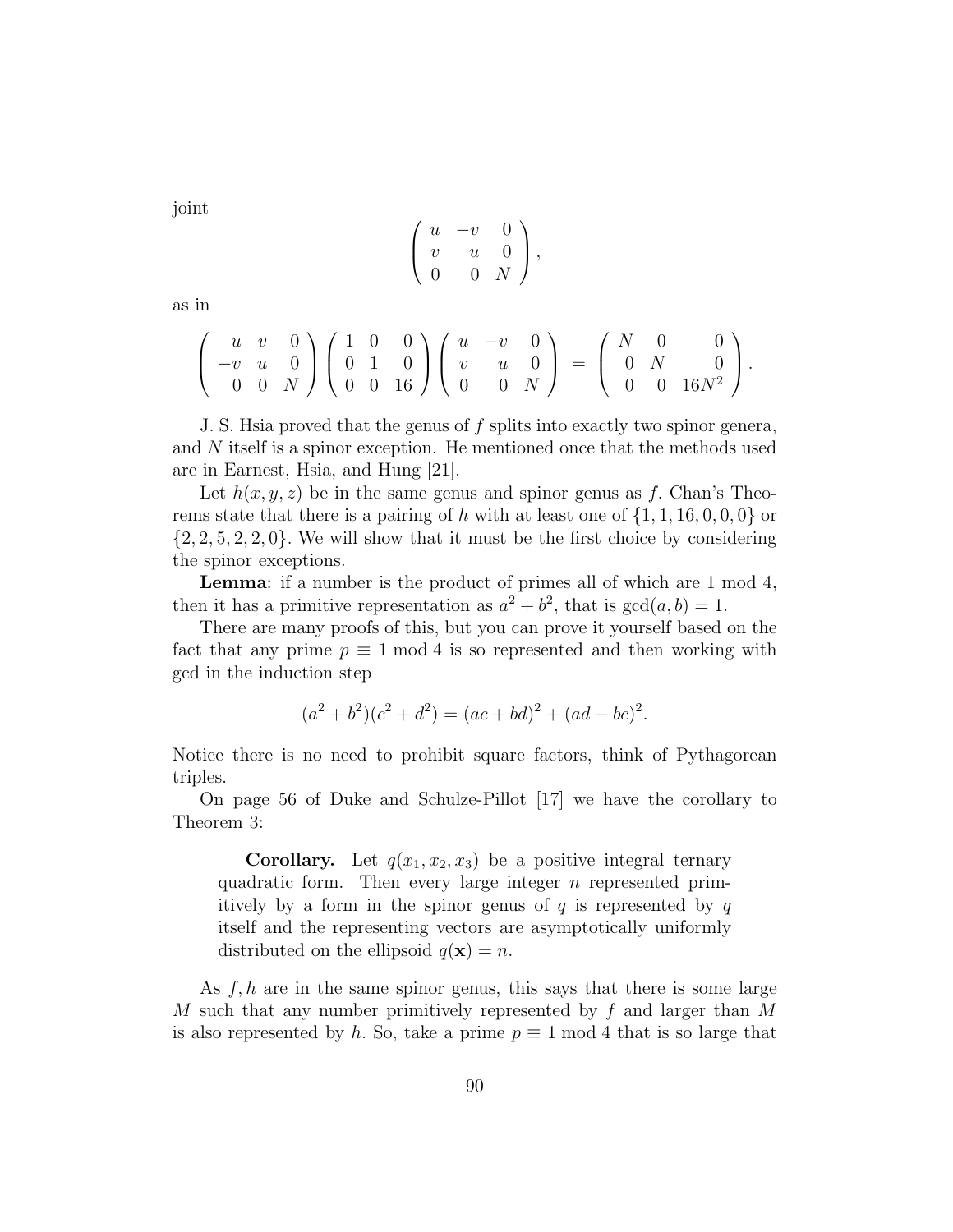$Np^2 > M$ . Since  $Np^2$  is a product of primes all of which are 1 mod 4, it is primitively represented by  $x^2 + y^2$  by the Lemma above. But that means  $Np^2$  is primitively represented by  $f(x, y, z) = x^2 + y^2 + 16Nz^2$  with  $z = 0$ . From  $Np^2 > M$  it follows [17] that  $h(x, y, z)$  also represents  $Np^2$ .

If there were a correspondence between h and  $\{2, 2, 5, 2, 2, 0\}$ , one of the homotheties would be from  $\{2, 2, 5, 2, 2, 0\}$  to Nh. This would provide a representation of  $N \cdot Np^2 = N^2p^2$  by  $\{2, 2, 5, 2, 2, 0\}$ . But this is prohibited,  $N^2p^2$ is a square and all prime factors of  $N^2p^2$  are congruent to 1 modulo 4.

Therefore, Chan's Theorem says that h corresponds with  $\{1, 1, 16, 0, 0, 0\}$ . That is, there is a homothety from h to

$$
N \cdot \{1, 1, 16, 0, 0, 0\} = \{N, N, 16N, 0, 0, 0\}.
$$

In particular, h represents N.

The same method gives a proof for the genus of  $f(x, y, z) = x^2 + y^2 + z^2$  $32Nz^2$ , with  $\Delta = 128N$ , so that the discriminant ratio with  $\{1, 1, 16, 0, 0, 0\}$ is twice odd, as  $\Delta = 64$  for the latter.

**Lemma**: if an odd number  $K = a^2 + b^2$  with  $gcd(a, b) = 1$ , then  $2K =$  $(a - b)^2 + (a + b)^2$  is also a primitive representation.

There is a genus of three classes with  $\Delta = 128$ , that splits into two spinor genera. The first spinor genus is  $\{1, 1, 32, 0, 0, 0\}$  and  $\{2, 2, 9, 2, 2, 0\}$ . Note that both represent 2. The other spinor genus has the single form  $\{1, 4, 9, 4, 0, 0\}$  which is spinor regular, it is item  $(3.4)$  of Theorem 1 in [1], the numbers represented by the full genus but not by  $\{1, 4, 9, 4, 0, 0\}$  are precisely those of shape  $2m^2$ , that is 2, 50, 338, 578, 1250, 1682, 2738, 3362, 5618, 7442, 8450,...

The same homotheties as before work for  $x^2+y^2+32Nz^2$  and  $x^2+y^2+32z^2$ ,

$$
\begin{pmatrix} u & -v & 0 \\ v & u & 0 \\ 0 & 0 & 1 \end{pmatrix} \begin{pmatrix} 1 & 0 & 0 \\ 0 & 1 & 0 \\ 0 & 0 & 32N \end{pmatrix} \begin{pmatrix} u & v & 0 \\ -v & u & 0 \\ 0 & 0 & 1 \end{pmatrix} = \begin{pmatrix} N & 0 & 0 \\ 0 & N & 0 \\ 0 & 0 & 32N \end{pmatrix},
$$

$$
\begin{pmatrix} u & v & 0 \\ -v & u & 0 \\ 0 & 0 & N \end{pmatrix} \begin{pmatrix} 1 & 0 & 0 \\ 0 & 1 & 0 \\ 0 & 0 & 32 \end{pmatrix} \begin{pmatrix} u & -v & 0 \\ v & u & 0 \\ 0 & 0 & N \end{pmatrix} = \begin{pmatrix} N & 0 & 0 \\ 0 & N & 0 \\ 0 & 0 & 32N^2 \end{pmatrix}.
$$

Let  $h(x, y, z)$  be in the same spinor genus as  $f(x, y, z) = x^2 + y^2 + 32Nz^2$ . There is some large  $M_2$  such that any number primitively represented by  $f$ and larger than  $M_2$  is also represented by h. So, take a prime  $p \equiv 1 \mod 4$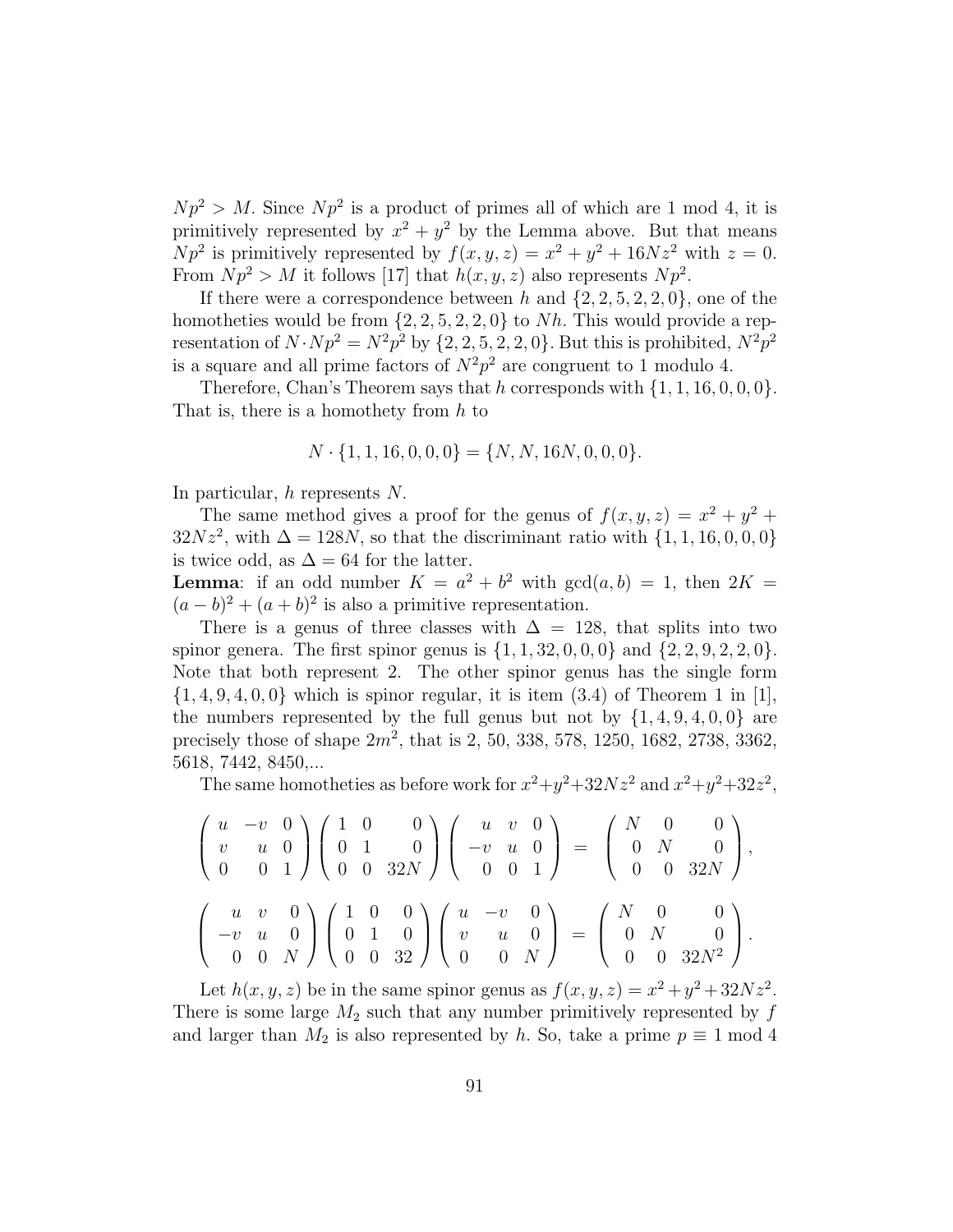that is so large that  $2Np^2 > M_2$ . Since  $Np^2$  is a product of primes all of which are 1 mod 4, it is primitively represented by  $x^2 + y^2$  by the first Lemma above. The second Lemma says that  $2Np^2$  is also primitively represented by  $x^2 + y^2$ . But that means  $2Np^2$  is primitively represented by  $f(x, y, z) =$  $x^2 + y^2 + 16Nz^2$  with  $z = 0$ . From  $2Np^2 > M_2$  it follows [17] that  $h(x, y, z)$ also represents  $2Np^2$ .

If there were a correspondence between h and  $\{1, 4, 9, 4, 0, 0\}$ , one of the homotheties would be from  $\{1, 4, 9, 4, 0, 0\}$  to Nh. This would provide a representation of  $N \cdot 2Np^2 = 2N^2p^2$  by  $\{1, 4, 9, 4, 0, 0\}$ . But this is prohibited,  $2N^2p^2$  is twice a square and all odd prime factors of  $2N^2p^2$  are congruent to 1 modulo 4.

Therefore, Chan's Theorem says that h corresponds with  $\{1, 1, 32, 0, 0, 0\}$ or  $\{2, 2, 9, 2, 2, 0\}$ . That is, there is a homothety from h to  $\{N, N, 16N, 0, 0, 0\}$ or  $\{2N, 2N, 9N, 2N, 2N, 0\}$ . In particular, h represents  $2N$ .

Combining the two proofs,  $N$  and  $2N$ , we get the desired implication: if  $W = s^2 + t^2$  is squarefree, Chan's Theorem [7] says that every form in the spinor genus of  $x^2 + y^2 + 16Wz^2$  represents W.

**Conjecture 3:** given positive ternary quadratic forms  $f$  and  $g$  with integer coefficients, squarefree integer n, such that discriminant  $q = n$ . discriminant f, and homotheties from q to  $nf$  and from f to  $nq$ , such that both the genus of  $g$  and the genus of  $f$  have exactly two spinor genera and both genera have spinor exceptions, then forms in the regular spinor genus of gen q correspond only with forms in the regular spinor genus of gen  $f$ , and forms in the irregular spinor genus of gen g correspond only with forms in the irregular spinor genus of gen  $f$ .

Of course, many interesting examples occur when spinor genera are respected but the ratio of discriminants n has square factors. When  $n$  is squarefree, the set of spinor exceptions for gen f, are just multiplied by n to get the spinor exceptions for gen g. But when  $n$  is square or has square factors, say  $n = mq^2$ , it is common for the spinor exceptions for gen g to be the union of m times the spinor exceptions for gen f with  $mq^2$  times the spinor exceptions for gen f. For example, with  $\Delta = 108$ , the spinor regular  $\{3, 3, 4, 0, 0, 3\} \neq w^2$ , while a corresponding spinor regular with  $n = 4$  and  $\Delta = 432$  is  $\{3, 7, 7, 5, 3, 3\} \neq w^2, 4w^2$ .

Meanwhile, for any  $n$ , even allowing square factors, it appears the genus of the form with higher discriminant can either have just one spinor genus or can have two spinor genera with spinor exceptions. It can't be one of those with two spinor genera that represent all the same numbers.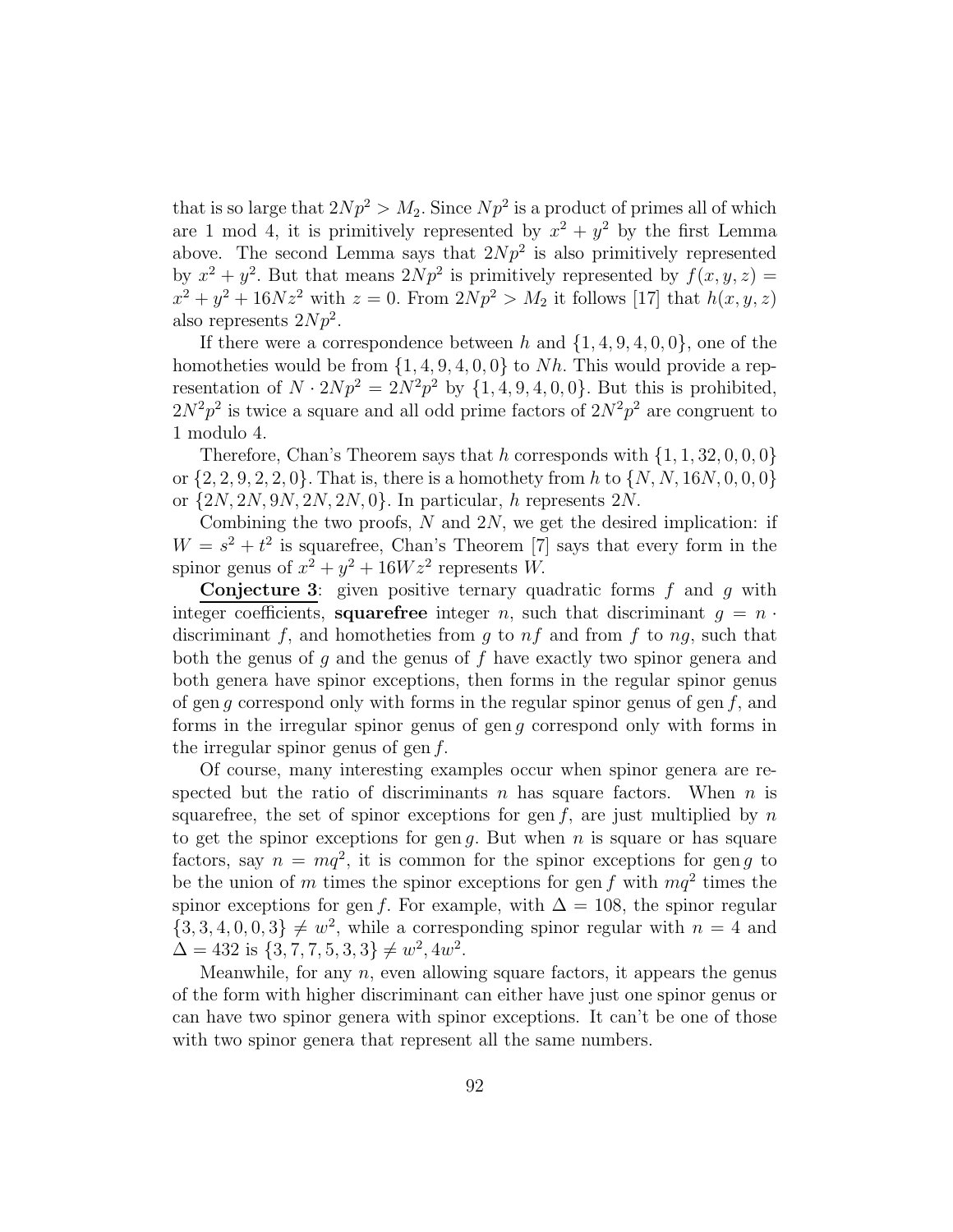**Conjecture 4:** given positive ternary quadratic forms  $f$  and  $g$  with integer coefficients, integer n, such that discriminant  $g = n \cdot$  discriminant f, and homotheties from g to  $nf$  and from f to  $ng$ , such that gen f has two spinor genera and spinor exceptions, but we are not sure about q. If gen q has two spinor genera then it does have spinor exceptions.

# 59 Hanke and Schulze-Pillot

It turns out that Jonathan Hanke [26, 25] proved similar results on infinite sets of numbers not represented by forms in the regular spinor genus as Schulze-Pillot. Quoting the last sentence in Theorem 4.3 on page 312 of [52]: "In particular, if there is a spinor exceptional integer  $a'$  for the genus of  $L$ that is represented by  $\text{spn}(L)$  but not by L (so a' is below the bound for being sufficiently large), then there are infinitely many integers  $a'p^2$  with p prime that are not represented by L." Hanke [26] summarizes this as "even a refined local-global principle based on the spinor genus fails infinitely often" and seems to be wondering how frequently genera give examples of the described behavior.

I have just come across a very satisfying example of this, related to things I knew already. Given an odd prime p it is not difficult to show that the positive ternary form  $\langle 1, p, p, 0, 0, 0 \rangle$  is the only form in its genus allowed to represent the number 1. The same proof generalizes to odd squarefree  $S$ , that is  $\langle 1, S, S, 0, 0, 0 \rangle$  is the only form in its genus allowed to represent the number 1. Some extra detail shows that for  $0 \le k \le 4$ , the form  $\langle 1, 2^kS, 2^kS, 0, 0, 0 \rangle$ does the same. The observation about 1 being represented by only one form is by Alexander Berkovich.

Now, let N be odd and squarefree but require that  $N = u^2 + v^2$  in integers, so that  $N$  is a prime congruent to 1 modulo 4 or the product of distinct such primes. My computer is convinced that the genus of  $\langle 1, 16N, 16N, 0, 0, 0 \rangle$ splits into exactly two spinor genera. I can actually prove this with the Watson transformations! In his original article [57], Watson gave a mapping that we will call  $\lambda$  that takes a positive integer m and a quadratic form and produces a new quadratic form. Taking  $m = 64N$  the transformation is

$$
\lambda_{64N}\langle 1, 1, 16N, 0, 0, 0 \rangle = \langle 1, 16N, 16N, 0, 0, 0 \rangle
$$

and

$$
\lambda_{64N}\langle 1, 16N, 16N, 0, 0, 0 \rangle = \langle 1, 1, 16N, 0, 0, 0 \rangle.
$$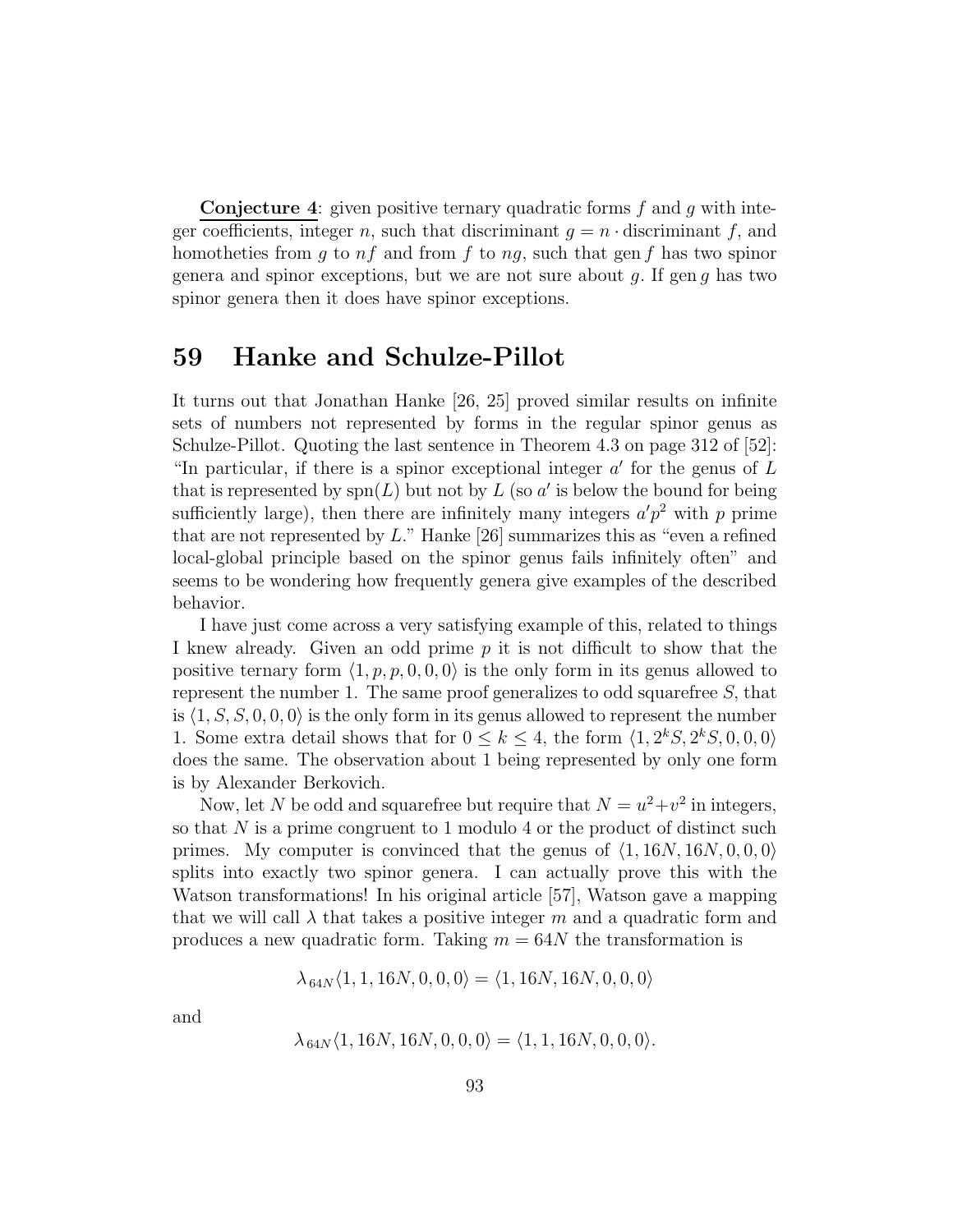As the transformation  $\lambda_{64N}$  does not increase the number of spinor genera, while Hsia proved that the genus of  $\langle 1, 1, 16N, 0, 0, 0 \rangle$  splits into exactly two spinor genera, it follows that the genus of  $\langle 1, 16N, 16N, 0, 0, 0 \rangle$  also splits into exactly two spinor genera. My computer thinks that the spinor exceptions are the Jones-Pall  $m^2$ . Anyway, no form in the spinor genus that lacks  $\langle 1, 16N, 16N, 0, 0, 0 \rangle$  itself represents the number 1, so 1 is a spinor exceptional integer! Here is the punchline: all the other forms in the regular spinor genus, the good spinor genus containing  $\langle 1, 16N, 16N, 0, 0, 0 \rangle$ , fail to represent 1 (as we knew), which is the smallest spinor exceptional integer. As a result, all but one of the forms in the good spinor genus fail to represent an infinite set of squares, and my computer thinks these numbers can be taken to be any  $q^2$  where  $q \equiv 3 \mod 4$  is a prime. This is the Schulze-Pillot or Hanke result above in a fairly extreme setting. Before I forget, my computer also thinks that every form in the good spinor genus represents  $N^2$ .

In comparison, switch one coefficient to get  $\langle 1, 1, 16N, 0, 0, 0 \rangle$ . In this case all has been proved, by Hsia, Chan, and me. There are exactly two spinor genera, N itself is the smallest spinor exceptional integer, and every form in the good spinor genus represents  $N$  and therefore all spinor exceptional integers, this when N is odd and squarefree and  $N = u^2 + v^2$  in integers. So in this case no forms at all fall prey to the Schulze-Pillot or Hanke result.

And I believe I invented another infinite set of genera that display this behavior, although it is for others to check the exact relationship to the published Theorems. Let  $P \equiv 7 \mod 8$  be prime, let  $P > 23$ , and let  $P =$  $8T - 1$ , so that  $T \geq 3$ . It is known that 2 is a quadratic residue modP. It is also known that the positive binary form  $x^2 + xy + 2Ty^2$  is in the same genus as  $2x^2 + xy + Ty^2$ , as there is only one genus which has an odd number of classes. Thus the fourth-power map is one to one and surjective, which is to say (see Estes and Pall [24]) that  $x^2 + xy + 2Ty^2$  and  $2x^2 + xy + Ty^2$ are also in the same spinor genus. So I think  $x^2 + xy + 2Ty^2 + P^2z^2$  and  $2x^2+xy+Ty^2+P^2z^2$  are in the same genus and same spinor genus of positive ternaries.

Wai Kiu Chan provided this example about binaries added to unaries:  $x^2 + 12y^2$  and  $3x^2 + 4y^2$  are binaries of the same discriminant but different genera, while  $x^2 + 12y^2 + 2z^2$  and  $3x^2 + 4y^2 + 2z^2$  are ternaries in the same genus. Ben Kane found a simple counterexample to the analogous statement for spinor genera. His example happens quite often, as a genus of positive ternaries cannot have more than one spinor genus unless the discriminant  $\Delta$  is divisible by 64 or by  $p^3$  for some odd prime p. There is a different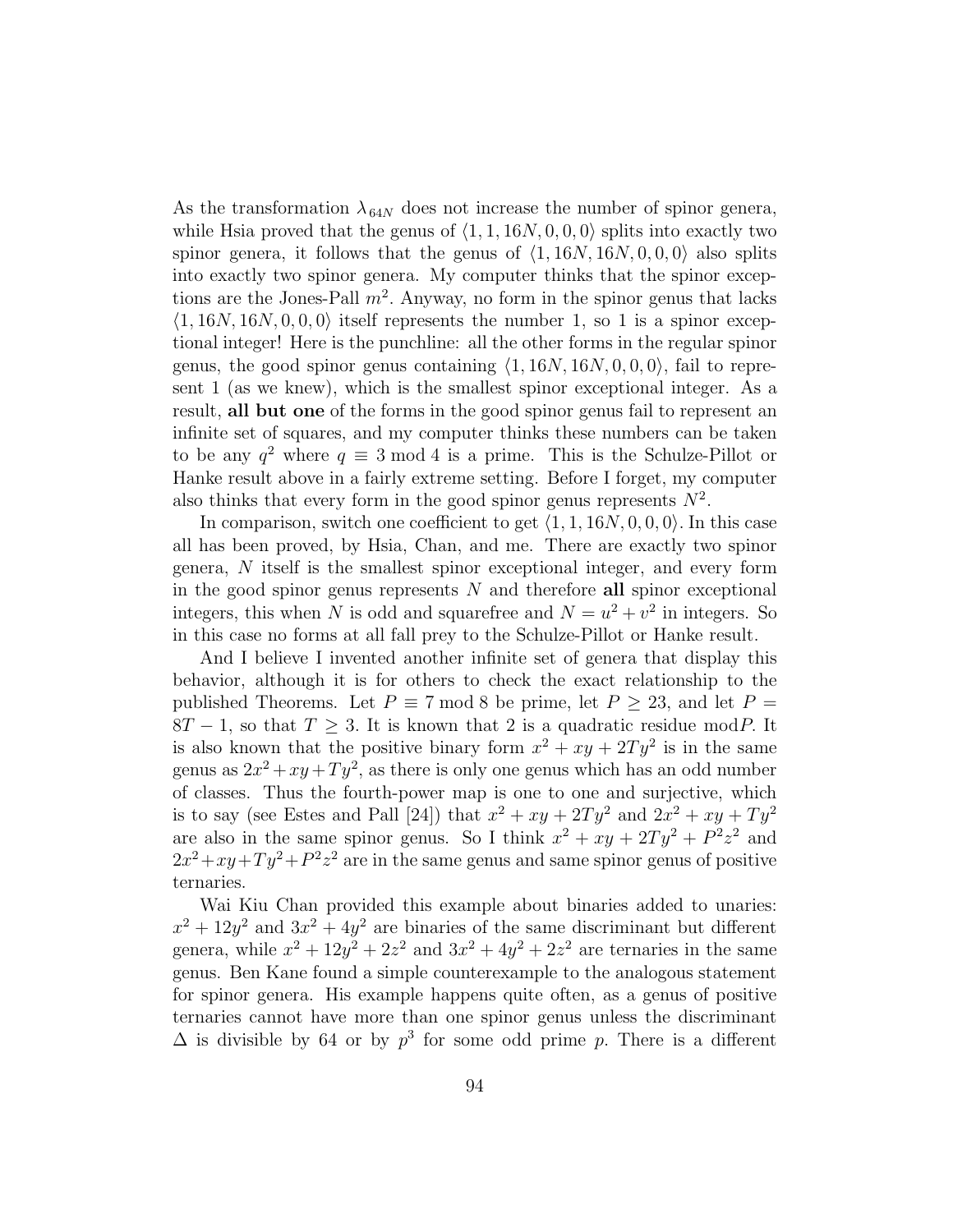type of counterexample which does not depend on the factorization of N in  $g(x, y) + Nz^2$ : if  $g(x, y)$  and  $g'(x, y) = g(x, -y)$  are opposite forms in a genus without any ambiguous forms, then they are in distinct spinor genera. However, no matter what we choose for N, it follows that  $q(x, y) + Nz^2$  and  $g'(x, y) + Nz^2$  are actually equivalent with a determinant of  $+1$ .

Following Kaplansky's 1995 letter to Hsia and Schulze-Pillot, we have little trouble proving that

$$
2x^2 + xy + Ty^2 + P^2z^2 \neq s^2
$$

for prime s with Legendre symbol  $(s|P) = (-P|s) = -1$ . Note that we have guaranteed  $s \neq 2$ , and primes are always positive for us.

Assume that

$$
2x^2 + xy + Ty^2 + P^2z^2 = s^2.
$$

First, if  $z = 0$ , we know that  $s|x$  and  $s|y$ , giving

$$
2\left(\frac{x}{s}\right)^2 + \left(\frac{x}{s}\right)\left(\frac{y}{s}\right) + T\left(\frac{y}{s}\right)^2 = 1,
$$

which is false as the nonzero "minimum" of the binary is 2.

Second, if  $z \neq 0$ , choose  $z > 0$ . Then

$$
2x^2 + xy + Ty^2 = s^2 - P^2 z^2 = (s + Pz)(s - Pz).
$$

Since s is a nonresidue modP, both  $s + Pz$  and  $s - Pz$  are nonresidues modP. Thus there is some (odd) prime q with  $(q|P) = (-P|q) = -1$  that divides  $s + Pz$  to an odd power, or  $q^{2m+1}||(s + Pz)$ . But the fact that q must divide  $2x^2 + xy + Ty^2$  to an even power shows that  $q|(s - Pz)$ , indeed  $q^{2n+1}$ ||(s – Pz). So q divides 2s and q divides 2Pz. But q|2s implies that  $q = s$ . Next  $s|2Pz$  implies that  $s|z$ , where we have chosen  $z > 0$  so  $z \geq s$ . As a result,  $Pz \geq Ps \geq 23s$ . So  $s + Pz > 0$  but  $s - Pz < 0$ , therefore  $s^2 - P^2 z^2 < 0$ , which contradicts  $2x^2 + xy + Ty^2 \ge 0$  in the assumption

$$
2x2 + xy + Ty2 = s2 - P2z2 = (s + Pz)(s - Pz).
$$

## 60 Some Involutions

It is fairly common, once a genus has exactly two spinor genera, for these to have the same number of classes. From my original examples I thought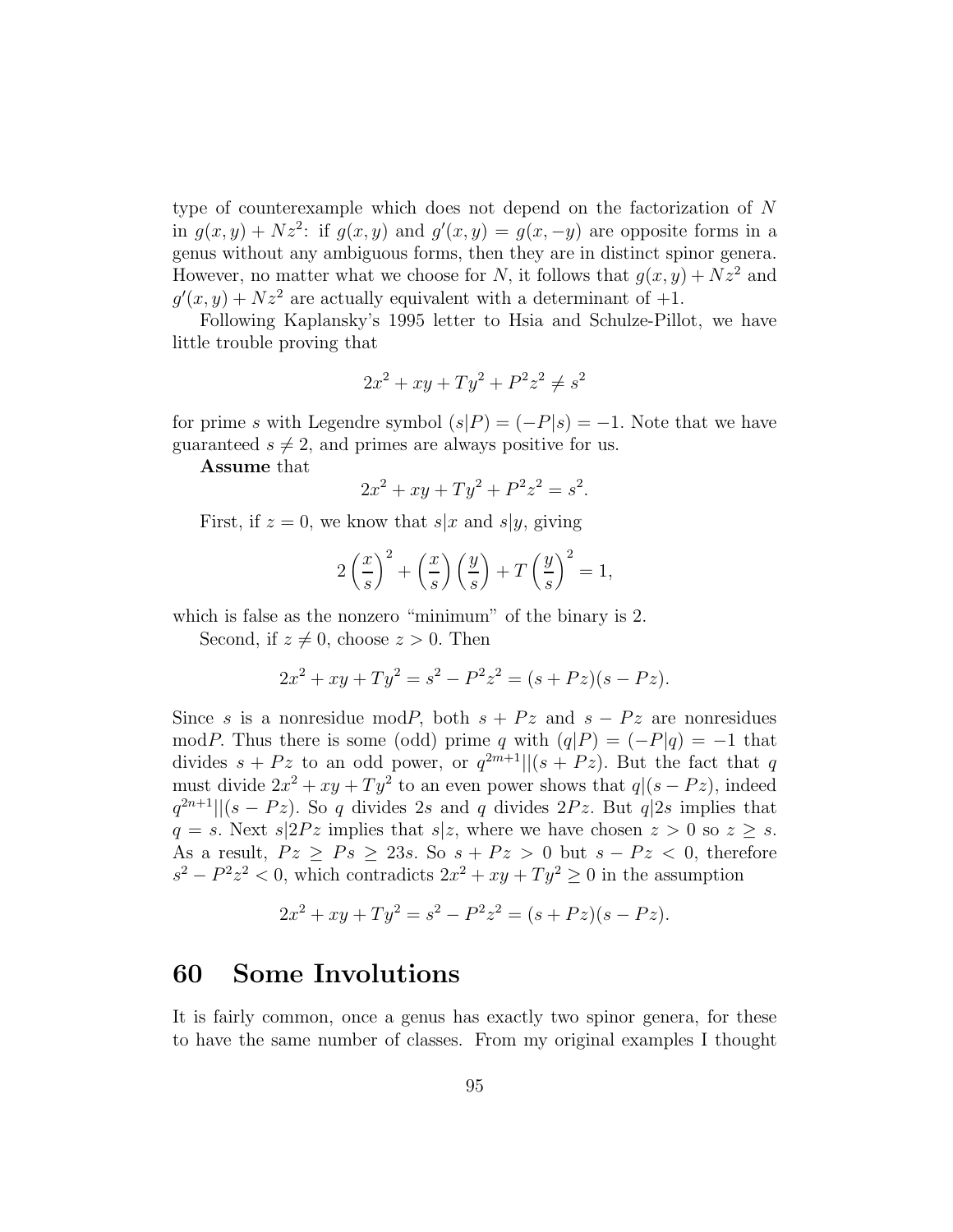this meant something extremely special as far as forms representing square multiples of forms in the other spinor genus, so let me start out with a pessimistic example.

| ===Discriminant      |                            |    | $1331$ ==Genus Size== 6 |           |                             |                             |        |  |
|----------------------|----------------------------|----|-------------------------|-----------|-----------------------------|-----------------------------|--------|--|
| $1331 = 11^{\circ}3$ |                            |    |                         |           |                             |                             |        |  |
| Spinor genus misses  |                            |    | no exceptions           |           |                             |                             |        |  |
| A :                  | $1 \quad$                  | 11 | 33                      | 11        | 0                           | 0                           | auto 8 |  |
| $B$ :                | $\overline{\phantom{a}}$ 3 | 4  | 31                      | $1 \quad$ | 3                           | 2                           | auto 4 |  |
| $C$ :                | $\overline{4}$             | 4  | 25                      | $-2$      | $\overline{2}$              | 3                           | auto 4 |  |
|                      |                            |    | --size 3                |           |                             |                             |        |  |
| Spinor genus misses  |                            |    | no exceptions           |           |                             |                             |        |  |
| D:                   | 1                          | 3  | 121                     | $\Omega$  | 0                           | 1                           | auto 8 |  |
| $E$ :                | 1                          | 14 | 25                      | 6         | $\mathbf 1$                 | 1                           | auto 4 |  |
| $F$ :                | 5                          | 9  | 9                       | 7         | $\mathcal{D}_{\mathcal{L}}$ | $\mathcal{D}_{\mathcal{L}}$ | auto 4 |  |
|                      |                            |    | --------------size 3    |           |                             |                             |        |  |
|                      |                            |    |                         |           |                             |                             |        |  |

#### Disc 1331

In the genus above, I have deliberately renamed the forms  $A, B, C, D, E, F$ . Note that A and D have 8 integer automorphs (I allow both determinants 1 and −1 here) while the others have 4. Despite everything favorable, there is no preferred bijection: A represents  $D^{(4)}$ ,  $E^{(4)}$ ,  $C^{(121)}$ ,  $D^{(121)}$ ,  $F^{(121)}$ . Then B represents  $D^{(4)}$ ,  $F^{(4)}$ ,  $E^{(121)}$ . C represents  $E^{(4)}$ ,  $F^{(4)}$ ,  $A^{(121)}$ ,  $D^{(121)}$ ,  $F^{(121)}$ . D represents  $A^{(4)}, B^{(4)}, A^{(121)}, C^{(121)}, F^{(121)}$ . E represents  $A^{(4)}, C^{(4)}, B^{(121)}$ . Finally F represents  $B^{(4)}$ ,  $C^{(4)}$ ,  $A^{(121)}$ ,  $C^{(121)}$ ,  $F^{(121)}$ .

In comparison, let N be odd and squarefree and  $N = u^2 + v^2$  in integers. For all such  $N \le 157$ , the genus of  $\langle 1, 1, 16N, 0, 0, 0 \rangle$  has exactly two spinor genera which are of equal size (number of classes). For any A in this genus, there is exactly one  $B \neq A$  such that A represents  $B^{(4)}$  and B represents  $A^{(4)}$ , and  $A$  and  $B$  always lie in distinct spinor genera! I think this is wonderful. There is a built-in involution within the genus that exchanges the spinor genera. The same thing happens for the genus of  $\langle 1, 16N, 16N, 0, 0, 0 \rangle$ . Note that here it is not really all that important for  $N$  to be squarefree, but as soon as N is allowed to be even the two spinor genera have different sizes.

A similar family of examples comes from combining either

$$
\underline{N = u^2 + uv + 4v^2}, \ \ h(x, y, z) = x^2 + xy + 4y^2 + 225Nz^2
$$

or

$$
\underline{N = 2u^2 + uv + 2v^2}, \ \ h(x, y, z) = 2x^2 + xy + 2y^2 + 225Nz^2.
$$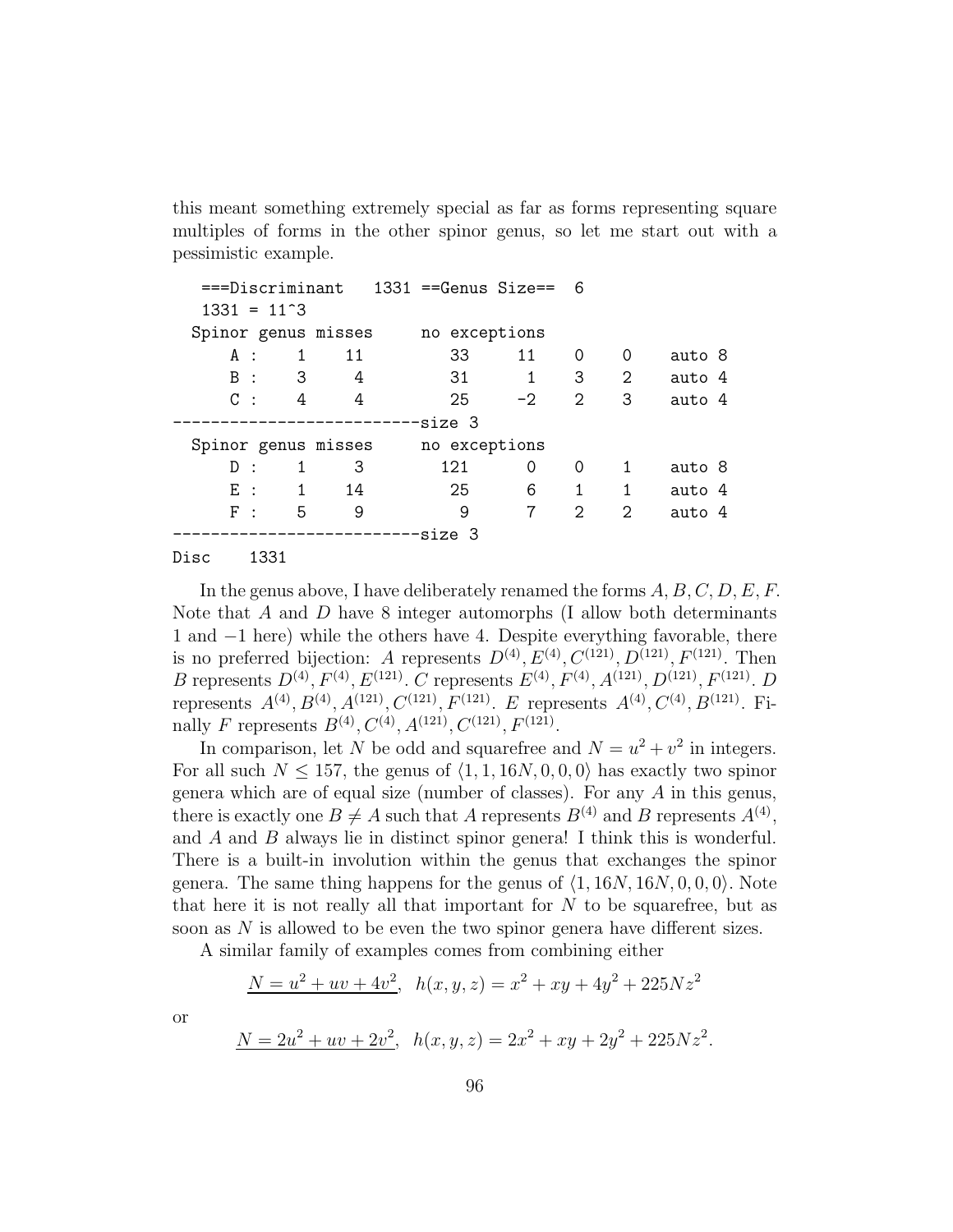Let us stick with squarefree N for now. With  $N \le 141$ , we get two spinor genera. If  $N$  is divisible by 15 the spinor genera are of different size. However, if  $N$  is not divisible by 3, they are the same size and there is an involution that interchanges the spinor genera given as before by  $B \neq A$  while A represents  $B^{(9)}$  and B represents  $A^{(9)}$ . If N is not divisible by 5, they are the same size and there is an involution that interchanges the spinor genera given by  $B \neq A$ while A represents  $B^{(25)}$  and B represents  $A^{(25)}$ . So, when  $gcd(N, 15) = 1$ , there are two distinct involutions.

It is also fairly common for a genus with four spinor genera to have, at least, those of equal size. Benham and Hsia [2] show that this happens in the genus of  $\langle 1, 20, 400, 0, 0, 0 \rangle$ . In an earlier section I display this in the genus of  $\langle 1, 17, 4624, 0, 0, 0 \rangle$ . The same happens for  $\langle 1, 17, 4624s, 0, 0, 0 \rangle$  for  $s < 140$ and s odd, while s is represented by either  $u^2 + 17v^2$  or  $2u^2 + 2uv + 9v^2$  but not both; that is  $s \in \{1, 13, 17, 25, 53, 89, 101, 137\}$ . A simple way to satisfy the peculiar looking conditions for larger s is to take s prime, while  $s \equiv 1 \mod 4$ and  $(s|17) = 1$ .

#### 61 Benham and Hsia example

From the 1982 Nagoya Math. Journal article [2] by J. W. Benham and J. S. Hsia, "On Spinor Exceptional Representations." On page 252 they give the genus

$$
A_1 = \langle 4, 5, 400, 0, 0, 0 \rangle, A_2 = \langle 1, 80, 100, 0, 0, 0 \rangle, A_3 = \langle 16, 20, 29, 0, 16, 0 \rangle,
$$
  
\n
$$
B_1 = \langle 1, 20, 400, 0, 0, 0 \rangle, B_2 = \langle 9, 9, 100, 0, 0, 2 \rangle, B_3 = \langle 4, 45, 45, 10, 0, 0 \rangle,
$$
  
\n
$$
C_1 = \langle 4, 25, 80, 0, 0, 0 \rangle, C_2 = \langle 5, 16, 100, 0, 0, 0 \rangle, C_3 = \langle 4, 20, 101, 0, 4, 0 \rangle,
$$
  
\n
$$
D_1 = \langle 16, 20, 25, 0, 0, 0 \rangle, D_2 = \langle 4, 20, 105, 20, 0, 0 \rangle, D_3 = \langle 4, 21, 100, 0, 0, 4 \rangle.
$$
  
\nFor me

$$
\langle a,b,c,d,e,f \rangle
$$

refers to the quadratic form

$$
T(x, y, z) = ax2 + by2 + cz2 + dyz + ezx + fxy
$$

Note that the two independent sets of spinor exceptional integers are  $5m^2$ , where all prime factors p of m satisfy  $p \equiv 1 \pmod{4}$ , and  $\varphi^2$ , where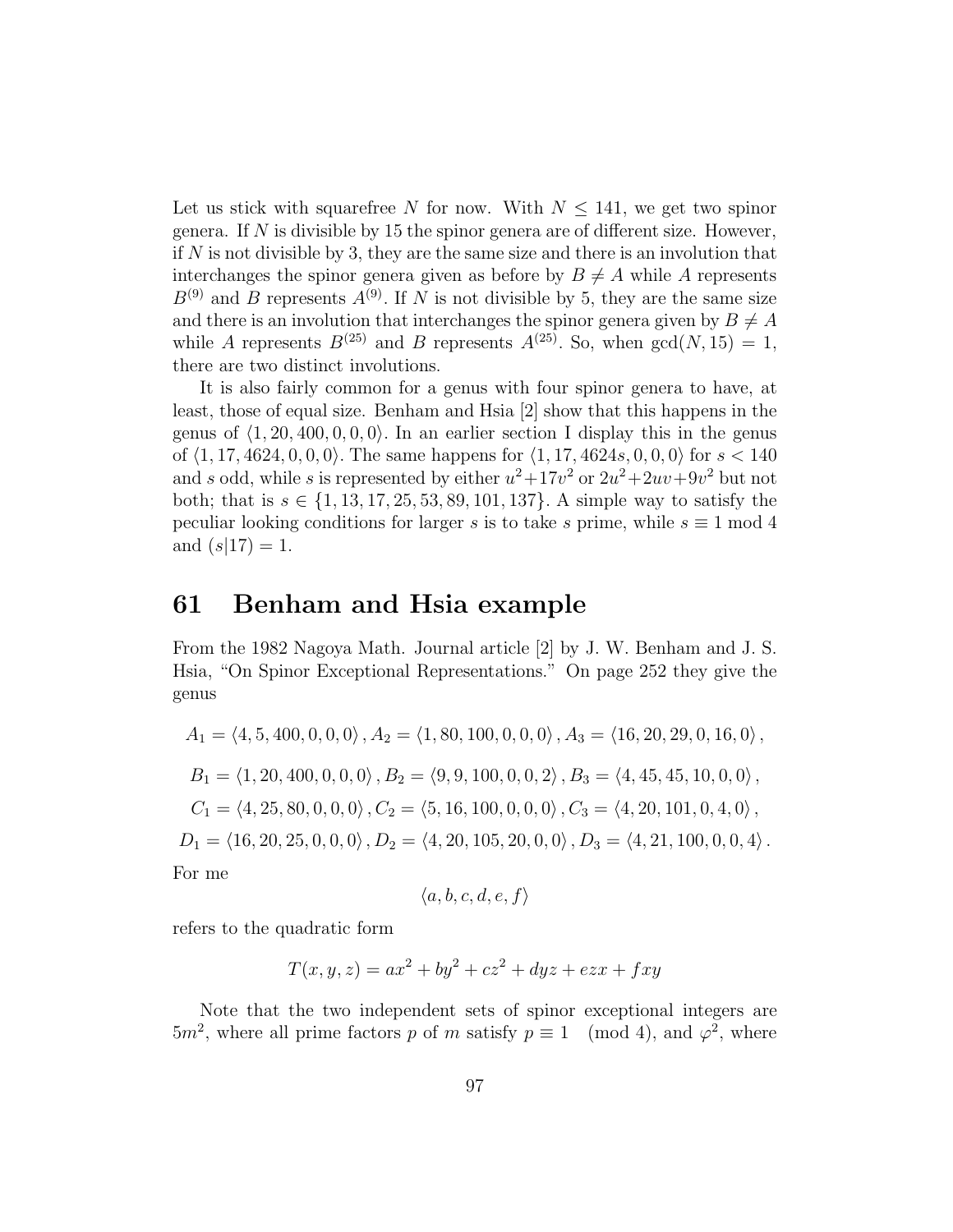all prime factors q of  $\varphi$  satisfy  $(-5|q) = 1$ . About the spinor genera, A is regular,  $B \neq 5m^2$ ,  $C \neq \varphi^2$ ,  $D \neq \varphi^2$ ,  $5m^2$ .

Next, we take a number  $N$  which is squarefree and whose prime factors  $\eta$  all satisfy  $\eta \equiv 1, 9 \pmod{20}$ . Or, to put it another way, N is squarefree, prime to 2 and 5, and  $N$  is integrally represented by either the binary form  $x^2 + 20y^2$  or by  $4x^2 + 5y^2$  but **not** by both. This relates to a paper of Estes and Pall on spinor genera for binary forms.

So now we consider the genus containing both

 $\langle 1, 20, 400N, 0, 0, 0 \rangle$  and  $\langle 4, 5, 400N, 0, 0, 0 \rangle$ .

Or, put another way, the genus containing the four forms

 $\langle 1, 80, 100N, 0, 0, 0 \rangle$  and  $\langle 4, 21, 100N, 0, 0, 4 \rangle$ ,  $\langle 5, 16, 100N, 0, 0, 0 \rangle$  and  $\langle 9, 9, 100N, 0, 0, 2 \rangle$ ,

where I believe these four forms lie in four distinct spinor genera.

The first conjectures are that this genus has exactly four spinor genera, while the independent sets of spinor exceptions are  $5Nm^2$  and  $N\varphi^2$ . Once again we label the spinor genera so that  $A_N$  is regular,  $B_N \neq 5Nm^2$ ,  $C_N \neq$  $N\varphi^2$ ,  $D_N \neq N\varphi^2$ ,  $5Nm^2$ .

Chan proved something for me about positive ternary forms in 2008, here it is.

**Theorem (Chan)** Suppose that  $M$  and  $L$  lie in genera with discriminant ratio n, where  $n$  is required to be an integer but has no other restrictions. Suppose further that M represents  $L^{(n)}$  and L represents  $M^{(n)}$ . Then, given any  $M_1$  in the genus of  $M$ , there is at least one  $L_1$  in the genus of  $L$  such that  $M_1$  represents  $L_1^{(n)}$  and  $L_1$  represents  $M_1^{(n)}$  $1^{(n)}$ . Also, given any  $L_2$  in the genus of L, there is at least one  $M_2$  in the genus of M such that  $L_2$  represents  $M_2^{(n)}$ 2 and  $M_2$  represents  $L_2^{(n)}$  $2^{(n)}$ .

Now, let M mean either  $\langle 1, 20, 400N, 0, 0, 0 \rangle$  or  $\langle 4, 5, 400N, 0, 0, 0 \rangle$ , and take the letter L to mean  $L = B_1 = \langle 1, 20, 400, 0, 0, 0 \rangle$ , then for one (and only one) of the choices for M we have M represents  $L^{(N)}$  and L represents  $M^{(N)}$ .

From Chan's result and the fact that for any of the spinor exceptions, multiplying by  $N^2$  gives us a spinor exception for the same forms, it follows that all forms in  $A_N$  correspond only with forms in spinor genus A of the original genus,  $B_N$  only with B, then  $C_N$  only with  $C$ , and  $D_N$  only with D.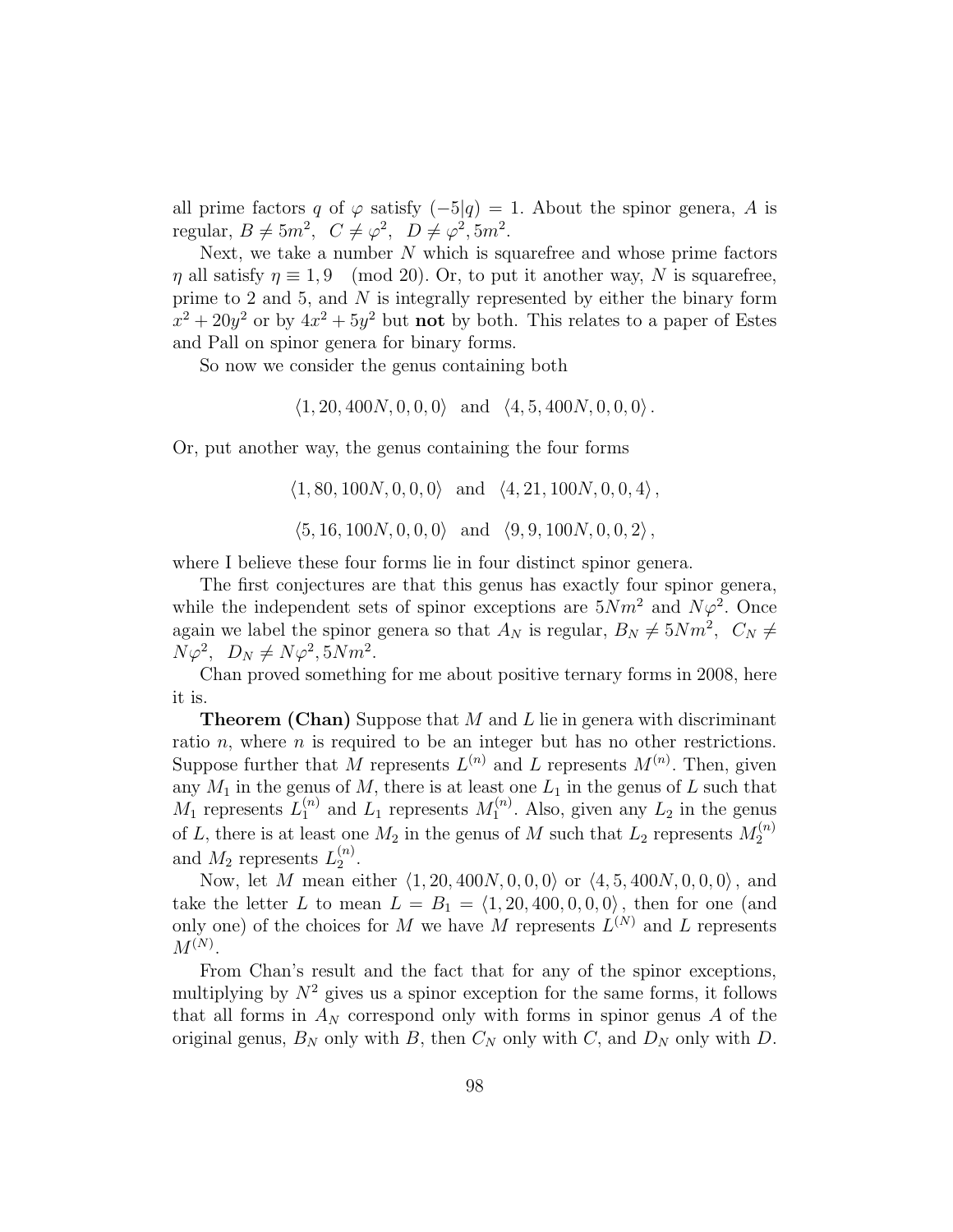The correspondence is generally many-to-many but here respects spinor genus. Most of my conjectures in this area are about situations where there is no such immediate trick to show that the correspondence respects spinor genus. Other conjectures are about how matching numbers of spinor genera and such a correspondence force the presence of spinor exceptional integers in the genus with larger discriminant. The natural setting for my work is genera with "complete systems of spinor exceptional integers."

The next conjecture is that for each such  $N$ , the four spinor genera have exactly the same number of classes. We have

$$
(N = 1, 3), (N = 29, 21), (N = 41, 27), (N = 61, 36).
$$

Finally, there are what I call the "involutions" in my manuscript, which match forms in the same genus but different spinor genera. For all the N I have checked, for each form M in  $A_N$ , there is exactly one form L in  $C_N$  such that the M represents  $L^{(25)}$  and L represents  $M^{(25)}$ . Similar for  $B_N$  forms and  $D_N$  forms.

Then, for each form M in  $A_N$ , there are two forms  $L_1, L_2 \in B_N$ , two more forms  $L_3, L_4 \in C_N$ , and a single form  $L_5$  in  $D_N$  such that M represents  $L_1^{(4)}$  $L_1^{(4)}$ ,  $L_2^{(4)}$ ,  $L_3^{(4)}$ ,  $L_4^{(4)}$ ,  $L_5^{(4)}$  and  $L_1$ ,  $L_2$ ,  $L_3$ ,  $L_4$ ,  $L_5$  all represent  $M^{(4)}$ .

For each form M in  $B_N$ , there are two forms  $L_1, L_2 \in A_N$ , two more forms  $L_3, L_4 \in D_N$ , and a single form  $L_5$  in  $C_N$  such that M represents  $L_1^{(4)}$  $L_1^{(4)}$ ,  $L_2^{(4)}$ ,  $L_3^{(4)}$ ,  $L_4^{(4)}$ ,  $L_5^{(4)}$  and  $L_1$ ,  $L_2$ ,  $L_3$ ,  $L_4$ ,  $L_5$  all represent  $M^{(4)}$ .

For each form M in  $C_N$ , there are two forms  $L_1, L_2 \in A_N$ , two more forms  $L_3, L_4 \in D_N$ , and a single form  $L_5$  in  $B_N$  such that M represents  $L_1^{(4)}$  $L_1^{(4)}$ ,  $L_2^{(4)}$ ,  $L_3^{(4)}$ ,  $L_4^{(4)}$ ,  $L_5^{(4)}$  and  $L_1$ ,  $L_2$ ,  $L_3$ ,  $L_4$ ,  $L_5$  all represent  $M^{(4)}$ .

For each form M in  $D_N$ , there are two forms  $L_1, L_2 \in B_N$ , two more forms  $L_3, L_4 \in C_N$ , and a single form  $L_5$  in  $A_N$  such that M represents  $L_1^{(4)}$  $L_1^{(4)}$ ,  $L_2^{(4)}$ ,  $L_3^{(4)}$ ,  $L_4^{(4)}$ ,  $L_5^{(4)}$  and  $L_1$ ,  $L_2$ ,  $L_3$ ,  $L_4$ ,  $L_5$  all represent  $M^{(4)}$ .

Multiplication by 25 pairs  $A_N$  with  $C_N$  and then  $B_N$  with  $D_N$ . Then multiplication by 4 gives bijections between  $A_N$  and  $D_N$ , then  $B_N$  and  $C_N$ . Note that for both 4 and 25, forms never match any form in their own spinor genus except themselves. So, this gives a reason for finding all four spinor genera possessing the same number of classes.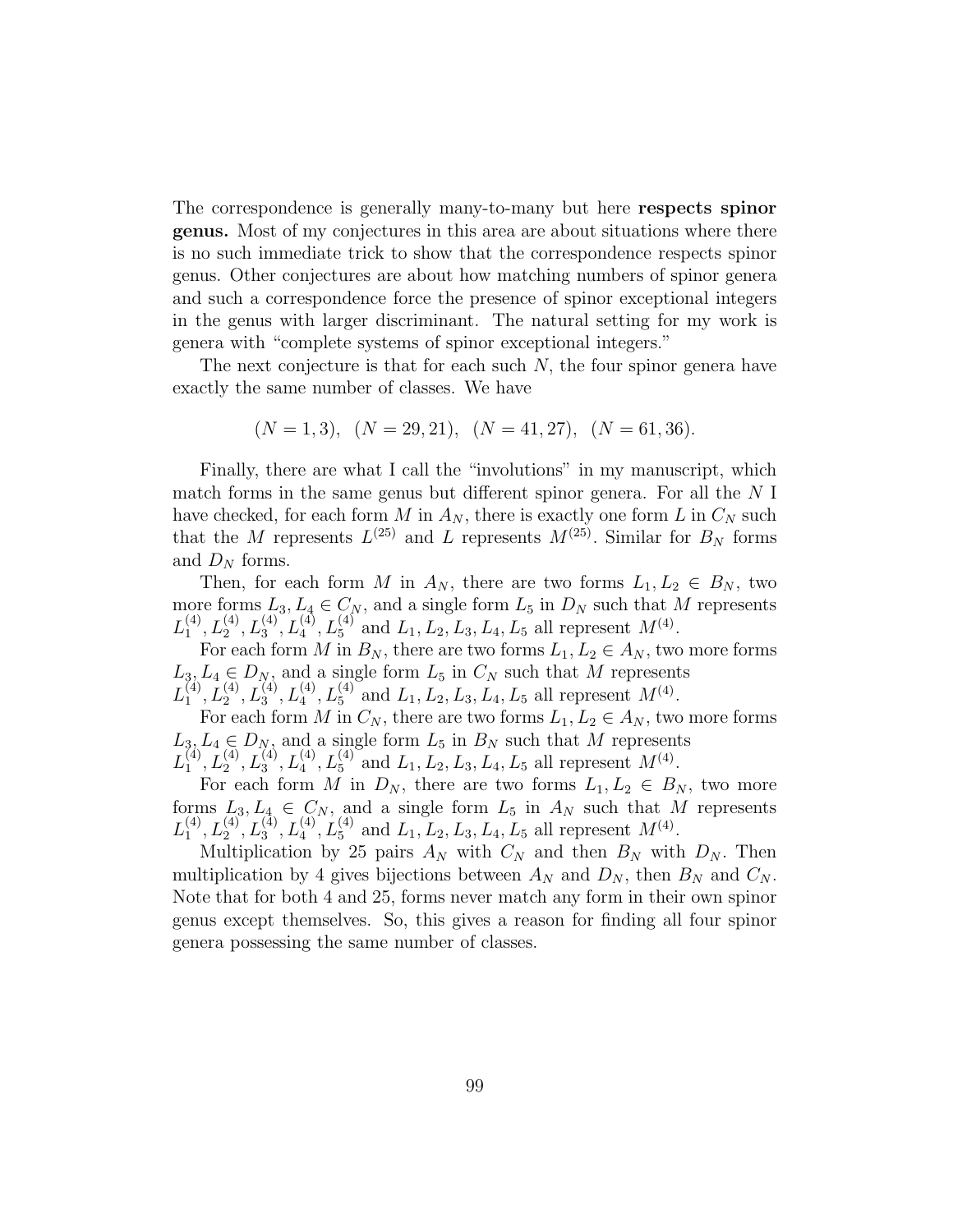# References

- [1] J.W. Benham, A. G. Earnest, J. S. Hsia, and D. C. Hung. Spinor regular positive ternary quadratic forms. *Journal of the London Mathematical Society*, 42:1–10, 1990.
- [2] J.W. Benham and J. S. Hsia. On spinor exceptional representations. *Nagoya Mathematical Journal*, 87:247–260, 1982.
- [3] M. Bhargava. On the Conway-Schneeberger Fifteen Theorem. In Eva Bayer-Fluckiger, David Lewis, and Andrew Ranicki, editors, *Quadratic Forms and Their Applications*, pages 27–37. American Mathematical Society, 2000. Series: Contemporary Mathematics, volume 272.
- [4] H. Brandt and O. Intrau. Tabelle reduzierten positiver ternärer quadratischer Formen. *Abh. der S¨achsischen Akad. der Wissenschaften zu Leipzig, Math.-Naturw.*, 45(4), 1958. This article is said (Zentralblatt) to have taken up the entire issue, total 261 pages, and been available for sale separately, almost as though it were a book. I've seen excerpts only.
- [5] D. A. Buell. *Binary Quadratic Forms: Classical Theory and Modern Computations*. Springer-Verlag, 1989.
- [6] J.W.S. Cassels. *Rational Quadratic Forms*. Academic Press, 1978.
- [7] W. K. Chan. personal communication, 2008. One page.
- [8] W. K. Chan and A. G. Earnest. Discriminant bounds for spinor regular ternary quadratic lattices. *Journal of the London Mathematical Society*, 69:545–561, 2004.
- [9] W. K. Chan, D. R. Estes, and M. Jöchner. Representations of codimension  $\geq 3$  by definite quadratic forms. *Journal of Number Theory*, 71:81–85, 1998.
- [10] J. H. Conway. *The Sensual (Quadratic) Form*. Number 26 in Carus Mathematical Monographs. The Mathematical Association of America, 1997.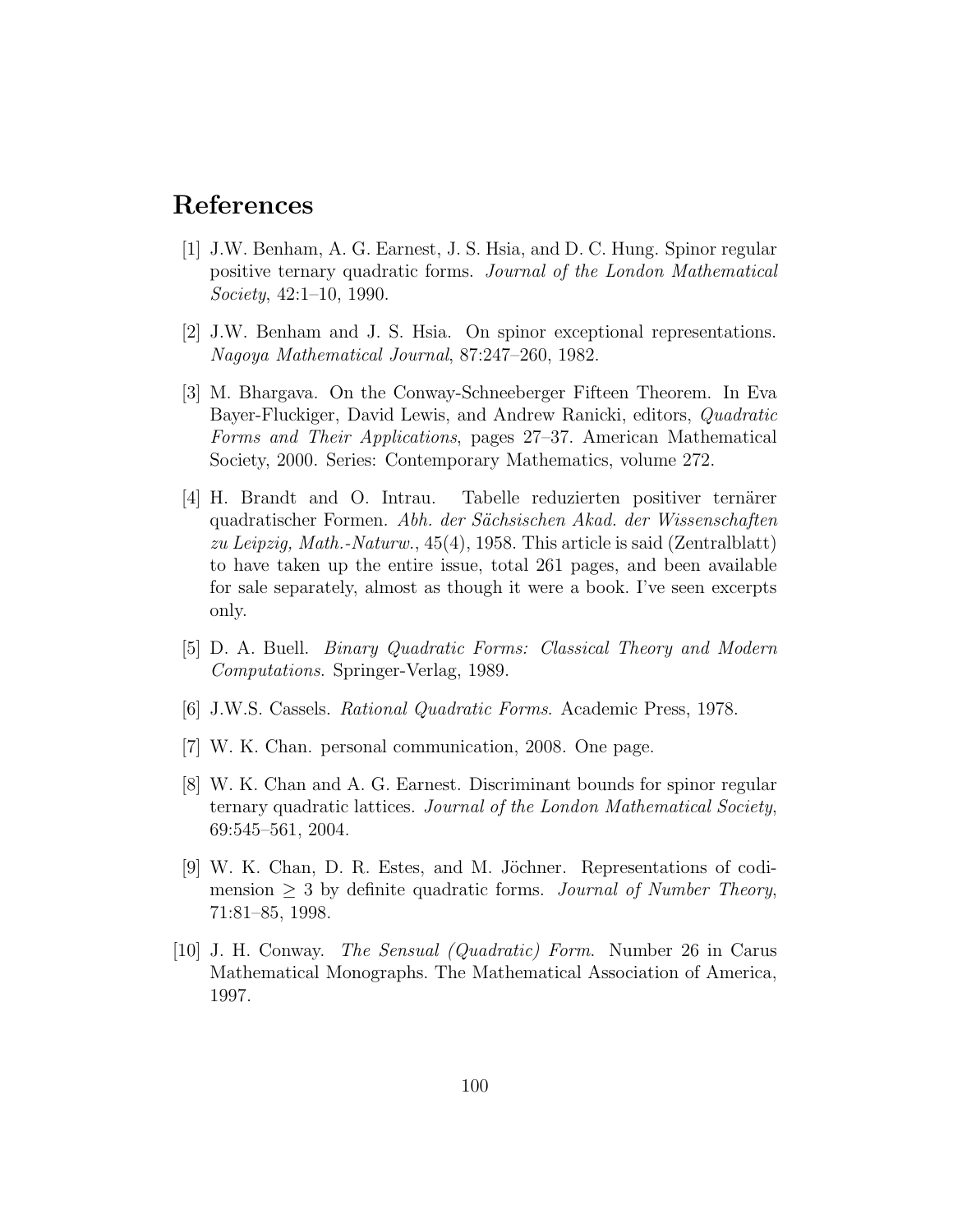- [11] J. H. Conway. Universal Quadratic Forms and the Fifteen Theorem. In Eva Bayer-Fluckinger, David Lewis, and Andrew Ranicki, editors, *Quadratic Forms and Their Applications*, pages 23–26. American Mathematical Society, 2000. Series: Contemporary Mathematics, volume 272.
- [12] J. H. Conway and N. J. A. Sloane. *Sphere Packings, Lattices and Groups*. Springer-Verlag, 1988.
- [13] D. A. Cox. *Primes of the form*  $x^2 + ny^2$ . John Wiley and Sons, 1989.
- [14] L. E. Dickson. Ternary quadratic forms and congruences. *Annals of Mathematics*, 28:333–341, 1927.
- [15] L. E. Dickson. *Modern Elementary Theory of Numbers*. University of Chicago Press, 1939.
- [16] W. Duke. Some old problems and new results about quadratic forms. *Notices of the American Mathematical Society*, 44:190–196, 1997.
- [17] W. Duke and R. Schulze-Pillot. Representations of integers by positive ternary quadratic forms and equidistribution of lattice points on ellipsoids. *Inventiones Mathematicae*, 99:49–57, 1990.
- [18] A. G. Earnest. The representation of binary quadratic forms by positive definite quaternary quadratic forms. *Transactions of the American Mathematical Society*, 345:853–863, 1994.
- [19] A. G. Earnest. Universal and regular positive quadratic lattices over totally real number fields. In Myung-Hwan Kim, John S. Hsia, Yoshiyuki Kitaoka, and Rainer Schulze-Pillot, editors, *Integral Quadratic Forms and Lattices*, pages 17–27. American Mathematical Society, 1999. Series: Contemporary Mathematics, volume 249.
- [20] A. G. Earnest. personal communication, 2004. Three pages.
- [21] A. G. Earnest, J. S. Hsia, and D. C. Hung. Primitive representations by spinor genera of ternary quadratic forms. *Journal of the London Mathematical Society*, 50:222–230, 1994.
- [22] M. Eichler. *Quadratische Formen und orthogonale Gruppen*. Springer-Verlag, 1952.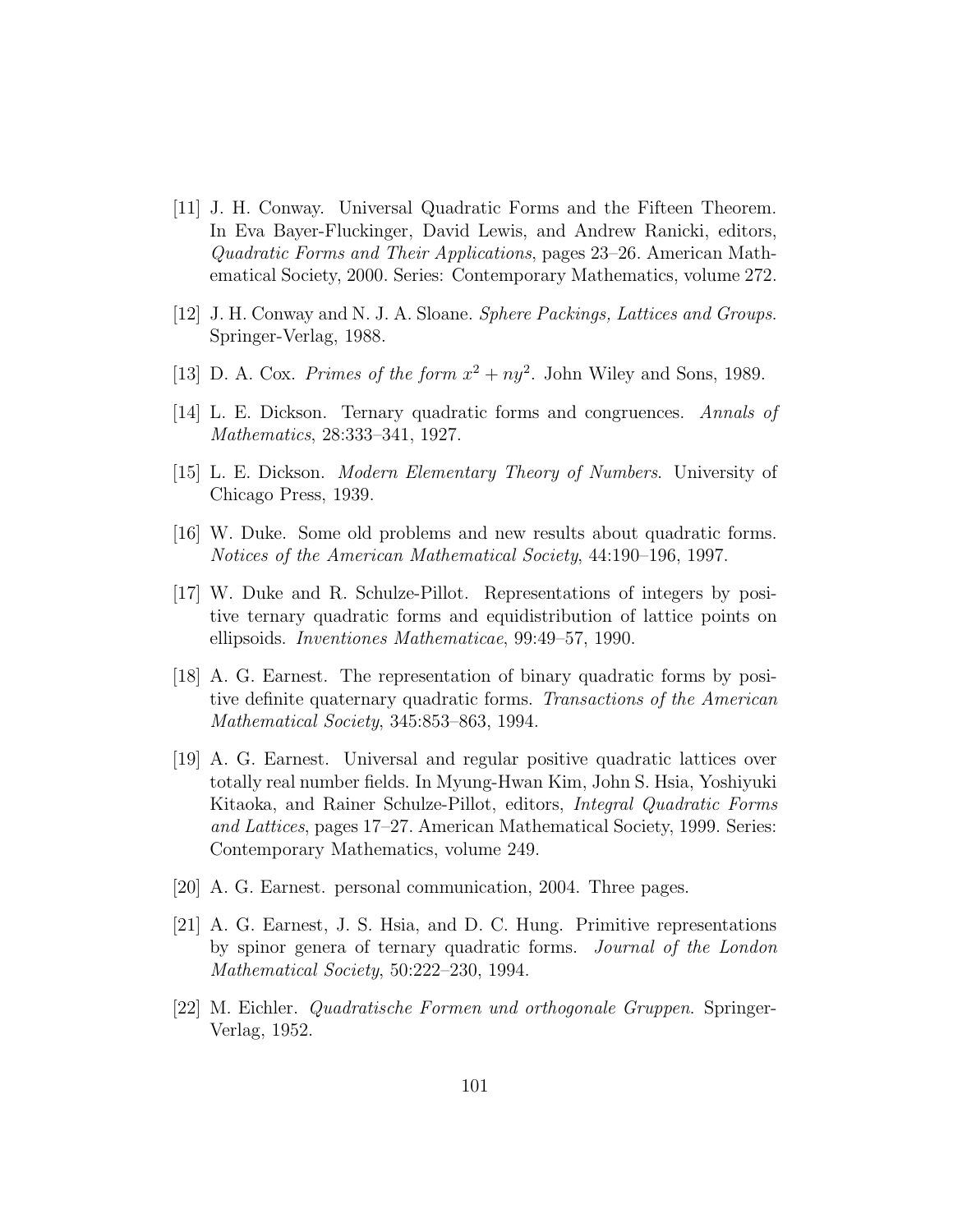- [23] J. Ellenberg and A. Venkatesh. Local-global principles for representations of quadratic forms. *Inventiones Mathematicae*, 171:257–279, 2007.
- [24] D. R. Estes and G. Pall. Spinor genera of binary quadratic forms. *Journal of Number Theory*, 5:421–432, 1973.
- [25] J. Hanke. On a local-global principle for integral quadratic forms. Unpublished preprint, 2003.
- [26] J. Hanke. Some recent results about (ternary) quadratic forms. In : Hershy Kisilevsky and Eyal Z. Goren, editors, *Number Theory*, pages 147–164. American Mathematical Society and Centre de Recherches Mathématiques, 2004. Series: CRM Proceedings & Lecture Notes, volume 36.
- [27] J. S. Hsia. Two theorems on integral matrices. *Linear and Multilinear Algebra*, 5:257–264, 1978.
- [28] J. S. Hsia. Regular positive ternary quadratic forms. *Mathematika*, 28:231–238, 1981.
- [29] J. S. Hsia, Y. Kitaoka, and M. Kneser. Representations of positive definite quadratic forms. *Journal für die reine und angewandte Mathematik*, 301:132–141, 1978.
- [30] W. C. Jagy. Five regular or nearly-regular ternary quadratic forms. *Acta Arithmetica*, 77:361–367, 1996.
- [31] W. C. Jagy, I. Kaplansky, and A. Schiemann. There are 913 regular ternary quadratic forms. *Mathematika*, 44:332–341, 1997.
- [32] B. W. Jones. *Representation by positive ternary quadratic forms*. PhD thesis, University of Chicago, 1928.
- [33] B. W. Jones. A new definition of genus for ternary quadratic forms. *Transactions of the American Mathematical Society*, 33:92–110, 1931.
- [34] B. W. Jones. The regularity of a genus of positive ternary quadratic forms. *Transactions of the American Mathematical Society*, 33:111–124, 1931.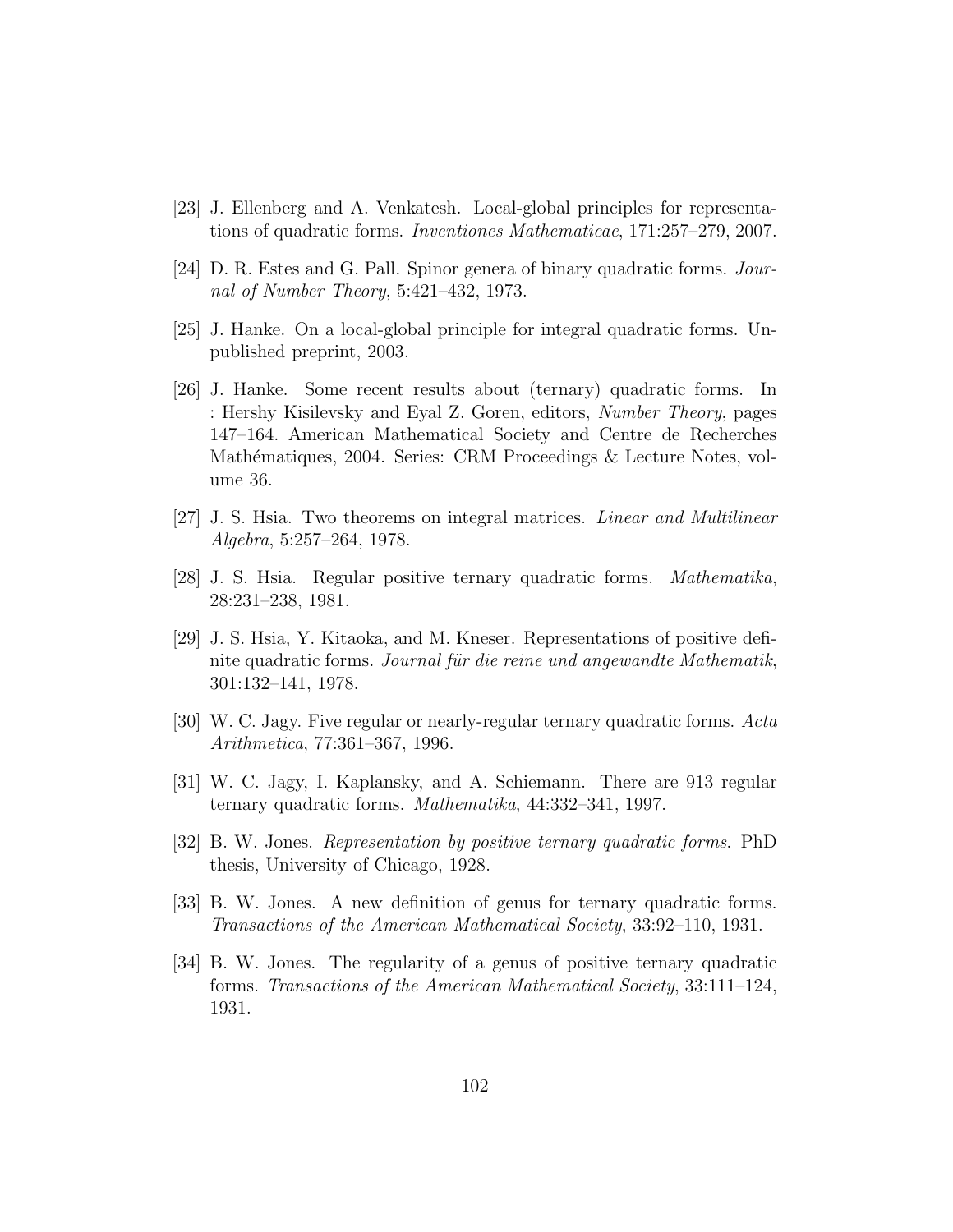- [35] B. W. Jones. *The Arithmetic Theory of Quadratic Forms*. Number 10 in Carus Mathematical Monographs. Mathematical Association of America, 1950.
- [36] B. W. Jones and G. Pall. Regular and semi-regular positive ternary quadratic forms. *Acta Mathematica*, 70:165–191, 1939.
- [37] I. Kaplansky. The first nontrivial genus of positive definite ternary forms. *Mathematics of Computation*, 64:341–345, 1995.
- [38] I. Kaplansky. Ternary positive quadratic forms that represent all odd positive integers. *Acta Arithmetica*, 70:209–214, 1995.
- [39] I. Kaplansky. Notes on the classification of regular ternary forms. Unpublished, 1996.
- [40] I. Kaplansky. Proofs of regularity. Unpublished, 1997.
- [41] I. Kaplansky. A unified proof of regularity for 36 forms. Unpublished, 2002.
- [42] W. J. LeVeque. *Topics in Number Theory*, volume 2. Addison-Wesley, 1956.
- [43] G. L. Nipp. *Quaternary Quadratic Forms: Computer Generated Tables*. Springer-Verlag, 1991.
- [44] B.-K. Oh. Regular positive ternary quadratic forms. *Acta Arithmetica*, 147:233–243, 2011.
- [45] K. Ono and K. Soundararajan. Ramanujan's ternary quadratic form. *Inventiones Mathematicae*, 130:415–454, 1997.
- [46] S. Ramanujan. On the expression of a number in the form  $ax^2 + by^2 +$  $cz^2 + du^2$ . *Proceedings of the Cambridge Philosophical Society*, 19:11–21, 1916.
- [47] H. E. Rose. *A Course in Number Theory*. Oxford University Press, 1988.
- [48] A. Schiemann. Ternary positive definite quadratic forms are determined by their theta series. *Mathematische Annalen*, 308:507–517, 1997.